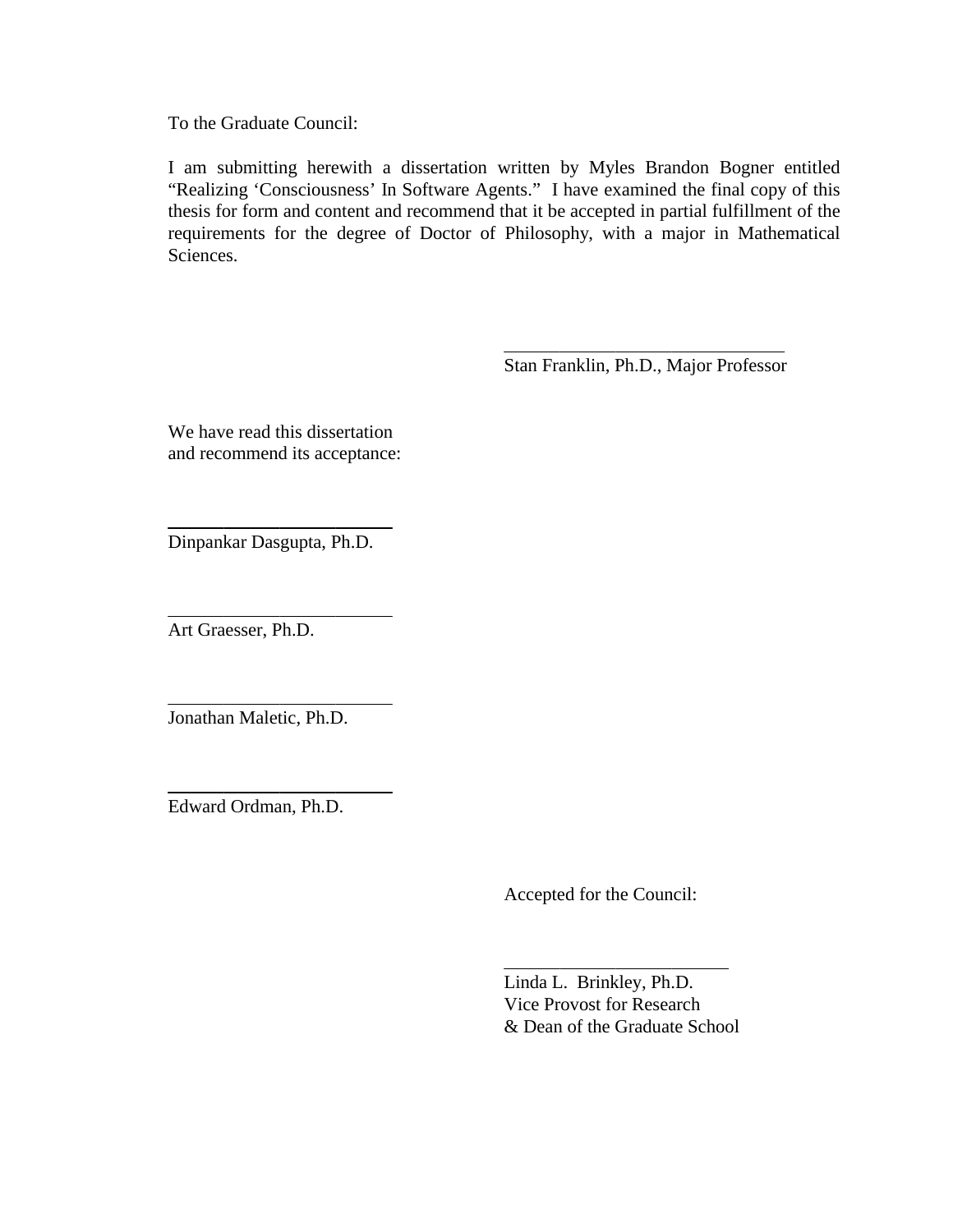# **Realizing "Consciousness" In Software Agents**

A Dissertation

Presented for the

Doctor of Philosophy

Degree

The University of Memphis

Myles Brandon Bogner

December, 1999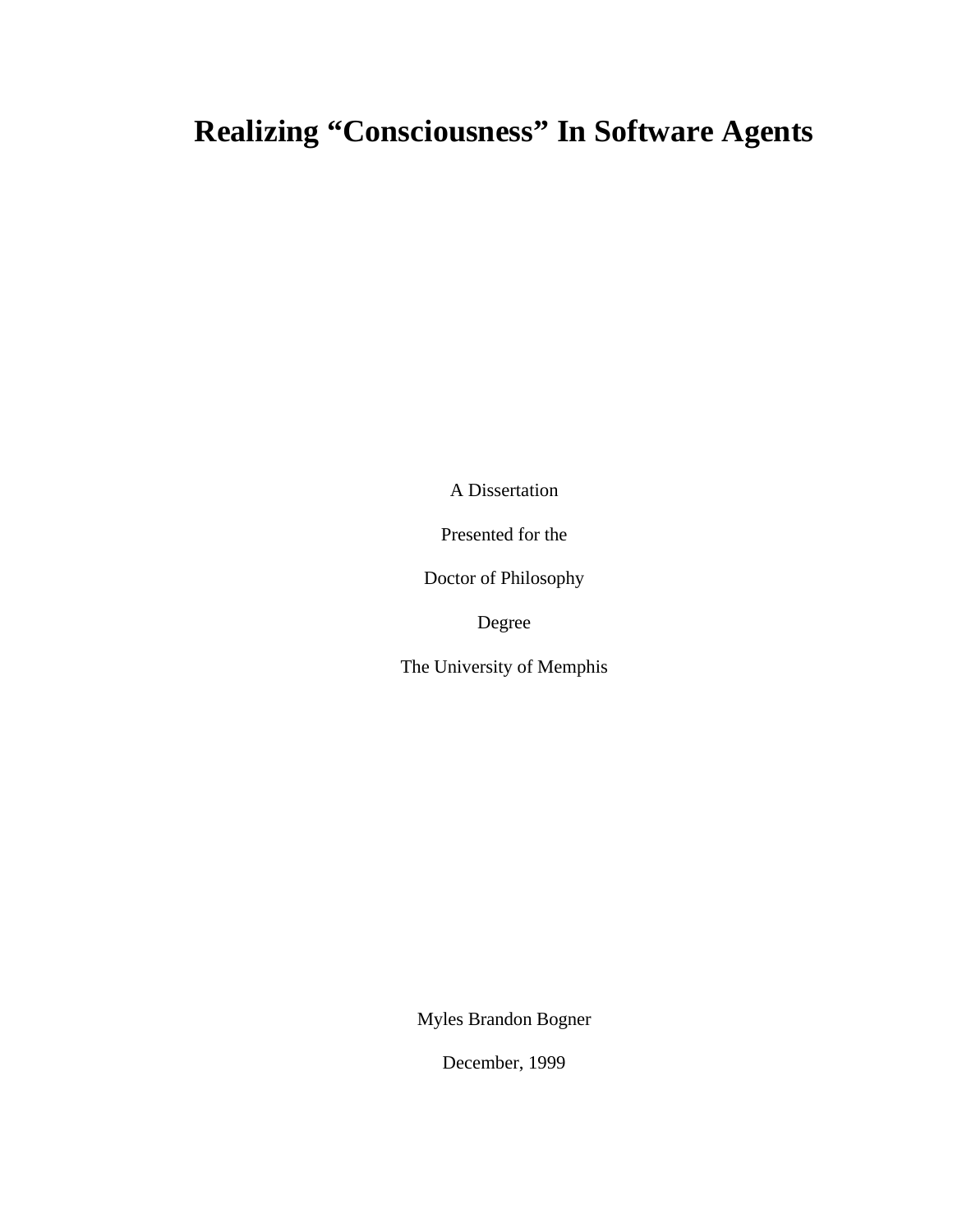Copyright © Myles Brandon Bogner, 1999 All rights reserved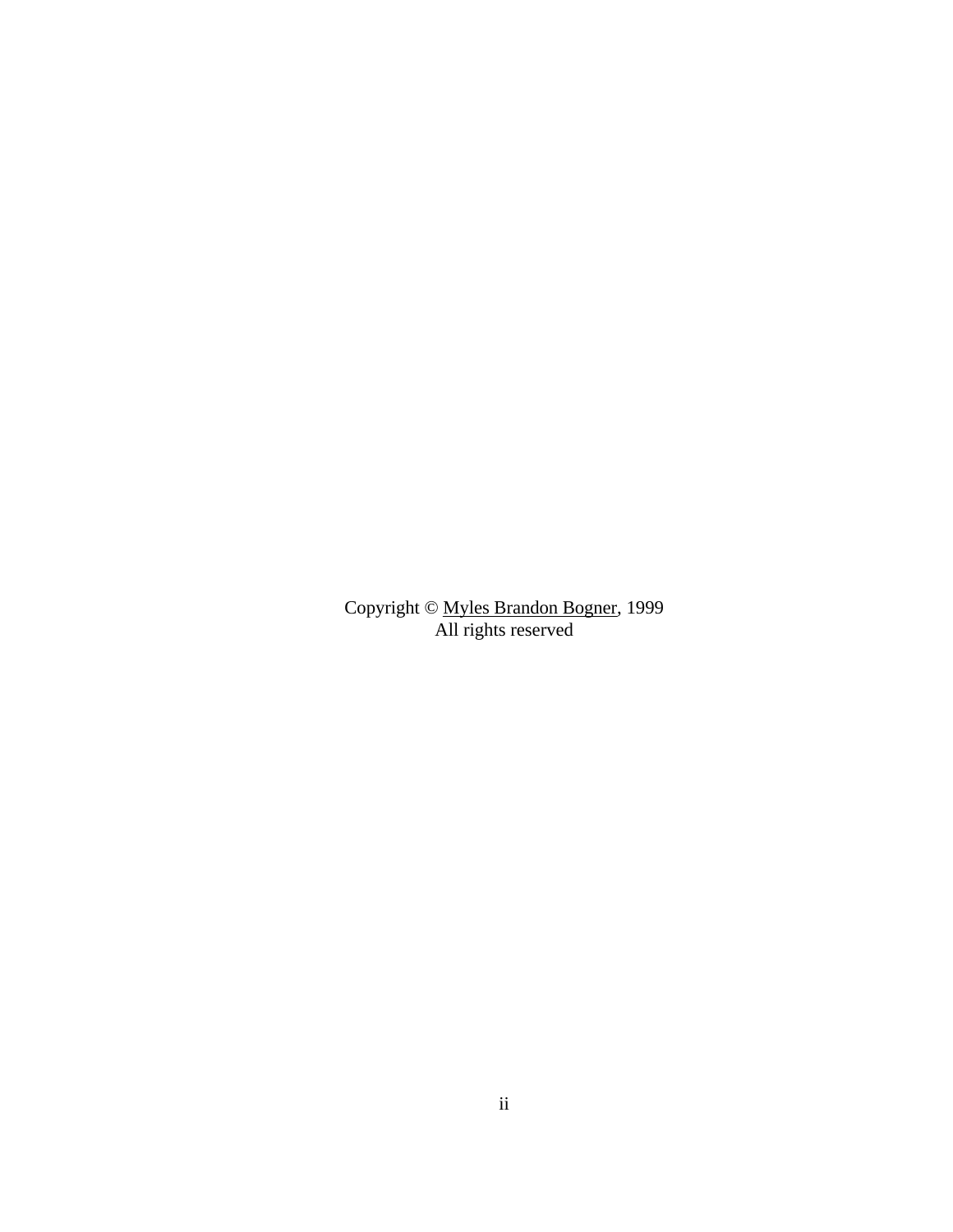# **DEDICATION**

To Rose Greenbaum

For all of her struggles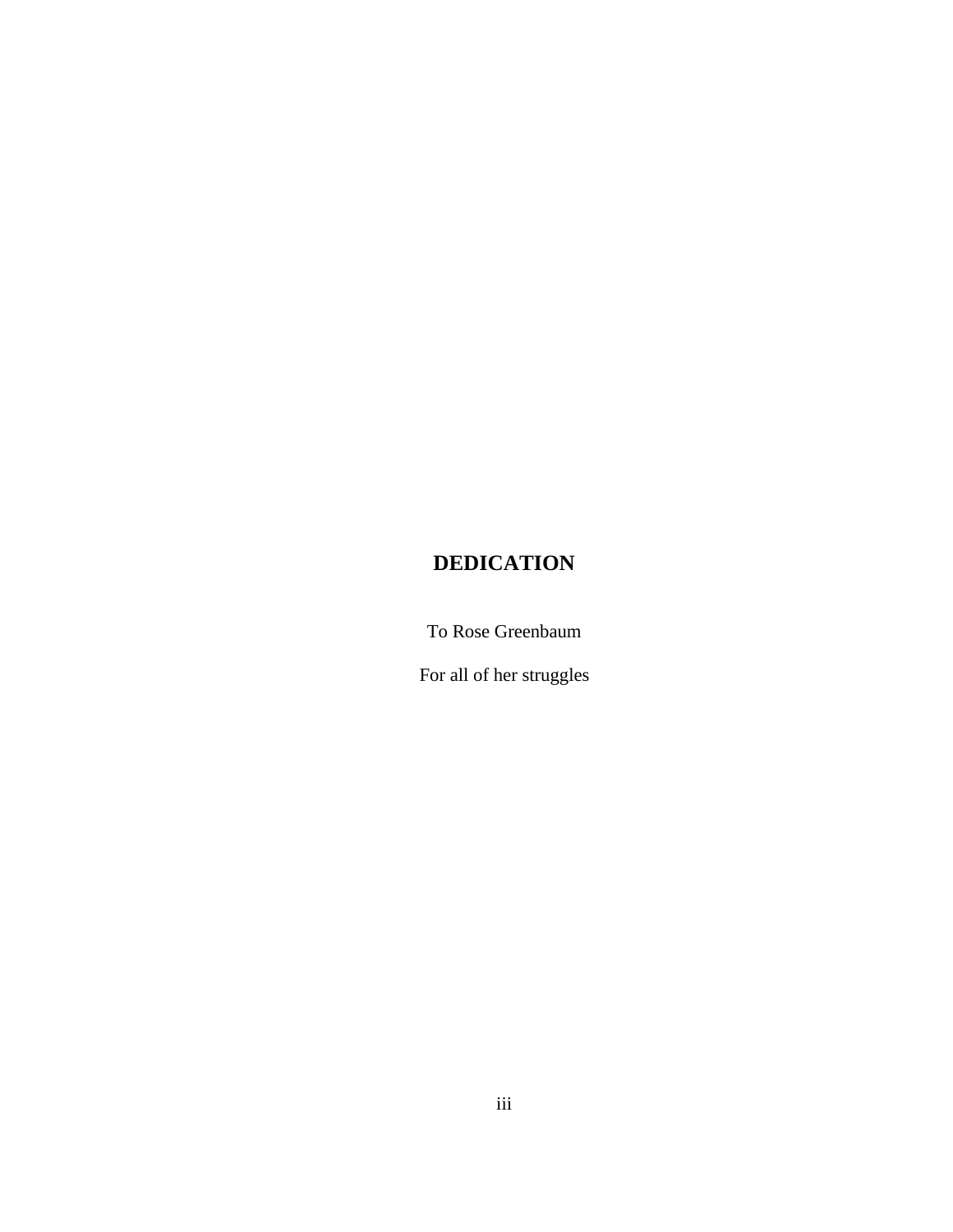#### **ACKNOWLEDGMENTS**

I would like to express thanks to my advisor, Dr. Stan Franklin, for his willingness to share his ideas and allow me to explore my own. Dr. Franklin has met me many times on late Friday afternoons when all others have deserted the university. Under his direction I have thoroughly enjoyed pursuing my graduate degrees. I would like to thank Dr. Jonathan Maletic, a committee member and friend, for his encouragement. Dr. Maletic's guidance significantly enhanced my knowledge of software reuse. I would like to acknowledge Dr. Chip Ordman for his teachings. From Dr. Ordman I learned many of the distributed computing techniques used in my research. He and I have traced through numerous paths on his office chalk board. I would like to thank Dr. Art Graesser for sharing with me the ideas of cognitive modeling. Dr. Graesser made sure I stayed the course when testing my implementation. I would also like to acknowledge Dr. Dipankar Dasgupta, for his assistance and comments. I have often paused in front of Dr. Dasgupta's office door to read his postings.

I would like to thank the "Conscious" Software Research Group for our inspiring weekly meetings. I would like to acknowledge the United States Navy's Office of Naval Research and Personnel Research and Development Center for funding this research under grant N00014-98-1-0332.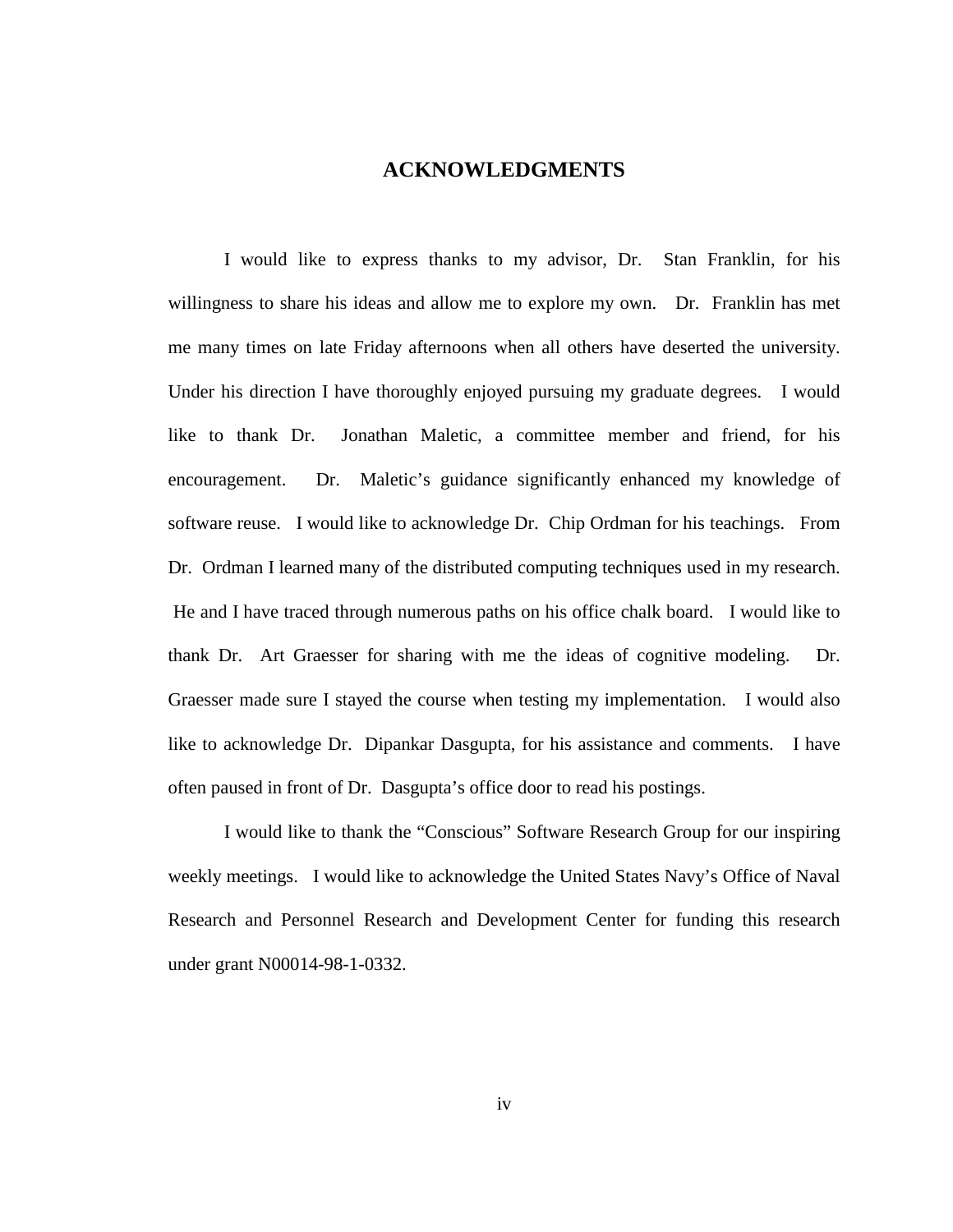I would like to thank Michaela, for her courage and support. I would like to thank my sister, Alexis, for helping to hold up the St. Louis fort while I have been away. Finally, I would like to thank my parents, who willingly continue to be wonderful guides.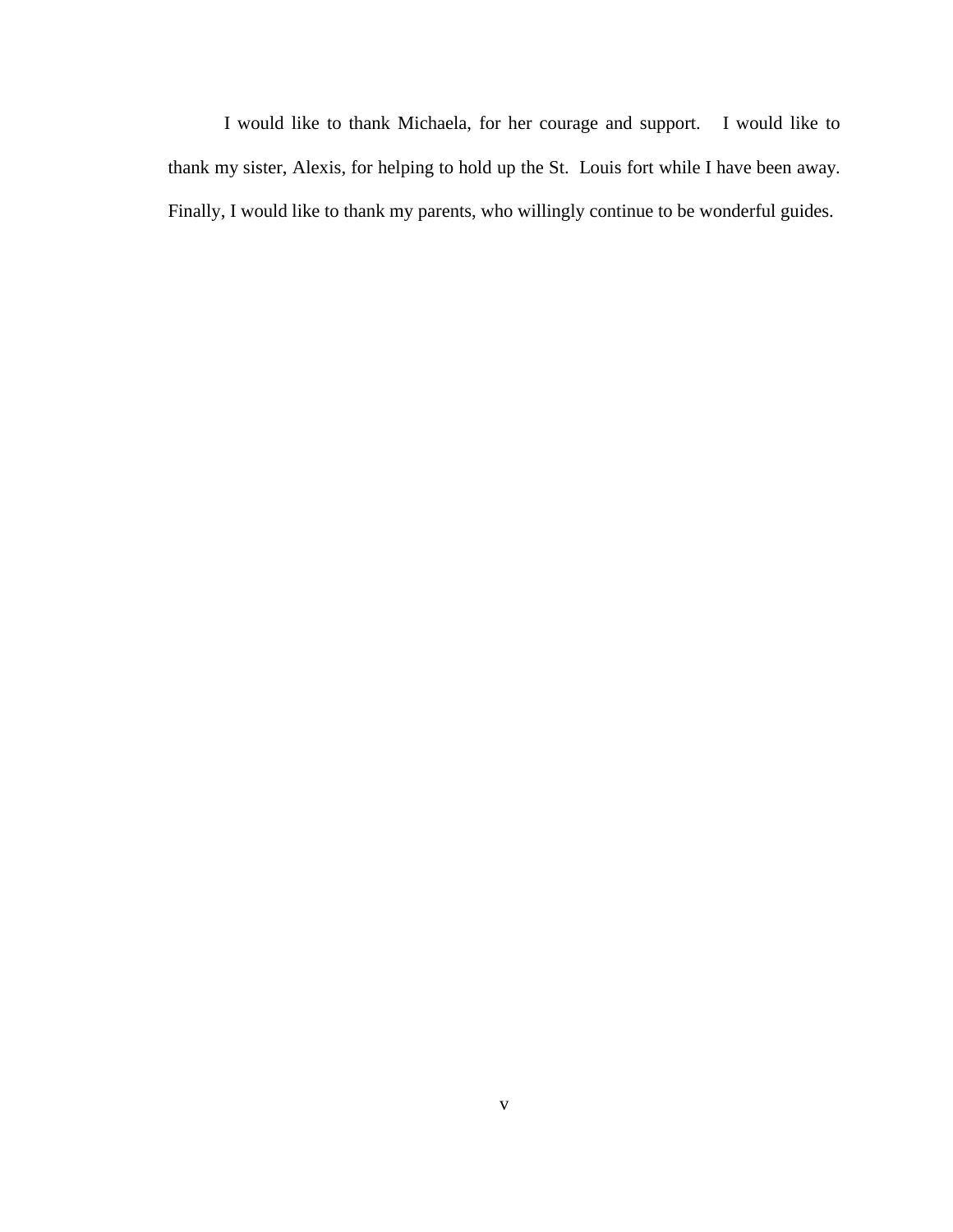### **ABSTRACT**

*Realizing "Consciousness" In Software Agents* describes the first design and implementation of Bernard Baars' global workspace theory. Global workspace theory is a leading psychological model of human consciousness. The "Conscious" Software Research Group at the University of Memphis has labeled agents which implement this theory as "conscious" software agents. As background material for the reader, this work also discusses agents, other existing cognitive architectures, and current software reuse methodology.

This dissertation describes in depth the "Conscious" Agent framework (ConAg), developed by this author. ConAg is a reusable software framework that carefully follows software reuse methodology. ConAg provides a solid foundation for building "conscious" software agents, and in particular, "consciousness" within these agents. A description of two agents built with ConAg are described, as well as the framework's structure. It is beyond this work's scope to address whether or not agents built with ConAg are sentient.

There are several motivators for this research. First, it is hypothesized that a global workspace gives a multi-agent system several advantages. For example, it offers individual agents in the system a means of recruiting the system's other agents to help solve novel and ambiguous problems. Also, it gives a method for attentional focus for the overall system. This provides a means for associative learning and metacognitive functions to take place. This dissertation gives an in depth discussion of the specific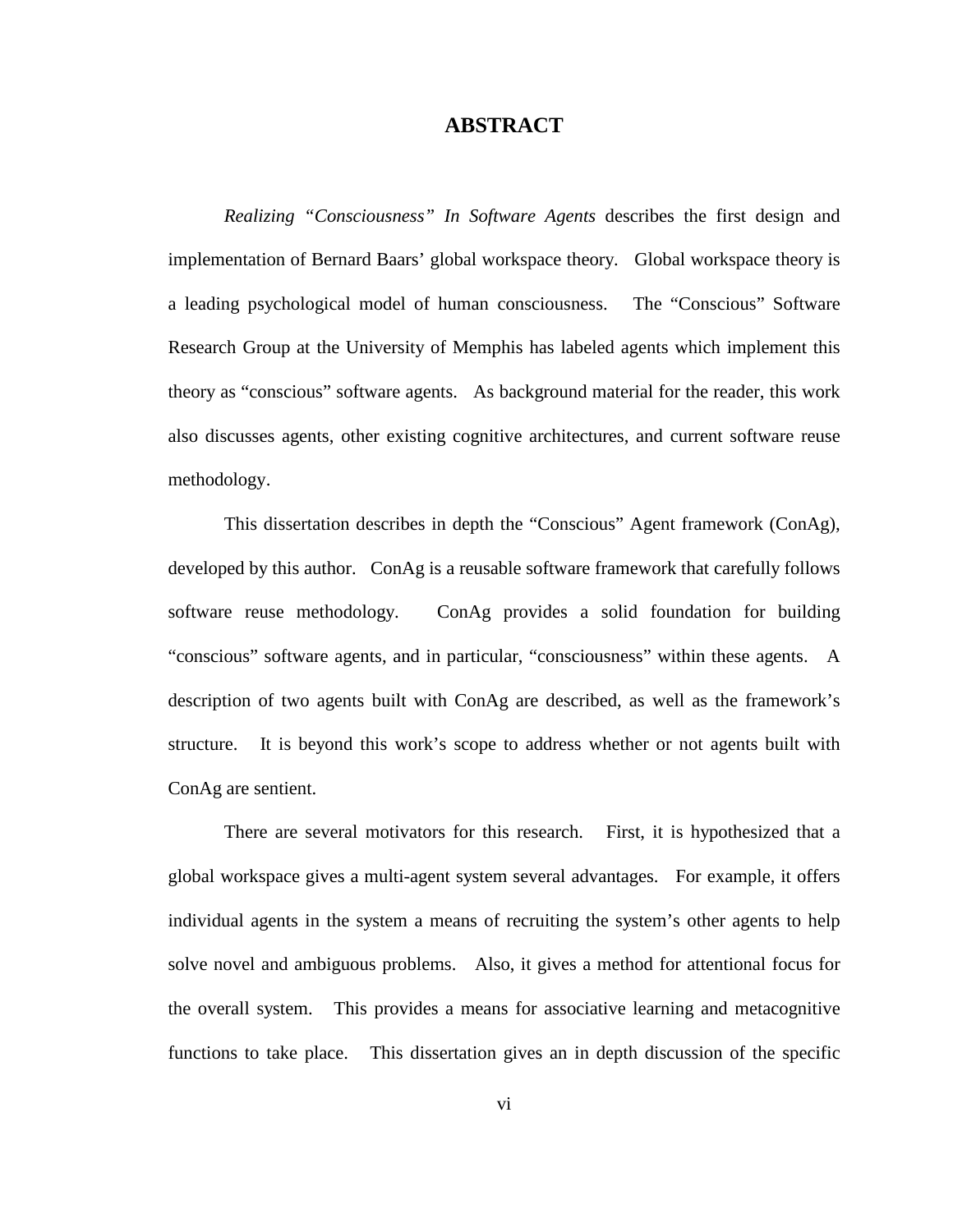functions of the global workspace in ConAg. It is hoped that the software implementation advantages gained when using a global workspace are evident.

As a second motivation, this research hopes to provide new hypotheses about human consciousness for cognitive scientists and neuroscientists. As a cognitive science theory, Baars' theory does not contain many of the low-level design specifications necessary for a computer scientist's implementation of the theory. To implement the theory, these design decisions had to be made. Many of these decisions can be considered hypotheses on human consciousness. It is hoped that the members of the above disciplines will view these implementation decisions as springboards for the further study of consciousness.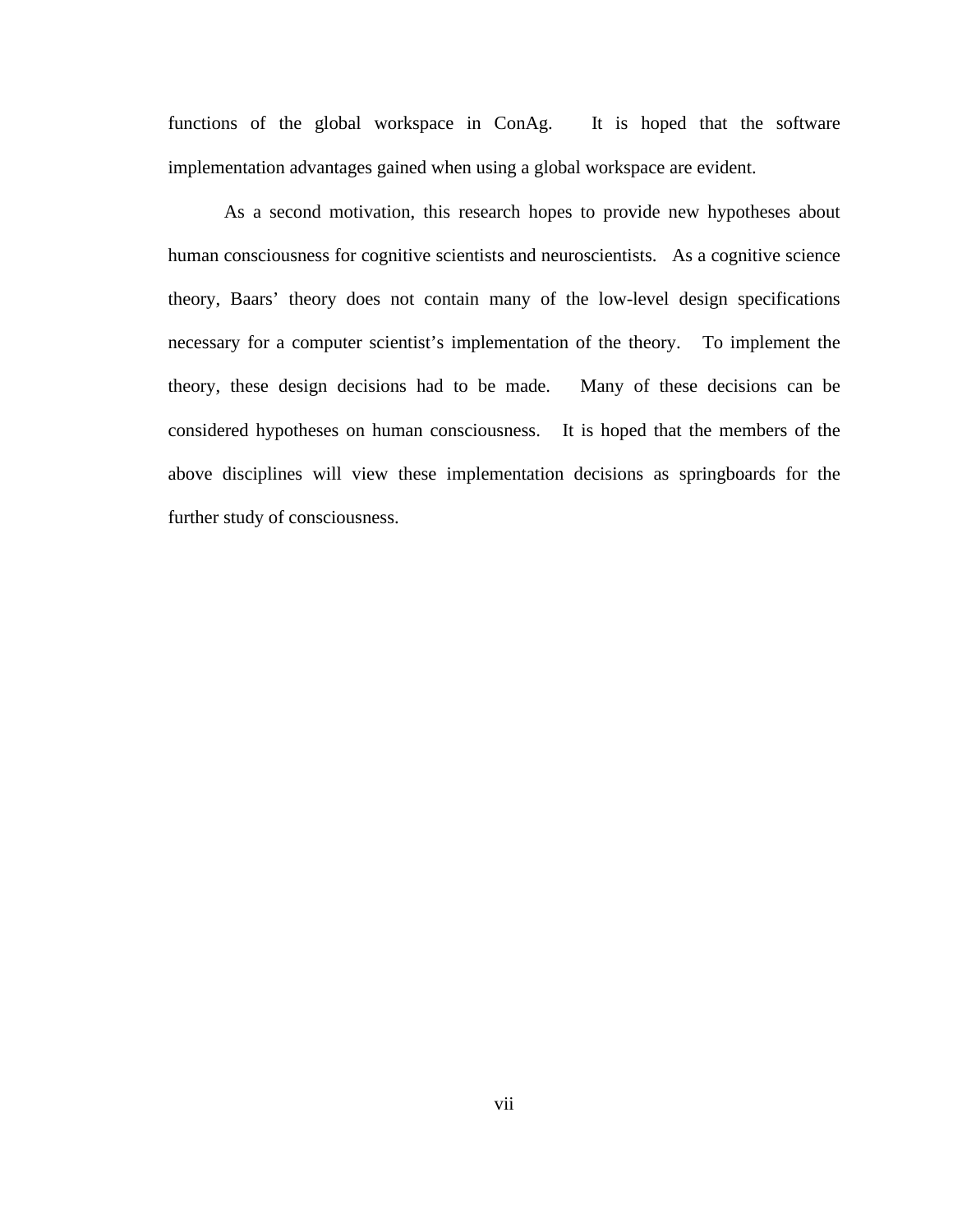# **TABLE OF CONTENTS**

# 1 **"Consciousness"** ............................. ....... **An Introduction To A Software Implementation of**

| Motivations 2000 Motive Communication of the Motivations of the Motive Communication of the Motive Communication of the Motive Communication of the Motive Communication of the Motive Communication of the Motive Communicati |                |
|--------------------------------------------------------------------------------------------------------------------------------------------------------------------------------------------------------------------------------|----------------|
| <b>Contents and Author's Contributions Contributions Contents Content</b>                                                                                                                                                      | $\overline{3}$ |
| Agents, Models, & Reuse                                                                                                                                                                                                        | 6              |
|                                                                                                                                                                                                                                | 6              |
|                                                                                                                                                                                                                                |                |
| Computational Models <b>Computational Models</b>                                                                                                                                                                               | 10             |
|                                                                                                                                                                                                                                | 10             |
| <b>CAPS</b> 11 14                                                                                                                                                                                                              |                |
| Why "Conscious" Software Agents Do Not Use Soar or CAPS [1, 1, 15]                                                                                                                                                             |                |
|                                                                                                                                                                                                                                | -16            |
| Software Reuse Marchandele March 1999                                                                                                                                                                                          | 18             |
|                                                                                                                                                                                                                                | 18             |
| Reuse Is Often Not Standard Practice Marriet Communities and The Reuse Islaming                                                                                                                                                | 19             |
| The Motivations for Software Reuse <b>Fig. 1997</b> Materian Analysis Communist Materia and Materia and Materia and Ma                                                                                                         | 20             |
|                                                                                                                                                                                                                                | 21             |
|                                                                                                                                                                                                                                | 22             |
|                                                                                                                                                                                                                                |                |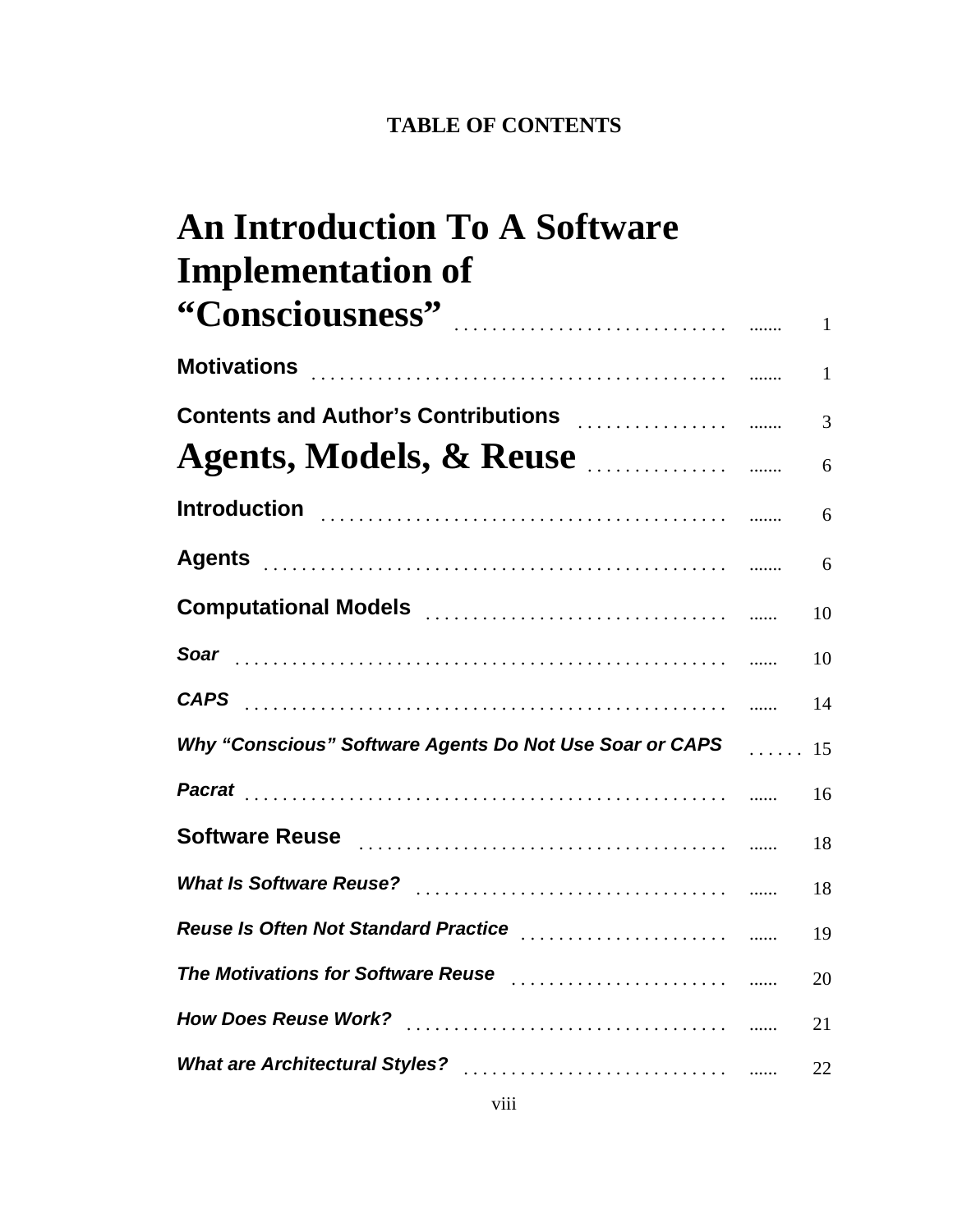|                                                                                                                                                                                                                               | 23 |
|-------------------------------------------------------------------------------------------------------------------------------------------------------------------------------------------------------------------------------|----|
|                                                                                                                                                                                                                               | 25 |
| Frameworks and Components <b>Proton and Service and Service and Components Figure 2016</b>                                                                                                                                    | 25 |
|                                                                                                                                                                                                                               | 26 |
| Conclusions <b>Conclusions</b>                                                                                                                                                                                                | 27 |
| Setting The Stage <b>Election Control</b>                                                                                                                                                                                     | 28 |
|                                                                                                                                                                                                                               | 28 |
|                                                                                                                                                                                                                               | 28 |
| Introduction with the control of the control of the control of the control of the control of the control of the                                                                                                               | 28 |
|                                                                                                                                                                                                                               | 29 |
| VMattie As An Autonomous Agent [11] Contact Contact Test of the Muslim Contact Test of the Muslim Contact Test On the Muslim Contact Test of the Muslim Contact Test of the Muslim Contact Test of the Muslim Contact Test of | 30 |
|                                                                                                                                                                                                                               | 30 |
|                                                                                                                                                                                                                               | 31 |
|                                                                                                                                                                                                                               | 32 |
|                                                                                                                                                                                                                               | 33 |
|                                                                                                                                                                                                                               | 33 |
| Input Processing Workspace (A Working Memory)                                                                                                                                                                                 | 34 |
|                                                                                                                                                                                                                               | 35 |
|                                                                                                                                                                                                                               | 35 |
| Tracking Memory [1, 1, 2010] Tracking Memory [1, 2010] All Contact Library Contact Library Memory                                                                                                                             | 36 |
|                                                                                                                                                                                                                               | 36 |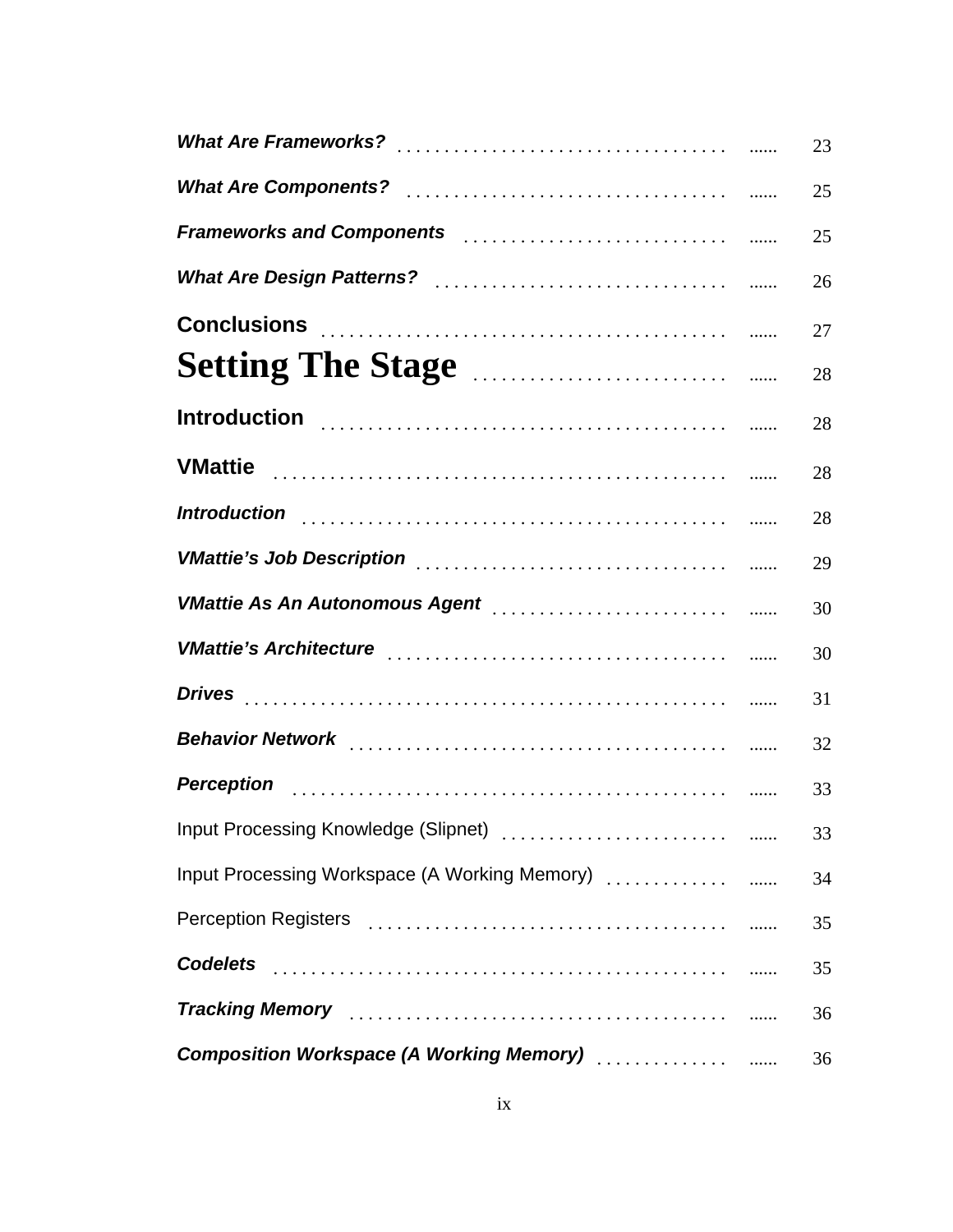| Mail Input and Output Marriet Marshall and Mail Input and Output Marriet and Marriet and Marriet Marriet and                                                                                                                   | 36 |
|--------------------------------------------------------------------------------------------------------------------------------------------------------------------------------------------------------------------------------|----|
| Results and Limitations <b>Production Results</b> and Limitations <b>Continues</b>                                                                                                                                             | 37 |
|                                                                                                                                                                                                                                | 38 |
| Introduction with the control of the control of the control of the control of the control of the control of the                                                                                                                | 38 |
| Consciousness experiences and consider the construction of the construction of the construction of the construction of the construction of the construction of the construction of the construction of the construction of con | 39 |
|                                                                                                                                                                                                                                | 39 |
|                                                                                                                                                                                                                                | 40 |
|                                                                                                                                                                                                                                | 41 |
|                                                                                                                                                                                                                                | 42 |
|                                                                                                                                                                                                                                | 42 |
| How Global Workspace Theory Works [11] Theory works [11] Theory Morks [11] Theory Morks and Mullet Morks and Mu                                                                                                                | 43 |
|                                                                                                                                                                                                                                | 44 |
| An Example To Illustrate Global Workspace Theory [11, 11, 11, 11] [11]                                                                                                                                                         | 46 |
|                                                                                                                                                                                                                                | 47 |
| "Conscious" Software Agents                                                                                                                                                                                                    | 49 |
|                                                                                                                                                                                                                                | 49 |
| "Conscious" Software Agent's Architectural Style [11] [12]                                                                                                                                                                     | 50 |
|                                                                                                                                                                                                                                | 50 |
| Global Workspace Theory Recap [11] [11] Coloration and Workspace Theory Recap [11] [11] Coloration and Music M                                                                                                                 | 50 |
|                                                                                                                                                                                                                                | 51 |
| The Architectural Style [11] [11] The Architectural Style [11] [11] The Architectural Style [11] The Architectural Style [11] The Architectural Style [11] The Architectural Style [11] The Architectural Style [11] The Archi | 51 |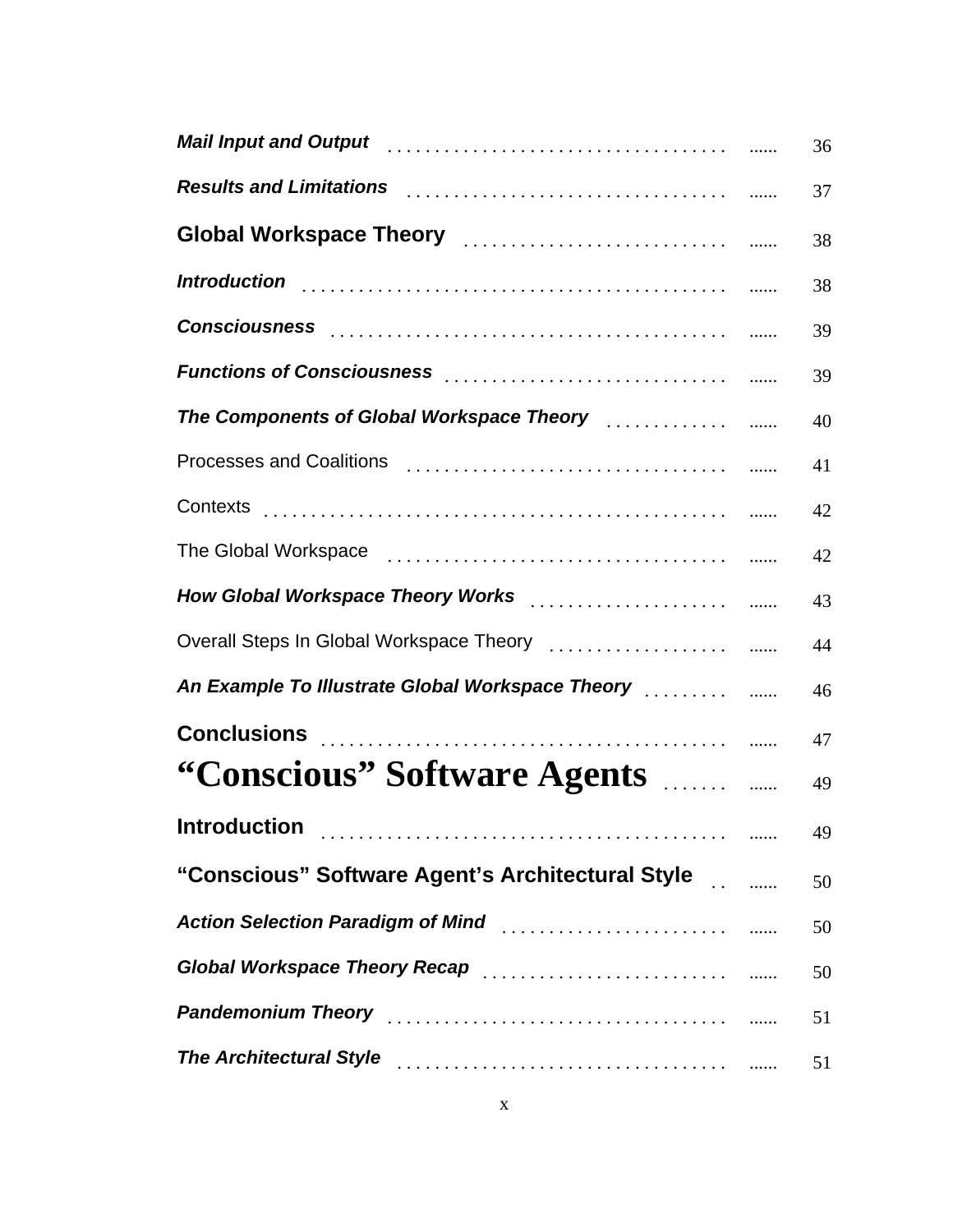| The General Architecture [111] The General Architecture and The General Architecture and The General Architect | 53 |
|----------------------------------------------------------------------------------------------------------------|----|
|                                                                                                                | 53 |
|                                                                                                                | 55 |
| A Brief Overview Of Codelets Reaching "Consciousness"                                                          | 55 |
|                                                                                                                | 56 |
|                                                                                                                | 59 |
|                                                                                                                | 59 |
|                                                                                                                | 60 |
|                                                                                                                | 60 |
|                                                                                                                | 61 |
|                                                                                                                | 61 |
|                                                                                                                | 62 |
|                                                                                                                | 63 |
|                                                                                                                | 64 |
|                                                                                                                | 65 |
|                                                                                                                | 65 |
| <b>CMattie's Performance</b>                                                                                   | 66 |
| The Intelligent Distribution Agent (IDA) [19] [19] The Intelligent Distribution Agent (IDA)                    | 67 |
| IDA's Architecture As An Extension Of CMattie's [11] IDA's Architecture As An Extension Of CMattie's           | 68 |
|                                                                                                                | 69 |
|                                                                                                                | 71 |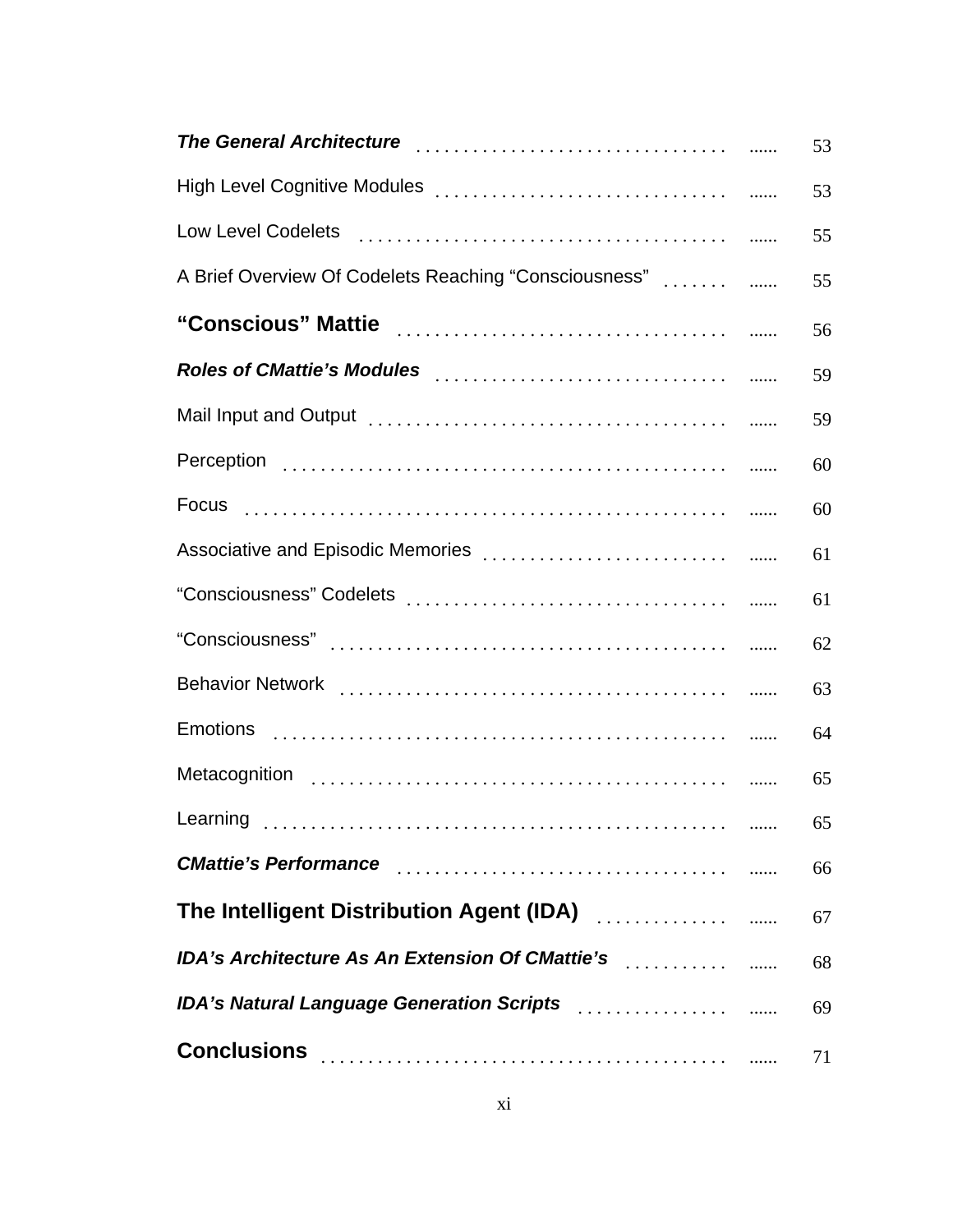| <b>Realizing "Consciousness"</b>                                                                                                                                                                                                                                    | 72 |
|---------------------------------------------------------------------------------------------------------------------------------------------------------------------------------------------------------------------------------------------------------------------|----|
|                                                                                                                                                                                                                                                                     | 72 |
|                                                                                                                                                                                                                                                                     | 72 |
| The Focus <b>contract the Focus</b> contract the contract contract contract the contract of the contract of the contract of the contract of the contract of the contract of the contract of the contract of the contract of the con                                 | 75 |
|                                                                                                                                                                                                                                                                     | 79 |
|                                                                                                                                                                                                                                                                     | 80 |
|                                                                                                                                                                                                                                                                     | 81 |
|                                                                                                                                                                                                                                                                     | 82 |
| Chunks and the Chunking Manager [11] [11] Chunks and the Chunking Manager                                                                                                                                                                                           | 83 |
|                                                                                                                                                                                                                                                                     | 84 |
| "Consciousness" Codelets [11] Consultance and the constant control with                                                                                                                                                                                             | 85 |
|                                                                                                                                                                                                                                                                     | 85 |
| From the Composition Working Memory [19] [19] The Composition Working Memory [19] [19] Array American Street                                                                                                                                                        | 87 |
| An Example "Consciousness" Codelet [1] [1] The Example "Consciousness" Codelet [1] [1] $\ldots$ [1] [1] $\ldots$ [1] $\ldots$ [1] $\ldots$ [1] $\ldots$ [1] $\ldots$ [1] $\ldots$ [1] $\ldots$ [1] $\ldots$ [1] $\ldots$ [1] $\ldots$ [1] $\ldots$ [1] $\ldots$ [1] | 87 |
|                                                                                                                                                                                                                                                                     | 90 |
| ConAg                                                                                                                                                                                                                                                               | 91 |
| The "Conscious" Agent Framework [11] [11] The "Conscious" Agent Framework                                                                                                                                                                                           | 91 |
|                                                                                                                                                                                                                                                                     | 92 |
|                                                                                                                                                                                                                                                                     | 93 |
|                                                                                                                                                                                                                                                                     | 94 |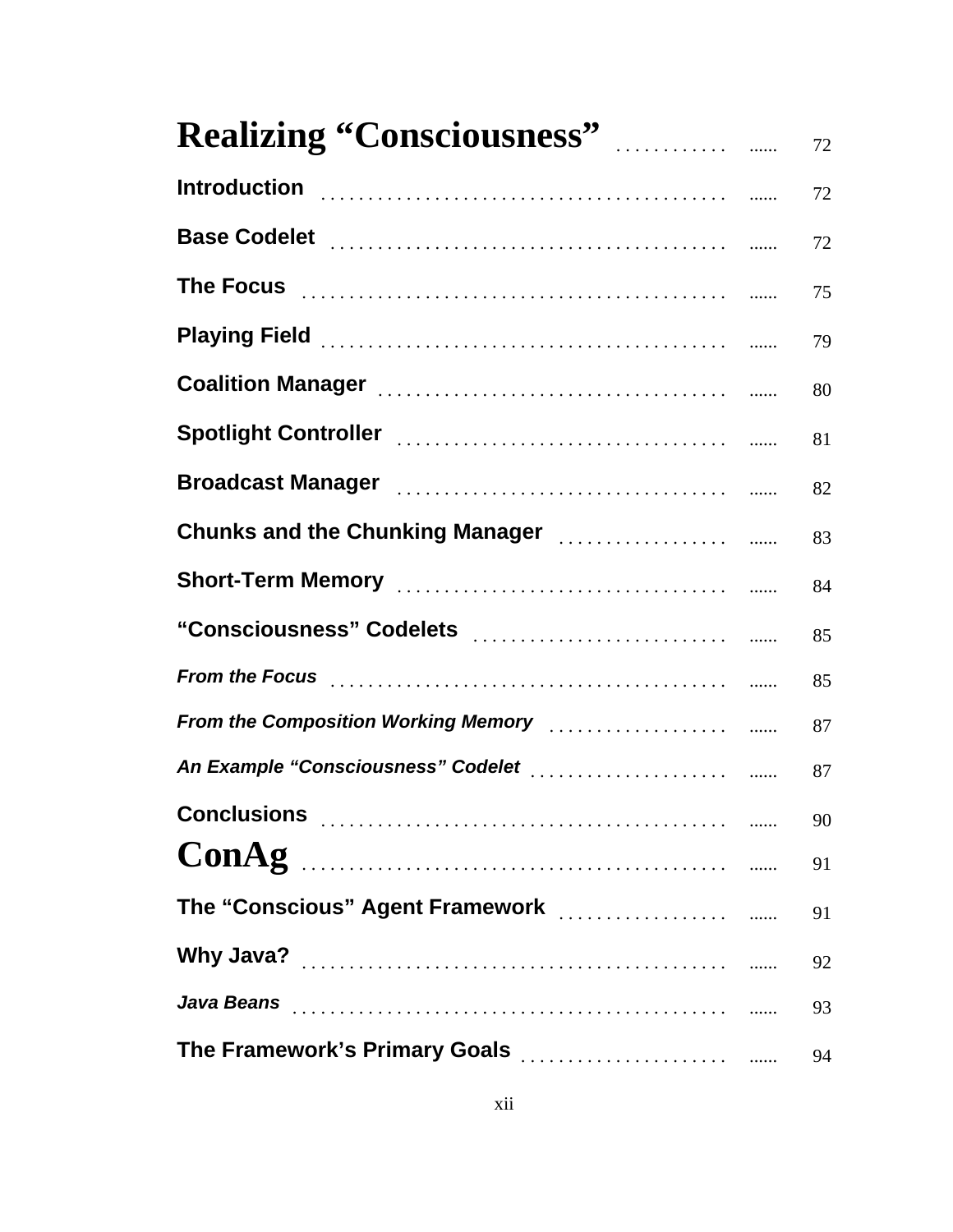|                                                                                                                                                                                                                                | 94  |
|--------------------------------------------------------------------------------------------------------------------------------------------------------------------------------------------------------------------------------|-----|
|                                                                                                                                                                                                                                | 96  |
|                                                                                                                                                                                                                                | 96  |
|                                                                                                                                                                                                                                | 98  |
|                                                                                                                                                                                                                                | 98  |
|                                                                                                                                                                                                                                | 100 |
|                                                                                                                                                                                                                                | 101 |
| Other Cognitive Module Stubs [1] [1] Determinance of the Cognitive Module Stubs [1] [1] Altana Module Stubs [1                                                                                                                 | 101 |
| Domain Dependant Portions [19] Domain Dependant Portions [19] Domain Dependant Portions [19] Domain Portions (                                                                                                                 | 103 |
|                                                                                                                                                                                                                                | 103 |
| How Other Cognitive Modules Integrate With ConAg 105                                                                                                                                                                           |     |
|                                                                                                                                                                                                                                | 106 |
| Testing Results [11] March 1999 March 1999 March 1999 March 1999 March 1999 March 1999 March 1999 March 1999 March 1999 March 1999 March 1999 March 1999 March 1999 March 1999 March 1999 March 1999 March 1999 March 1999 Mar | 115 |
|                                                                                                                                                                                                                                | 116 |
|                                                                                                                                                                                                                                | 117 |
|                                                                                                                                                                                                                                | 118 |
| <b>Test Four</b>                                                                                                                                                                                                               | 119 |
|                                                                                                                                                                                                                                | 120 |
| <b>Test Six</b>                                                                                                                                                                                                                | 121 |
| <b>Test Seven</b>                                                                                                                                                                                                              | 121 |
| <b>Test Eight</b>                                                                                                                                                                                                              | 122 |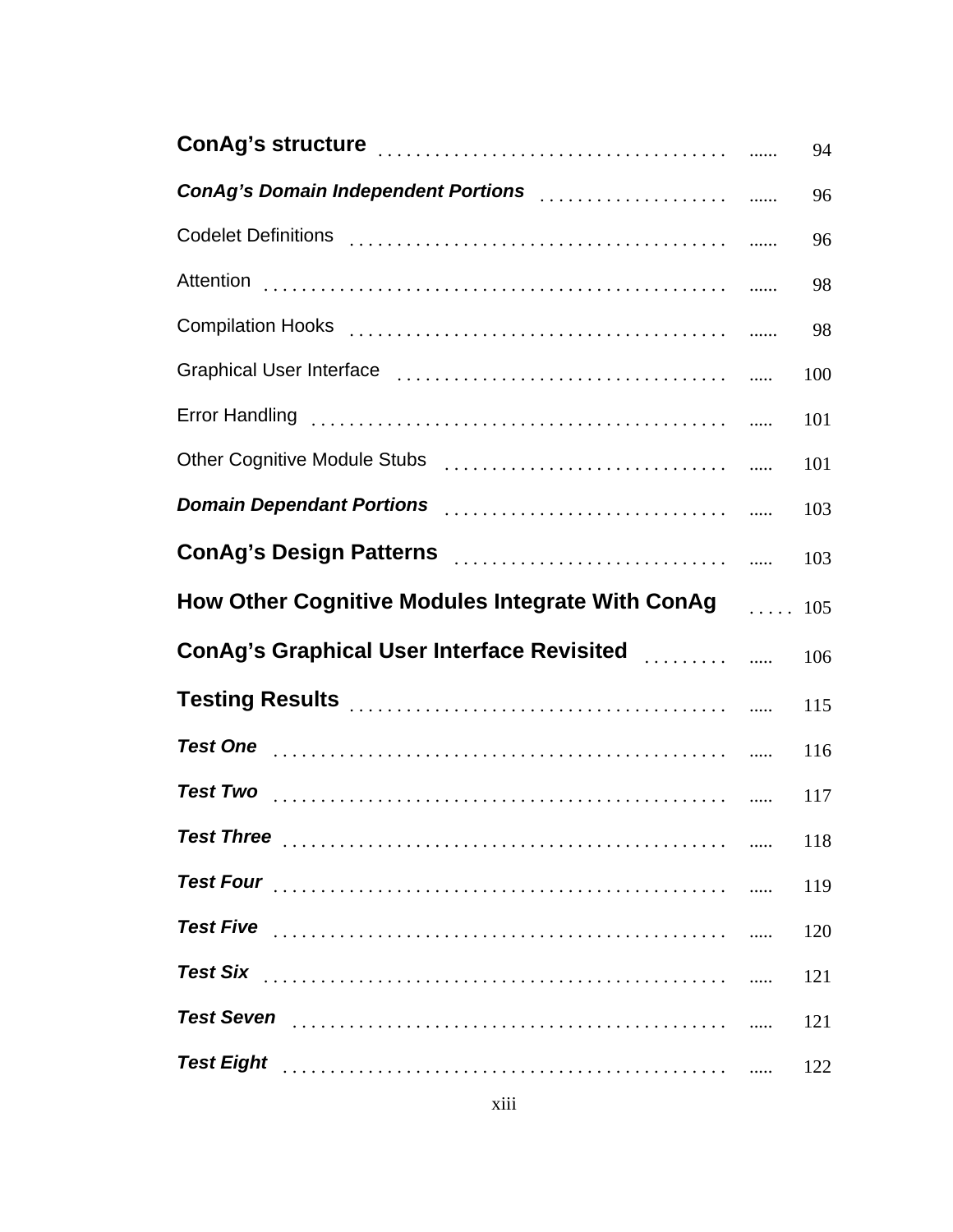| Are Baars' Nine Functions of Consciousness |  |
|--------------------------------------------|--|
|                                            |  |
|                                            |  |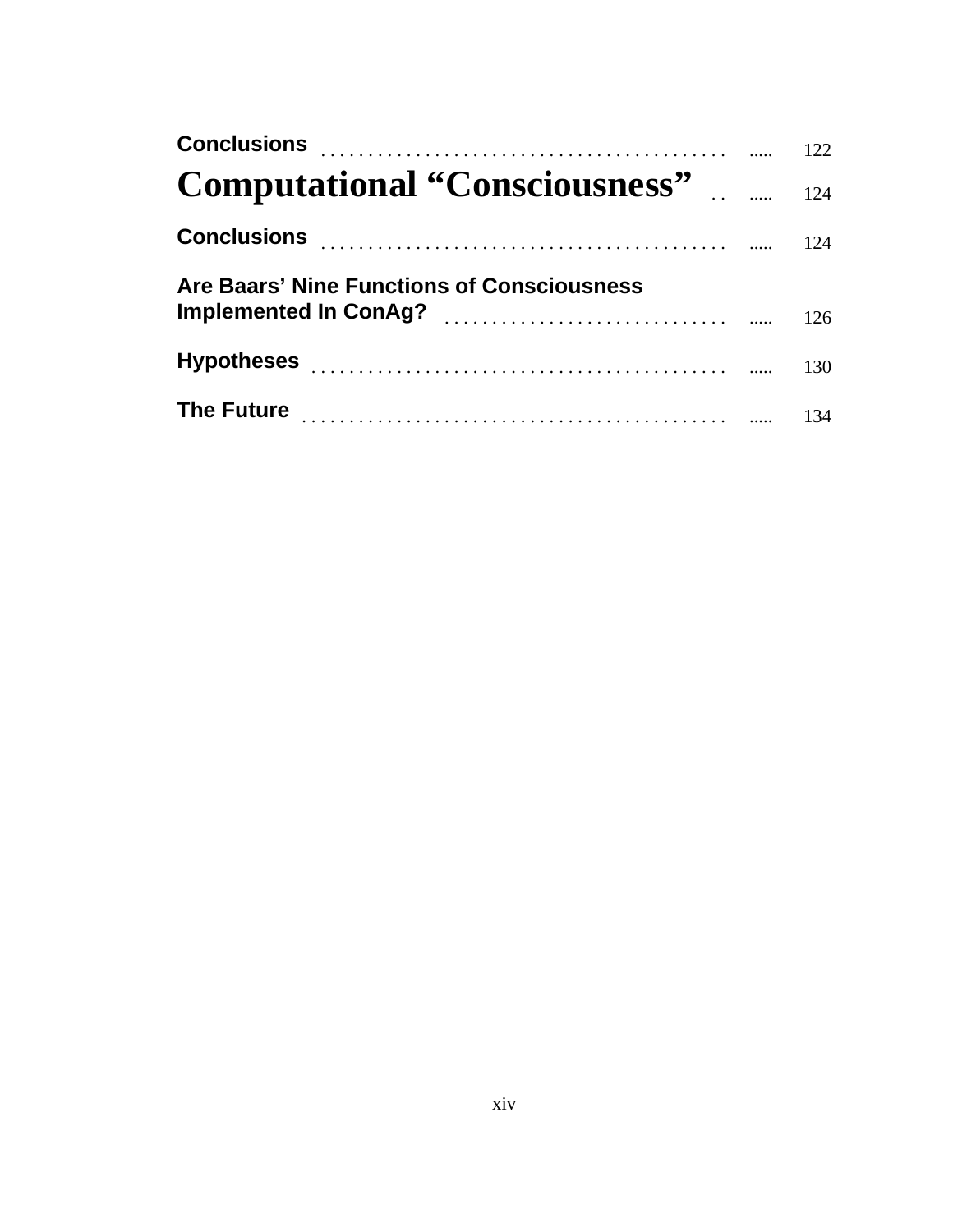# **LIST OF FIGURES**

|                                                                 |          | 31  |
|-----------------------------------------------------------------|----------|-----|
|                                                                 | .        | 45  |
| Figure 4.1: Architectural Style For "Conscious" Software Agents | .        | 52  |
| Figure 4.2: An Architecture For "Conscious" Software Agents     | .        | 53  |
|                                                                 | .        | 58  |
| Figure 6.1: "Conscious" Software Agent Directory                | .        | 95  |
|                                                                 | .        | 97  |
| Figure 6.3: Compilation Hooks Package                           | .        | 98  |
|                                                                 | .        | 100 |
|                                                                 | .        | 102 |
|                                                                 | .        | 112 |
|                                                                 | $\cdots$ | 113 |
|                                                                 | $\cdots$ | 114 |
| Figure 6.9: ConAg's Broadcast Recipients View                   | .        | 115 |
| Figure 6.10: ConAg's "Consciousness" Codelets Menu              | .        | 117 |
|                                                                 | .        | 118 |
|                                                                 | $\cdots$ | 119 |
| Figure 6.13: Current Perception Registers Snapshot              | .        | 120 |
|                                                                 |          | 122 |
|                                                                 |          |     |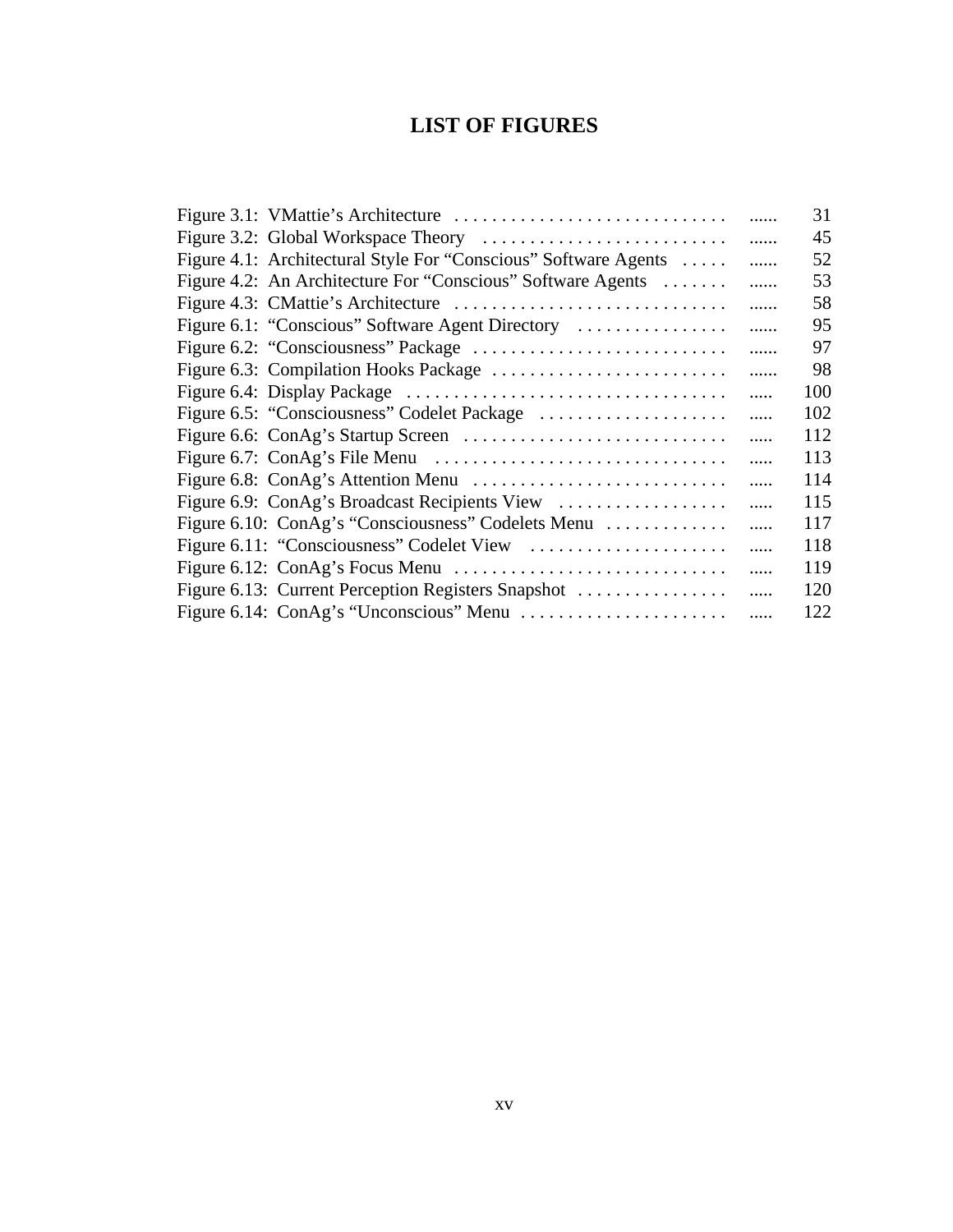# **Chapter 1 An Introduction To A Software Implementation of "Consciousness"**

# **Motivations**

This work describes a software design and implementation of global workspace theory, a cognitive science theory of consciousness (Baars, 1997). This implementation focuses on the theory's consciousness portion. The theory extends to cover other cognitive mechanisms such as learning and metacognition. Global workspace theory postulates that in humans, consciousness provides for numerous functionalities. These include adaptation, learning, and prioritization. This research is motivated, in part, to show that these cognitive mechanisms, many of which have partly been implemented on machines previously, can be enhanced through "consciousness." Hopefully, this will lead to "smarter" software.

Second, it is important to stress that global workspace theory is a cognitive science hypothesis. As such, it is at a much higher conceptual level than necessary for a software implementation. Therefore, this writer, in consultation with the "conscious" software research group, including both computer and cognitive scientists, made lower-level design decisions for the theory's implementation. These design decisions can be considered hypotheses on how humans minds work. Hopefully, they will be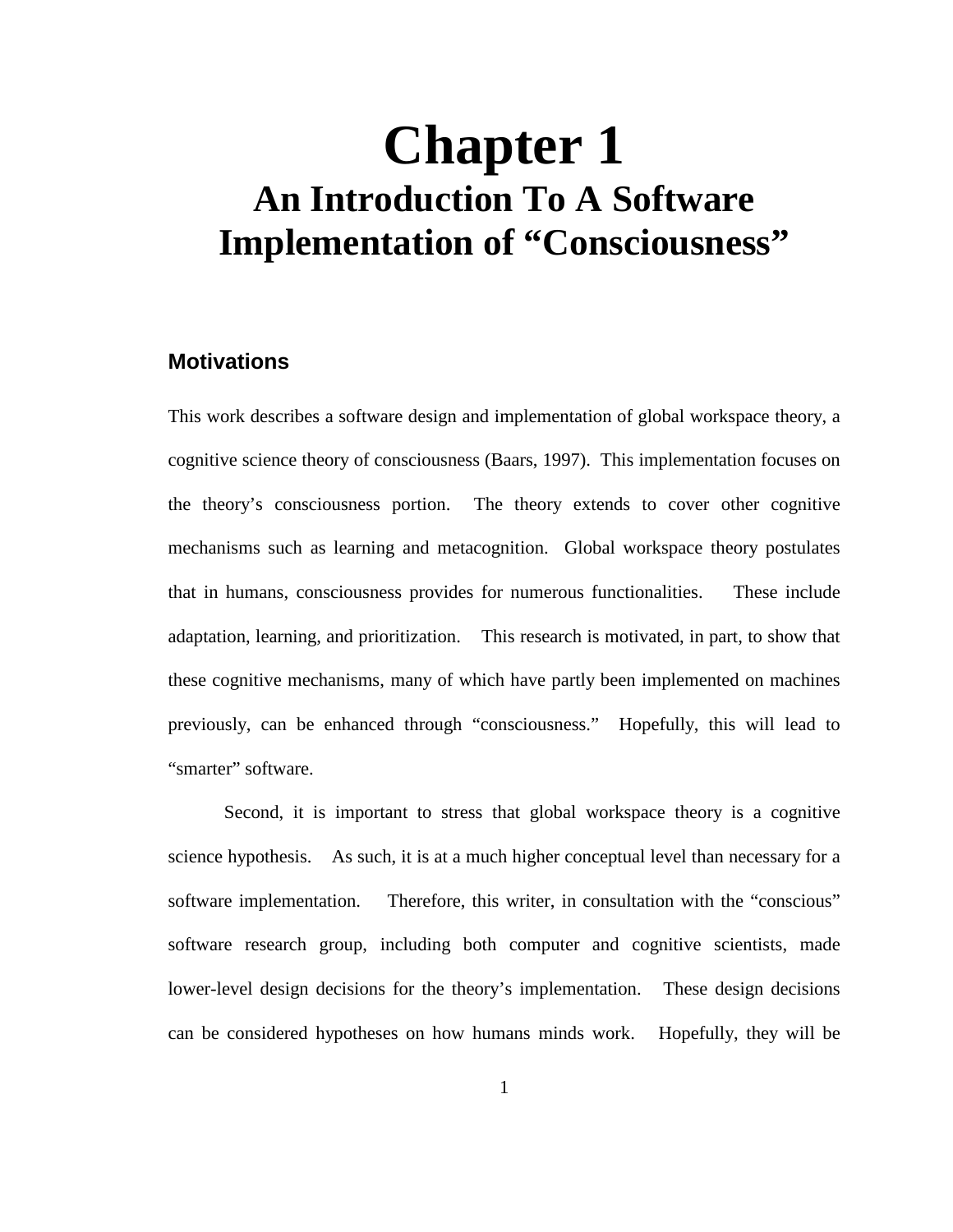analyzed by cognitive scientists, neuroscientists and philosophers and lead to a further understanding of mind.

The "conscious" software research group labels software agents (see chapter 2) which implement global workspace theory as "conscious" software agents. As seen throughout this work's later chapters, these agents are quite complex and very time-intensive to build. They are also closely coupled to their domain. Therefore, a goal for this author's implementation has been to incorporate current software reuse methodologies to create a reusable framework. New "conscious" software agents, when incorporating this framework, do not have to be implemented from scratch. Instead, large portions of each new agent need no code modification, while other portions need not be reimplemented from scratch. As discussed later, reuse has shown to significantly increase productivity while decreasing defect density, rework, and development costs (Basili, Briand, & Melo, 1996).

This framework, named ConAg: The "Conscious" Agent Framework, is implemented in Java beans (Eckel, 1998). The use of Java beans increases ConAg's chances of truly being a reusable framework. As of July 1, 1999, ConAg had been developed solely by this writer, and consisted of approximately 60,000 lines of code and over 280 Java beans. While other agent frameworks do exist (Reticular Systems, 1999), this is the first one designed for building "conscious" software agents.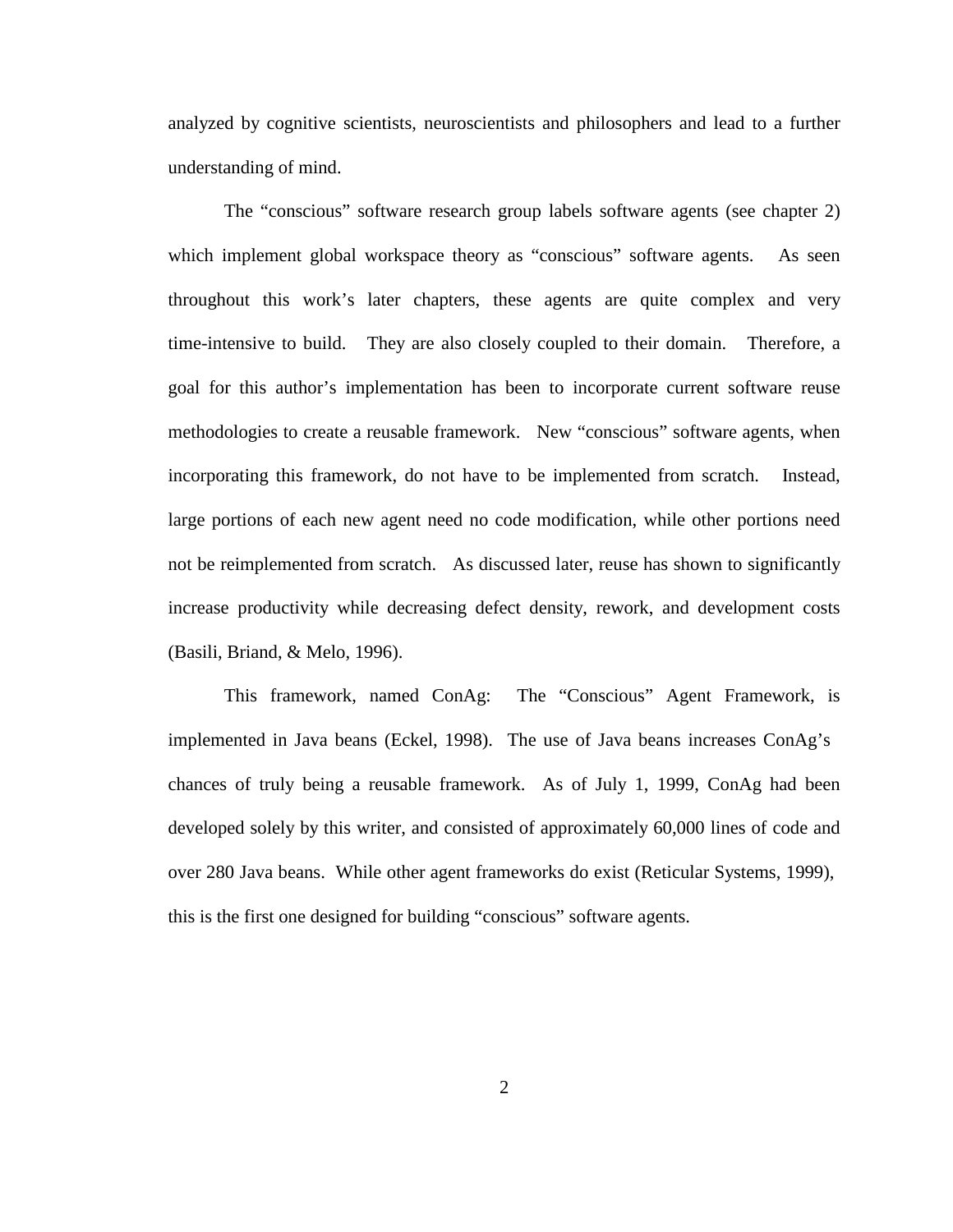## **Contents and Author's Contributions**

This work contains seven chapters. Chapter 2 gives a literature search overview. It discusses agents, focusing on software agents (Franklin & Graesser, 1997) and their relation to "conscious" software agents. The chapter then describes computational models, comparing "conscious" software agents to established ones. The chapter ends with a discussion of software reuse methodology, focusing on its importance and components. ConAg is designed under software reuse methodology, and ConAg's heavy reliance on this methodology will be evident throughout the later chapters.

Chapter 3 sets the stage by describing global workspace theory and Virtual Mattie (VMattie), the "conscious" software research group's first project (Song, 1998). VMattie is not a "conscious" agent, but contains many of the building blocks for agents which do implement global workspace theory (Zhang, Franklin, Olde, Wan, & Graesser, 1998). The author was actively involved in VMattie's design.

Chapter 4 discusses "conscious" software agents in depth, focusing on "Conscious" Mattie (CMattie) and the Intelligent Distribution Agent (IDA) (Bogner, Ramamurthy, & Franklin, in press 1999). Chapter 4 describes the new architectural style developed by the author for high level "conscious" software agent description (Bogner, Maletic, & Franklin, in press 1999). This author has been actively involved in all stages of the design and implementation of CMattie, and as seen in the reference section, has publications based on work relating to the agent. CMattie is the first "conscious" software agent. IDA is the "conscious" software research group's proof of concept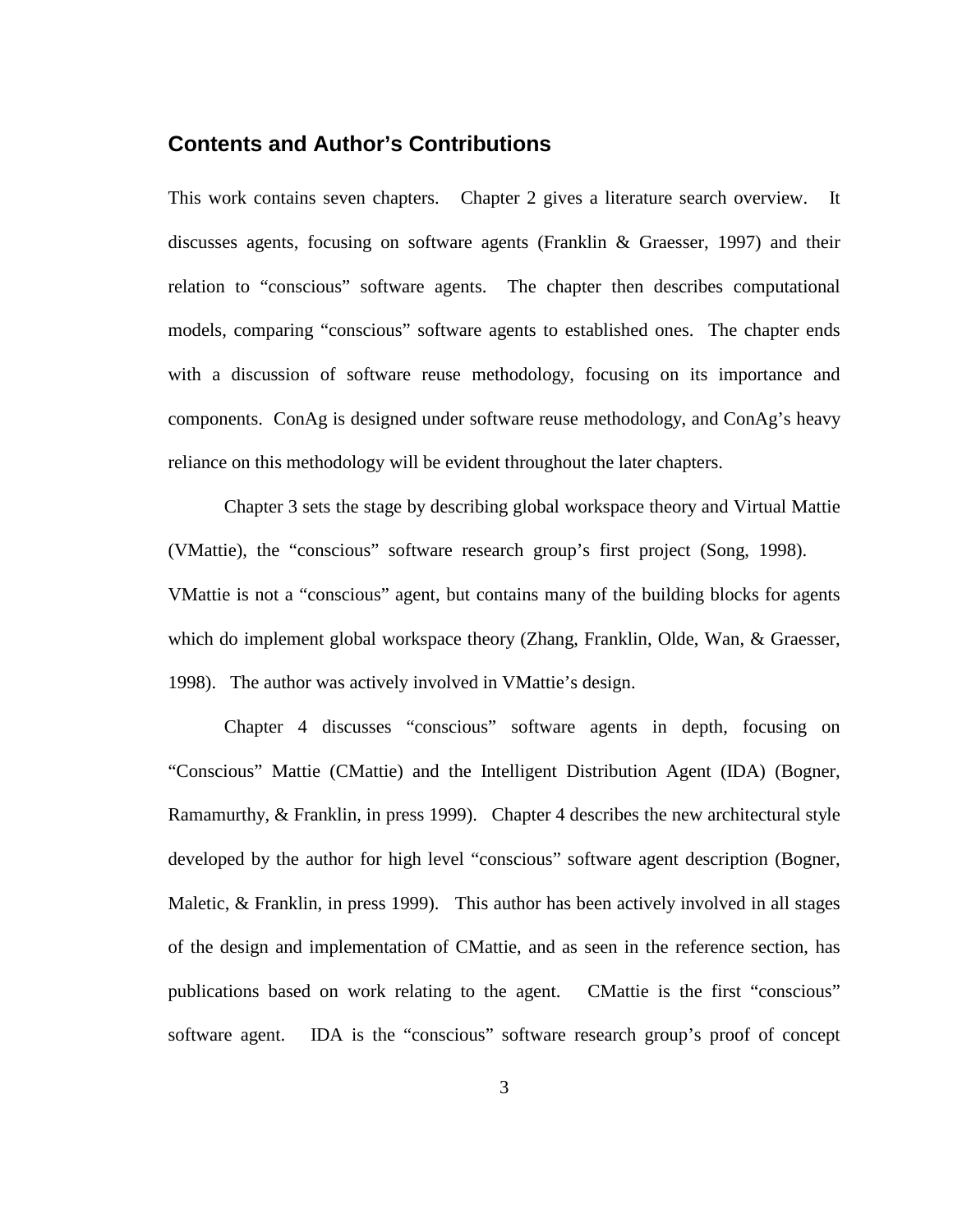project. IDA is funded by the Office of Naval Research and will, hopefully, turn into a useful software package. The present writer has been actively involved in all stages of the design and implementation of IDA, including meetings with naval personnel.

For both CMattie and IDA, this author's major contributions have been:

- 1. The creation of a new architectural style and general architecture to succinctly describe "conscious" software agents.
- 2. The design from scratch and implementation of these agents' "consciousness" mechanisms. Since "consciousness" provides the backbone in these agents' structures, many of these agents' core components are within this "consciousness" mechanism.
- 3. The successful implementation and extension of John Jackson's pandemonium theory (Jackson, 1987). Extending pandemonium theory's ideas helped provide a means for implementing global workspace theory's consciousness. This is the first known implementation of pandemonium theory.
- 4. The design from scratch and implementation of these agents' base package of classes, known as the base codelet package. All codelets in the system utilize this package.
- 5. The creation of a reusable software framework for utilization in both these agents and in future "conscious" software agents. This framework follows software reuse methodology to create a truly "reusable" framework. It includes a graphical user interface for a view of what is internally occurring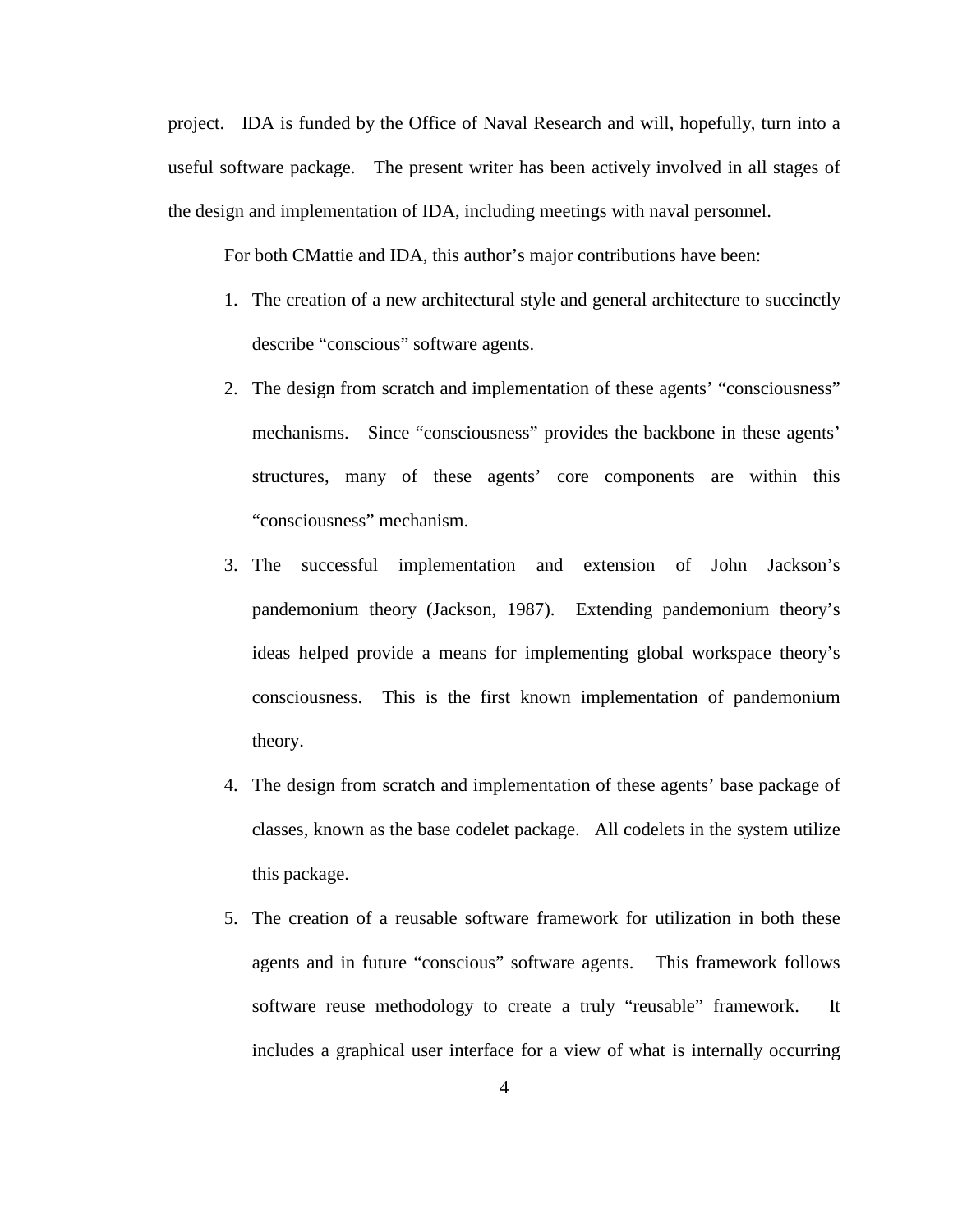within these agents; in particular, what is occurring within these agents' "consciousness" mechanism.

6. The successful provision for each of Baars' nine major functions of consciousness. These are described in chapter 3, and chapter 9 includes discussion on how the framework successfully provides for each of these functions.

In addition, the present writer has worked on a project to develop an intelligent tutoring system. During that time, he was a primary developer of natural language curriculum scripts which are spoken by the tutoring system. Many of these script innovations are planned for use in IDA's natural language generation portion. Chapter 4 gives a brief tour of these scripts (Graesser, Franklin, & Wiemer-Hastings, 1998).

Chapter 5 describes the design of CMattie and IDA's "consciousness" mechanism. This includes how information is brought to "consciousness," how the "consciousness" apparatus functions, how the "conscious" information is disseminated, and what "consciousness" provides to these agents. Chapter 6 delves into depth on the structure of ConAg, illustrating how it implements Chapter 5's design.

To be a successful software framework, it has to be straight forward in its use. Chapter 6 also describes how different modules, developed by other "conscious" software research group members, integrate with ConAg and utilize its features. In addition, it gives testing results. Finally, chapter 7 specifically answers the question of how ConAg provides for Baars' nine functions of consciousness. In addition, it draws conclusions, hypotheses, and future speculations.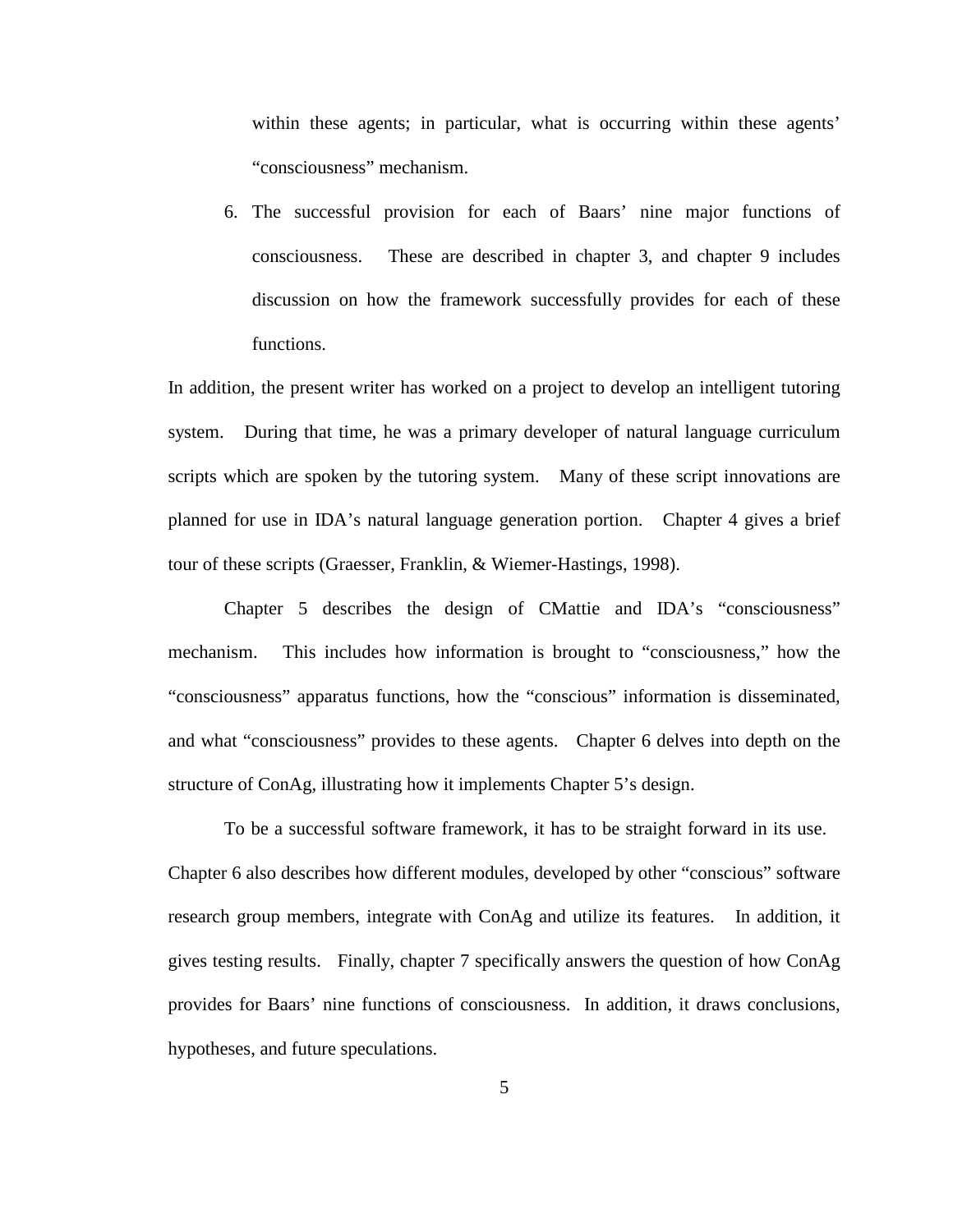# **Chapter 2 Agents, Models, & Reuse**

## **Introduction**

This chapter gives overviews of research relevant to this dissertation's focus. It begins with a discussion of agents, focusing on software agents. "Conscious" software agents are cognitive software agents. It then gives an overview of three computational models. Described in this chapter and further beginning in chapter 4, "conscious" software agents are different than these models as they follow the action selection paradigm of mind (Franklin, 1995) and focus on consciousness directly in their implementation global workspace theory (Baars, 1997). Finally, this chapter describes current software reuse methodology. The "Conscious" Agent Framework (ConAg) draws heavily on this practice to create a reusable framework.

# **Agents**

On the software agents mailing list (*http://www.csee.umbc.edu/agentslist/)*, frequently asked questions include: what is an agent; why are agents needed; can I call this an agent; is there a dummy agent available on the web; what makes an agent distinct from other software; what are the differences between multi-agent and single-agent systems; what are the differences between agent architectures, cognitive architectures, and software architectures; can agents be used in the medical area; and many more along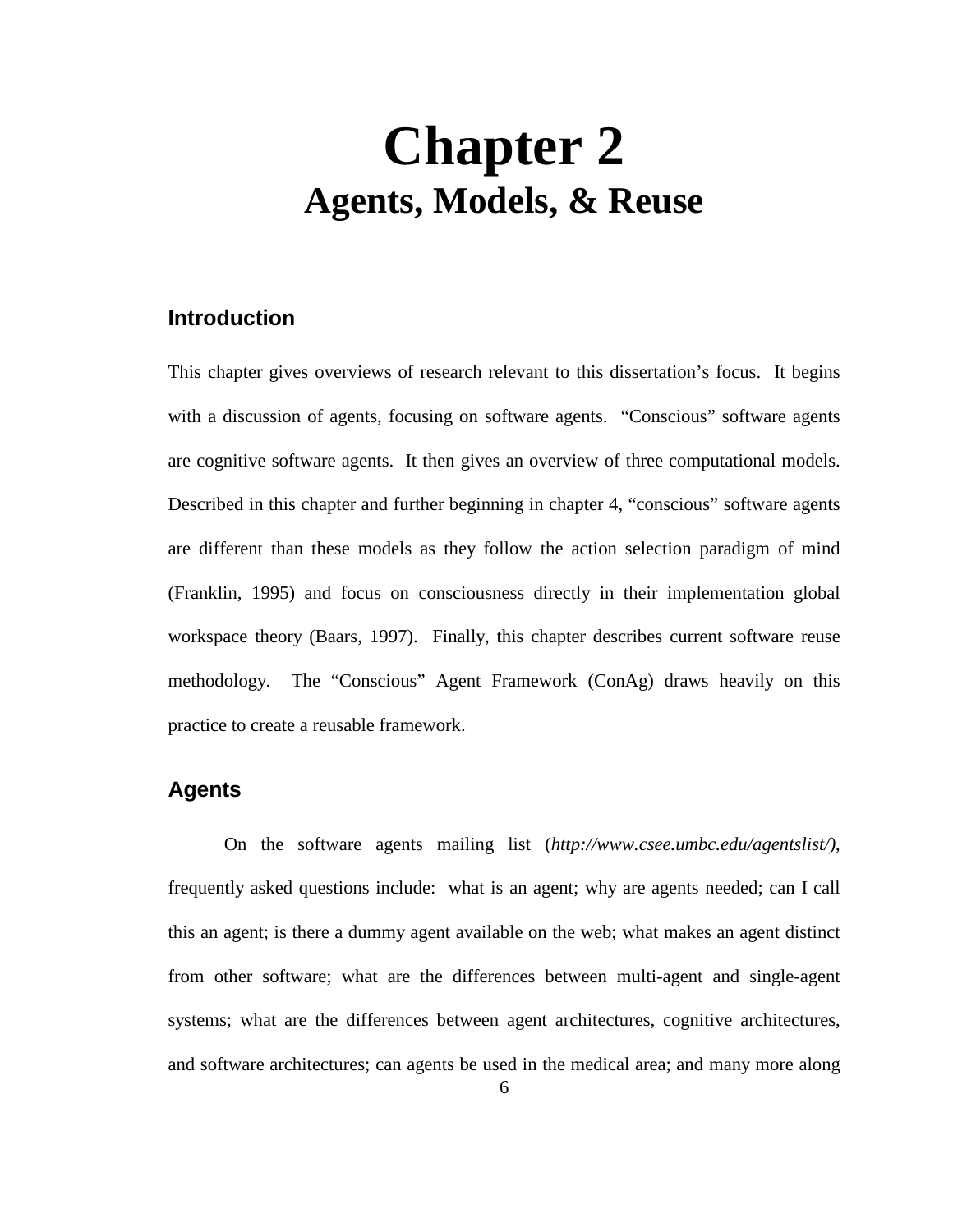the same lines. A main reason for these questions is the increased interest in agents as they continue to rapidly grow in popularity. Also, there are many varied definitions of what an agent even is. In addition, agents are now classified: artificial life agents, autonomous agents, cognitive agents, goal-based agents, irrational agents, mobile agents, multi-agents, rational agents, reflex agents, robotic agents, utility-based agents, and viruses are all examples.

Russell and Norvig have a highly regarded definition of an agent: it is anything that can be viewed as having sensors through which it perceives its environment and having effectors with which it acts upon this environment (1995). Under this definition, humans are agents with sensors such as eyes and ears and effectors including hands and feet. Described in later chapters, "conscious" software agents sense through their perception modules and act upon their environment in numerous ways such as sending out email messages through mail output modules.

However, by this definition, a refrigerator's thermostat is an agent. It senses its environment, the air temperature, and it acts upon its environment by causing the cooling of the refrigerator. Obviously, more is needed to identify agents with "intelligence." One way to do this is to classify agents as irrational or rational. Rational agents are said to do the right thing, meaning that they will take actions which allow them to achieve the greatest success. CMattie is a rational agent, and, presumably, this is the goal of rational humans as well. Rational agents can be classified as ideal rational agents. These perform actions which are expected to maximize the agents' success. These actions are taken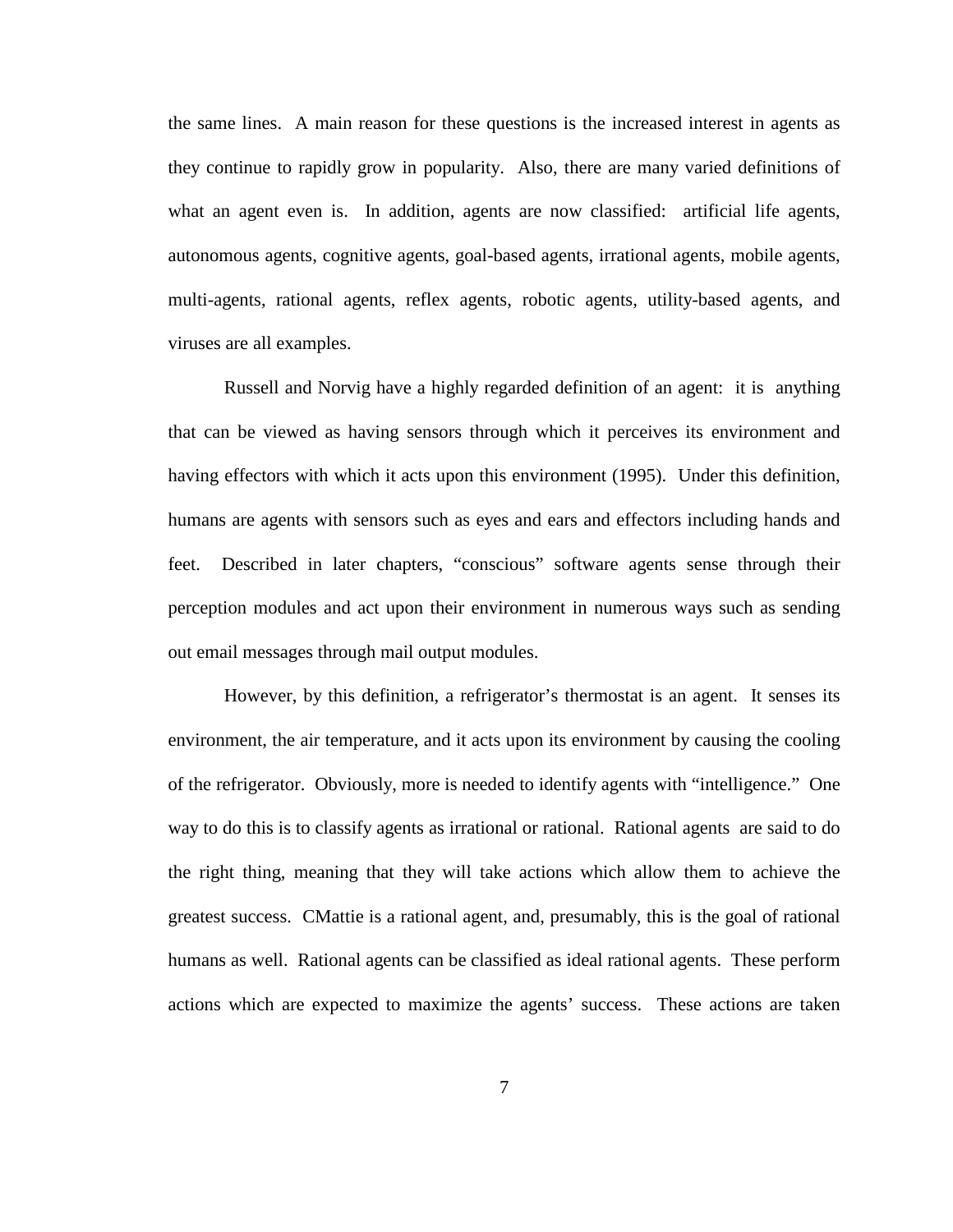based on the agents' built-in knowledge and what they have perceived up to this point. Notice, thermostats are ideal rational agents.

Numerous researchers have defined autonomous agents (Franklin & Graesser, 1997). Franklin and Graesser provide a now prominent definition, stating that an autonomous agent is a system situated in, and part of, an environment, which senses that environment, and acts on it, over time, in pursuit of its own agenda. It acts in such a way as to possibly influence what it senses at a later time. In other words, it is structurally coupled to its environment (Maturana 1975; Maturana and Varela 1980). Biological examples of autonomous agents include humans and most animals. Non-biological examples include some mobile robots, and various computational agents, including artificial life agents, software agents and computer viruses. "Conscious" software agents are designed to be autonomous agents under this definition. It so happens that the thermostat is one also.

The thermostat is lost, however, when classifying agents as cognitive agents (Franklin, 1997). Both humans and "conscious" software agents can also be considered cognitive agents. These are autonomous software agents that are equipped with cognitive (interpreted broadly) features chosen from among attention, concept formation, decision making, emotions, learning, long and short-term memory, multiple senses, perception, problem-solving, etc. While this definition is not crisp, cognitive agents can play a synergistic role in the study of human cognition, including consciousness (Bogner, Ramamurthy, & Franklin, in press 1999). This dissertation uses cognitive features such as attention both in the folk-psychological and technical senses.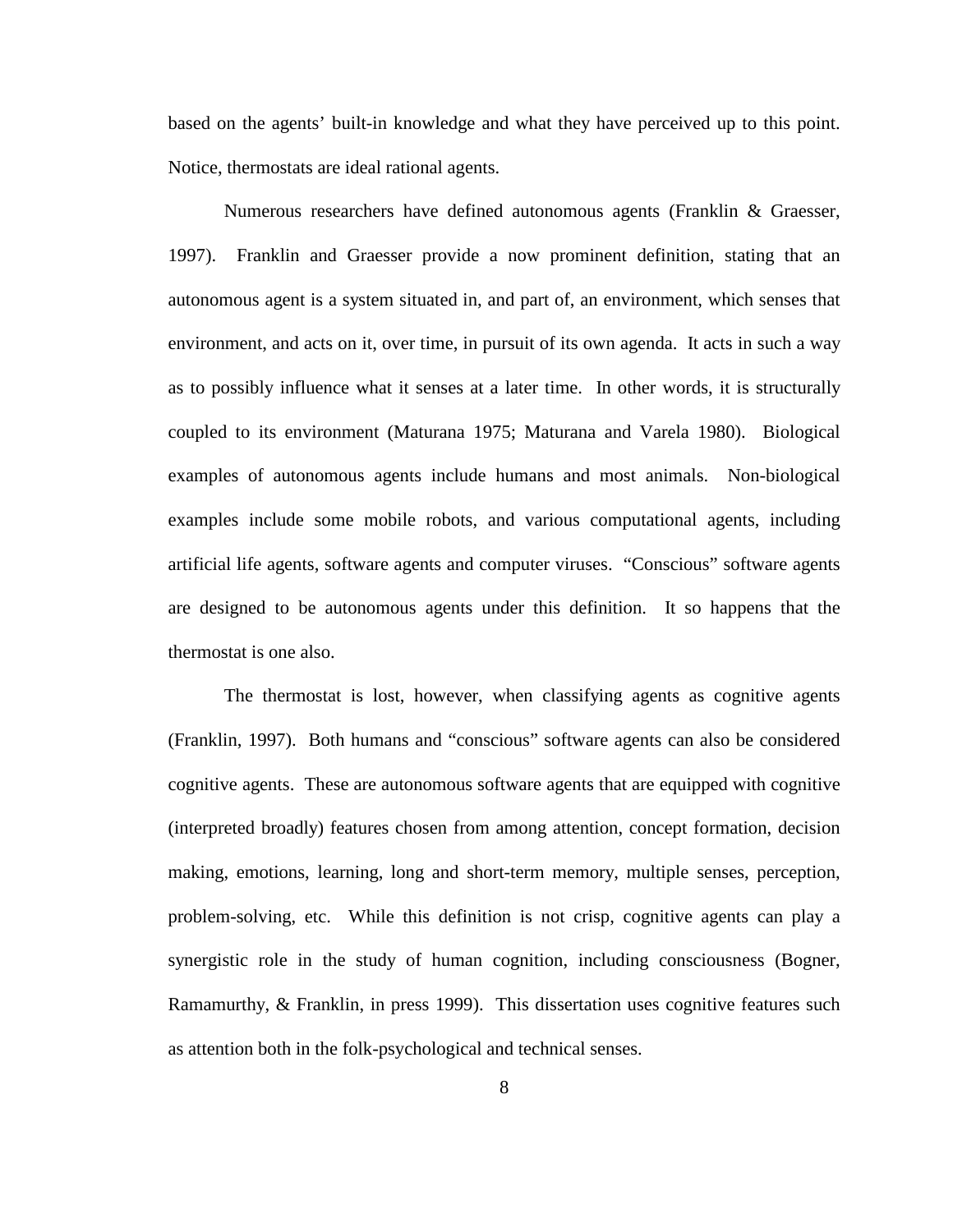Due to their cognitive nature, "conscious" software agents are currently relatively unique; this can be seen through CMattie. CMattie is designed to fully function as a "human" seminar announcer. She communicates entirely via the natural language found in email messages. Her architecture combines numerous artificial intelligence techniques to model the human mind. While CMattie's role will not fully be discussed until chapter 4, it is beneficial to point out that there are in fact other email and scheduling agents. For example, the Calendar Agent automates a user's scheduling process by observing the person's actions and receiving direct feedback (Kozierok, 1993). The Maxims system is an email filtering agent which learns to process a user's incoming mail messages (Lashkari, 1994). These two systems employ other agents that collaborate to overcome the problem of learning from scratch. Re:Agent is an email management system (Boone, 1998). This agent routes email to handlers that delete, download, sort, and store these messages on palmtop computers and pagers. Re:Agent learns the emails' features in order to learn how to appropriately classify the messages. The Visitor-Hoster system is aimed at helping a human secretary organize a visit to an academic department (Sycara, 1994). The secretary is presented with a user interface where she inputs relevant information to the agent about the incoming visitor. The agent then plans the visit, and returns to the secretary for confirmation. In addition to differences in tasks, CMattie's architecture, method of communication, degree of autonomy, and emphasis on "consciousness" make her relatively unique among these types of agents. IDA continues the trend.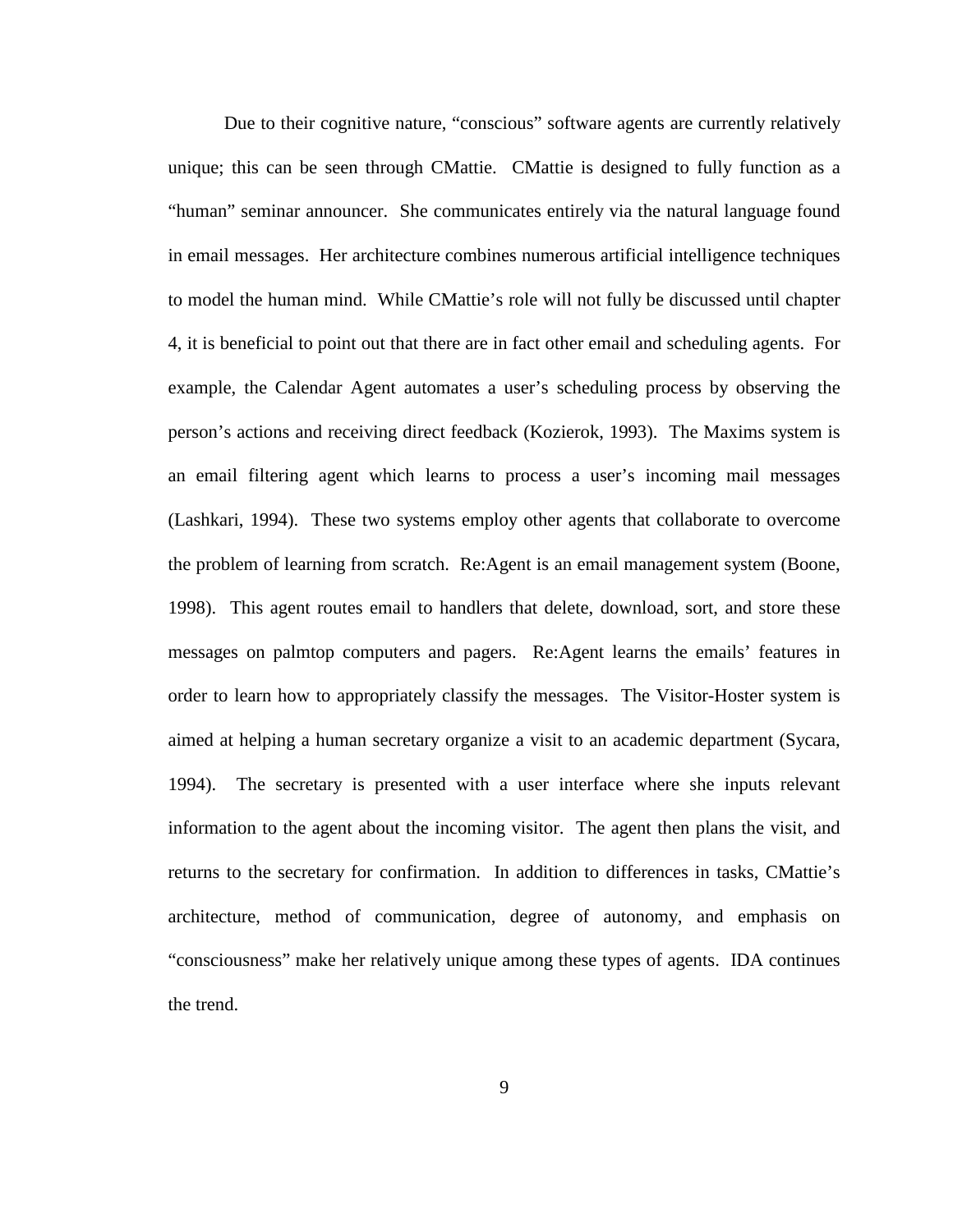Probably the types of agents gaining the most prominence are internet agents, often known as mobile agents. These agents are beginning to be commonly found on the internet, performing tasks such as information retrieval (Menczer, Belew, & Willuhn, 1995), network routing (Bonabeau, Henaux, Guérin, Snyers, Kuntz, & Theraulaz, 1998), and security (Crosbie & Spafford, 1995). At times these agents may need to communicate (*http://www.fipa.org*) and even barter with one another (Wurman, Wellman, & Walsh, 1998).

## **Computational Models**

Several researchers have created computational models which attempt to model human intelligence. Often these models try to depict a specific aspect of cognition, such as the learning performed by connectionist systems (Haykin, 1994). Some attempt to approach complete cognitive architectures. This section touches on three that begin to: Soar (Laird & Rosenbloom, 1996), CAPS (Just, Carpenter, & Hemphill, 1996), and Pacrat (Johnson & Scanlon, 1987). There are others, including the well known  $ACT^*$ (Anderson, 1991), OSCAR (Pollock, 1995), and "conscious" software agents. This section also touches on why "conscious" software agents do not utilize Soar and CAPS, the two most prominent cognitive architectures.

#### **Soar**

Soar is a cognitive architecture designed for general intelligence (Laird & Rosenbloom, 1996). It provides the means to study general properties of intelligence. In this way, Soar goes beyond many systems which solely deliver the ability to analyze specific algorithms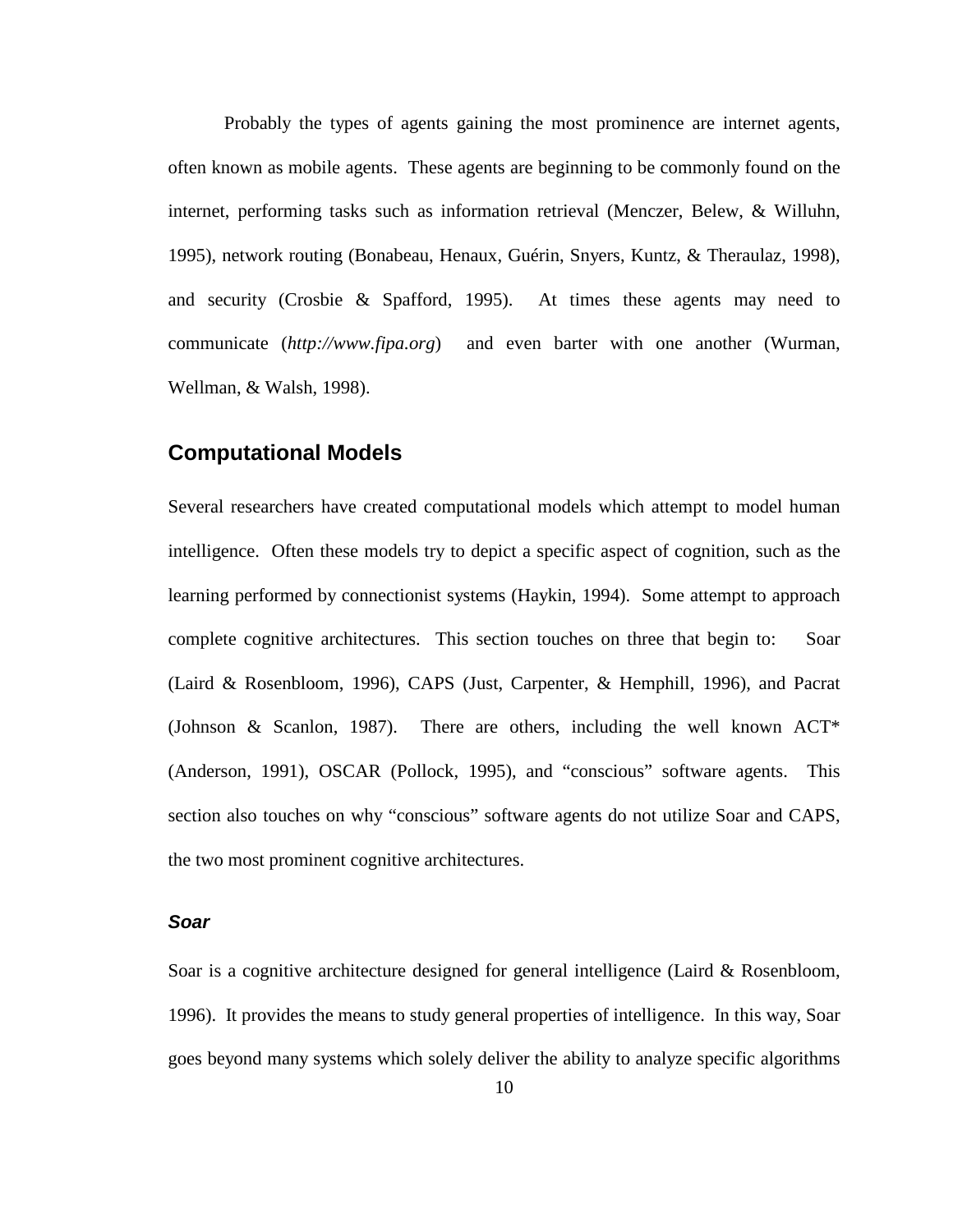modeling specific problems. This design is motivated by cognitive issues such as humans having a variety of behaviors. Soar's underlying structure is built so that a full range of cognitive tasks are available (Franklin, 1995). Soar's creators declared specific measures in order to monitor the progress of how close Soar is to general intelligence (Rosenbloom, Newell, & Laird, 1991). These include the ability to work on a full range of tasks, to be able to use the full range of problem-solving methods and varieties of knowledge, to be able to interact with the outside world in real time, and to learn about the world and the system's own performance. Soar has achieved significant progress in numerous areas such as learning, outside interaction, problem solving, and range of tasks.

Soar's hypothesis is that general intelligence systems must be realized by symbolic systems, which may be implemented on a lower-level architecture. Therefore, Soar relies on production systems (Russell & Norvig, 1995) in its quest to perform a full range of tasks from routine to extremely difficult. Soar has very little built in default knowledge; most of the knowledge is domain-specific knowledge provided by the user.

Soar is often analyzed along four levels. The knowledge level is the most abstract level and is used to characterize the system's behavior. When Soar acquires knowledge, it is available for all future goals. There is no capacity limitations on the amount of knowledge that can be available, or on Soar's ability to utilize it in the selection of actions that achieve its goals. The essential feature of the knowledge level is that Soar's behavior is determined by the content of its knowledge, not by aspects of its internal structure. Soar's intelligence can be measured by how well the system applies its knowledge to its tasks. The problem space level is concerned with the characterization of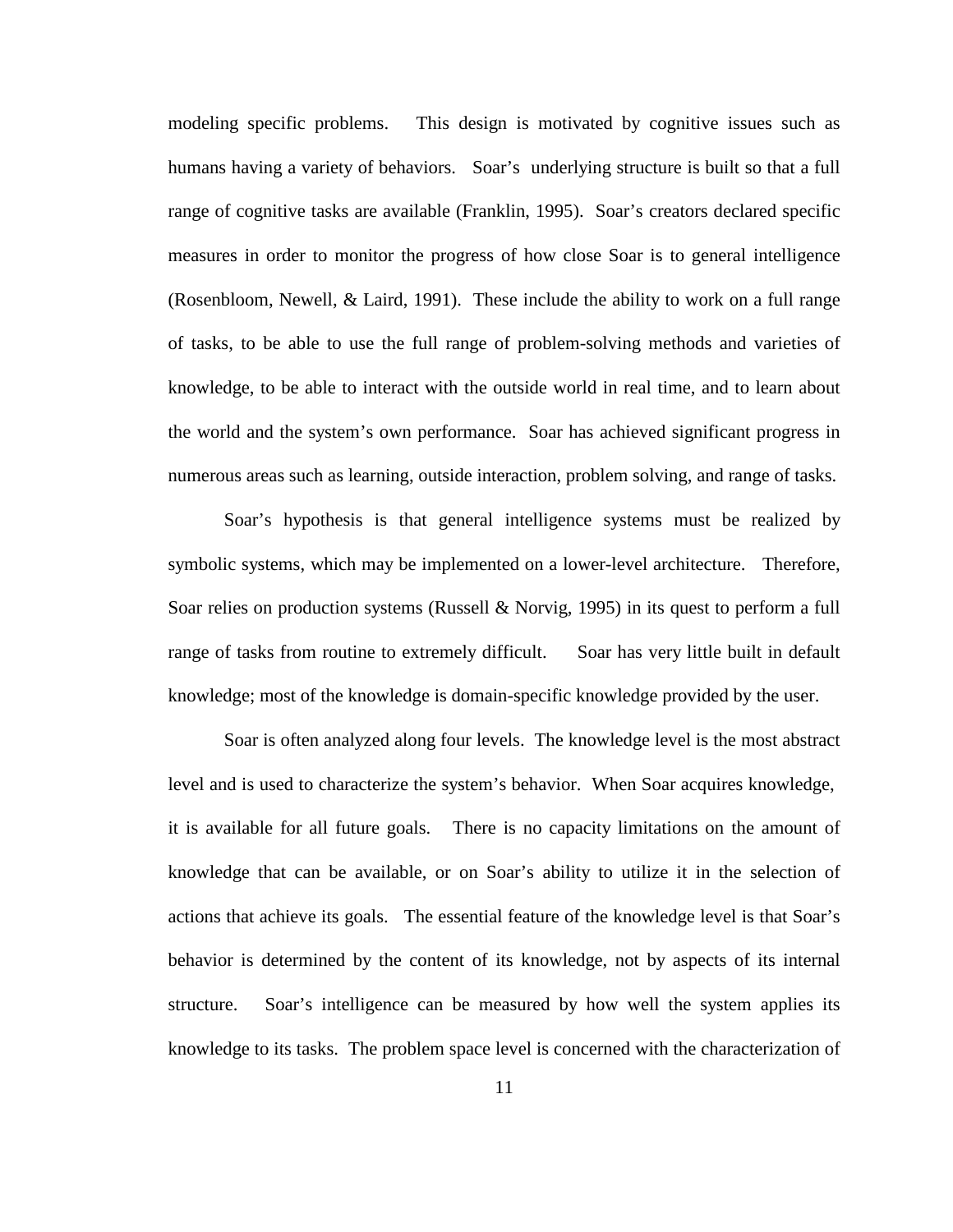problem spaces, operators, relationships between goals and subgoals, and states. The problem space determines the set of operators and states that can be used during the processing for goal attainment. One of Soar's unique properties is that it is quite entrenched in the problem space level as it determines how tasks are formulated. The symbolic level contains the details of control flow and memories. More specifically, it provides the basic control structure, memory organization, and processing structure for supporting the knowledge level. The implementation level is the underlying technology on which the symbolic architecture is built. The implementation details are largely irrelevant to the Soar architecture. However, this level does show boundedness, correctness for the execution of the symbolic level's processes, and efficiency. In addition to these knowledge levels, Soar contains declarative, episodic, and procedural knowledge, and its primary task is to perform procedural knowledge.

One of Soar's most notable features is its ability to subgoal. When goals cannot be reached, due to a lack of knowledge or a tie in the decision procedure, it is known as an impasse and subgoals are created. Soar's subgoaling is known as automatic subgoaling as the architecture automatically generates subgoals based on an inability to make progress on the task. Soar also does universal subgoaling as it creates any and all types of goals including metagoals (goals for deciding what operator to select), goals for achieving operator preconditions, and goals for performing certain operators. Soar can create subgoals of subgoals, creating a hierarchy of goals, in order to help achieve the overall goal. To get through the created subgoals, Soar uses weak methods. These types of methods are heuristic searches (Russell  $&$  Norvig, 1995) which control the search through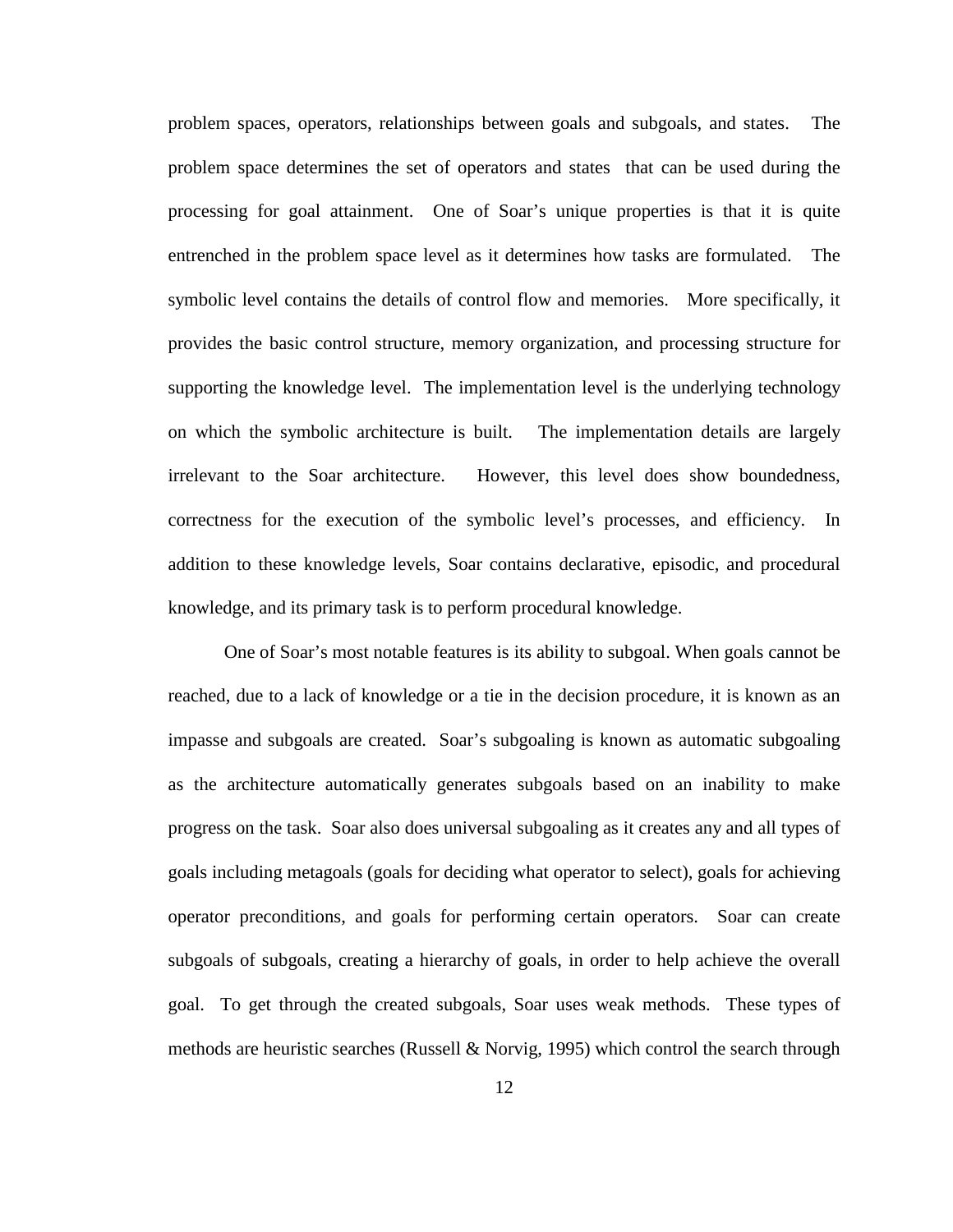the problem spaces. Weak methods do not require significant built-in knowledge and include common artificial intelligence search techniques such as generate and test, hill-climbing, and means-ends analysis. The Soar architecture automatically terminates the subgoals when the impasse is resolved.

When a subgoal is realized, Soars collapses the subgoal into a chunk. This is a method of one shot learning known as chunking. Chunking creates a production that contains both the condition, describing the situation leading up to the impasse, and the weak methods, utilized to resolve the impasse. In other words, chunking summarizes the problem solving of the subgoals, so that in the future, chunks fire in situations which would have previously led to subgoals. Chunking is a background process which is invoked automatically whenever a subgoal result is produced. Learned chunks are usable throughout the entire system. Described in later chapters, "conscious" software agents also utilize a chunking technique, but its form is different largely due to architectural differences.

Out of Soar's goals and subgoals come two hypotheses about the relationships among goals in intelligent systems. First, subgoals are created to obtain knowledge so that the pursuing of a goal can continue. Second, the functions for creating and selecting goals are embedded into these systems' architectures. This impasse-driven mechanism has the unique property of eliminating the need for deliberate goals. "Conscious" software agents' goals are built in or learned.

Soar has been used in numerous successful applications including expert systems, natural language parsing, resolution theorem proving, and robotic arms. In addition, Soar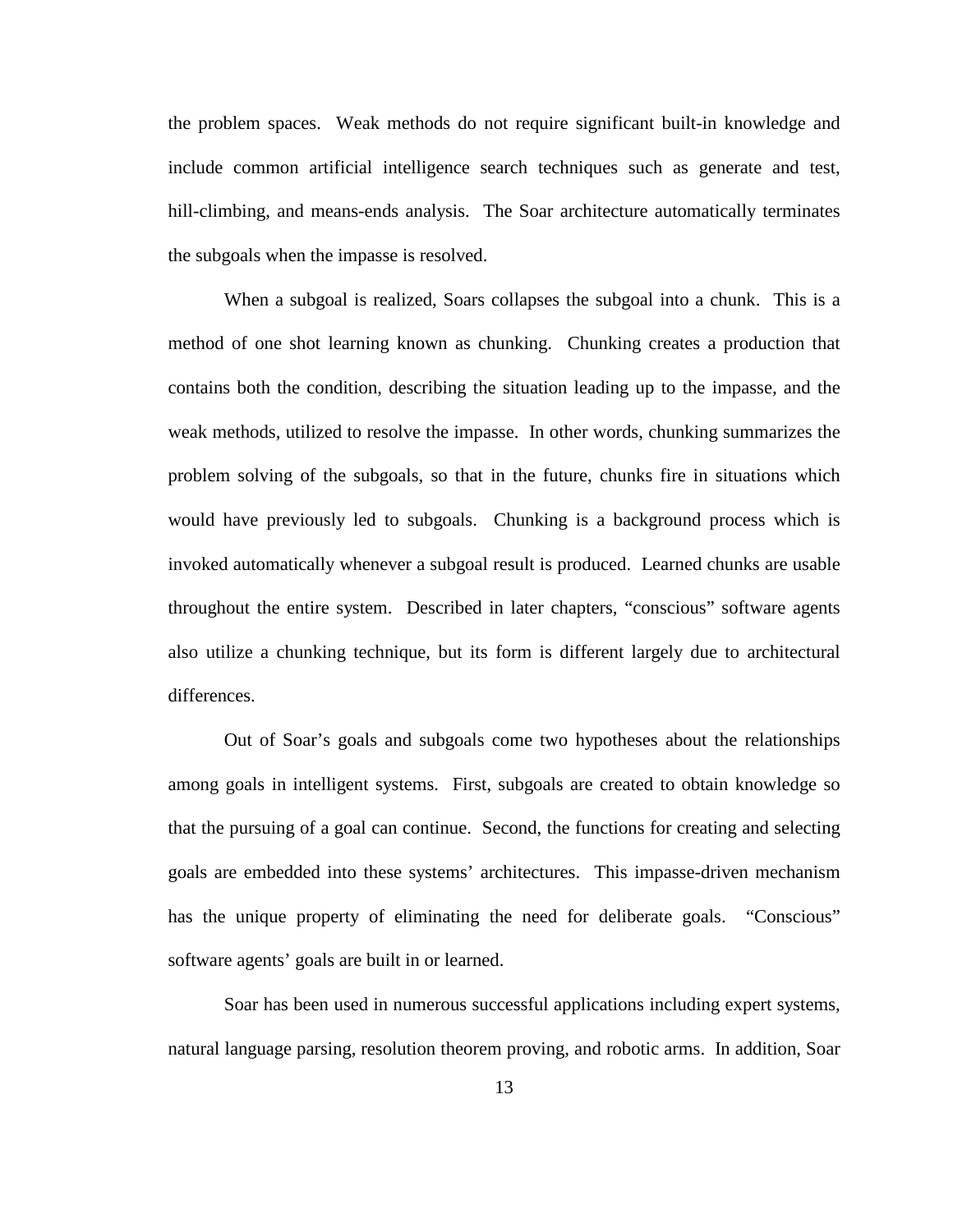has used in applications such as algorithm design, real-time control of simulated aircraft (Tambe, Johnson, Jones, Koss, Laird, Rosenbloom, & Schwamb, 1995), medical diagnosis, blood analysis, production-line scheduling, chemical process modeling, and intelligent tutoring. Soar has been used to model humans including concept acquisition, immediate reasoning tasks, instruction taking, natural language understanding, number conservation, problem solving, syllogisms, verbal reasoning, and visual attention. However, Soar is still incomplete in respect to being a full unified theory of cognition in some ways, such as having unbounded working memory.

#### **CAPS**

CAPS has been used to model problem solving, spatial reasoning, and text comprehension. Like Soar, CAPS is a production system. CAPS, however, differs from classical production systems in several ways. CAPS is actually a hybrid as it combines a production system with an activation-based connectionist (Haykin, 1994) system. Unlike traditional production systems, each element in CAPS has an associated activation level. This allows elements, which can represent grammatical structures, thematic structures, and words, to have varying degrees of activation. The production's condition portion specifies not only the presence of an element but also the minimum activation level (a threshold) at which the element satisfies the condition. In addition, the precondition elements are weighted, so that all preconditions do not need to be met for a production to fire. If an element's activation level is above threshold, it is considered to be in working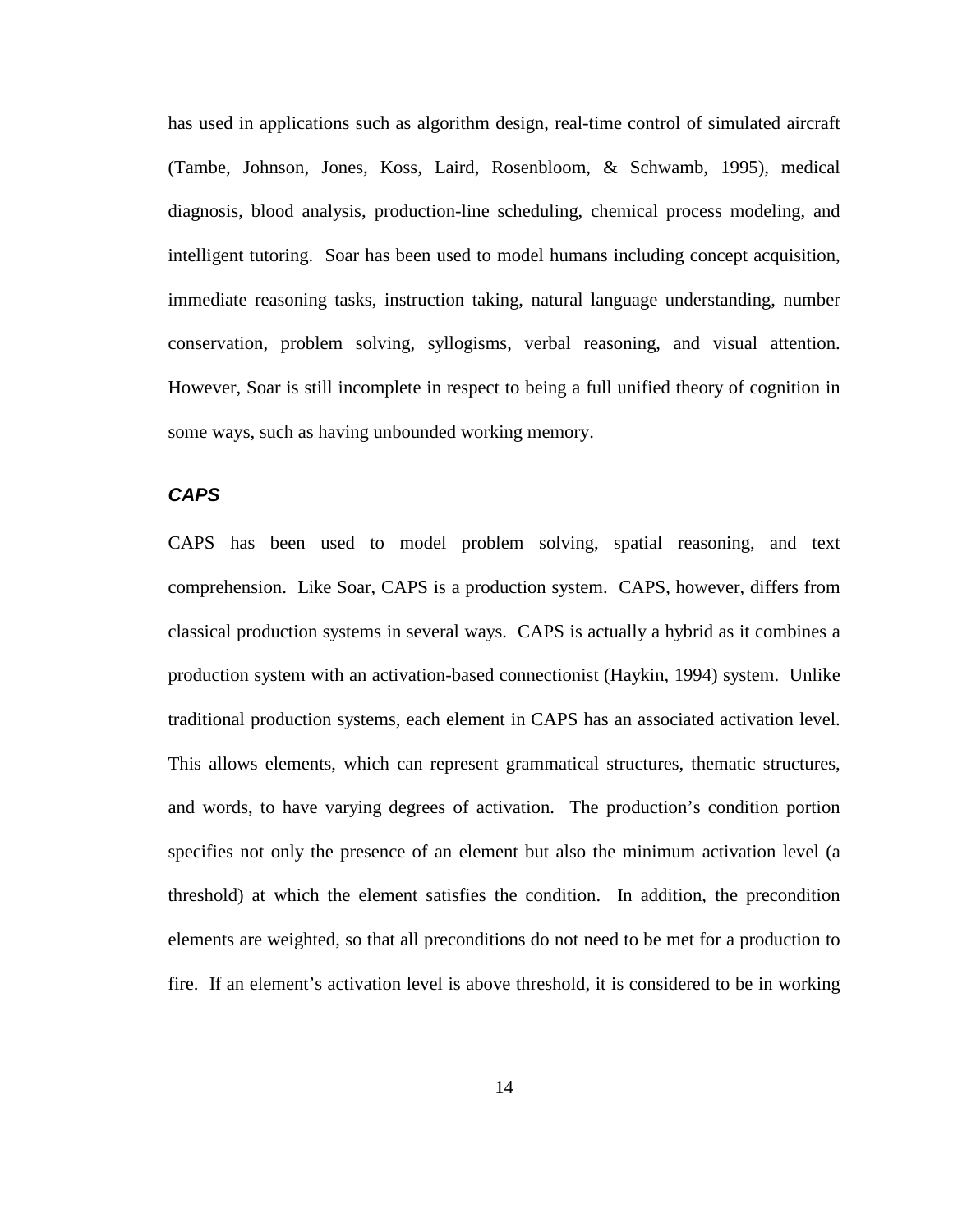memory and available to initiate other computational processes. These can either be actions or influence mental parameters (the contents of working memory).

Productions in CAPS change an element's activation level by passing the source element's activation level, with some degradation, to this output element. In addition, a reiterative action allows for symbolic manipulation. More specifically, productions fire reiteratively over successive cycles, allowing for the output elements' activation levels to be gradually incremented until a threshold is reached. CAPS also allows multiple productions with fulfilled preconditions to fire in parallel on a given cycle.

CAPS' learning adjusts both productions' condition weights and their firing thresholds. This method of learning captures adaptation, as over time, weights and thresholds can be lowered allowing frequent actions to occur more readily. Unlike Soar, new productions are not learned via chunking.

#### **Why "Conscious" Software Agents Do Not Use Soar or CAPS**

Soar and CAPS have relatively long traditions of being comprehensive cognitive models. Even so, in the creation of the "conscious" software agent architecture, the "Conscious" Software Research Group is developing a quite detailed computational model of cognition. This model has several distinctions when compared to Soar and CAPS. As previously described, both Soar and CAPS are heavily engrained in action selection. Each of these models most likely could have been the action selection mechanism for "conscious" software instead of behavior networks (Maes, 1989). Certainly, there would have been advantages and disadvantages to their use, different integration problems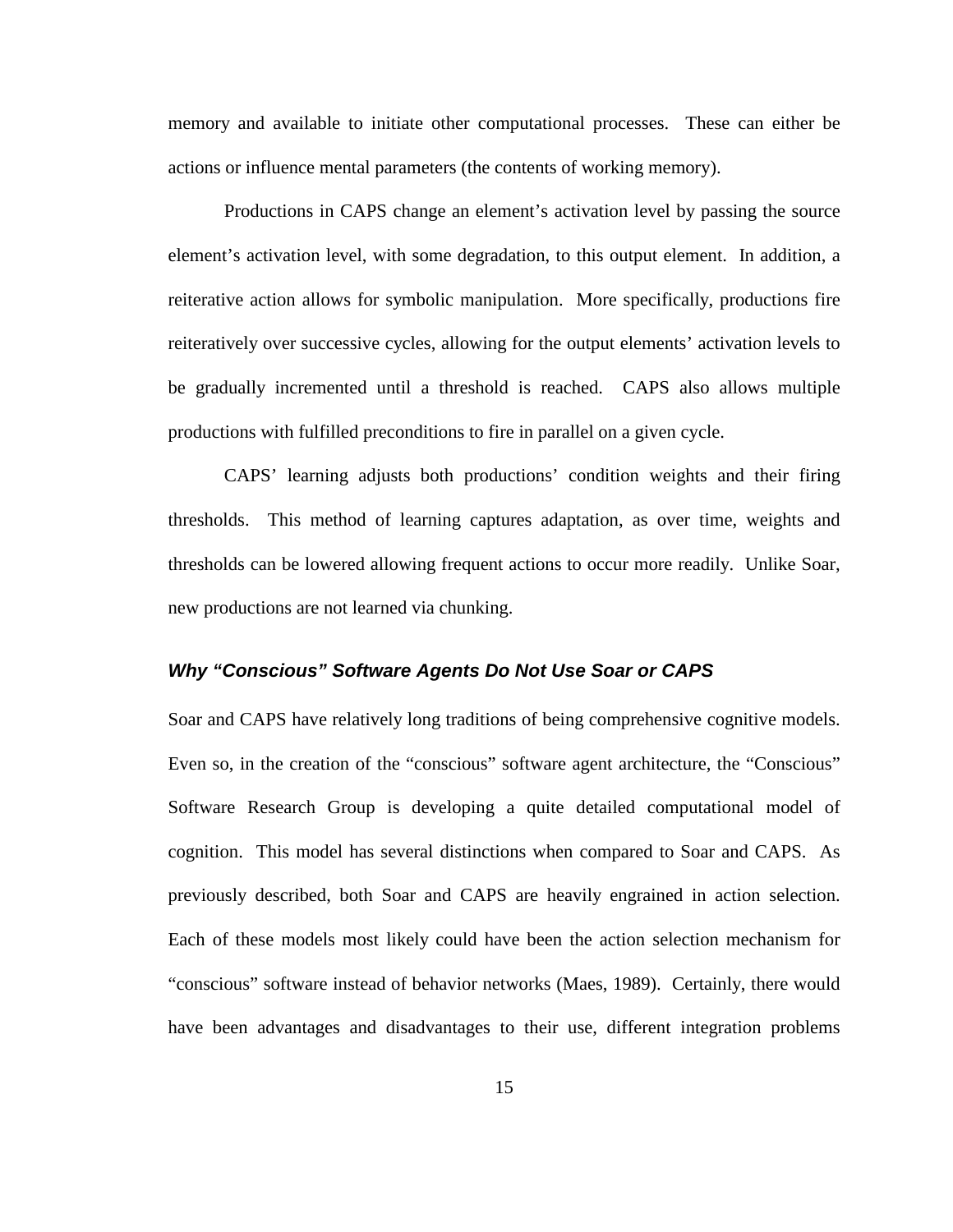would have arose, and different extensions would be necessary. Behavior networks simply work well in this context as they provide an appropriate level of abstraction and relatively easy tuning once the behavior streams are in place. For the "conscious" software architecture, the most important feature of the behavior network is its ability to be extended to provide for global workspace theory's goal contexts (see chapter 4). As comprehensive cognitive models, Soar and CAPS do not provide the focus on consciousness for which the "conscious" software agent architecture strives. The "conscious" software agent architecture has been developed under the premise that cognition is not unified. Instead, the "conscious" software agent model assumes that humans are an evolutionary kludge. The "Conscious" Software Research Group does not believe that a single mechanism can cover all of cognition.

### **Pacrat**

Pacrat's designers hoped to duplicate the functions of the "mammalian brain" by designing and building "feeling-thinking" machines. These designers hoped to produce the functions of the brain in electronic circuitry. In addition, they hoped to provide insight into how the brain potentially works. In fact, the authors explicitly state that a distant goal is to create a machine that acts and thinks like a person.

Pacrat is an artificial life agent created to be a feeling-thinking machine. Pacrat feels, learns, and thinks about what it has learned. Pacrat's actions are driven by eight brain centers: amygdala, cingulate gyrus, hippocampus, hypothalamus, isocortex, medial forebrain bundle, reticular ascending substance, and the thalamus. These brain centers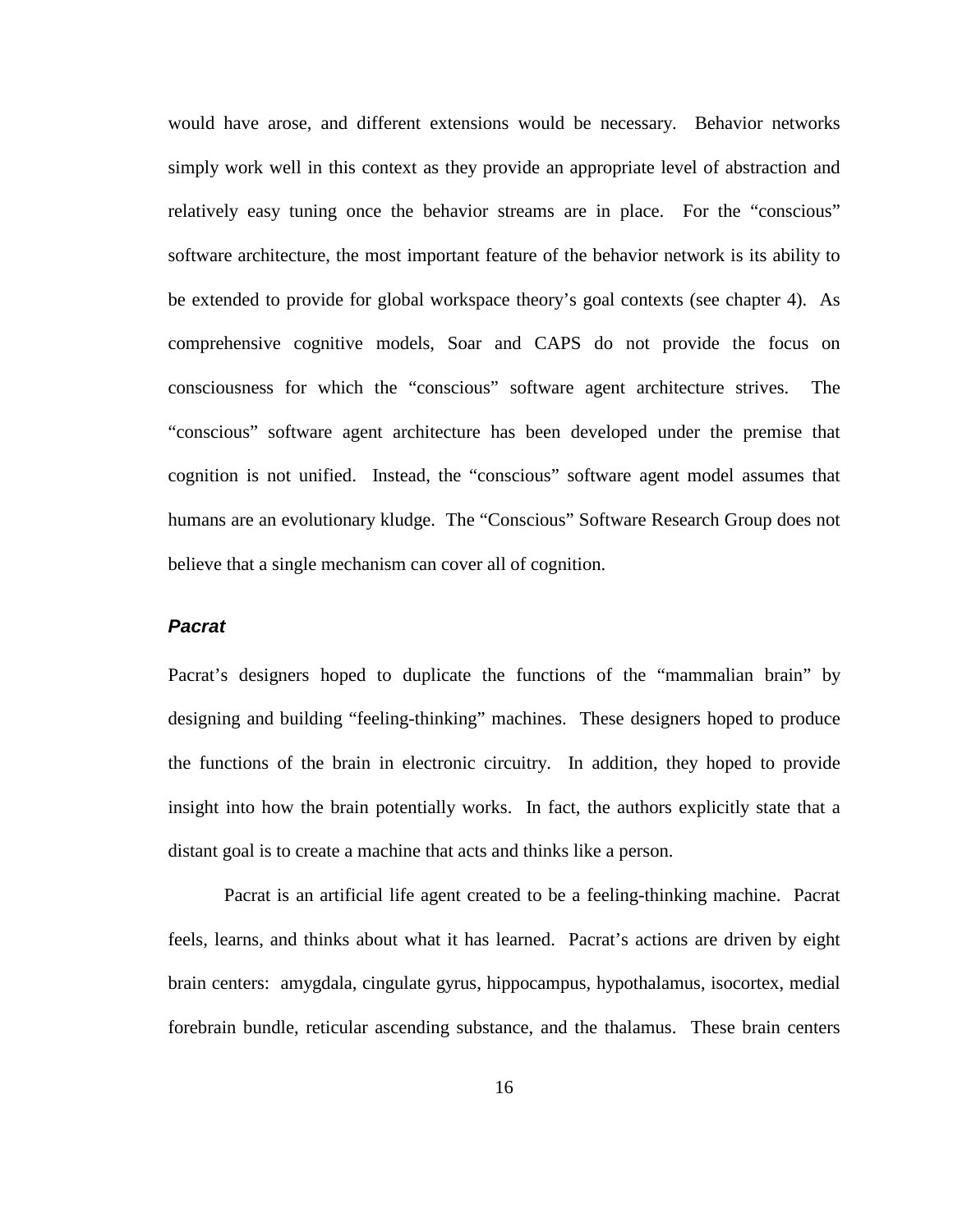model the functional relationships between mammalian centers, but not the specific electrical activity. The brain centers' interaction gives rise to a sophisticated structure. In Pacrat, individual neurons are not simulated, but codons, the activities of assemblages of neurons, are.

Pacrat's universe can be represented by a grid. Pacrat has the ability to move around this universe through four motor neurons driven by the isocortex's motor area. Pacrat's moves are based on the sensory input and the prevailing emotion. In addition, Pacrat feels hunger. The activity of the hunger center is tied to the contractions and expansions of the stomach. As the stomach empties, the hypothalamus' hunger center becomes more active. Pacrat also feels anger and frustration, which are inhibited by eating.

Pacrat experiences agoraphobia, the fear of open places, when his back is uncovered. This fear is determined by the level of activity in the cingulate gyrus. Pacrat has curiosity, which arises when codons in the isocortex that have not previously been excited become activated. Pacrat has habituation, as curiosity fades due to continuous excitement of codons in the isocortex. Pacrat contains location sense as each location has a different sensory neuron which becomes active in that location. When Pacrat is first started, he does not know where one location is in relation to another. He does know where he is, and he has an aversion to returning to where he's already been.

Pacrat can move all four cardinal directions within the boundaries of his universe. Pacrat is motivated by fear and hunger. Food is placed randomly in Pacrat's universe in three locations. Pacrat gets angry when food is not where it is expected. Pacrat also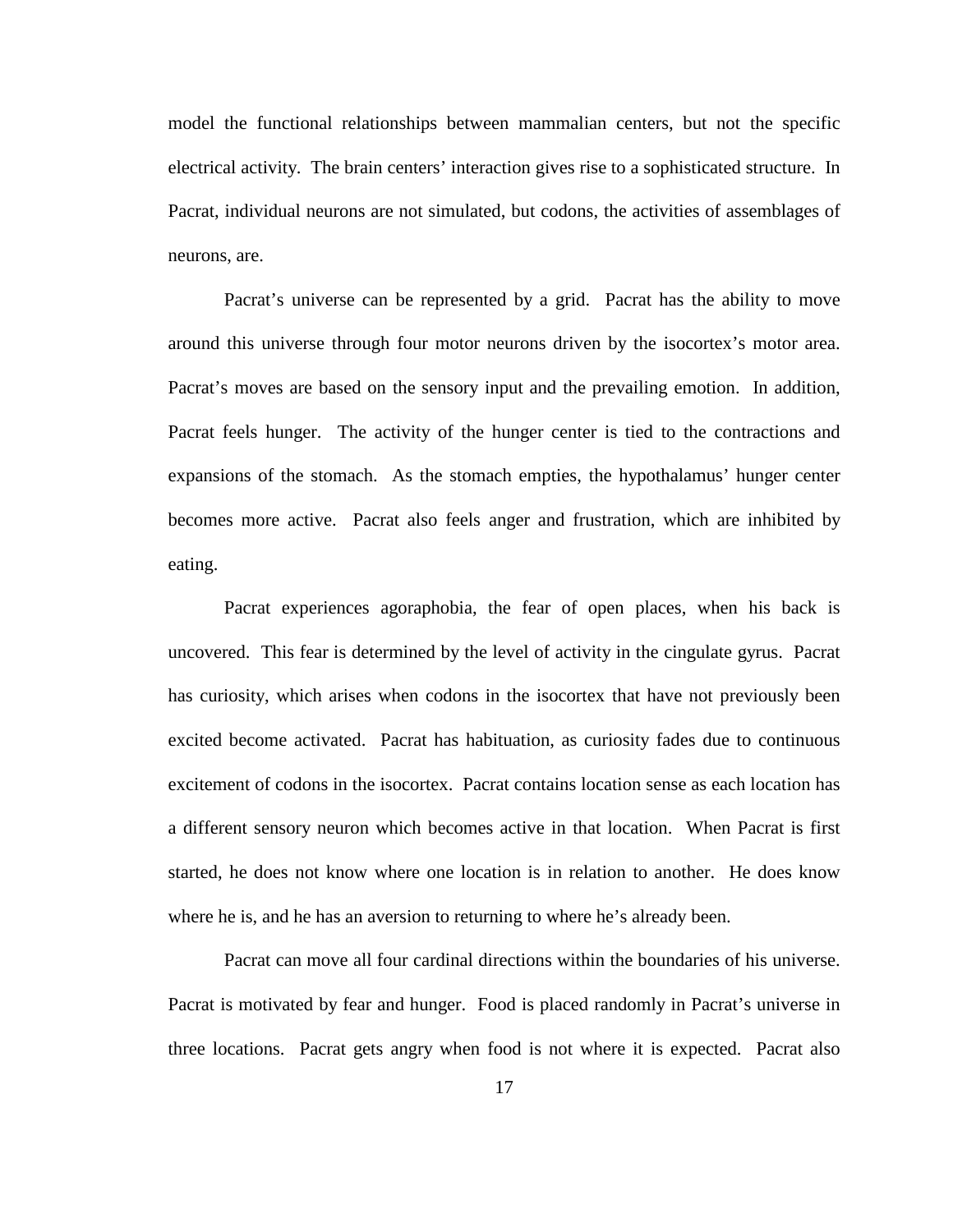sleeps, due to his reticular ascending substance becoming less active, and awakens when hungry enough. Pacrat also contains a reward-punishment mechanism. When food is found, this reward mechanism drives the learning of preferred direction of movement when similar codons are active in the future. Pacrat's fear is masked by hunger, and, therefore, drives Pacrat when hunger is satisfied. Fear drives Pacrat back to his burrow. When Pacrat's burrow is reached, his back is covered, and once again the reward mechanism is activated to drive learning. Pacrat's learning is for survival.

Randomness forces Pacrat out of obsessive behavior patterns. His amygdala mediates anger. Pacrat performs three forms of thinking. First, he evaluates the consequences of his last moves. Second, Pacrat performs recognition when he moves to an area of interest. Finally, Pacrat has insight, "the basic mechanism of rational thought," (Johnson & Scanlon, 1987) when he finds more efficient paths to food.

## **Software Reuse**

#### **What Is Software Reuse?**

Software reuse is the use of existing software to create new software instead of building the new system from scratch (Krueger, 1992). Reuse involves using both previously defined higher-level concepts such as ideas and knowledge and lower-level specific components such as objects in new situations. The software reuse process is commonly thought to involve three steps (Prieto-Dias & Freeman, 1987):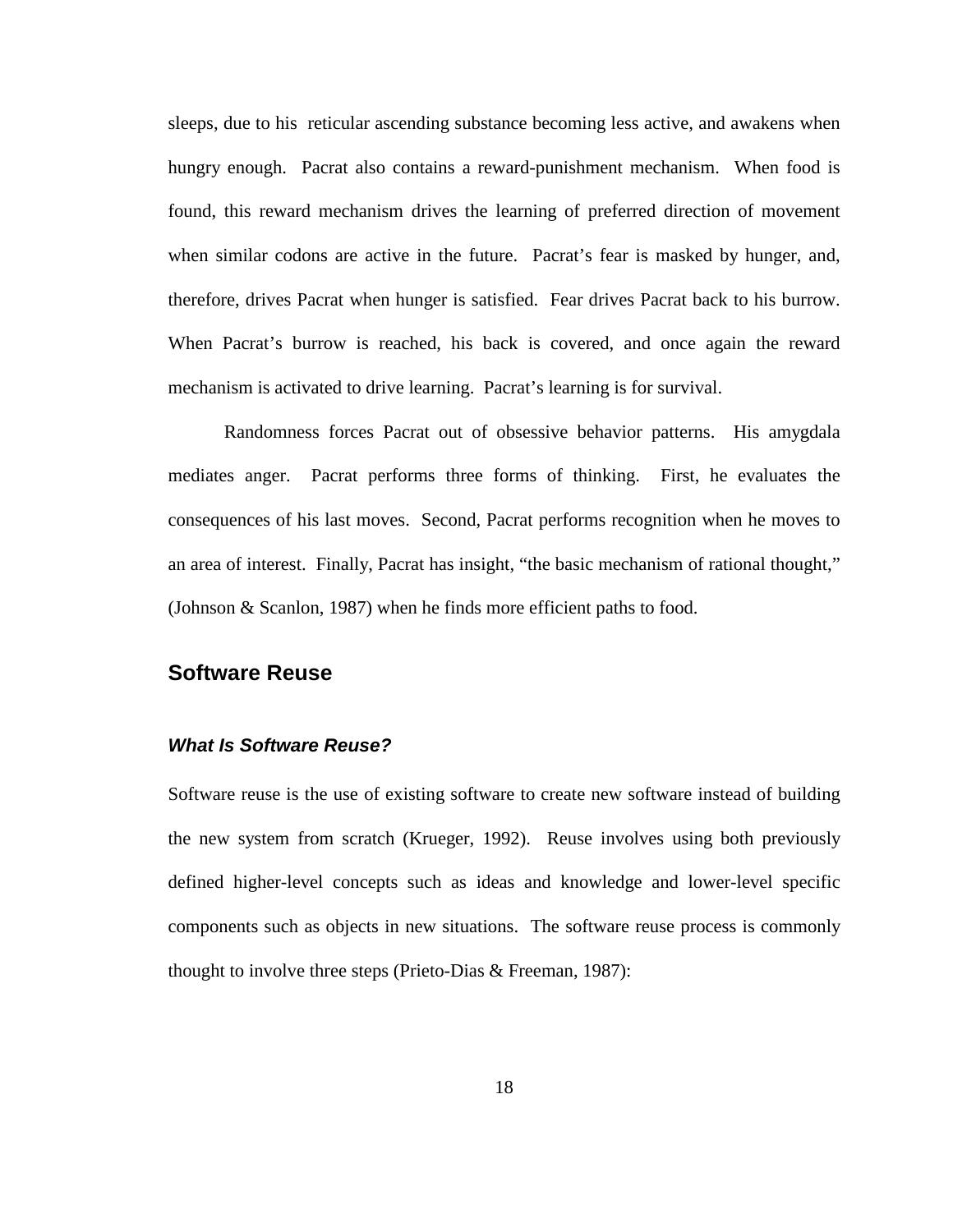- 1. Accessing and choosing a reusable artifact.
- 2. Understanding and adapting the artifact to the application's purpose.
- 3. Integrating the artifact into the product currently being developed.

Portions which can be reused include design structures, documentation such as manuals and specifications, and source code. Reuse involves both black-box techniques, utilizing a component as is, and white box techniques or code scavenging. White box reuse occurs when existing components are modified to fit the needs of a new system. Adaptation is much more common than straight reuse as available components usually do not match the desired functionality.

#### **Reuse Is Often Not Standard Practice**

Software reuse is often not standard practice in software development organizations. Reuse is difficult as abstractions for large and complex systems are typically complicated. It is often difficult for developers to learn these abstractions. Research has shown that a reuser's skill is important in determining their levels of reuse. Many developers are not trained in reuse, and those with training are often not pressed to practice it. This is often the case in the profit-driven corporate setting, where implementing an effective reuse mechanism has a high initial investment (Kaspersen, 1994). This investment takes several forms including new training for existing personnel, the establishment of reuse repositories and hiring of maintainers for them, and an incentive program for establishing reuse. In addition, an organizational-wide classification scheme is often needed. For reuse to be attractive, the effort to use existing code must be less than the effort needed to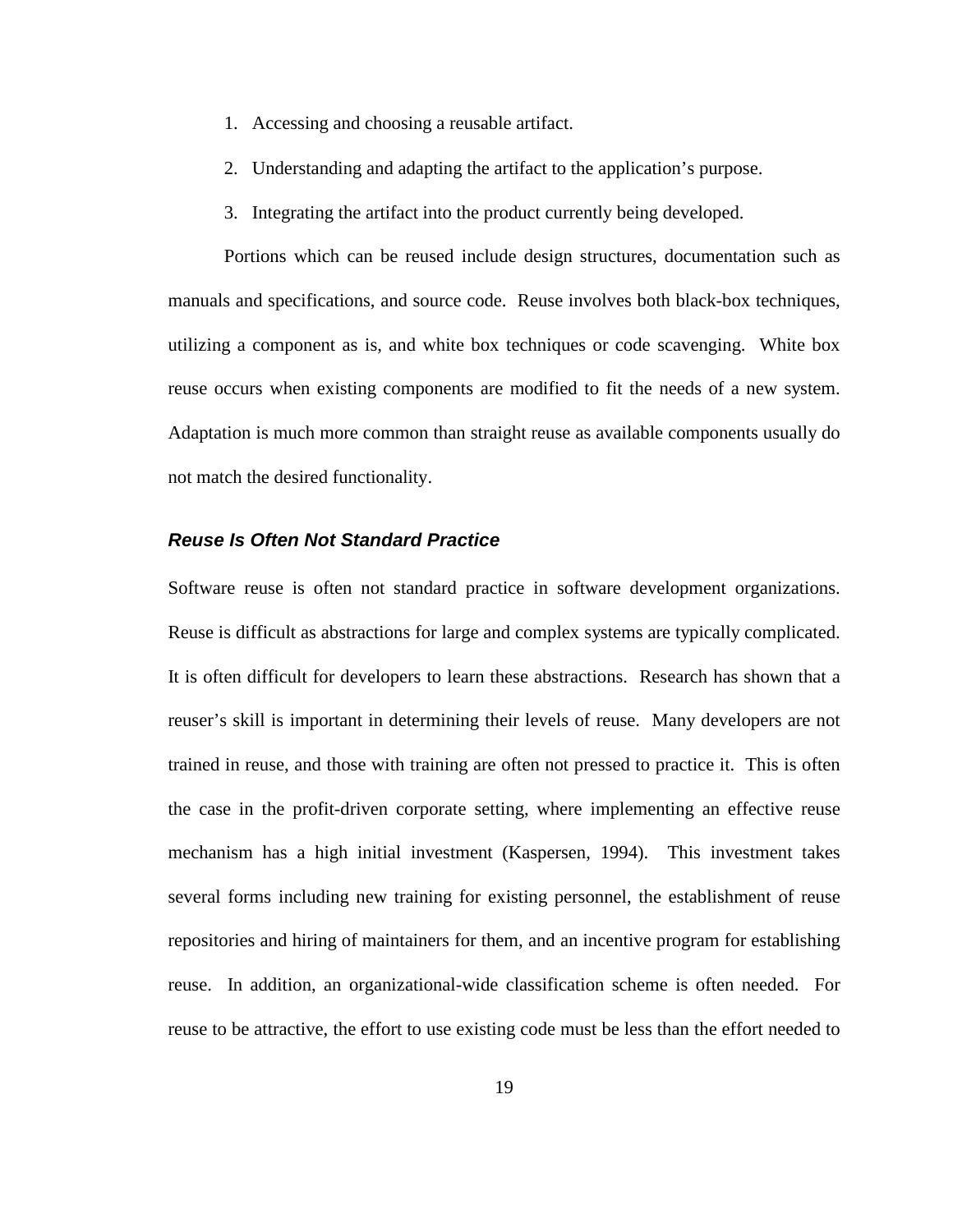write new code, which is often not the case. For example, without an adequate classification scheme, reuse becomes less attractive as it is difficult to distinguish between similar items.

#### **The Motivations for Software Reuse**

Reuse techniques have been gaining momentum as they have potential to significantly reduce development costs, maintenance costs, and unrealizable schedules. Software reuse has repeatedly been suggested as a means for successfully combating the software crisis: the problem of building reasonably costing but large and reliable software systems (Mellor & Johnson, 1997). Reusability is widely believed to be a key to improving software development quality (Biggerstaff & Richter, 1987). Reuse results in a completed systems' containing fewer total symbols with less time having been spent on the symbols' organization. Therefore, in a sense, reuse enhances software developers' capabilities, and most developers prefer to reuse than write code from scratch when given the option (Frakes & Fox, 1995).

According to Biggerstaff and Richter, a good reuse system addresses four problems:

- 1. The ability for developers to be able to find necessary components, both exact and similar matching ones.
- 2. A means for easily understanding the components. This is particularly key when components need modification.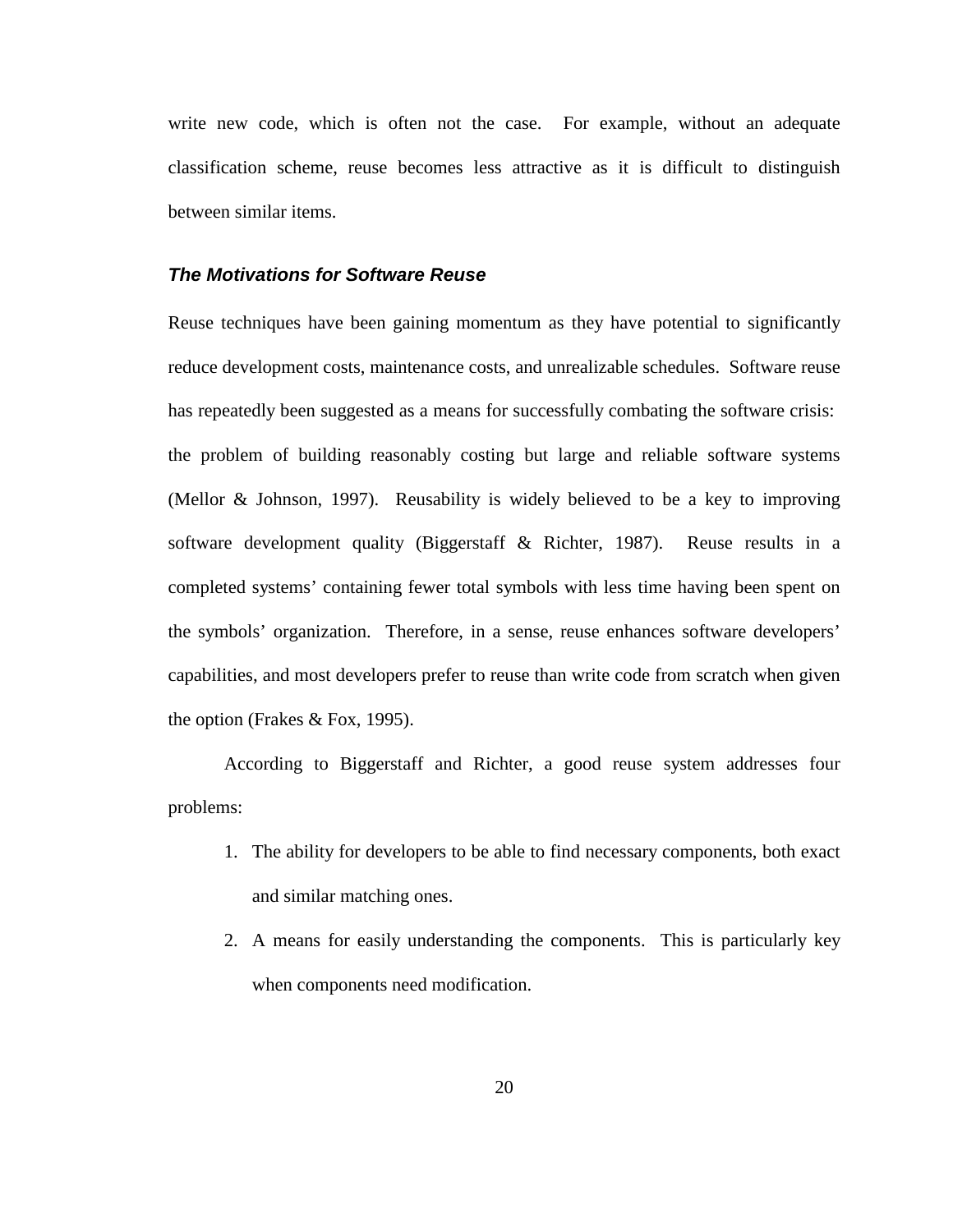- 3. A method by which components can be modified in order to apply them to new domains.
- 4. A way to appropriately document newly composed components. This representation should illustrate the composed components both as independent entities as well as showing how they can be modified to fit new domains.

Using common object-oriented development with standard tools, reuse has been found to significantly reduce both defect density and rework while significantly increasing productivity (Basili, Briand, & Melo, 1996). This illustrates the potential to decrease software development costs and cycle time as human time and effort are reduced in software construction. For black-box modifications, there appears to be no observable difference between verbatim used and slightly-modified code. For white-box reuse techniques, reuse has been shown to decrease rework, especially for experienced developers, even when extensive code modification is required.

#### **How Does Reuse Work?**

Software reuse involves four dimensions:

1. Abstraction is the central feature of software reuse. Abstraction allows for a succinct description of an item, highlighting the important information while leaving out what is unimportant. A common example of an abstraction technique are object-oriented languages' class definitions. These languages' provision for inheritance also allow for a reuse class hierarchy. These subtype hierarchies are helpful in finding reusable items.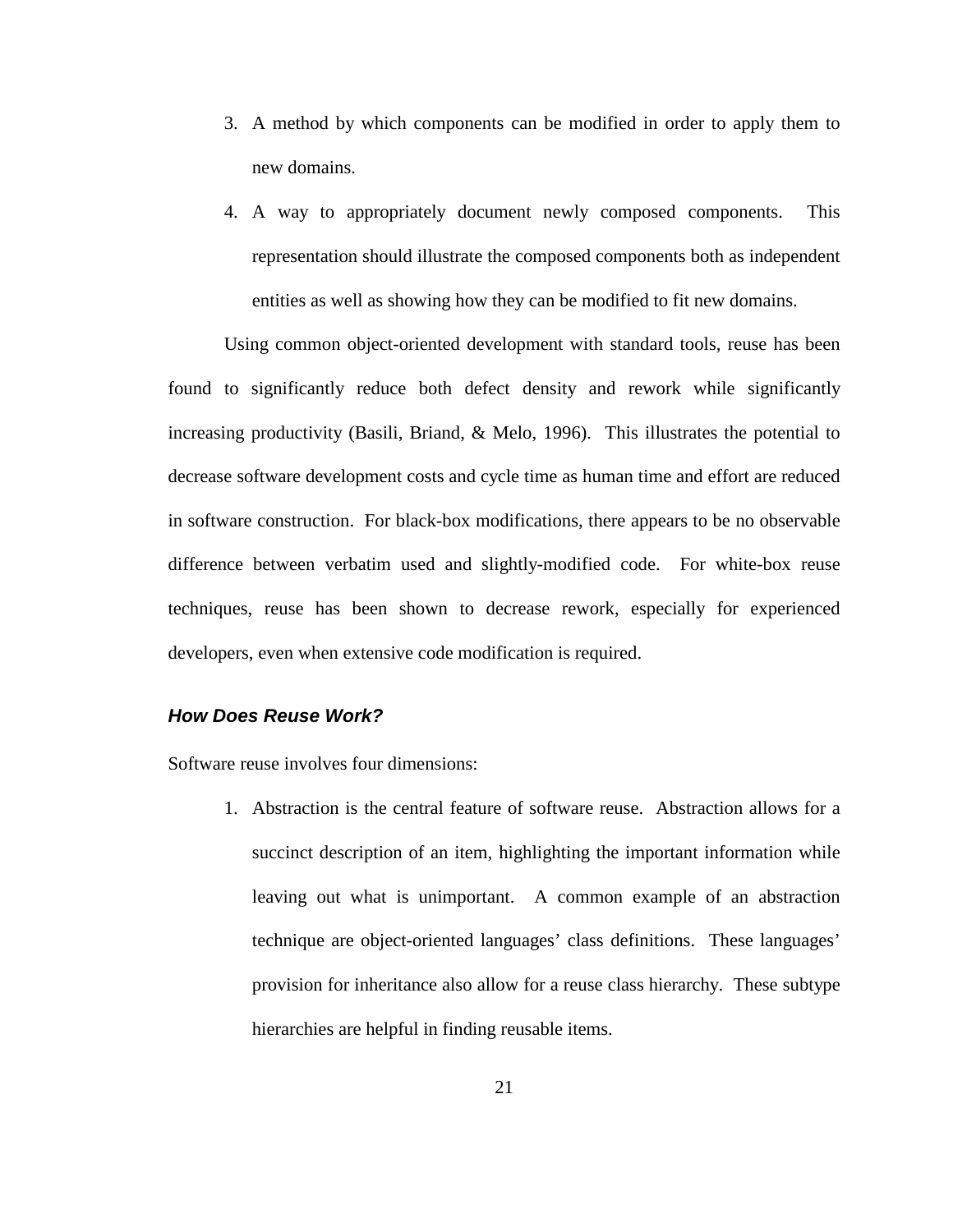- 2. Selection provides classification schemes for organization and the finding of reusable artifacts. Selection works well when the representation is clear on what the artifact does. To be effective, the classification schemes must allow developers to find components faster than write them.
- 3. Specialization allows developers to modify general components to fit their specific needs.
- 4. Integration allows developers to combine their specialized components into a new software system.

There are many techniques which when utilized help foster software reuse. Some of the main techniques are the use of architectural styles, design patterns, and objects.

#### **What are Architectural Styles?**

Research has illustrated that design reuse does have several advantages over simple code reuse (Johnson, 1997). Design reuse is common as it can be applied to many contexts. In addition, as has been the case in the development of "conscious" software agents, the design process can be applied earlier in the development process, and, thereby having a larger impact on the project. Also, true to form with "conscious" software agent development, most design reuse is informal and happens with experienced developers. Design reuse allows for open systems, and it allows the "Conscious" Software Research Group's developers to share a common vision.

Architectural styles are a form of design reuse. Architectural styles provide a collection of constraints, building-block design elements, and rules for composing a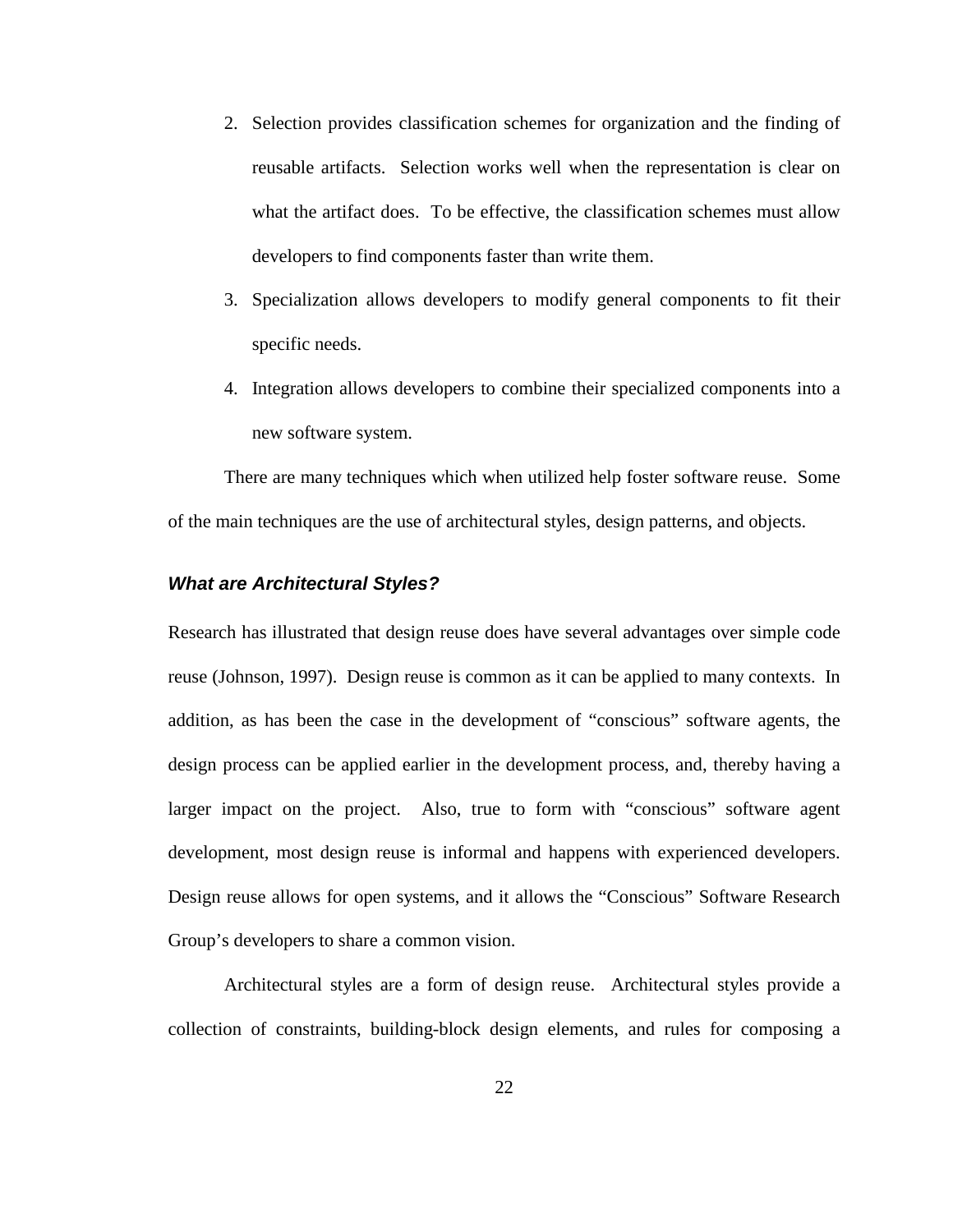system (Monroe, Kompanek, Melton, & Garlan, 1997). There are several benefits to architectural style usage. For example, routine solutions with well-understood properties can be reapplied to new problems with confidence, potentially leading to significant code reuse. In addition, architectural styles can be applied to a broad range of problems, such as the different domains for "conscious" software agents.

Each architectural style has its own notation, or specialized design language, describing:

- The structural and semantic properties of systems falling within the style.
- A common vocabulary such as "blackboard system," "client-server system," and "database." A semantic interpretation is also provided so that the composition design elements have well defined meanings.
- The patterns of interaction of systems built within the style. These design rules (constraints) determine which design element compositions are permitted. For example, all "conscious" software agents' processes have access to a single blackboard.
- Analyses that can be performed on systems built in the style.

# **What Are Frameworks?**

Frameworks are often not well understood and misused outside the object-oriented community. Frameworks are reusable designs of all or part of systems. They are commonly represented by a set of abstract classes and the way these classes' instances interact. A framework's purpose is to provide an application skeleton that can be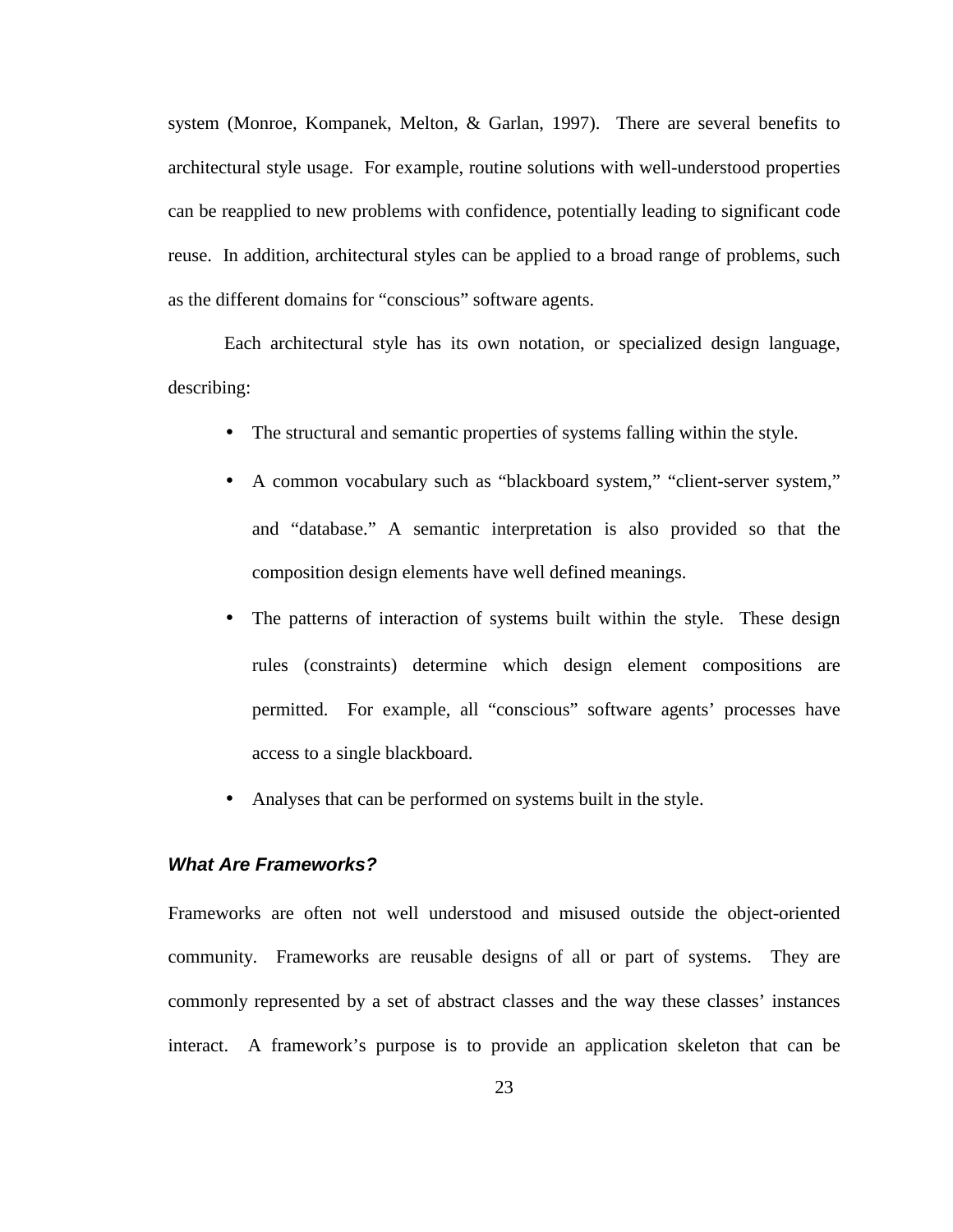customized by developers. Framework's are powerful as they can significantly reduce the amount of effort necessary to develop customized applications, thereby saving organizations time and money.

Frameworks are a form of design reuse as they express reusable designs. They are at a lower level than architectural styles as they are more concrete. In fact, frameworks are actual programs, and, therefore, users of frameworks are often tied to a programming language. Because of this, frameworks are more closely tied to their domain than architectural styles. Therefore, successful frameworks must be consistent throughout more so than architectural styles. Since frameworks are programs, they are often easier for programmers to learn and apply than architectural styles. This occurs partially because only a compiler is needed, not special design notation or software tools often utilized when creating architectural styles.

When using frameworks, developers often think they are just using an object-oriented language's class library. However, frameworks are different than class libraries as frameworks reuse high-level design. With frameworks, there is more to learn before classes can be reused. For example, a set of classes must typically be learned at once, and classes are not reused in isolation. A framework can usually be distinguished from a class library if there are dependencies among components and developers learning the library comment on its complexity. Because of this complexity, frameworks require quality documentation. Even with the difficulty which comes in learning a framework, expert developers normally prefer frameworks over special-purpose languages as they are easier to extend.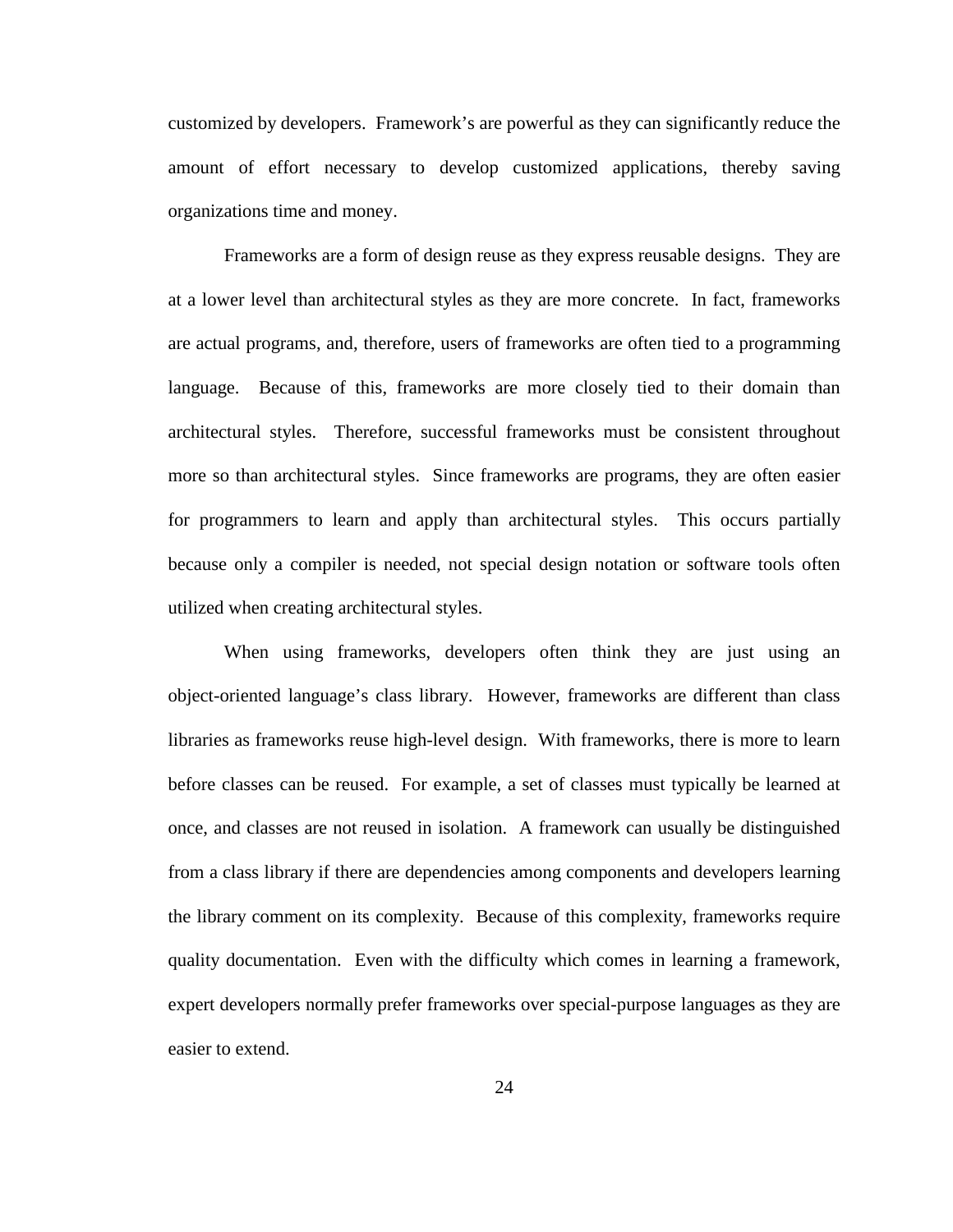#### **What Are Components?**

Components are actual working code portions and are designed for reuse. Ideally, components should be easy to learn. Often, with black-box reuse, developers do not need to learn how components are implemented. Components are simply connected to create a new system. By using existing components, more reliable systems are usually created and are, therefore, easier to maintain. As components increase in generality, the payoff for use in narrow focused domains diminishes. On the flipside, with component growth, the payoff when reusing the component increases more than linearly due to the complexity costs. Larger components, however, often become more specific which increases the costs when modification is required.

#### **Frameworks and Components**

Frameworks are intertwined with components, and they are cooperating technologies. Frameworks make it easier to develop new components. For example, frameworks provide a standard way for components to do data exchange, error handling, and invoke operations on other components. In other words, frameworks allow components to make assumptions about their environment, making component integration easier. Frameworks provide specifications and templates for new components and allow new components to be built out of smaller components. Frameworks can actually be viewed as components in the sense that applications might use several components, and vendors sell them as products. As a whole, frameworks are more customizable than components and have more complex interfaces, again highlighting the difficulty of learning a framework.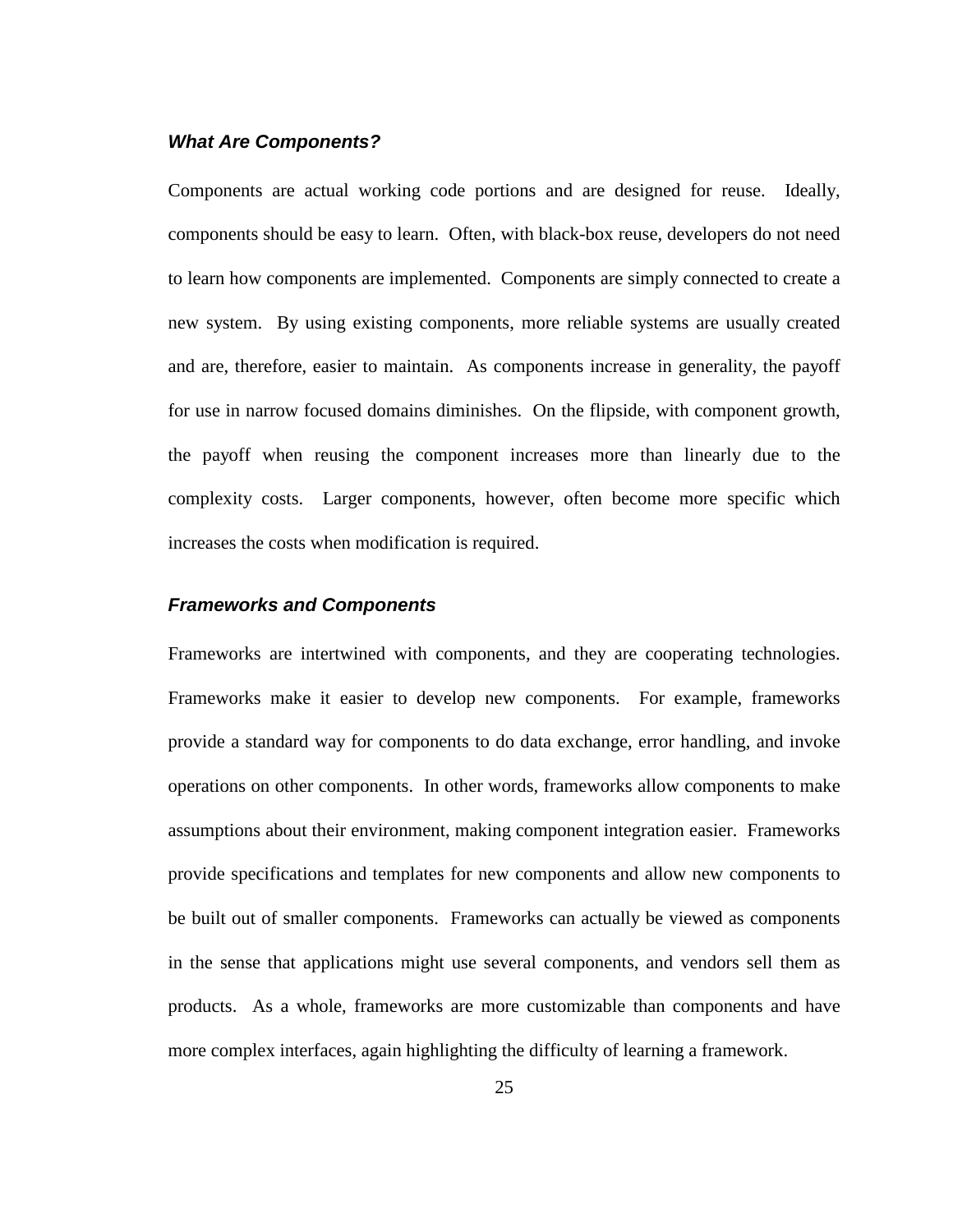#### **What Are Design Patterns?**

Frameworks are composed of micro-architectural elements called design patterns. Design patterns describe solutions to recurring problems and a context for which the solution works. They include the solution's costs and benefits. Design patterns represent the common idioms found repeatedly in software designs and makes them codified, explicit, and applicable to similar problems. Patterns emphasis is placed on documentation and literary style rather than code generation or tools. Design patterns are useful as a documentation tool for classification of design fragments, making it easier for a development team to add new members (Cline, 1996). Design patterns provide a standard vocabulary for developers. They communicate information between designers, programmers, and maintenance programmers at a significantly higher level than individual classes. They provide a list of items to look for in a design review. Maintenance programmers are less likely to break existing code when they understand and work to preserve the integrity of design patterns during maintenance changes. Patterns are particularly useful for building robust designs in situations where the trade-offs are well understood. When specifying and reusing design patterns, there are three fundamental requirements to be followed. First, the design domain must be well understood. Second, the patterns must support the encapsulation of design elements. Finally, the design patterns must be responsible for a collection of well-known and proven design idioms.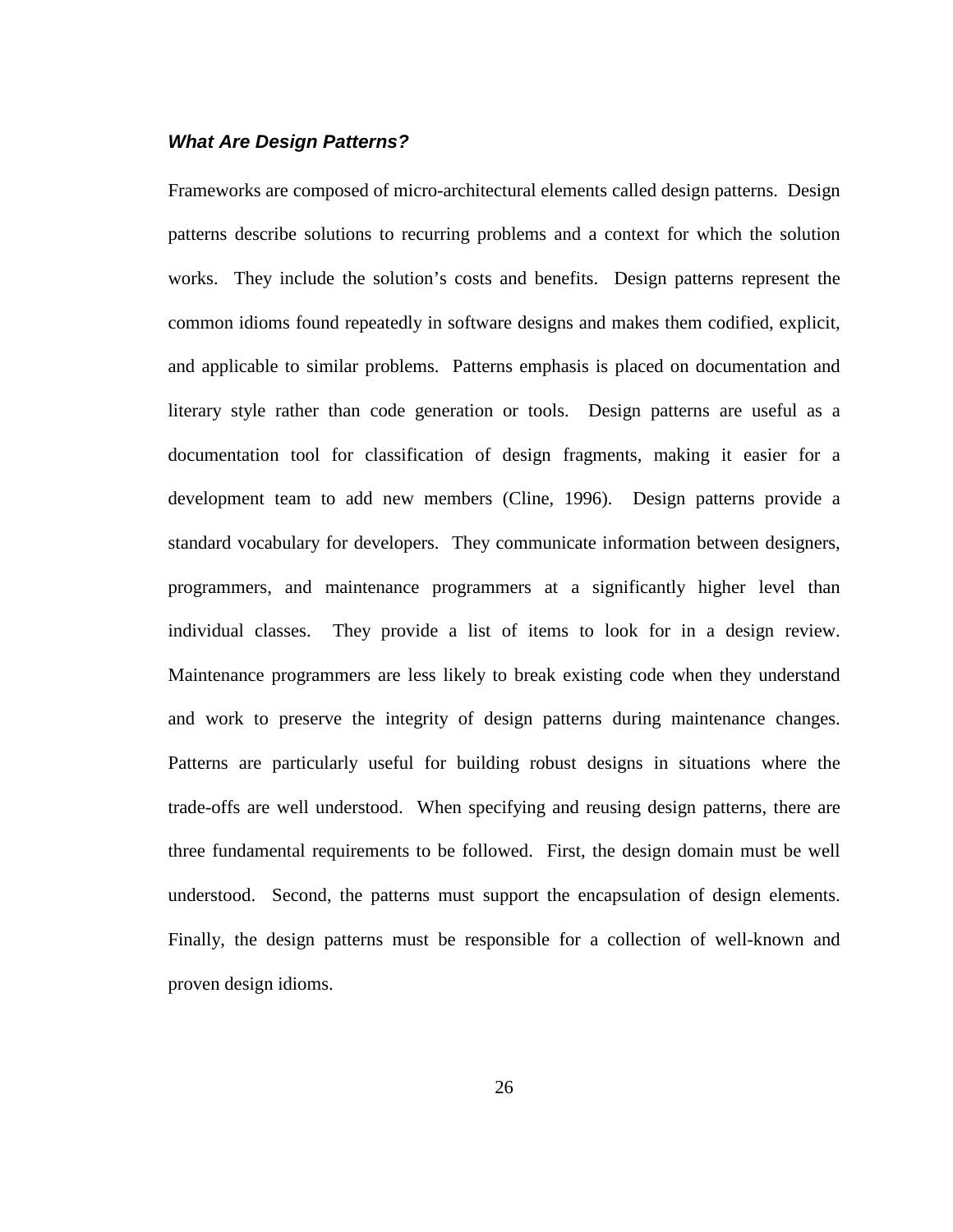# **Conclusions**

This chapter described agents, computational models, and software reuse. Software reuse is relied upon heavily to create ConAg as a reusable framework based on an architectural style for "conscious" software agents. "Conscious" software agents are cognitive agents that implement Bernard Baars' global workspace theory. This theory's description is a major portion of chapter 3.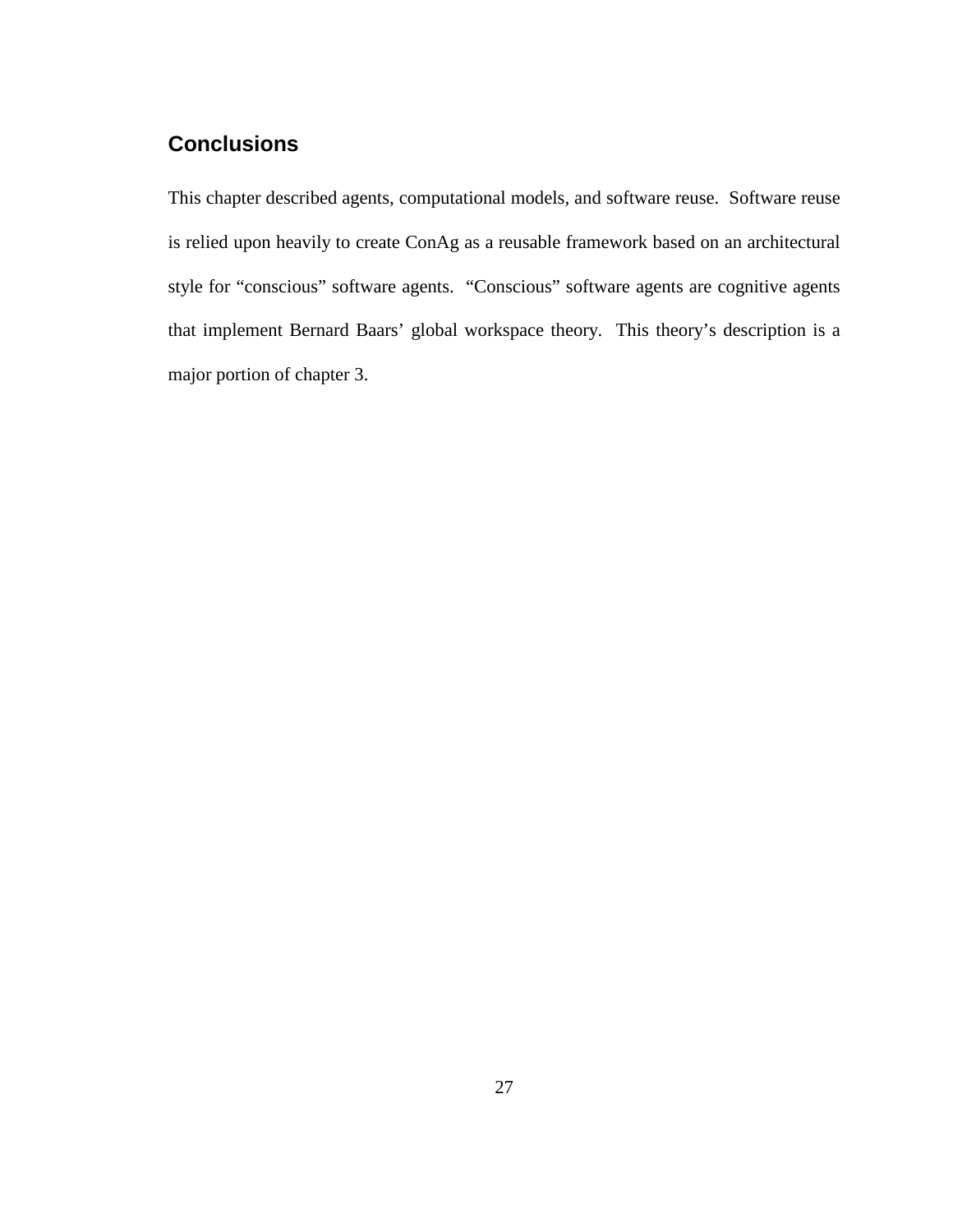# **Chapter 3 Setting The Stage**

# **Introduction**

This chapter discusses Virtual Mattie (VMattie) (Song, 1998; Zhang, Franklin, Olde, Wan, & Graesser, 1998) and global workspace theory (Baars, 1997). VMattie is a software agent containing many of the building blocks necessary for agents implementing global workspace theory. While VMattie is not a "conscious" agent, she directly preceded CMattie, the first "conscious" software agent. "Conscious" software agents significantly extend VMattie's design and, they implement global workspace theory. This chapter, therefore, sets the stage for a description of "conscious" software agents.

# **VMattie**

#### **Introduction**

VMattie is an intelligent autonomous agent. She functions in a clerical role. Specifically, she coordinates departmental seminar information, carrying out a role originally performed by the department's former secretary, Mattie. The agent was developed by Stan Franklin and the "conscious" software research group and programmed by Honjung Song, Zhaohua Zhang, and Aregahegn Negatu. She is implemented in Java.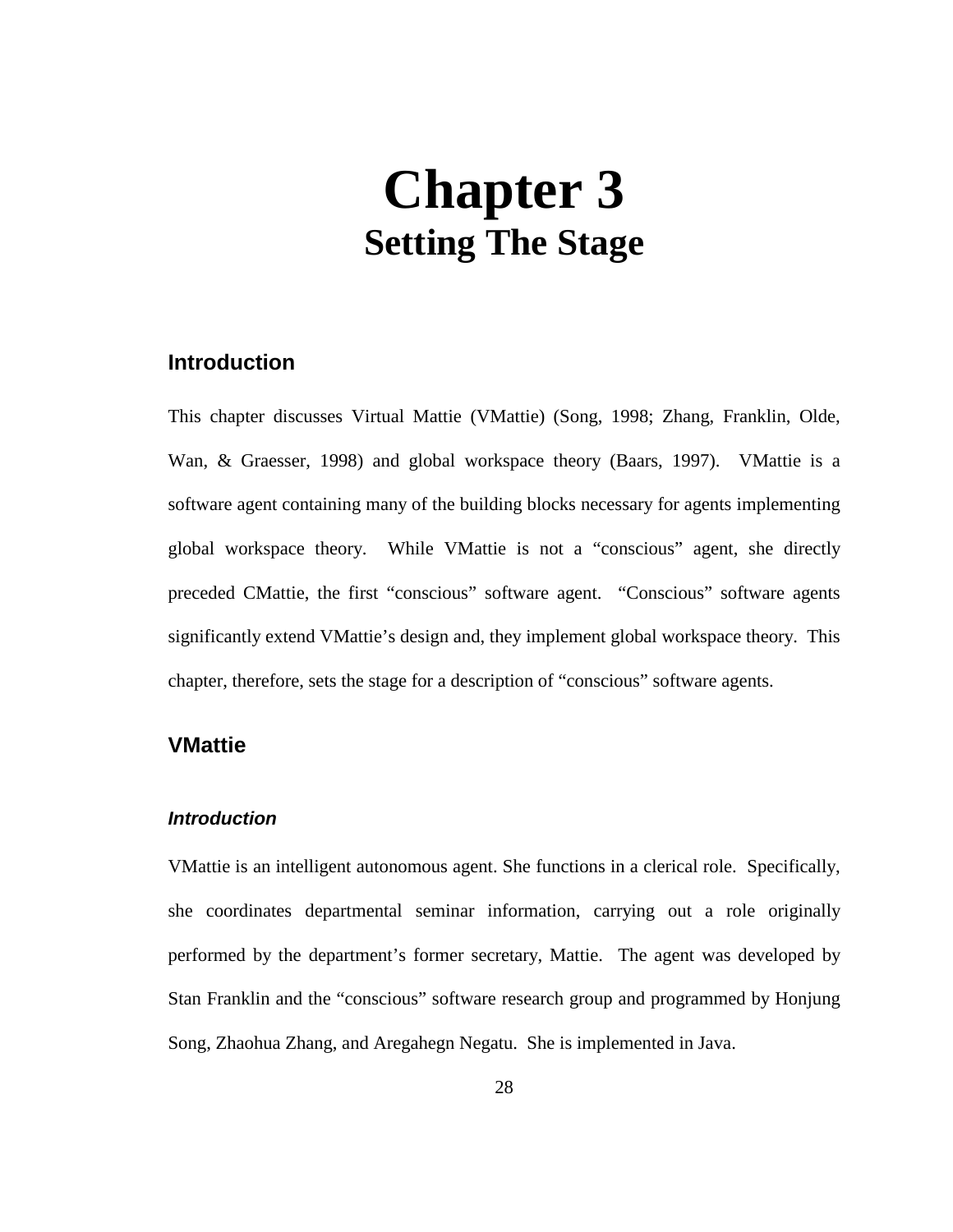This section first discusses VMattie's job description. Next, the reasons why VMattie can be considered an autonomous agent are addressed. The agent's architecture is then presented. Finally, testing results are given, and conclusions are drawn with mention of how this agent can be improved.

#### **VMattie's Job Description**

VMattie is an unsupervised agent. She functions to announce the University of Memphis' Department of Mathematical Sciences' weekly seminars. VMattie communicates completely via email. Below is a discussion of the different tasks performed by the agent.

VMattie gathers seminar information from seminar organizers. She accepts email from organizers about their upcoming seminars. Since there is no predetermined format which the organizer's email messages must take, VMattie has natural language processing ability (Zhang, Franklin, Olde, Wan, & Graesser, 1998). The agent generates and sends acknowledgments to emailers for every incoming message.

VMattie composes the upcoming week's seminar announcement. She composes messages stating she has incomplete information. She also writes messages saying a received message was not understood.

VMattie emails the composed seminar announcements to a recipient's list at a specified time. To do this, the agent maintains a list of people who receive the weekly seminar announcements. Therefore, VMattie accepts incoming email for requests to join and leave the seminar list.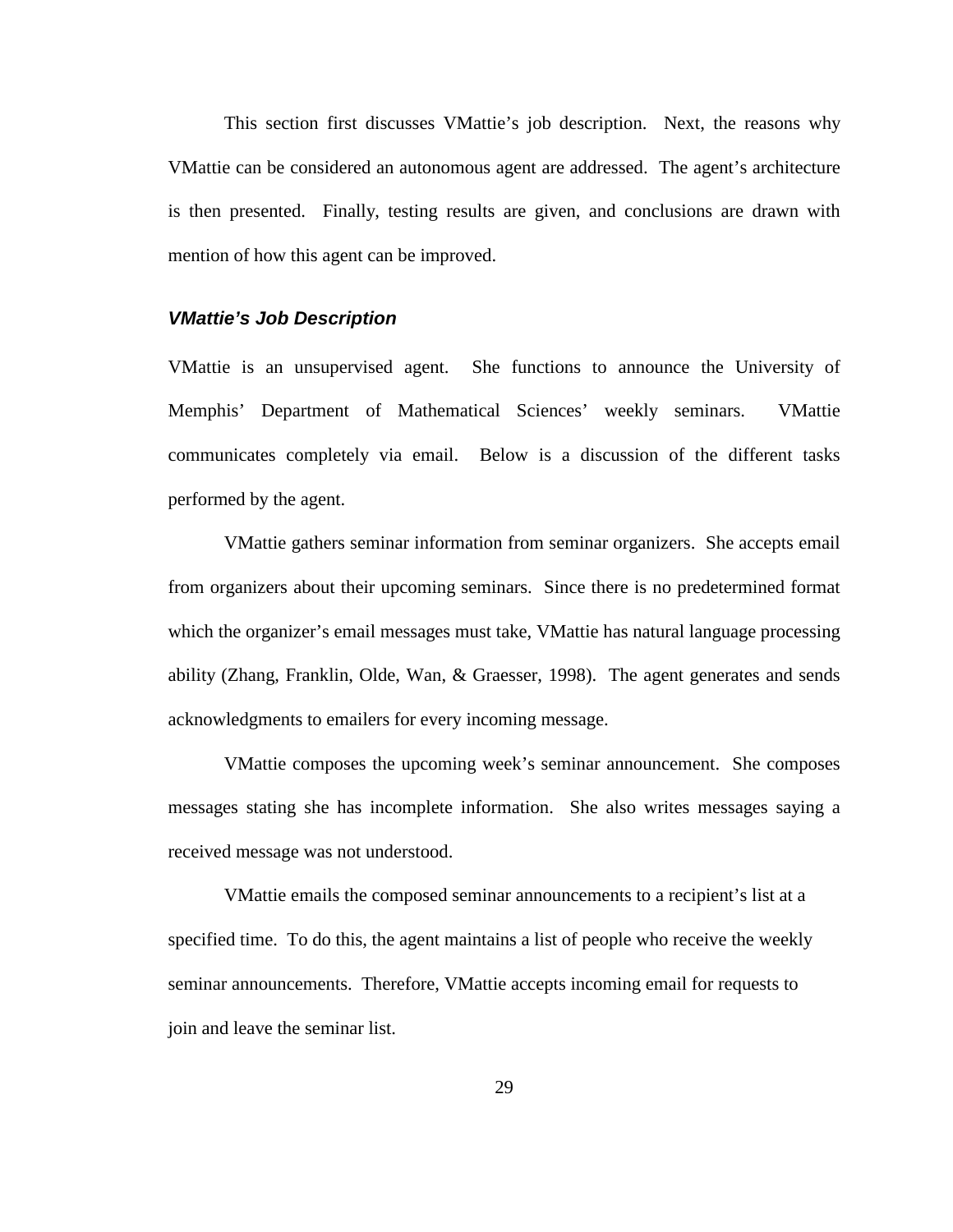#### **VMattie As An Autonomous Agent**

Based on Franklin and Graesser's definition of an autonomous agent (1997), described in chapter 2, VMattie has many properties which enable her to be an autonomous agent.

- Her environment is the UNIX operating system.
- The agent's niche is the maintenance of seminar announcements.
- VMattie can sense incoming email. The degree to which she actively understands these messages corresponds to different perceptual levels. She also is aware of dates.
- The agent's multiple drives are diverse and explicitly represented.
- VMattie has a distinctive action selection mechanism, known as the behavior network, which is not controlled by a central executive.

### **VMattie's Architecture**

Figure 3.1 illustrates VMattie's architectural components. VMattie's architecture is an original high-level agent architecture. The architecture is largely based on the behavior networks developed by Pattie Maes (Maes, 1990) and the model of perception found in Hofstadter and Mitchell's Copycat project (Hofstadter & Mitchell, 1994). Both architectures have been modified and significantly extended for VMattie.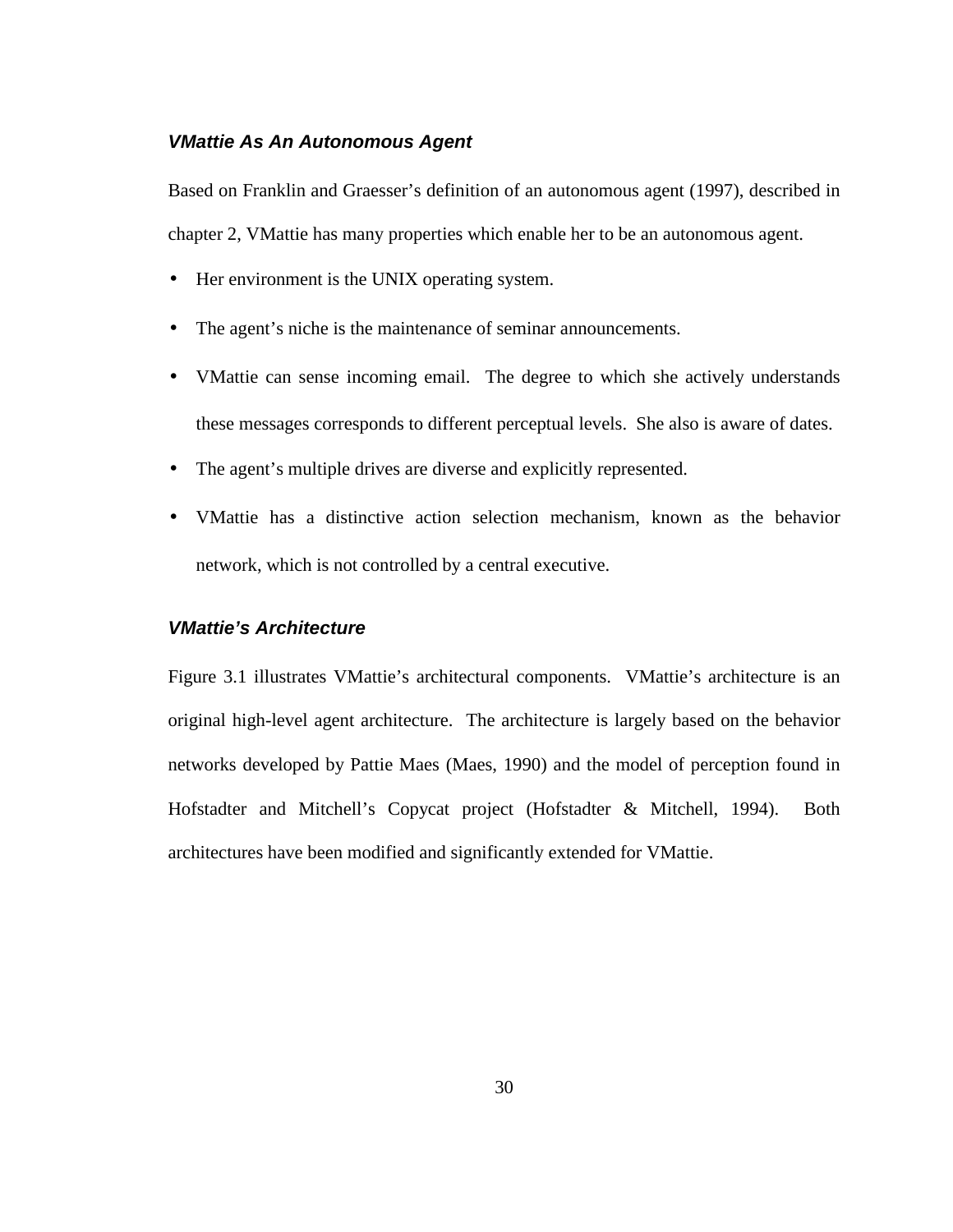

Figure 3.1: VMattie's Architecture (Bogner, 1998)

## **Drives**

The drives portion of the architecture is based on Maes' goals. The agent's drives correspond to her tasks found in the above Job Description section. All of VMattie's drives are built into the agent. These drives can operate in parallel. Some drives vary in urgency. For example, the urgency level for sending out a seminar announcement may be higher as it gets closer to the time to send the announcement. This varying in the level of urgency is an addition to Maes' original work. Each drive activates behaviors which work to fulfill the drive.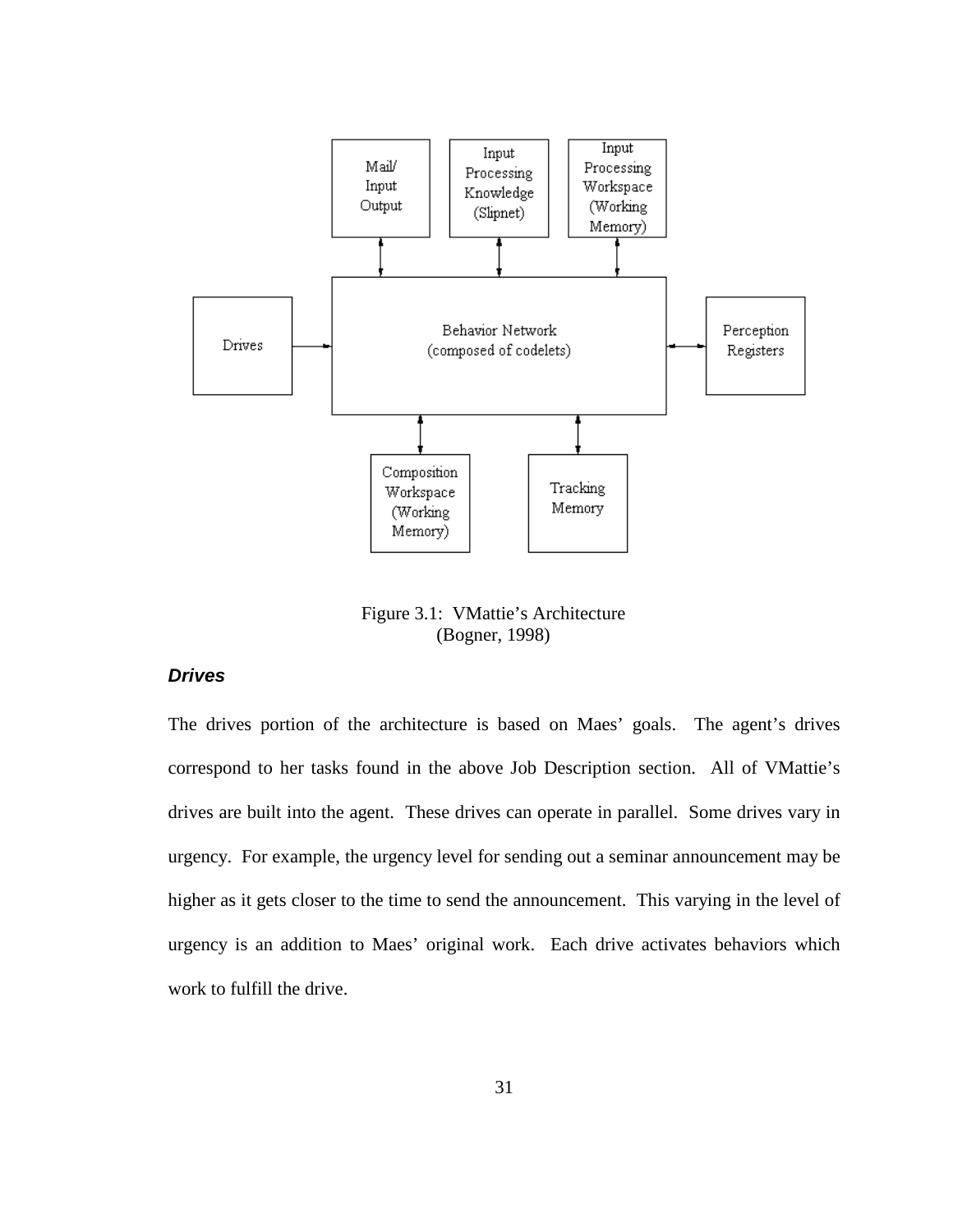# **Behavior Network**

The behavior network is composed of behaviors whose role is to fulfill the drives. Behaviors in VMattie's architecture correspond to Maes' competencies. Behaviors have an activation level. In general, this activation level is affected by the drives, the agent's internal conditions, and the perception registers. The perception registers serve as the behavior network's environmental inputs. Behaviors have preconditions that must be met. For example, a behavior's preconditions might be fulfilled if an organizer's email message contains specific items of information. A behavior's activation level increases as more of its preconditions are met.

A behavior's activation level is spread to other behaviors. Broadly speaking, its activation spreads to three locations. A behavior's activation is spread to those behaviors which can fulfill this behavior's unmet preconditions. Also, the behavior's activation is spread to the behaviors whose preconditions can be filled by this behavior. Third, the specific behavior sends inhibition, causing a reduction in activation level, to all behaviors which can remove one of its currently met preconditions. Due to the way behaviors spread forward and backward activation, each behavior can be thought to be a part of a behavior stream. If a behavior has a high enough activation level and all of its preconditions are met, it has the potential to become active. Only one behavior in a behavior stream can be active at a time. The active behavior is determined by choosing the executable behavior in the behavior stream with the highest activation level above a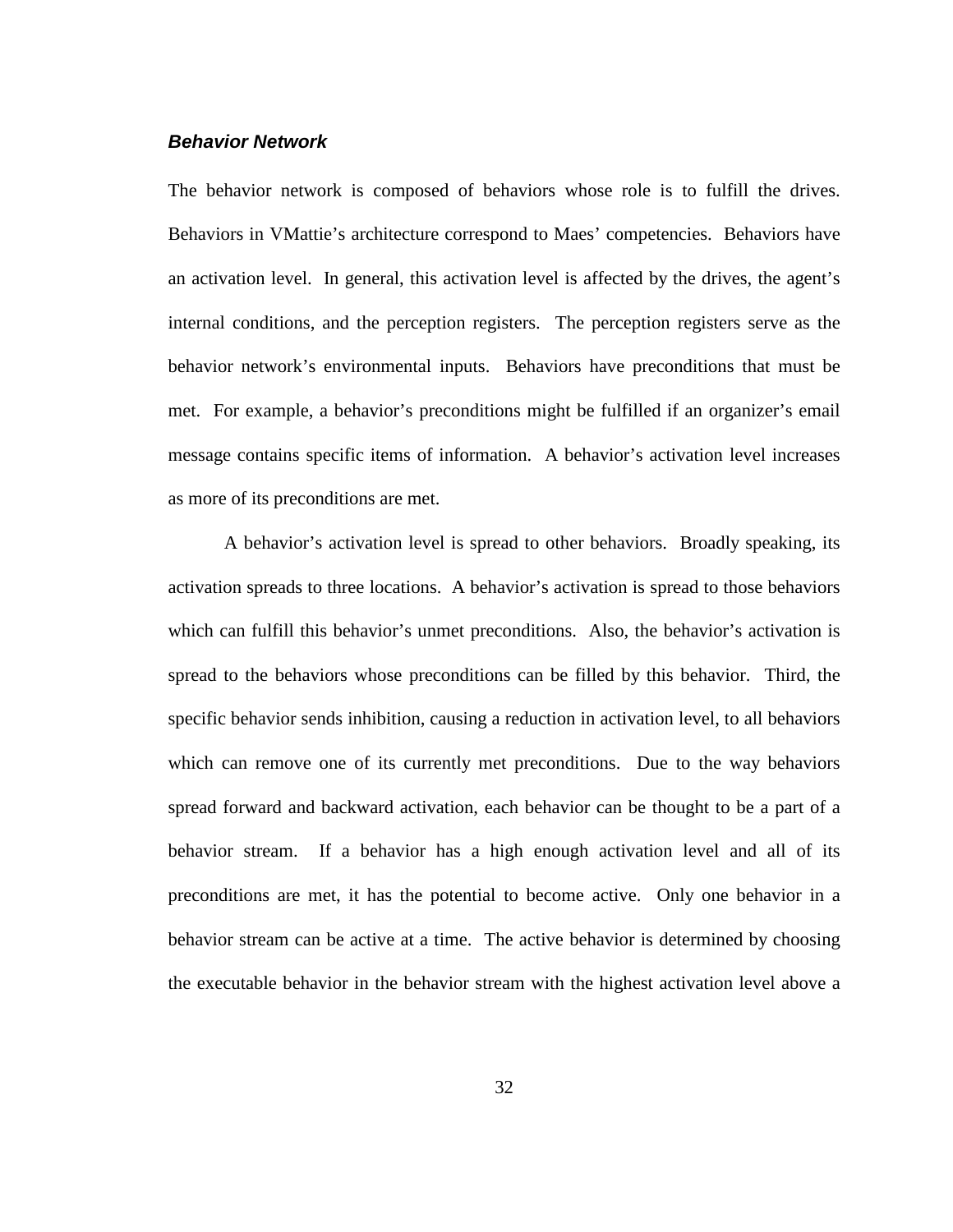threshold level. Each behavior stream can also be thought of as a plan, created and executed without the building of a search tree.

As a behavior's activation spreads, it diminishes in strength. Also, activation level continually decays at a slow rate. Once a behavior performs its function, its activation level returns to zero. The behavior network is tunable through global parameters.

#### **Perception**

VMattie's sensory data are the incoming email messages she receives. Perception for the agent occurs by her comprehending these email messages. VMattie contains three perceptual components: the input processing knowledge, the input processing workspace, and the perception registers.

## Input Processing Knowledge (Slipnet)

VMattie's input processing knowledge, also known as the slipnet as it is based on Copycat's slipnet, contains the knowledge needed to understand incoming email messages. Two years worth of email messages to the department secretary were studied in order to generate the knowledge utilized by VMattie's slipnet. Items in the input processing knowledge include the message type, ways to identify the different portions of email messages such as the name of the seminar and speaker, and the abbreviation of words. A common case of abbreviation found in departmental email is seen in the writing of building names, such as Dunn Hall being abbreviated DH, D.H., or D. Hall.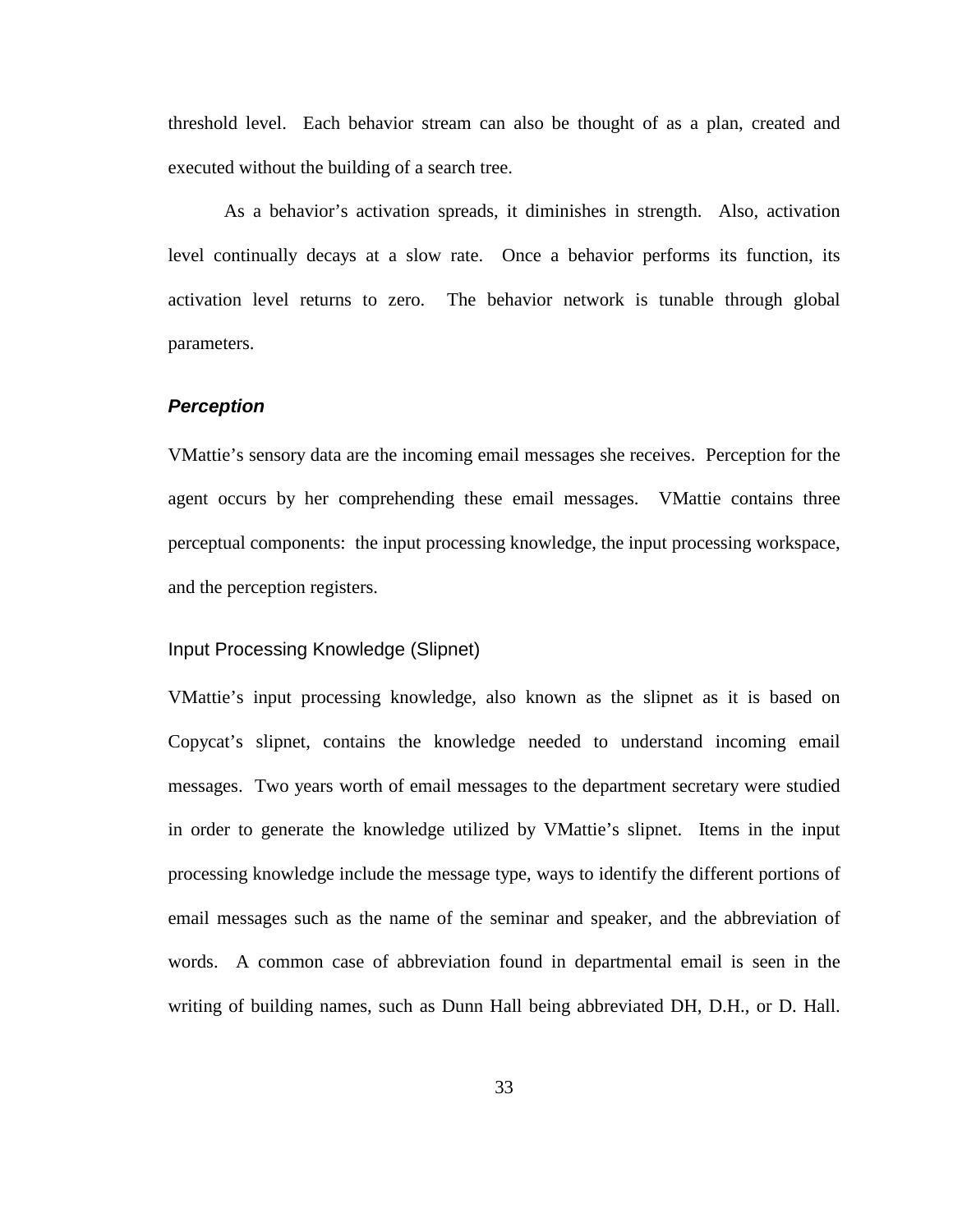Another common example is in the days of the week, where Thursday can be abbreviated Thu, Thurs, Th, etc.

VMattie's input processing knowledge contains knowledge of nine message types. Examples of message types include messages declaring the establishment of a new seminar and messages stating the upcoming speaker and topic for a seminar. VMattie uses surface level natural language processing in conjunction with a feed-forward neural network to determine an email's message type. The highest output value from the neural network is taken to be the candidate message type. If the output of the neural network is inconclusive, VMattie sends back an acknowledgment saying the message was not understood.

# Input Processing Workspace (A Working Memory)

Sometime after a candidate message type is determined, a message template of this type is placed in the input processing workspace. Codelets, described below, work to fill the template's fields. Similar to Copycat, as mandatory fields in the template are filled, the temperature, representing the proximity to completeness, falls. If the temperature falls low enough a message is considered understood. However, if a certain number of mandatory fields remain empty after the codelets have completed their tasks, the next highest output of the neural network is tried as the appropriate message type. For safety in the event a message is classified incorrectly, VMattie acknowledges every message. If the acknowledgment conveys an incorrect understanding of the message, the seminar organizer can send a reworded message.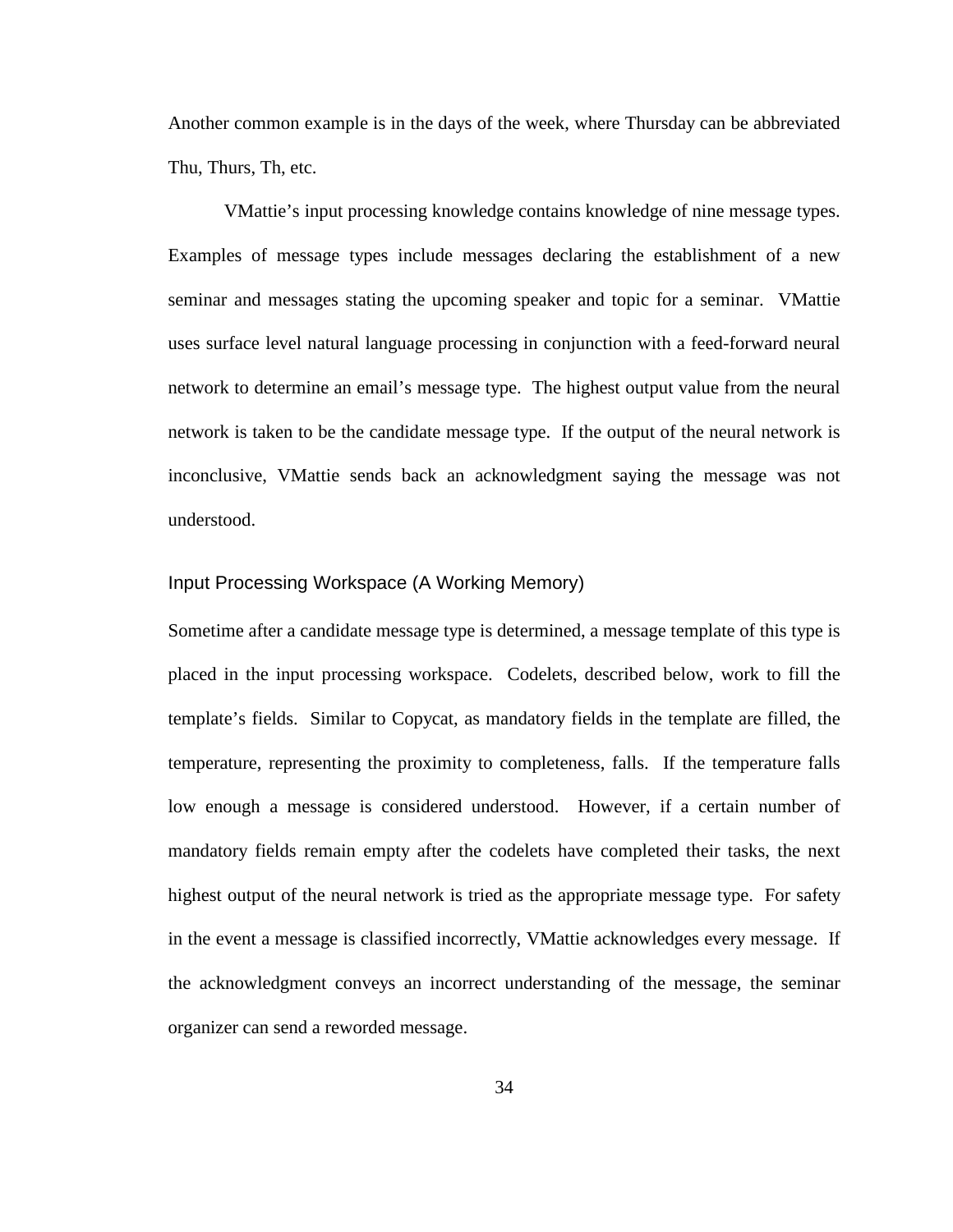#### Perception Registers

Once a message template has been filled, its contents are moved to the perception registers, and the perception module can begin working to understand another message. The perception registers are similar to a blackboard. Information which is placed in the perception registers is available for utilization by VMattie's other modules such as the message composition component described below.

#### **Codelets**

Each codelet can be thought of as a small distinct agent designed to perform one task. The term codelet originated with Copycat. VMattie's codelets correspond to global workspace theory's processes, described later in this chapter. VMattie's behavior network and perceptual module, both described above, are largely implemented via codelets. For example, one codelet's task in the slipnet is to fill a message template's speaker name field. Codelets perform the vast majority of VMattie's actions.

Most codelets serve to implement a behavior or a portion of the Slipnet. However, primitive codelets also exist. A primitive codelet does not serve the behavior network or slipnet. Instead, it functions independently to perform housekeeping functions. For example, a primitive codelet might poll for an incoming email message addressed to VMattie.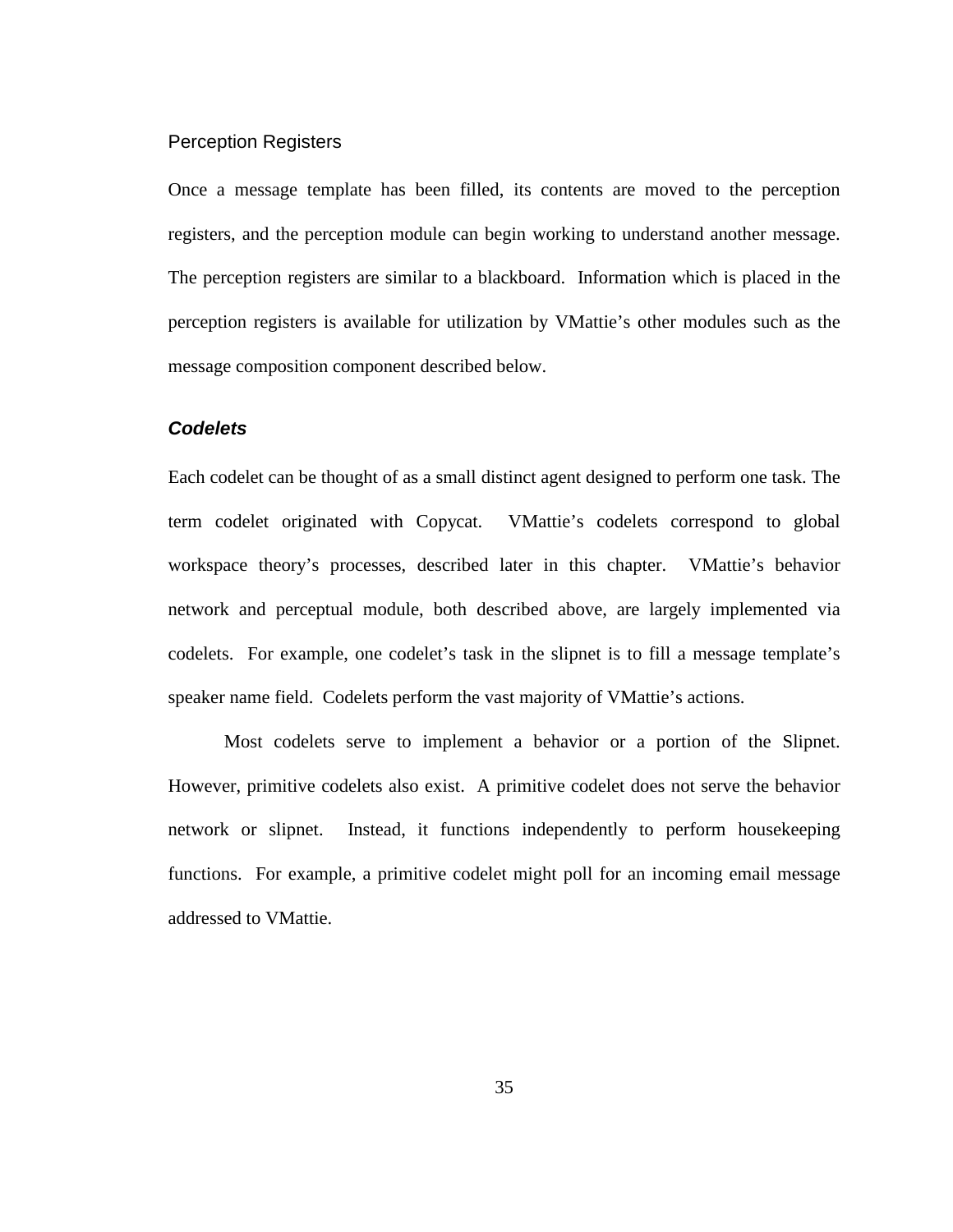# **Tracking Memory**

Tracking memory contains the information utilized in composing outgoing email messages. Tracking memory contains the default information on seminars, such as the day of the week each one occurs. It saves the current seminar announcement mailing list. Both the seminar and mailing list information are updated via codelets attached to behaviors. Tracking memory also stores the templates for different types of outgoing messages. The corpus of email messages collected for two years contributed to the building of tracking memory.

# **Composition Workspace (A Working Memory)**

All outgoing messages are composed in the composition workspace. Message composition consists of filling the fields of an outgoing message template. The information used to fill the template fields comes from the tracking memory and the perception registers. There is always a copy of the current seminar announcement being generated in the composition workspace. As new information arrives in the perception registers and tracking memory, the template fields are filled. When a seminar is announcement is mailed, a new default announcement template is placed in the composition workspace.

#### **Mail Input and Output**

VMattie's mail input and output portion deals with the actual receipt of incoming email messages and the sending of outgoing ones. Incoming email messages are first received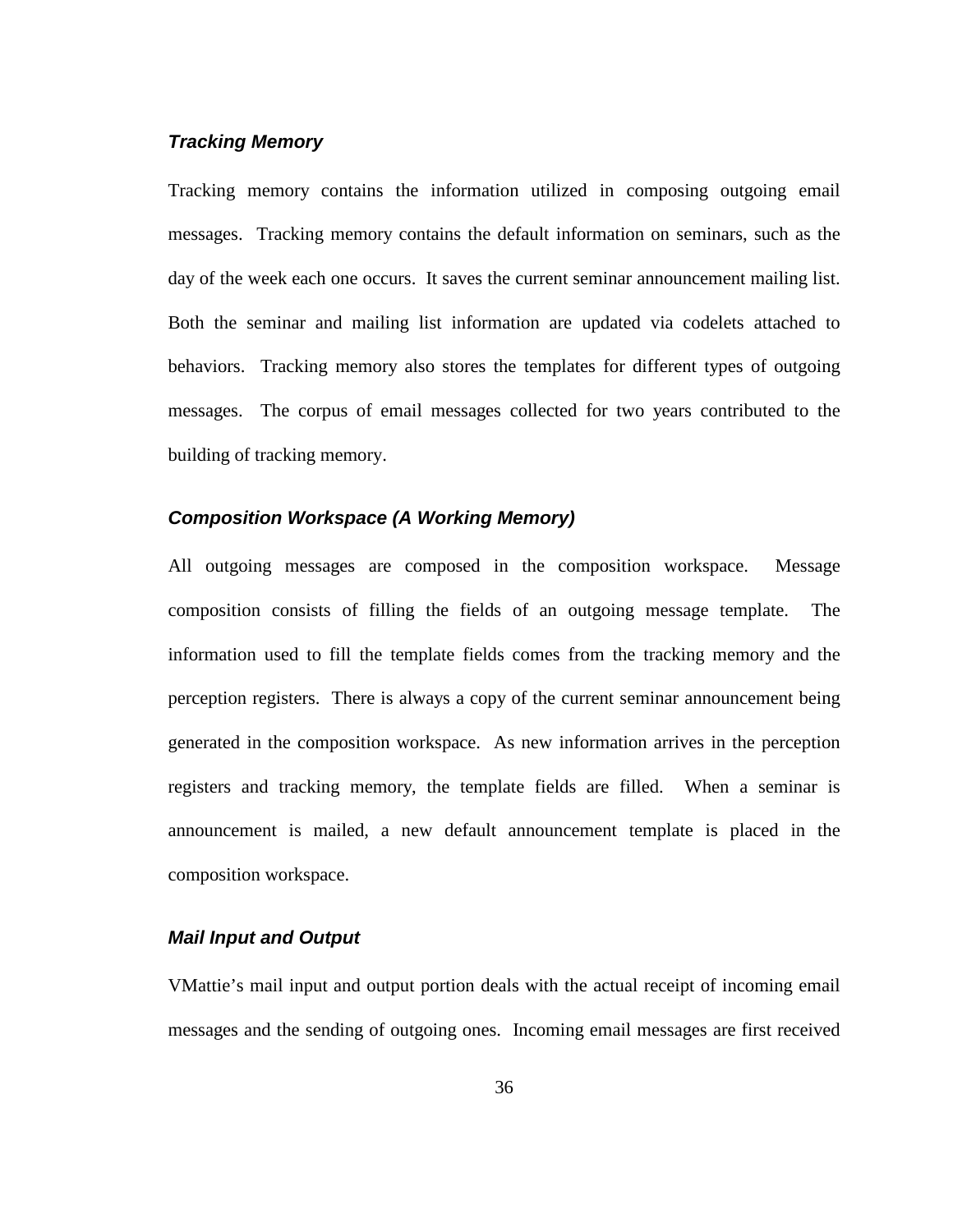by the mail input portion. Messages are moved from here to the perception module. Once an outgoing message is fully composed, it can be moved to the mail output portion. Mail output hands off the outgoing message to the operating system.

# **Results and Limitations**

VMattie is able to accurately perform her duties. She was tested over a period of four weeks, with tests designed to simulate real world settings. During testing, she received 55 messages comprised of 10 message types. The majority of messages received fell into the categories of add to mailing list, seminar conclusion, seminar initiation, and a speaker's presentation of a topic (speaker-topic). She received 5 messages which were irrelevant to her domain.

VMattie was able to correctly fill all of the perception registers for 96.4% of the messages she received. She chose the date of seminar and title of talk incorrectly for only two speaker-topic messages as two words were collapsed together without a space in the incoming messages. Even with this misperception, she correctly composed acknowledgment messages and sent them to the senders of each received message.

The behavior network used this perceived information to generate seminar announcements. VMattie was 100% accurate in generating and sending out the seminar announcements. This included correctly recovering missing information from her tracking memory for default values with full accuracy. VMattie was able to correctly change her mailing list upon receipt of add to mailing list and remove from mailing list messages.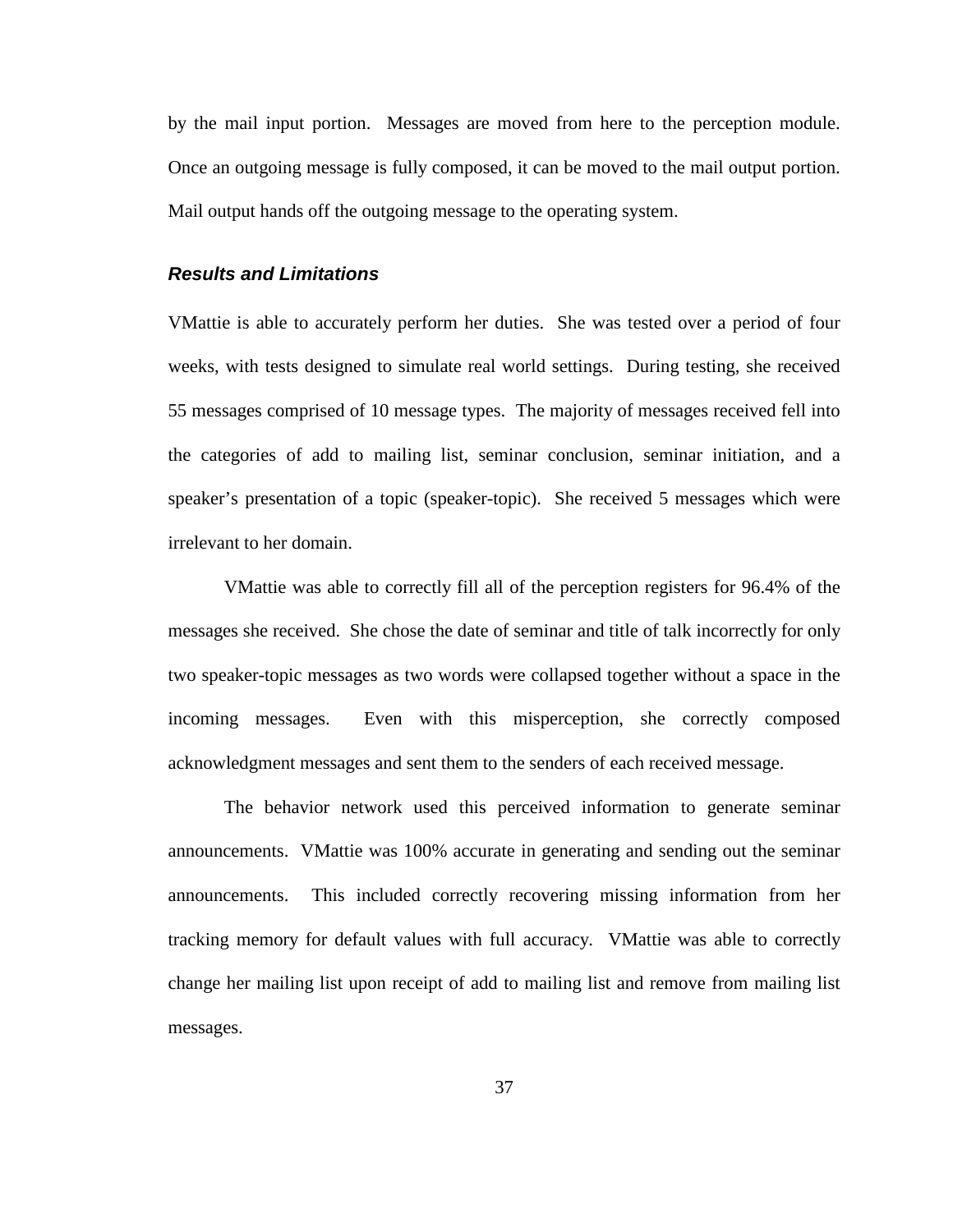VMattie sent 7 reminder messages to seminar organizers on time during this testing. She received 5 replies to her reminders before the seminar announcement distribution date. She correctly inserted "TBA" for the remaining 2 instances in the seminar announcements.

To effectively coordinate departmental seminars, VMattie's job description needs expansion. The agent cannot accurately handle an incoming message containing two message types. She cannot deal with one time events such as a colloquium. VMattie does not perform any learning. Learning is very useful in several areas, such as learning new message types and new behaviors.

# **Global Workspace Theory**

#### **Introduction**

This section describes Bernard Baars' global workspace theory. Global workspace theory is a cognitive science model of human consciousness. It also discusses other cognitive processes such as action selection and learning. This chapter focuses on consciousness. It first gives the operational definition of consciousness and describes its functions. The components of global workspace theory are discussed, followed by a presentation on how the theory works. Finally, a detailed example is used to trace through the theory.

Global workspace theory is a significant step towards a concrete description of human consciousness. Its computer science implications will be examined throughout the remainder of this work.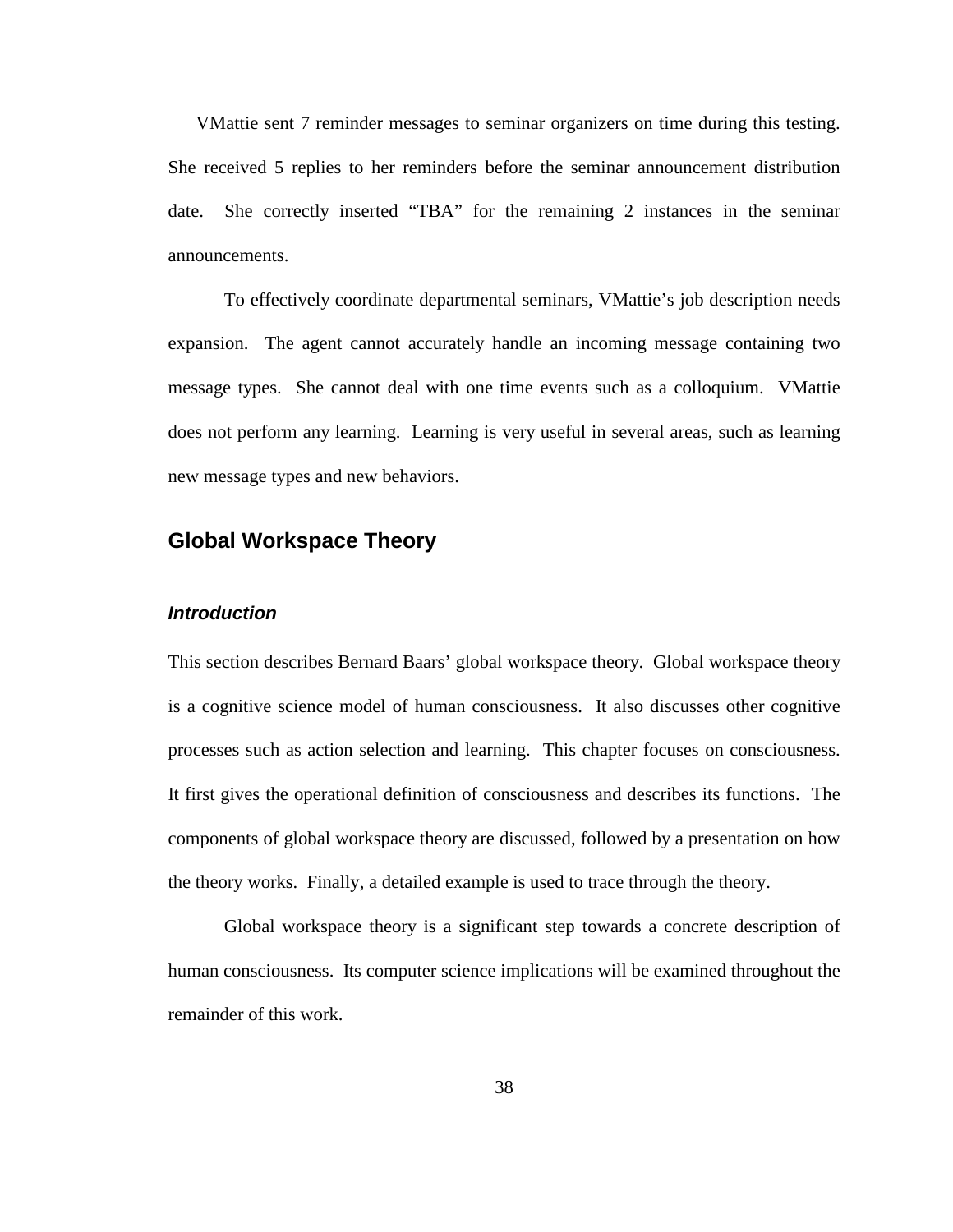# **Consciousness**

Baars states that throughout human history, consciousness has been extremely difficult to define. He states, "Even today, more and more nonsense is spoken of consciousness, probably, than of any other aspect of human functioning" (Baars, 1988, p. 4). According to Baars, consciousness, while it can be inferred from reliable evidence, is a theoretical construct. Consciousness, therefore, is defined in terms of what makes up the human conscious experience. A two-part definition is necessary to define what it means to be conscious of an event. The first part states that a person is defined to be conscious of an event if the person states that they were conscious of it immediately after the event occurs. Events may be conscious for only hundreds of milliseconds. The second portion says that the experiencer's report must be able to be independently verified.

The reader may now be wondering how this psychological definition ties into a software agent implementation. As seen in later chapters, it contains two main implications. First, "consciousness" will contain elements which relate to events. Second, elements may be "conscious" in the agent for an extremely short period of time.

## **Functions of Consciousness**

Baars states that consciousness has nine major functions. The reader will encounter these functions again in chapter 7 when it is shown how ConAg's implementation of "consciousness" fulfills these functions. The first function is Definition and Context-setting. An example of this occurs when one focuses on a distant tree in a forest. While multiple visual stimuli are present, a coherent image is able to be retrieved. The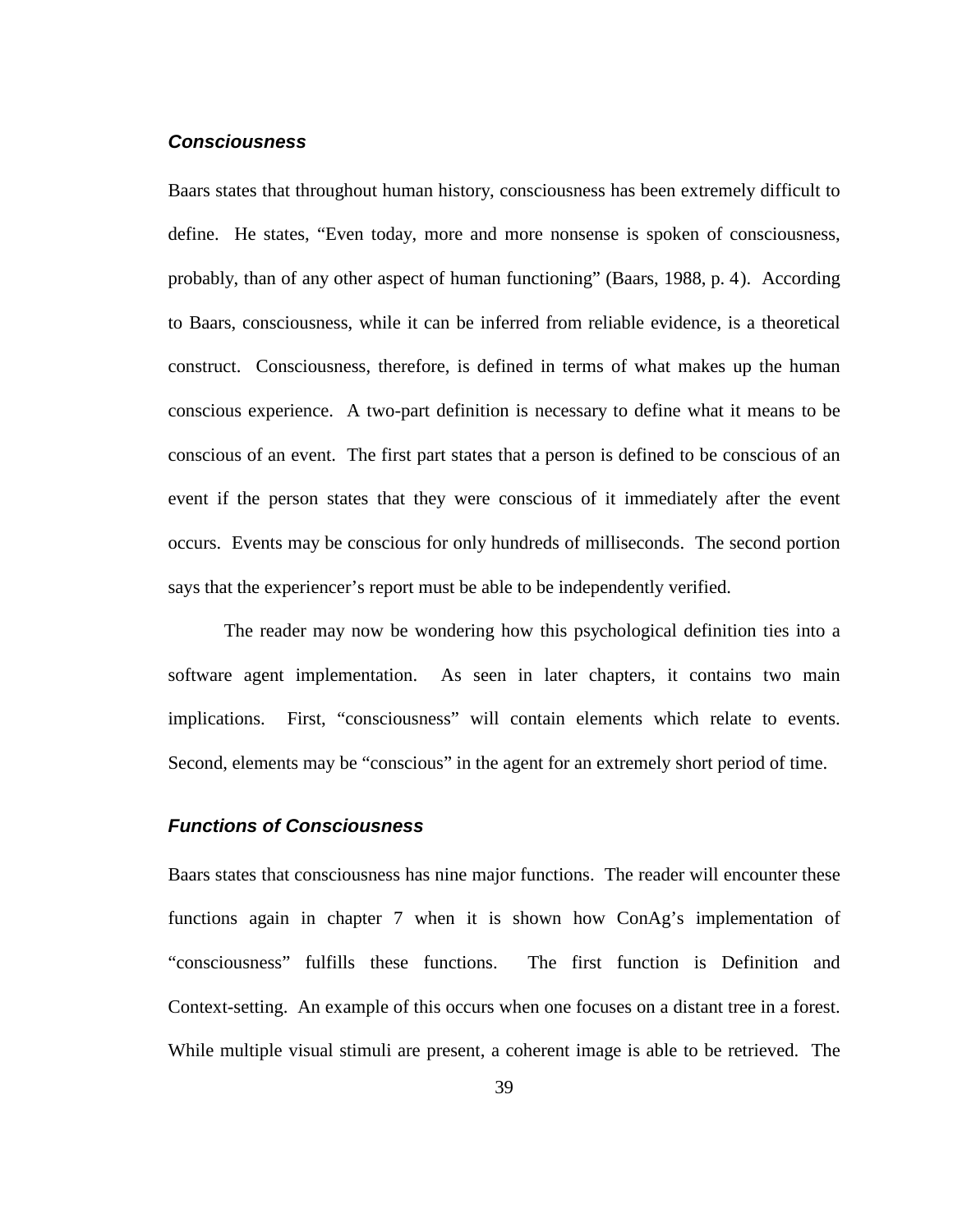second function is Adaptation and Learning. For example, extremely difficult material is often pondered for a great deal of time when attempting to learn it. The third function is Editing, Flagging, and Debugging. This is evident in biofeedback training, where persons use flagging in order to gain conscious voluntary control over usually unconscious systems. Fourth is the Recruiting and Control function. An example of this function's use occurs when attempting to answer a question. While one is conscious of a question, the candidate answers to that question are recruited unconsciously and brought to consciousness. The fifth function is Prioritizing and Access-control. This occurs when learning a foreign language. One may wish to prioritize words which are difficult to pronounce. The Decision-making or Executive function is useful in controlling thought and action. A decision-making question is "Should I go to the mall or to the park?" The Analogy-forming function occurs when people make analogies to compare a novel experience to known ones. An example of this is "Hate is the wrong road to travel." The eighth function is the Metacognitive or Self-monitoring function. One example of this is humans' ability to pinpoint and express their current feelings. The final function is Autoprogramming and Self-maintenance. This can be seen in the desire to exercise and eat properly in order to keep the body healthy.

#### **The Components of Global Workspace Theory**

Global workspace theory is an attempt to integrate the large amount of information about consciousness into one model. To comprehend the theory, its underlying components must first be understood.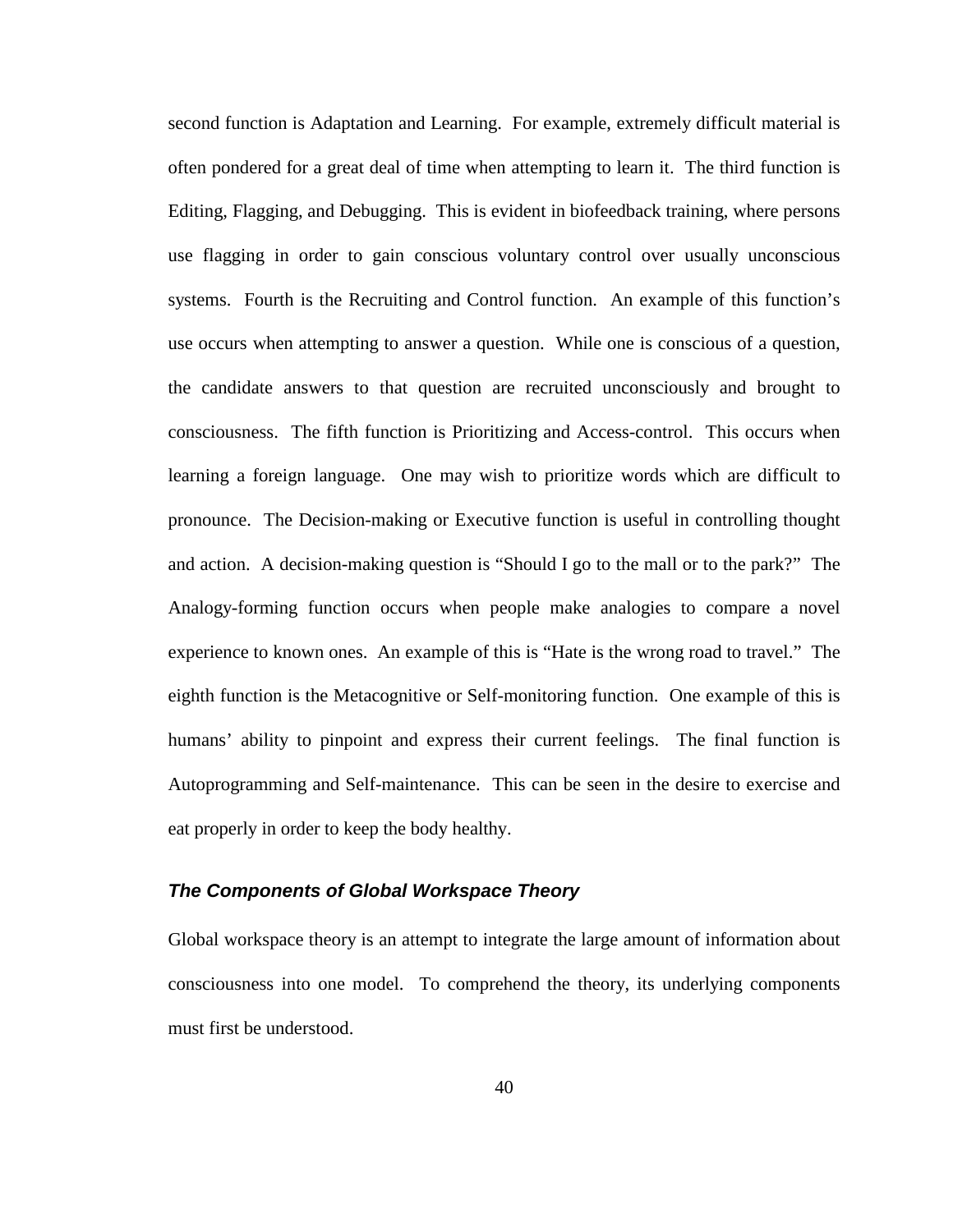# Processes and Coalitions

Global workspace theory states as a premise that the nervous system is composed of processes. Each process is autonomous and has a narrow focus. It is very efficient, works at high speeds, and makes very few errors. Each process can act in parallel to others. This allows for the creation of a high capacity system such as the central nervous system. In "conscious" software agents, as in VMattie, processes are called codelets, taken from the Copycat architecture (Hofstadter & Mitchell, 1994) which inspires much of these agents' perception apparatuses (Bogner, Ramamurthy, & Franklin, in press 1999).

A coalition is a set of processes which work together to perform a specific task. For example, it takes numerous processes for breathing to take place. Coalitions are recursive in nature. For example, a coalition may be composed of several coalitions. A process may be a member of more than one coalition. Coalitions normally perform routine actions. However, coalitions may also perform duties relating to ambiguous, conflicting, or novel events for the system. These coalitions have the potential for entering consciousness. Baars states that coalitions may have an activation level. When performing routine actions, a coalition's activation level is low. Coalitions performing more uncommon tasks have a higher activation level. A higher activation level gives a coalition a greater chance to enter consciousness. Baars is careful to point out that a high activation level may be a necessary but possibly not a sufficient condition for a coalition to enter consciousness. As seen later in ConAg, this holds true.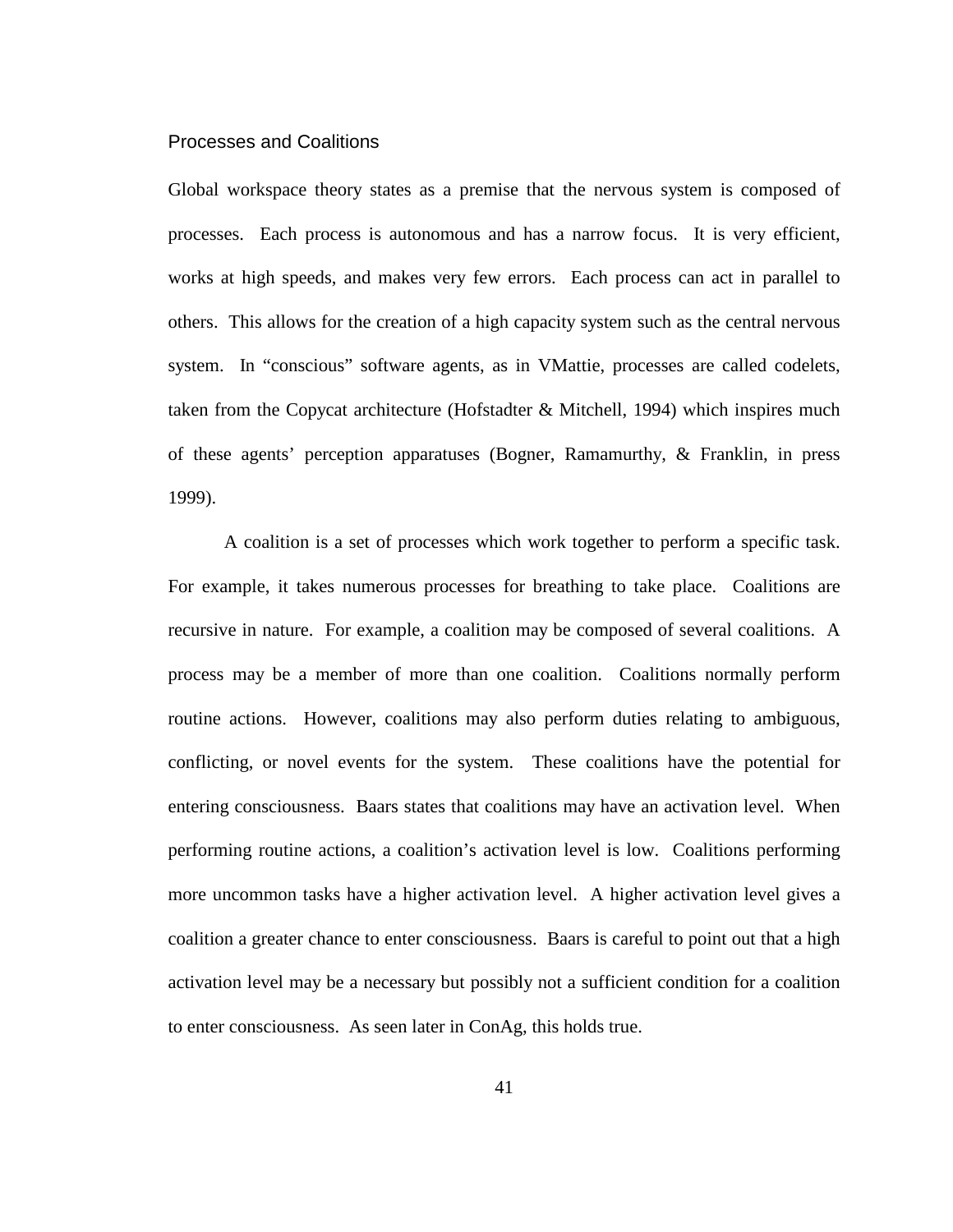#### **Contexts**

Contexts are relatively stable coalitions of processes which affect consciousness. Contexts are normally unconscious. Therefore, contexts are not usually experienced directly. Contexts interact rapidly with what is occurring in consciousness. One example of a context is found in a collegiate classroom. Both students and faculty know that a certain classroom behavior is expected in an engineering class, while not always being conscious of it. This example illustrates cultural context, a main context according to Baars. Perceptual, conceptual, and goal contexts are the three other main contexts. In "conscious" software agents, the current goal context corresponds to the agents' current behavior. Contexts provide an underlying level of stability. In the above classroom example, if the professor began singing during class, the students would quickly become conscious of the fact that the professor was exhibiting abnormal behavior. The professor's behavior went against the prevailing cultural context. In this sense, contexts allow for novel events to become conscious. New contexts can be learned, allowing for reality to be perceived in a further enhanced way.

#### The Global Workspace

The crux of the theory's architecture is the global workspace. The global workspace is intended to implement consciousness. The global workspace is a working memory which gives a central location for one coalition to interact with the system's other processes. Therefore, the global workspace can be considered analogous to a classroom blackboard. The next section discuses how this information exchange works and what information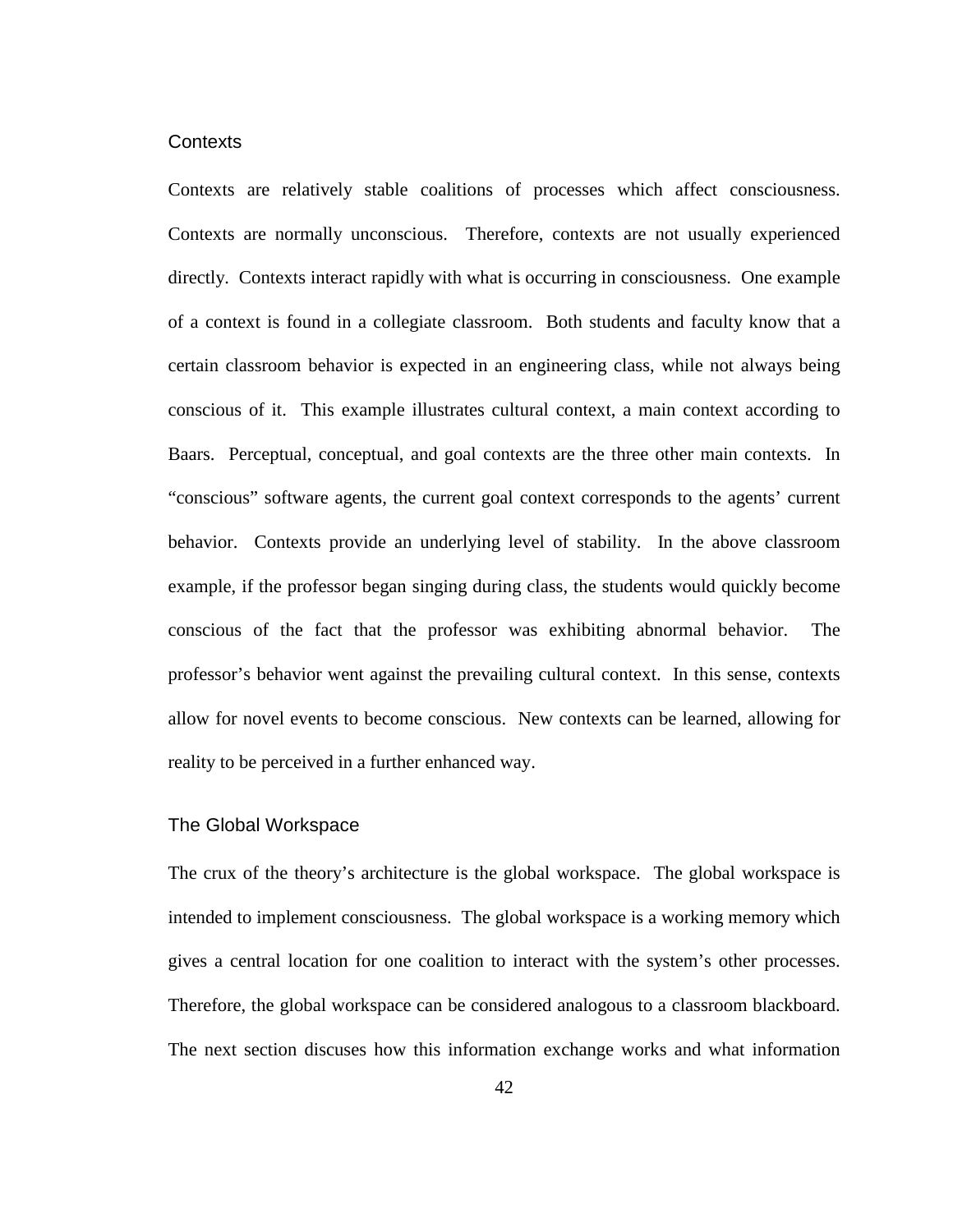this exchange provides. As seen later, ConAg's attention package implements the global workspace.

## **How Global Workspace Theory Works**

Global workspace theory can be compared to a theater's stage. In a theater, a spotlight is often used to focus the audience's attention. The spotlight roams around the stage, and there is normally only one person in the spotlight at a time. A person is usually in the spotlight when they are performing new actions. More is usually occurring in the production than what is currently in the spotlight. This global workspace theory theater is an interactive one. When members of the audience see something in the spotlight they can relate to, they begin acting. These members may join the actors in the spotlight, or they may begin acting outside the audience's main focus.

In global workspace theory, consciousness is the spotlight which roams over the active unconscious processes. This spotlight shines on coalitions attempting to solve difficult problems. It shines on coalitions performing tasks relating to ambiguous and conflicting items. It also focuses on coalitions dealing with novel situations. Many unconscious coalitions and processes are working even while a particular coalition is in consciousness. In ConAg, the spotlight controller serves as this attentional focus mechanism.

The audience is the unconscious processes not on the stage. When coalitions enter consciousness, they broadcast information to all processes. Some audience members which understand this information become active and perform their specific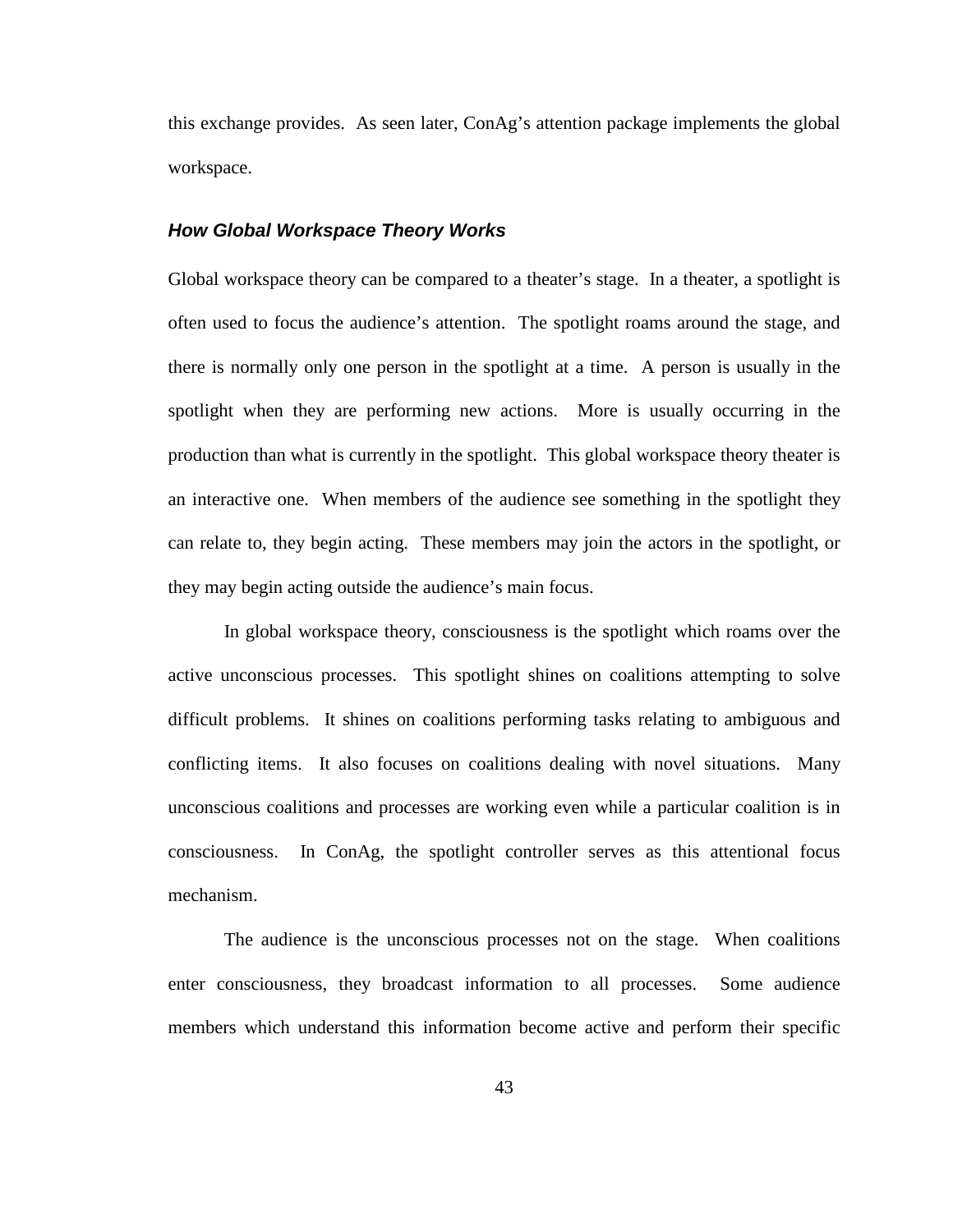functions. These processes, therefore, potentially contribute to the work of the conscious coalition.

The spotlight can shine on only one coalition at a time. Baars states that humans must think of two alternatives one after the other; they cannot be addressed at the same time. Due to its serial nature, consciousness is a much smaller capacity system compared to the large capacity system created by the numerous unconscious processes acting in parallel.

#### Overall Steps In Global Workspace Theory

Figure 3.2 shows an illustration of global workspace theory (Baars, 1988). It is important for the computer scientist to remember that global workspace theory is a high level model. To understand the theory, it is helpful to think of processes going through five stages. These are:

- 1. Unconscious processes, each working towards achieving a portion of an overall goal, form a coalition. Unconscious processes working on ambiguous, conflicting, or novel information have a greater chance of entering consciousness.
- 2. Coalitions compete for access into the global workspace.
- 3. The coalition which enters consciousness broadcasts information to all unconscious processes. This broadcast allows the conscious coalition to recruit other processes which can contribute to the conscious coalition's tasks.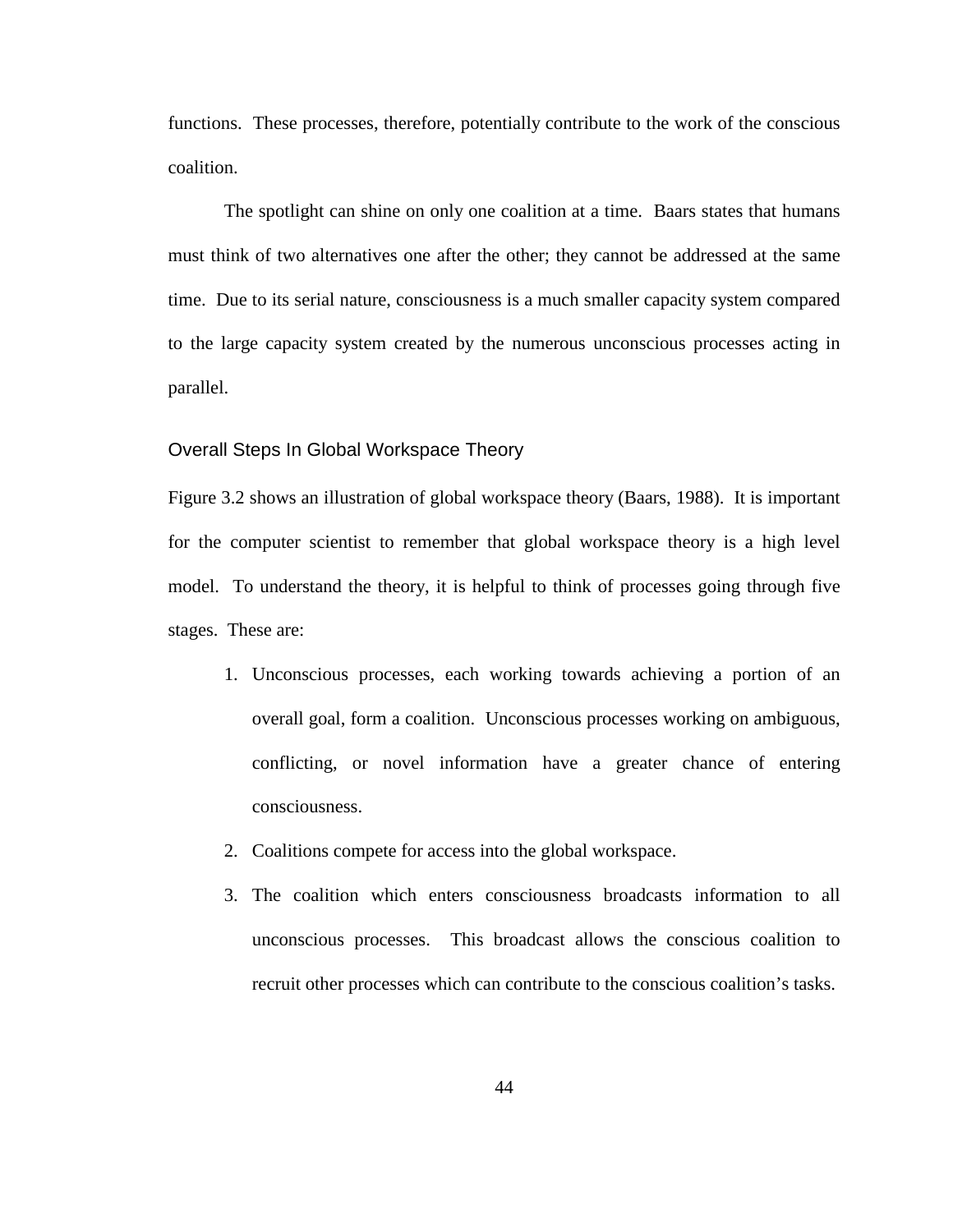- 4. All unconscious processes will receive the broadcast message. However, only certain ones will be able to understand its contents.
- 5. The processes which understand the message and which need to take action do so.

This five step process is implemented in ConAg.



Figure 3.2: Global Workspace Theory (Bogner, 1998)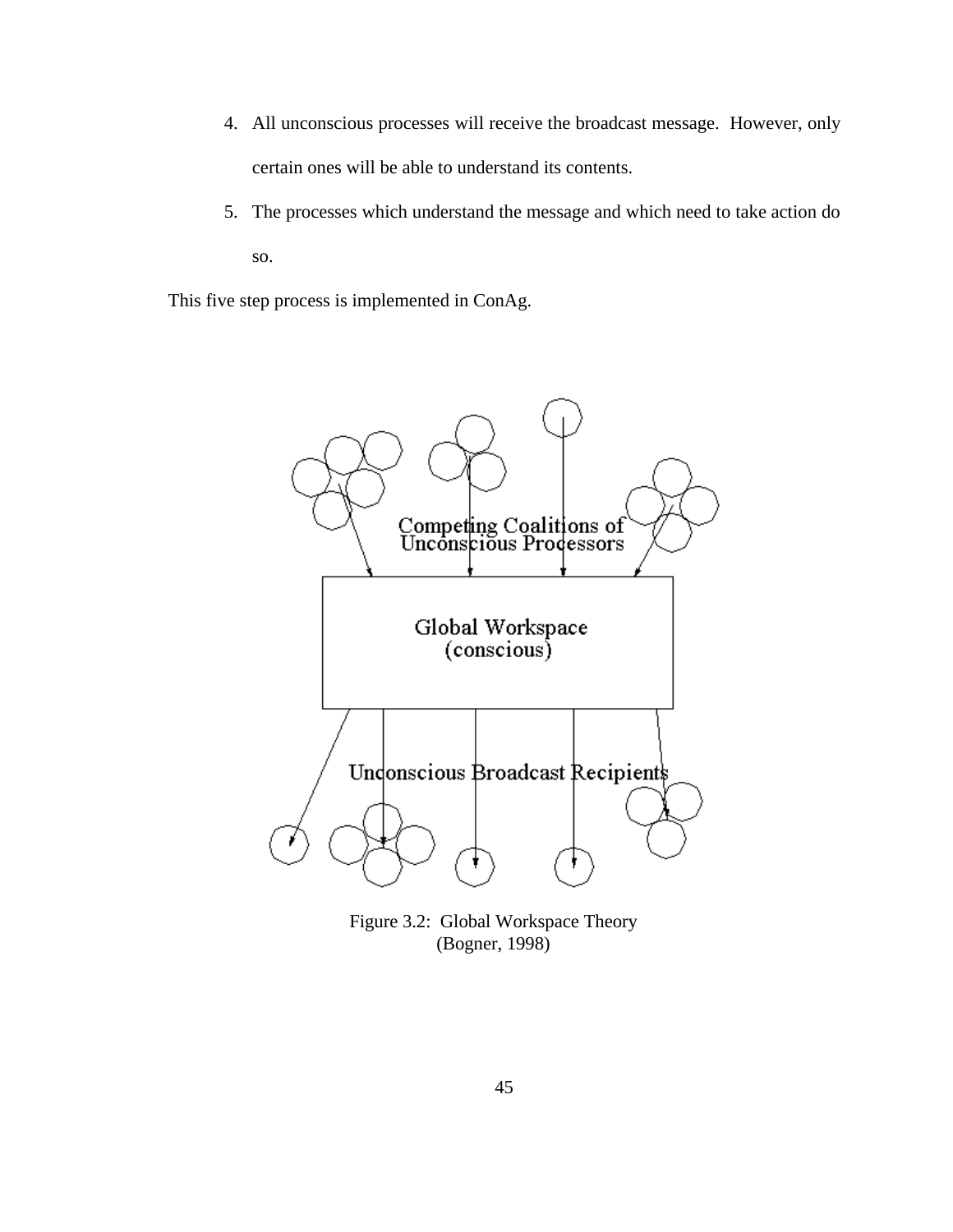#### **An Example To Illustrate Global Workspace Theory**

Tracing through an example helps in understanding global workspace theory. Patricia is a fourth year piano major who began playing the instrument her first collegiate year. At this point Patricia is well accomplished, but does not yet have a maestro's skill. She is currently performing the fifth piece of her memorized ten piece recital, and has so far faced no problems in her performance.

By this point in the recital, Patricia is relatively relaxed. She is playing habitually. While she is conscious of what she is hearing, she basically is letting her hands move themselves through this piece's long runs. Suddenly, however, in the quiet auditorium, Patricia hears the loud, sharp bark of a dog. This causes her to slightly lose concentration and hit two wrong notes. Patricia, with no recollection of where her fingers are to go next, jumps to a later portion of the piece where she continues to play. Only the keenest audience members know there was something in her playing out of place.

This example illustrates numerous aspects of global workspace theory:

- With her long hours of practicing, Patricia's ability to play her current piece has become habitual. Unconscious processes are controlling her finger and pedal movement. Patricia is mainly focusing on each note she hears. In this case, the components involved in listening to the piano notes form one or more conscious coalitions.
- The dog's loud bark introduces a new, unexpected, and potentially dangerous event. A coalition of processes involved in determining the presence of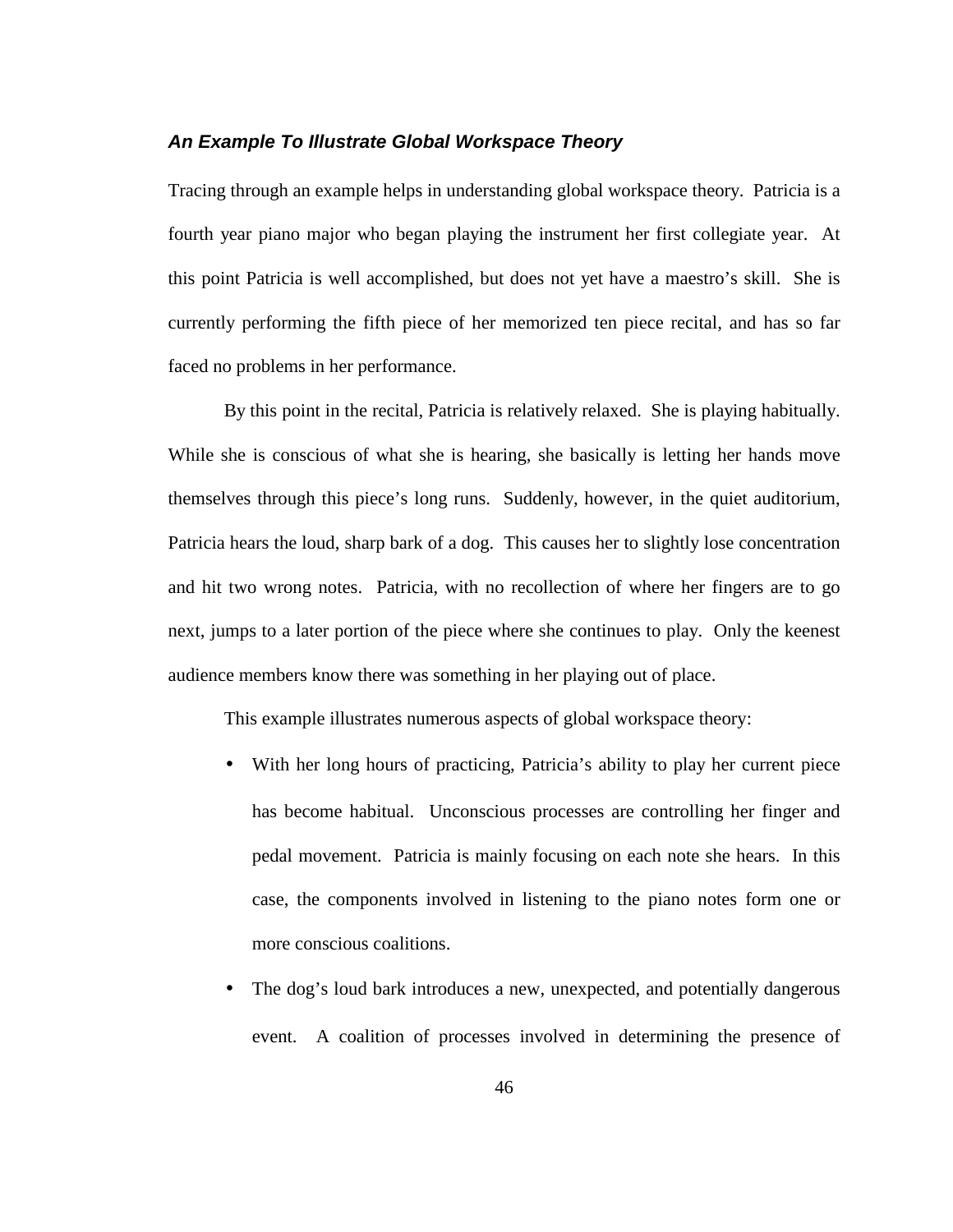danger forms. This coalition may have a process to determine a sound's volume, another to determine a sound's pitch, another to determine the direction a sound is coming from, another which detects novel sounds, etc. This coalition, having a very high activation level relative to the piano notes, gains access to consciousness. It then broadcasts information. This information is received by the unconscious processes. Visual and auditory processes which can help determine if there is any immediate danger respond.

- Patricia, however, rapidly realizes that there is no immediate risk and she is in front of an audience. In this case, a new coalition arises into consciousness. This one's goal is to get her back on track in her piece. To do this, this coalition broadcasts asking for help. Processes in auditory, memory, and visual retrieval respond. Those processes containing the solution gain a high enough activation to reach consciousness.
- While in the short term thoughts of the dog and the crowd's response come in and out of consciousness due to their remaining high activation level, as their activation falls Patricia relaxes into her practiced habitual playing mode.

# **Conclusions**

Humans utilize consciousness extensively. Global workspace theory provides a high-level model describing human consciousness. It provides a means of cooperation for coalitions. This fosters conflict resolution, learning, and perceptual clarification.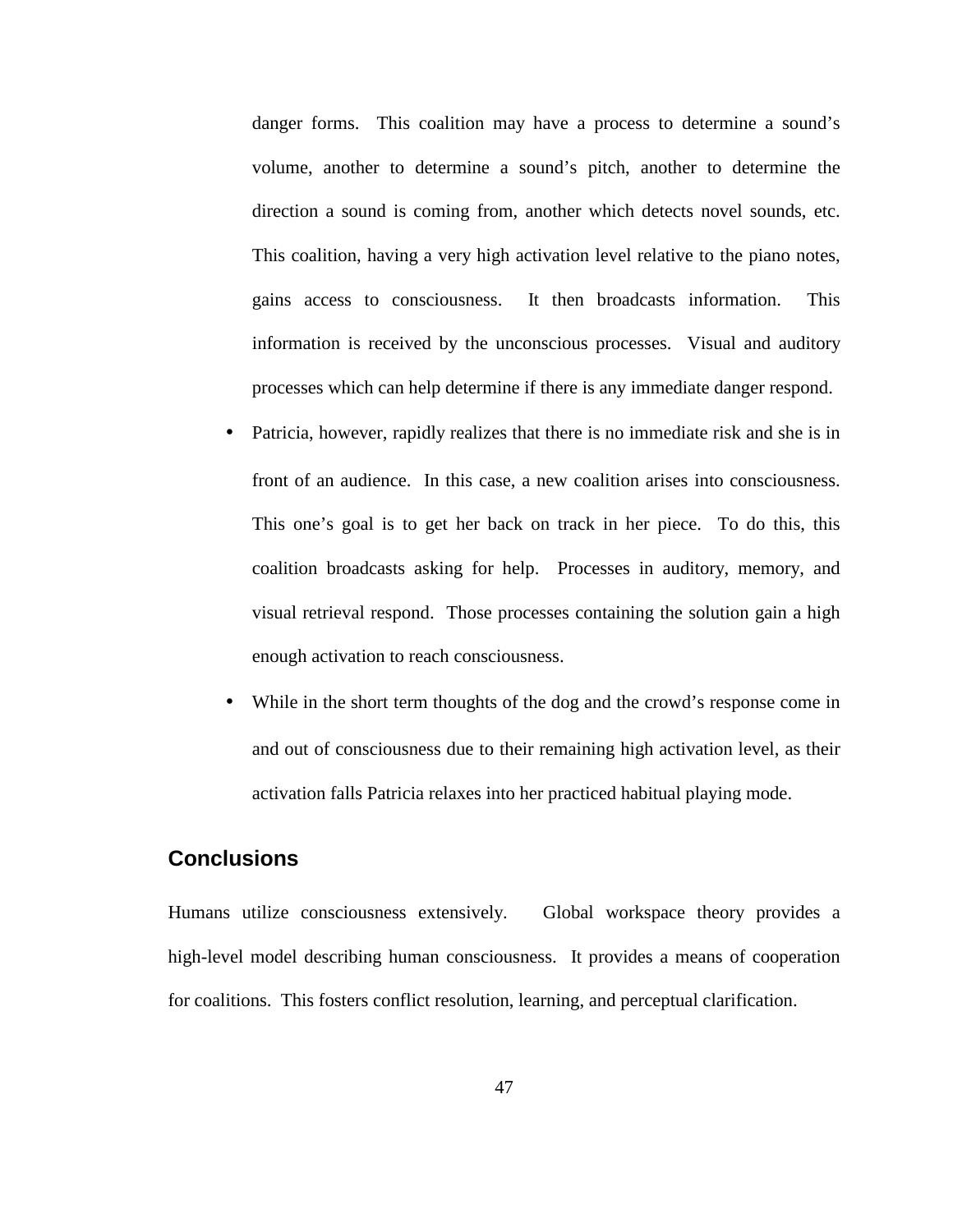VMattie's modules provide an agent implemented by combining and extending several recent artificial intelligent mechanisms. The agent implements several portions of Baars' global workspace theory. This correspondence will be discussed in chapter 7. The next chapter includes a presentation of CMattie, the successor to VMattie which is designed under the framework of global workspace theory.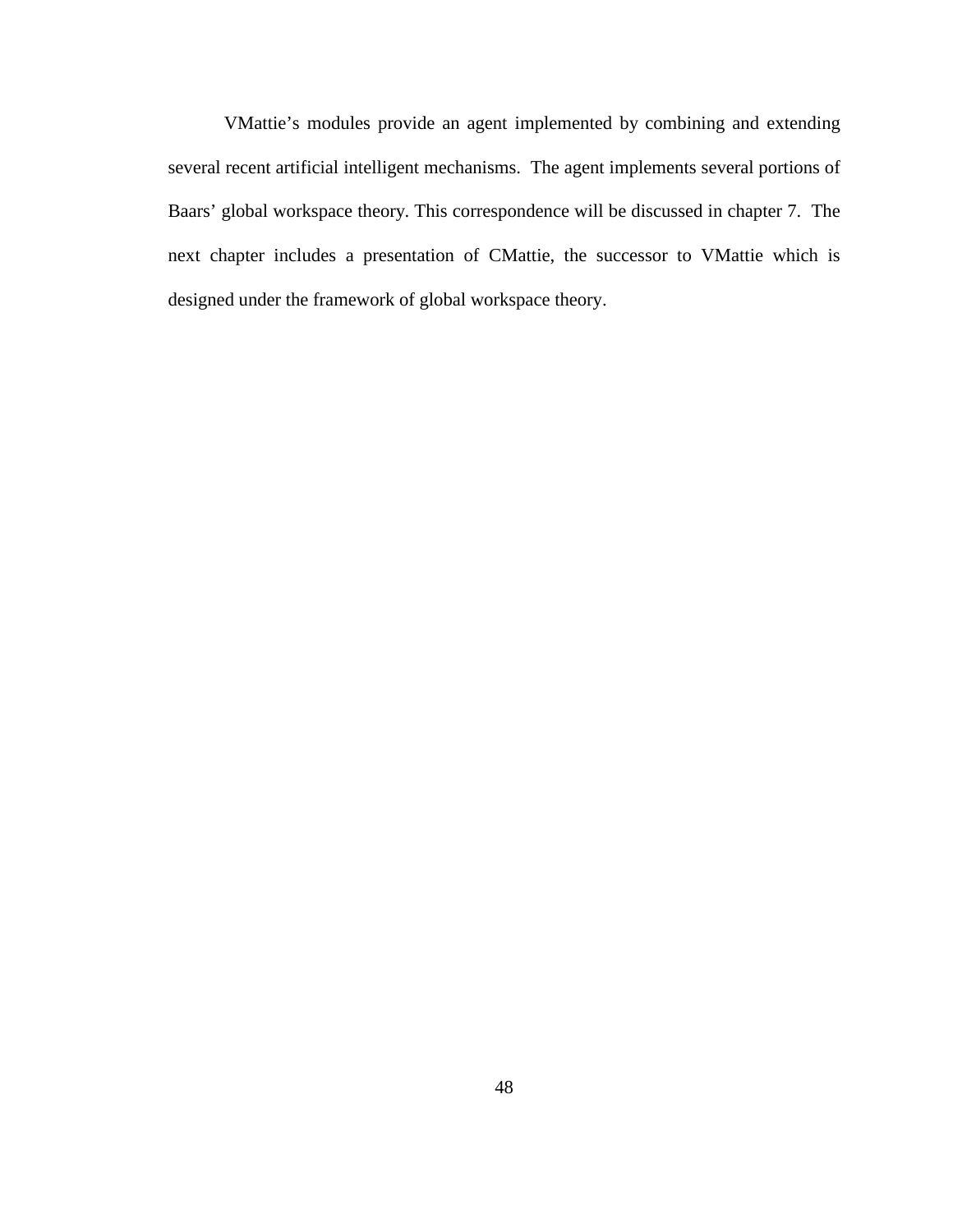# **Chapter 4 "Conscious" Software Agents**

# **Introduction**

For the past several years, the "conscious" software research group has been developing "conscious" software agents. "Conscious" software agents are cognitive agents (see chapter 2) that integrate numerous artificial intelligence mechanisms to implement global workspace theory (see chapter 3). "Conscious" software agents are designed to be "smarter" software. These agents can range in functionality, from academic seminar organizers (Bogner, Ramamurthy, and Franklin, in press 1999), to navy detailers responsible for naval personnel placement (Franklin, Kelemen, & McCauley, 1998), to personal travel agents. From the onset, and continually more so as development progresses, it is clear that these agents are extremely complex and time-consuming to develop and implement. This chapter first describes "conscious" software agents' architectural style and a general architecture for them (Bogner, Maletic, & Franklin, in press 1999). "Conscious" Mattie (CMattie), the first "conscious" software agent, is described in depth (Franklin, submitted). IDA, the "conscious" software research group's proof of concept project, is then presented (Franklin, Kelemen, & McCauley, 1998). Left for the next chapter is a description of these agents' "consciousness" mechanism.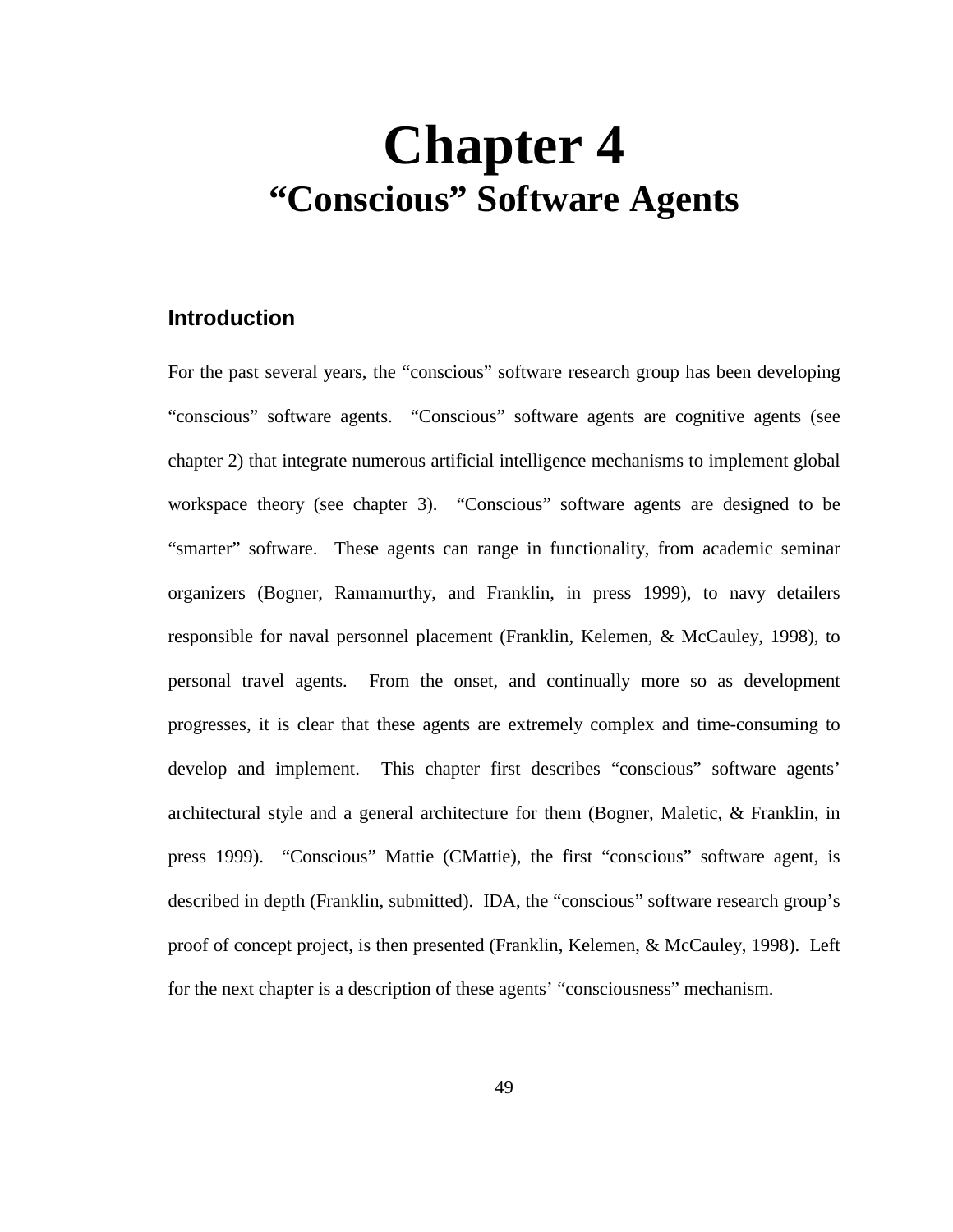# **"Conscious" Software Agent's Architectural Style**

# **Action Selection Paradigm of Mind**

As described in chapter 2, research has shown that design reuse has many advantages (Johnson, 1997). "Conscious" software agents are designed following the action selection paradigm of mind, a design philosophy providing principles for cognitive agent architectures (Franklin, 1995; Franklin, 1997). The action selection paradigm states that minds are autonomous agents' control structures. Minds' task is to produce the next action. Minds should be viewed as continuous instead of boolean. Sensations, such as perception, are operated on by minds to create information for their own use. A multitude of disparate mechanisms enable minds, and there is little communication between them. Minds and action selection are limited to autonomous agents. Agents are situated in environments, and agents' actions are selected in the service of drives. Prior information (memories) are re-created to help produce actions. Cognitive functions such as categorizing, inferencing, planning, recalling, recognizing, and sensing all serve to help determine what to do next.

# **Global Workspace Theory Recap**

"Conscious" software agents also fall under Baars' global workspace theory (see chapter 3). Particularly important from the theory is that the system is comprised of numerous small processes, known as codelets (Hofstadter & Mitchell, 1994) in "conscious" software agents. Some of these codelets form coalitions and compete for consciousness.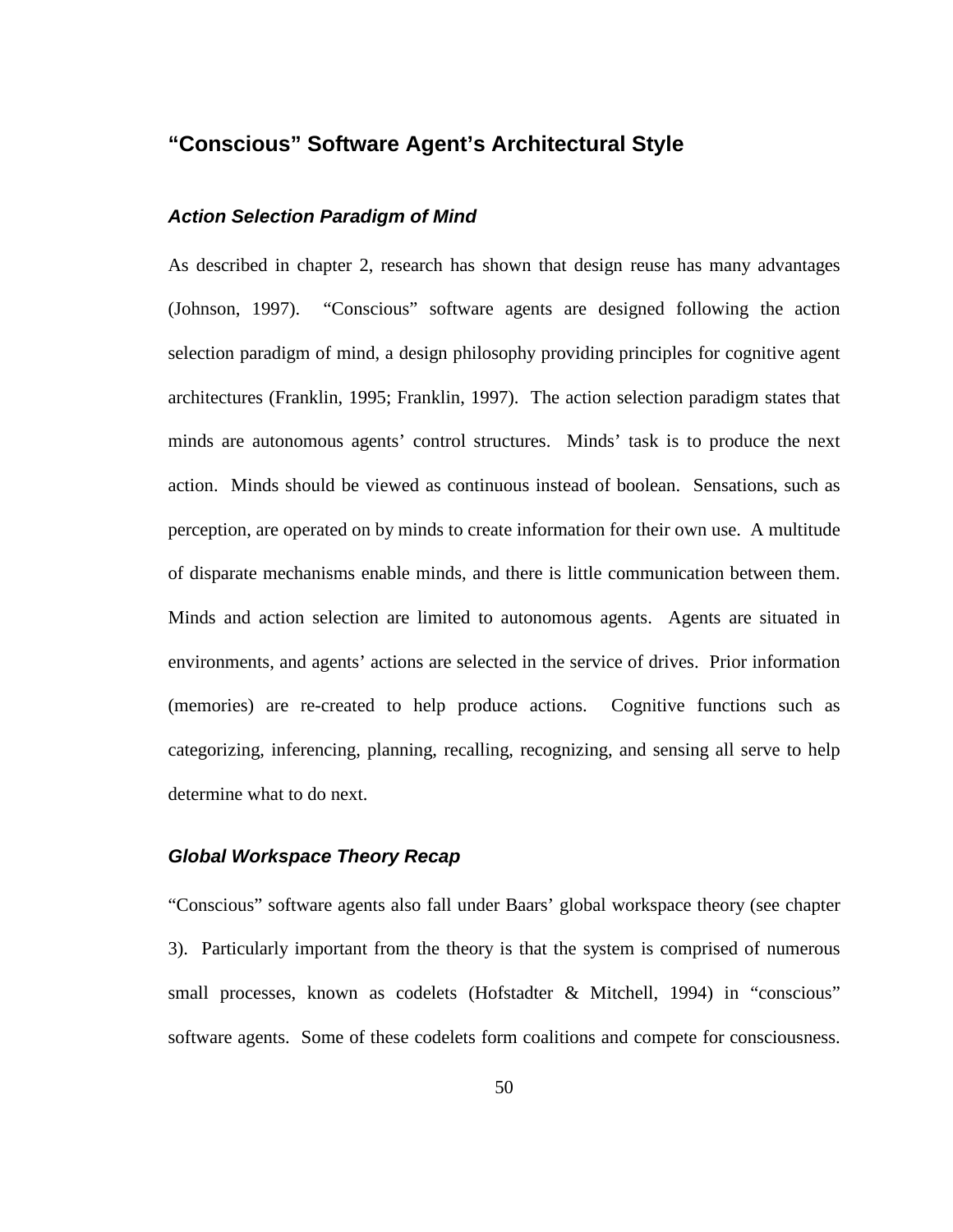When a coalition reaches consciousness, its information is broadcast to the entire system. Becoming conscious is sufficient for learning. Processes act under the auspices of contexts: conceptual contexts, cultural contexts, goal contexts, and perceptual contexts. Each context is a coalition of processes.

# **Pandemonium Theory**

Also key to these agents' design is Jackson's (1987) pandemonium theory, which extends Selfridge's (1959) original work. Pandemonium theory's components interact like people in a sports arena. Both the fans and players are known as demons. Demons can cause external actions, they can act on other internal demons, and they are involved in perception. The vast majority of demons are the audience in the stands. There are a small number of demons on the playing field. These demons are attempting to excite the fans. Audience members respond in varying degrees to these attempts to excite them, with the more excited fans yelling louder. The loudest fan goes down on the playing field and joins the players, perhaps causing one of the players to return to the stands. The louder fans are those who are most closely linked to the players. There are initial links in the system. Links are created and strengthened by the amount of time demons spend together on the playing field and by the system's overall motivational level at the time.

### **The Architectural Style**

As described in chapter 2, architectural styles provide a collection of building-block design elements that can be applied over a broad range of problems. A common example of an architectural style is a blackboard system. Figure 4.1 illustrates "conscious"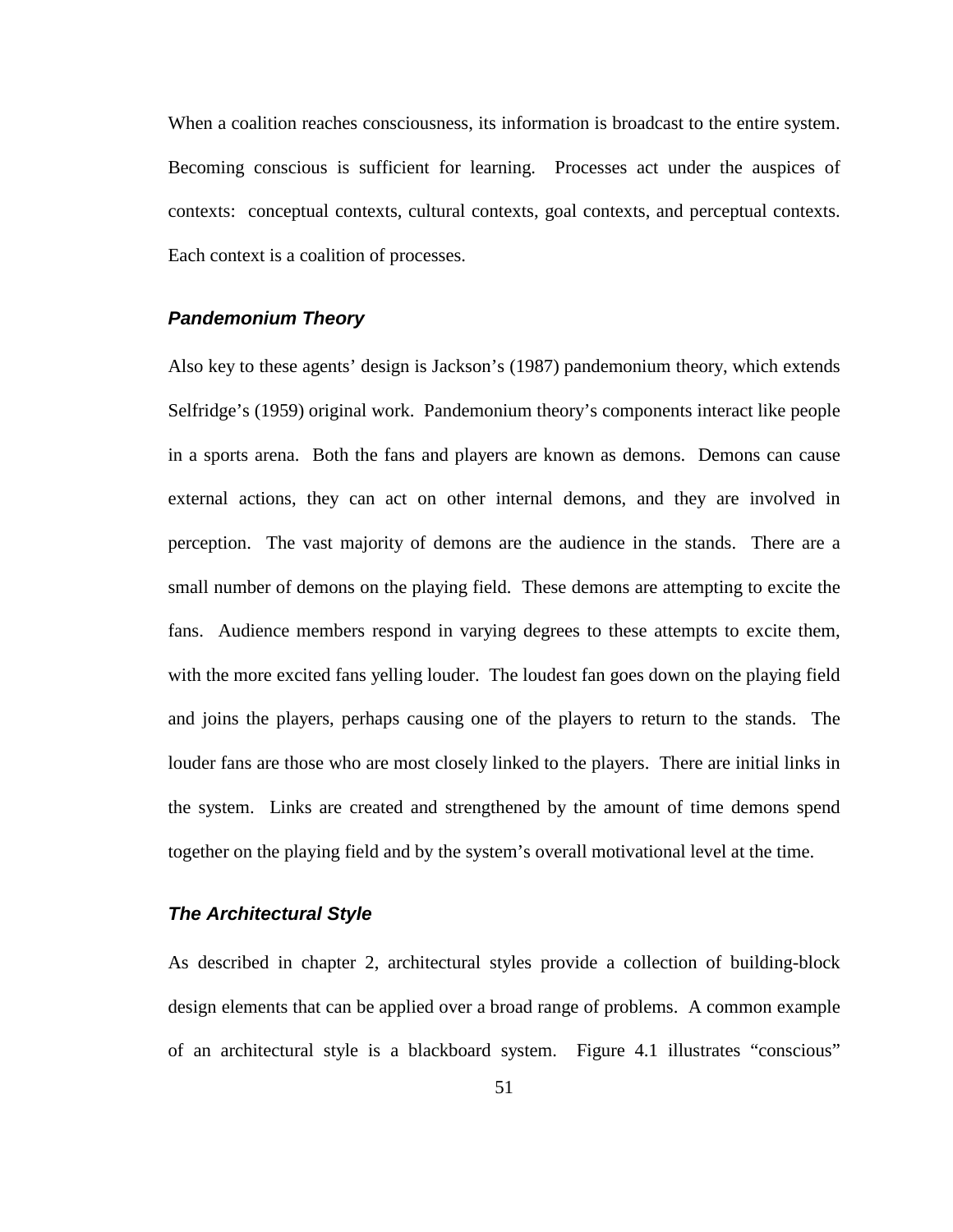software agents' high level architectural style, comprised of many cognitive features from the action selection paradigm.

Beginning at the bottom, figure 4.1 depicts "conscious" software agents' numerous cognitive mechanisms, such as behaviors and perception. These mechanisms are in reality driven by the small single-task codelets corresponding to global workspace theory's processes and pandemonium theory's demons. The attention manager gathers the necessary information from the codelets and chooses the appropriate ones for "consciousness." It updates the short-term memory blackboard with the "conscious" codelets' information and sends these codelets' information to all of the cognitive modules.



Figure 4.1: Architectural Style For "Conscious" Software Agents (Bogner, Maletic, & Franklin, In Press 1999)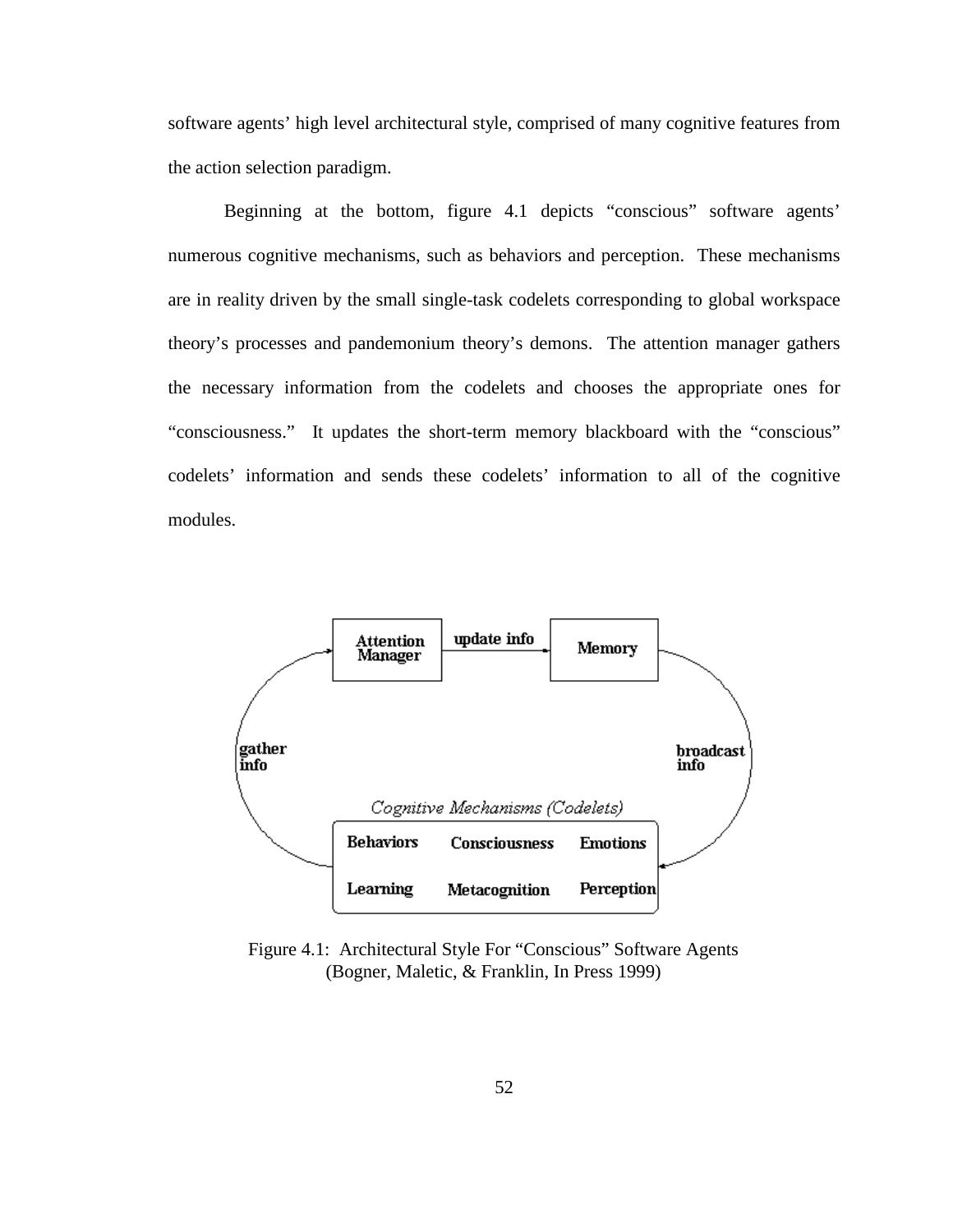

Figure 4.2: An Architecture For "Conscious" Software Agents (Bogner, Maletic, & Franklin, In Press 1999)

# **The General Architecture**

# High Level Cognitive Modules

By extrapolating this architectural style at a lower level, figure 4.2 illustrates the particular architecture that is used in "conscious" software agents. Described in chapter 6, this architecture forms the basis for the ConAg framework. Items specifically dealing with "conscious" software agents' "consciousness" are circled.

In this architecture, codelets comprise emotions (McCauley & Franklin, 1998), behaviors (Maes, 1990; Song, 1998), metacognition (Zhang & Franklin, 1998),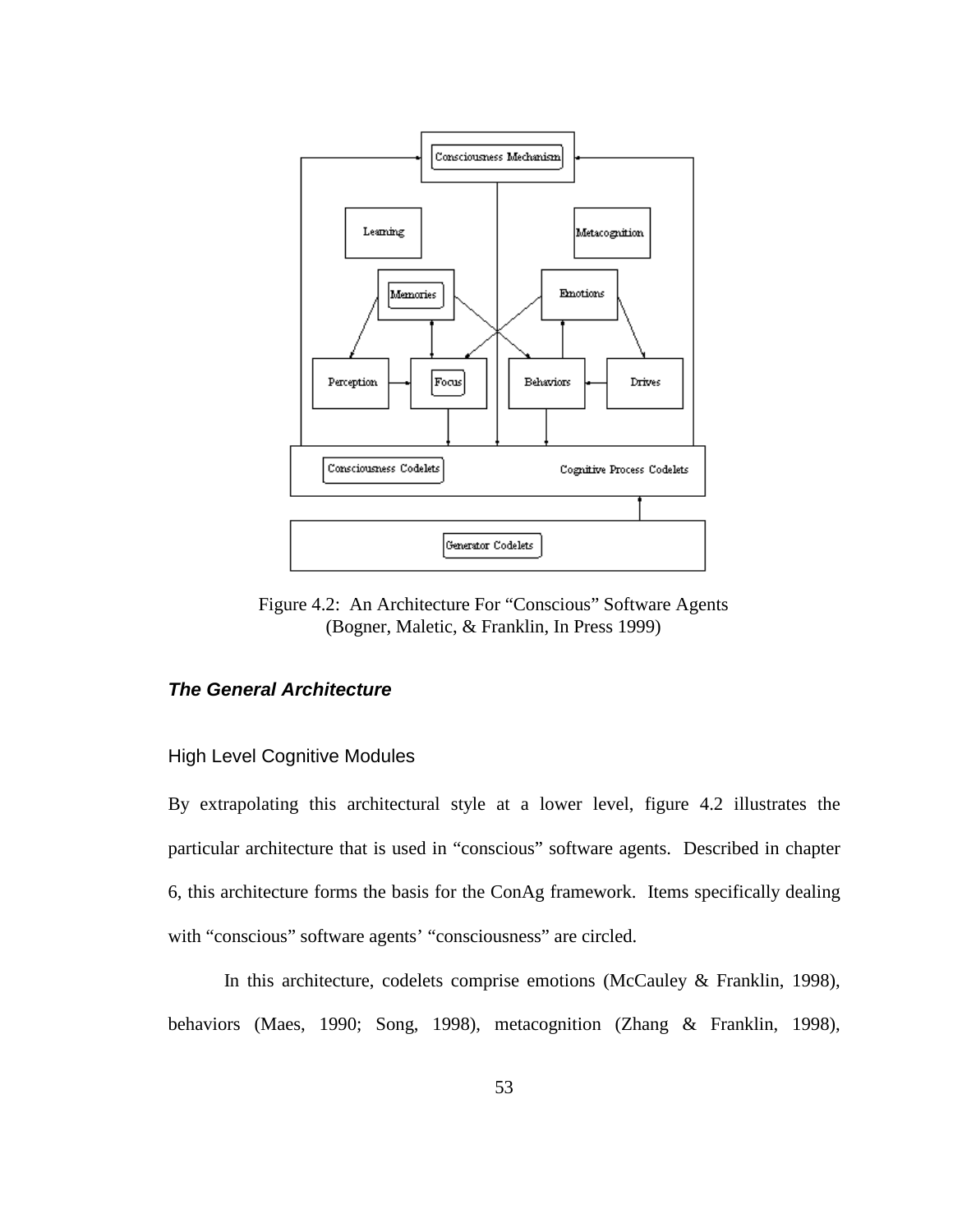perception (Ramamurthy, Bogner, & Franklin, 1998; Zhang, Franklin, Olde, Wan, & Graesser, 1998), and portions of "consciousness" (Bogner, Ramamurthy, & Franklin, 1999). Emotion codelets are dispersed throughout "conscious" software agents, looking for situations which will influence the systems' overall emotional state. Systems' emotional states are a composite of several emotions, such as happiness, sadness, anger, and fear. Behaviors serve to perform the systems' major actions. For example, for agents which communicate via email, a behavior might be to compose a reply to an email. Drives are built into "conscious" software agents, and they operate in parallel. Drives activate behaviors, and behaviors work to fulfill them. Perception varies depending on the domain; it can range from receiving voice in tutoring systems to natural language email messages in department seminar organizers.

The focus is the location where perceptual information is created for the agents' own use. Here this perceptual information is associated with emotions and memories. "Conscious" software agents contain numerous memories, including associative (Kanerva, 1988), episodic (Kolodner, 1993), short-term memory associated with what has become "conscious," and numerous working memories. Metacognition keeps track of agents' internal conditions. If necessary, it can influence the behaviors, perception, learning, and where the spotlight of "consciousness" shines. For example, metacognition can make the agent more goal-oriented or opportunistic, and cause voluntary attention by influencing the chances that a coalition of codelets will make it to "consciousness." Learning takes many forms in these agents such as the ability to learn new behaviors. The primary responsibility of "consciousness" codelets are to bring novel or conflicting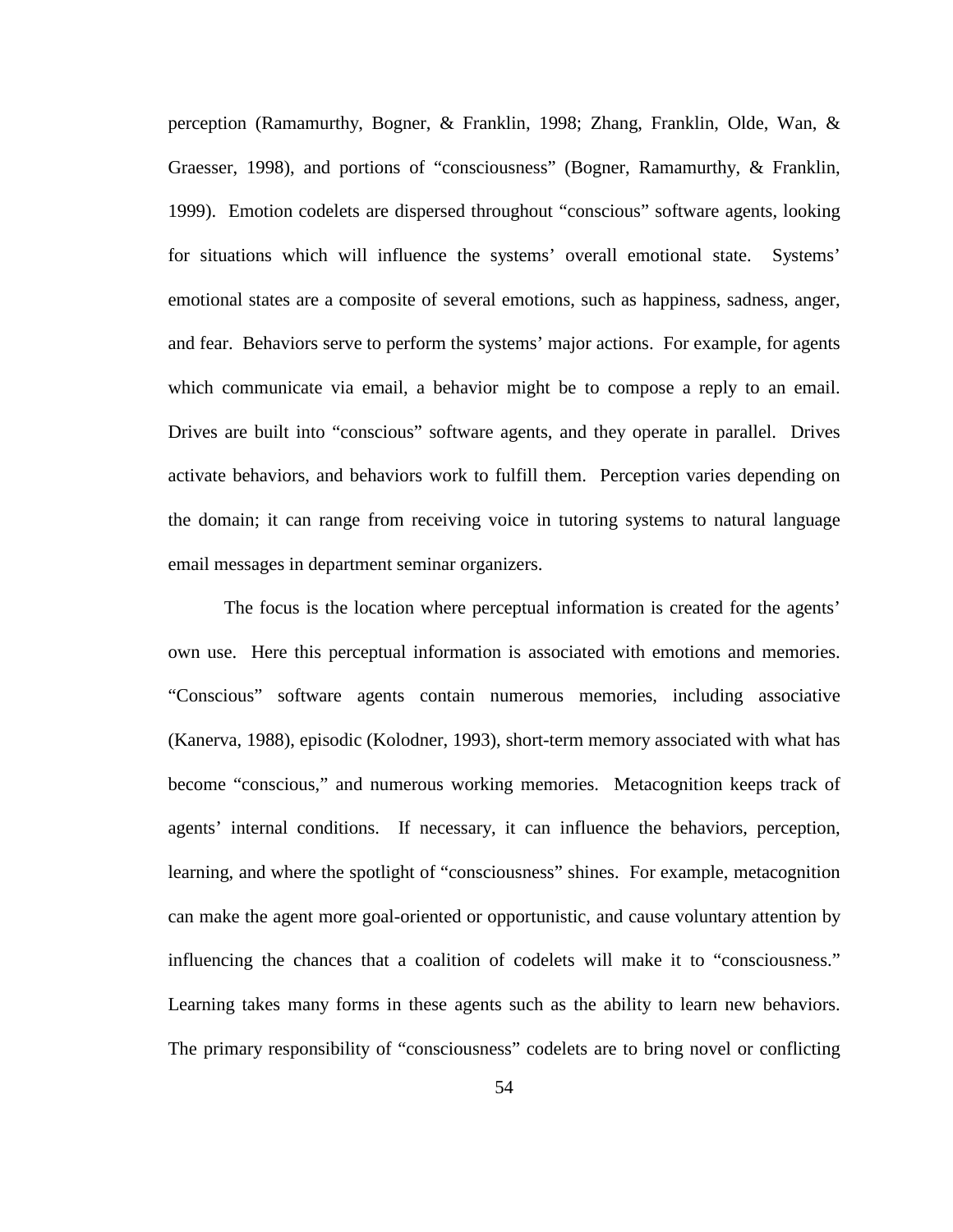information to "consciousness" (Bogner, Ramamurthy, & Franklin, 1999). This includes new perceptual information. It also includes conflicts between what is perceived and what is remembered, and conflicts in the potential communication output of the agents.

# Low Level Codelets

All codelets have activation levels corresponding to how important they perceive their action to currently be. When appropriate, these activation levels are also directly associated with the higher level concept the codelet serves, such as a behavior currently being executed. Codelets also contain associations with other codelets, corresponding to the links of pandemonium theory's demons. They also carry information such that, if the codelet were to become "conscious," this information would be broadcast to the entire system.

In some cases, there must be multiple, concurrent instances of the same kind of codelet based on what is "conscious." Generator codelets, each corresponding to a specific kind of codelet, are used in these situations. Generator codelets receive the "conscious" broadcast and instantiate copies of themselves with the correct information. Chapter 5 describes codelets in much more detail.

#### A Brief Overview Of Codelets Reaching "Consciousness"

All codelets which are actively performing their tasks join the playing field, also inspired from pandemonium theory. The playing field is a portion of the "consciousness" mechanism. This mechanism also contains a way to form coalitions of codelets. Specifically, a coalition manager works to group codelets into coalitions based on their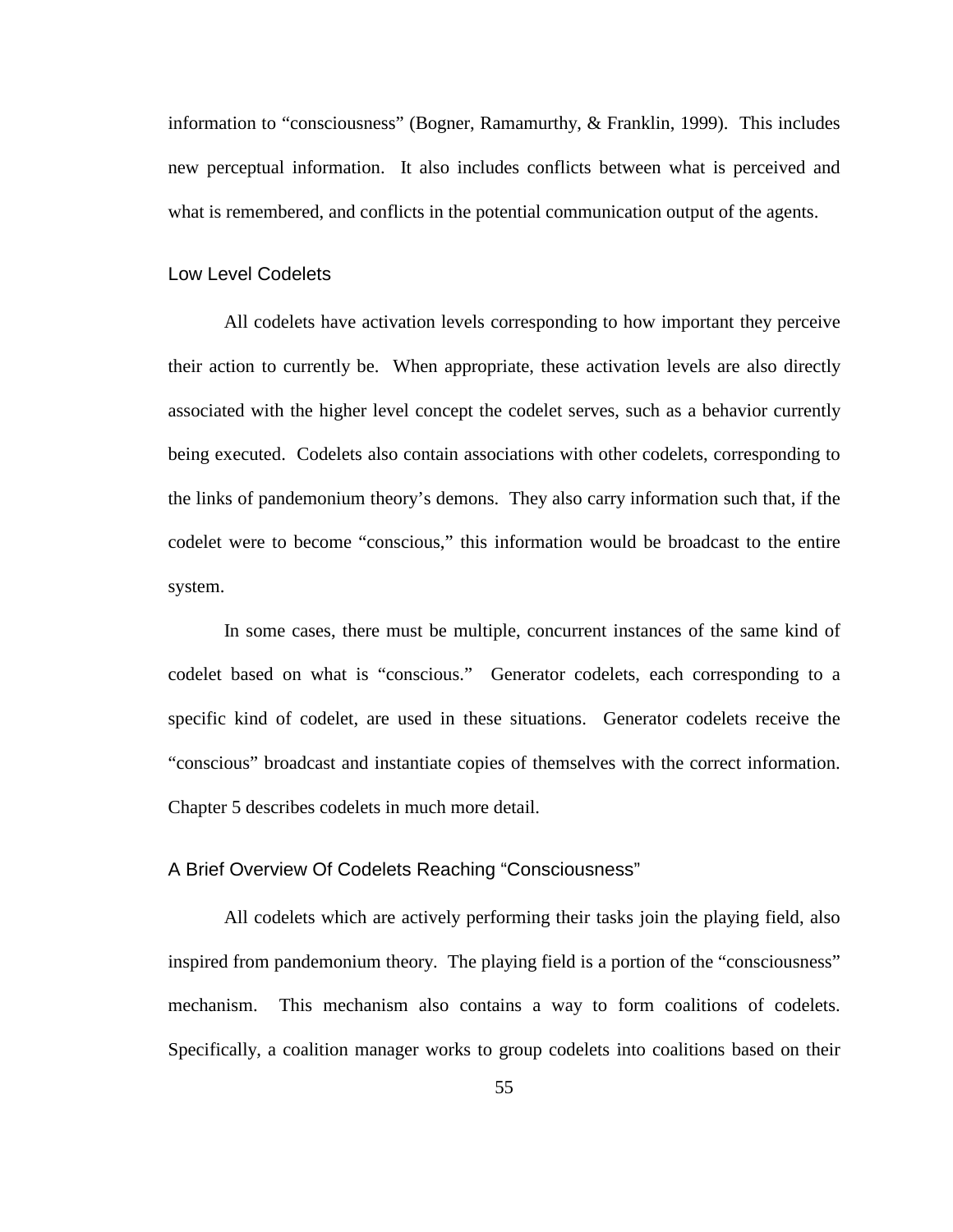associations to other codelets. A coalition must be selected for "consciousness" from among the formed coalitions. The "consciousness" mechanism also contains a spotlight controller that chooses the next coalition for the spotlight of "consciousness" based on coalitions' activation levels. Once the "conscious" coalition has been selected, this mechanism's broadcast manger sends out the coalition's information. This information is also placed in the module's short-term memory as it is known that approximately seven recently "conscious" items remain in short-term memory. It is also passed to the "consciousness" module's chunking manager. The chunking manager forms chunks out of the different "conscious" coalitions. The chunks are later broadcast as potential items to be learned. All codelets in the system are able to receive all of the "conscious" broadcast.

"Conscious" software agents are extremely domain-specific entities. Following the action selection paradigm, what an agents perceives, its drives and corresponding behaviors, etc. are coupled to its environment (Maturana, 1975; Maturana & Varela, 1980; Varela, Thompson, & Rosch, 1991). One of the few relatively domain-independent portions is these agents' "consciousness." This is ConAg's main focus, and is described throughout the later chapters.

# **"Conscious" Mattie**

"Conscious" software agents' general architecture is more readily understandable through concrete examples. CMattie is the first software agent intended as an implementation of global workspace theory. As such, she is "conscious," and socially situated (Bogner,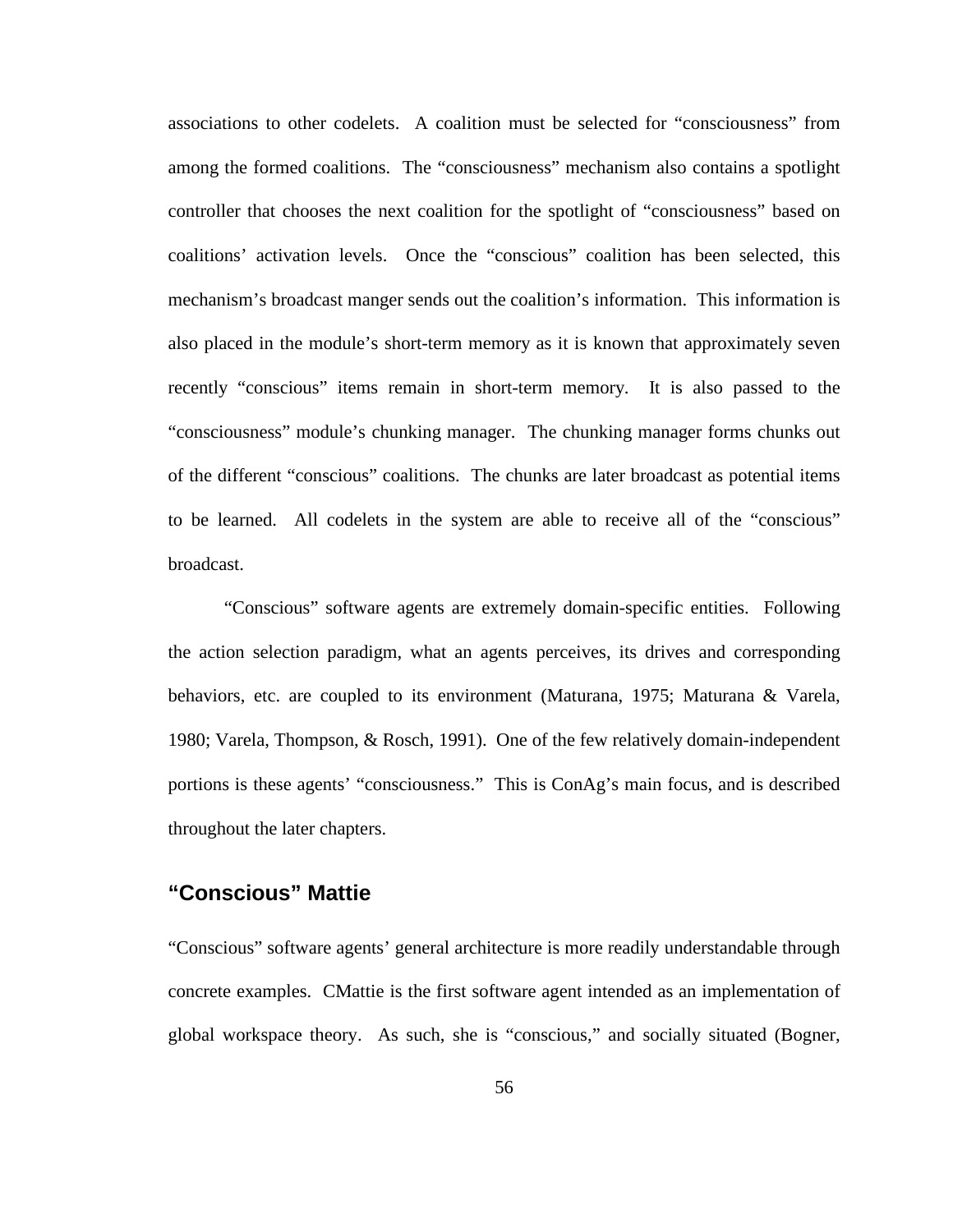Ramamurthy, & Franklin, in press 1999). CMattie is able to interact, learn, and adapt in a social environment comprised of human agents. CMattie "lives" in a real world computing system, a Unix-based system. No claims are made that CMattie is "conscious" in the sense of being sentient. As described in chapter 1, this author has contributed to several portions of CMattie, with the focus being the agent's "consciousness." The other contributors are Stan Franklin as project leader, Art Graesser as testing leader, Lee McCauley for emotion, Aregahegn Negatu for action selection, Uma Ramamurthy for perception, and Zhaohua Zhang for metacognition.

CMattie is designed for a specific, narrow domain. She functions in an academic setting, gathering information from humans regarding seminars and seminar-like events such as colloquia, defenses of theses, etc. Using this information, she composes an announcement of the next week's seminars, and mails this announcement weekly to members of a mailing list that she maintains, again by email interactions with humans.

CMattie's implementation follows "conscious" software agents' general architecture. Her modular architecture, as illustrated in Figure 4.3, carries over and significantly extends several portions of VMattie (see chapter 3). These include behavior networks (Maes, 1990) for action selection, the Copycat architecture (Hofstadter & Mitchell, 1994; Mitchell, 1993) and natural language understanding (Allen, 1995) for email comprehension, and tracking memory. In addition, CMattie contains a sparse distributed memory (Kanerva, 1988) for long-term, associative memory, pandemonium theory (Jackson, 1987) for agent grouping, and case-based memory (Kolodner, 1993) for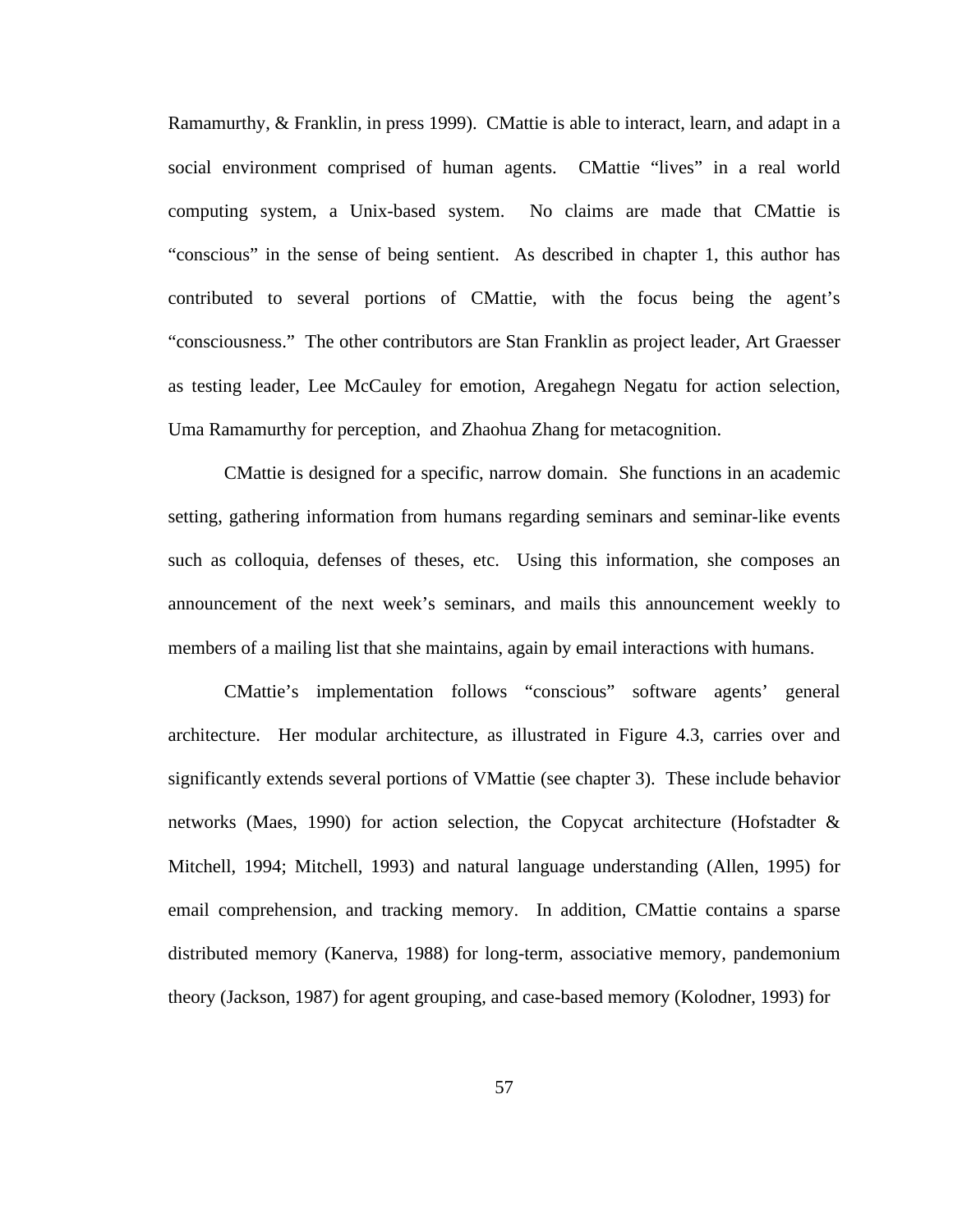

Figure 4.3: CMattie's Architecture 58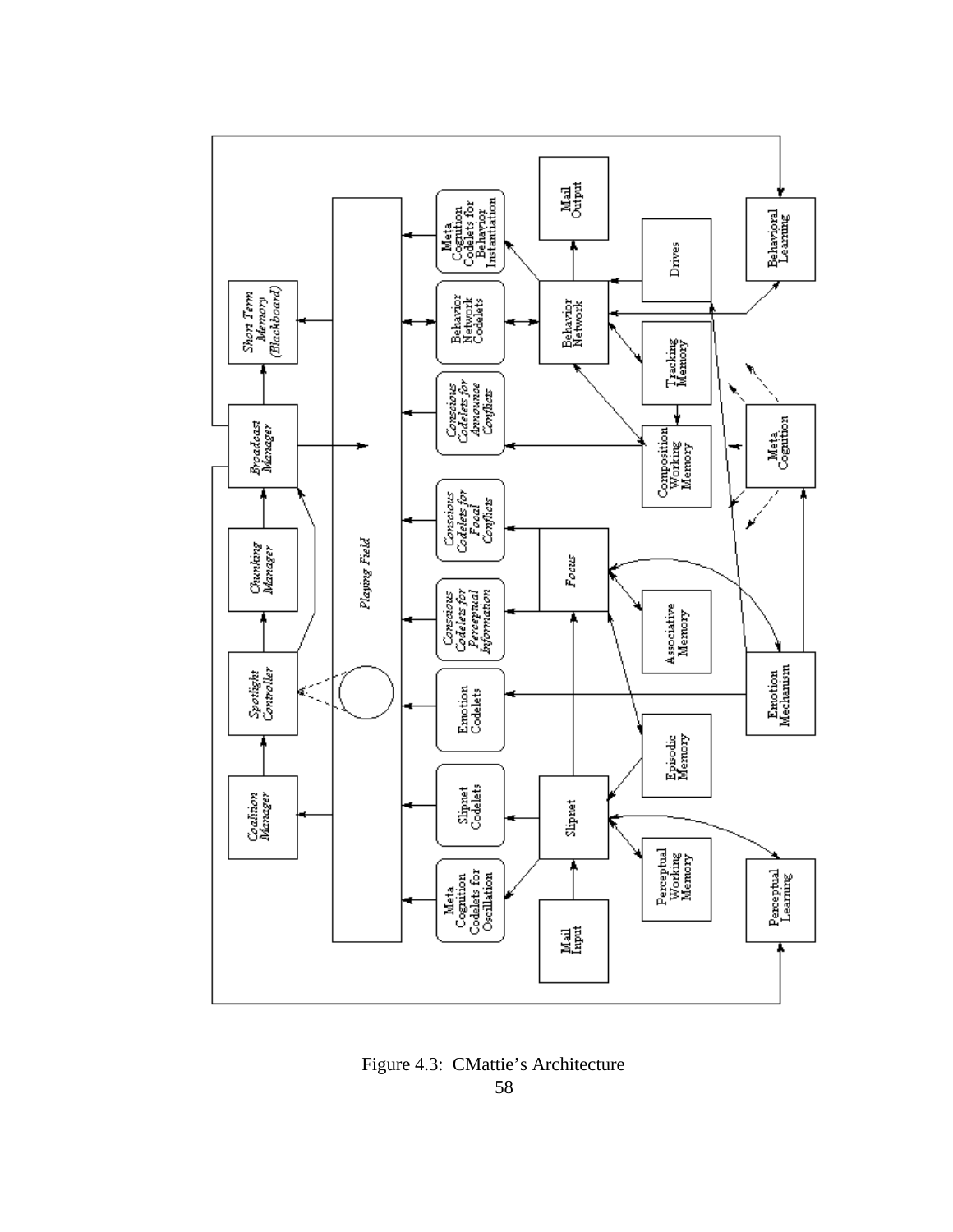intermediate term, episodic memory. Each of these mechanisms has been significantly extended in order to merge with the others, and to meet the needs of this domain.

As specified in the architectural style, the real work of almost all of CMattie's modules is performed by codelets. Codelets lie underneath CMattie's modules including her behavior network, emotion, metacognition, perception, and portions of "consciousness." CMattie's codelets coalesce into coalitions, become "conscious," broadcast their information to all other codelets in the system, and receive the "conscious" broadcast. CMattie, follows a tenet of the action selection paradigm by being a multi-agent system.

# **Roles of CMattie's Modules**

#### Mail Input and Output

CMattie's sensory data are, for the most part, the incoming email messages she receives. Mail input and output provides CMattie's interface to her domain. Using this unit, she receives and sends out email messages related to seminars, seminar-like events such as colloquia, and maintenance of the recipient mailing list. Mail input and output can process more than one email message at a time, enabling the perception module to perceive and understand emergency events in CMattie's world. This aids in maintaining her sense of self-preservation as she proactively reacts to her changing resource needs. She immediately reacts to the status of the Unix-host system wherein she "lives."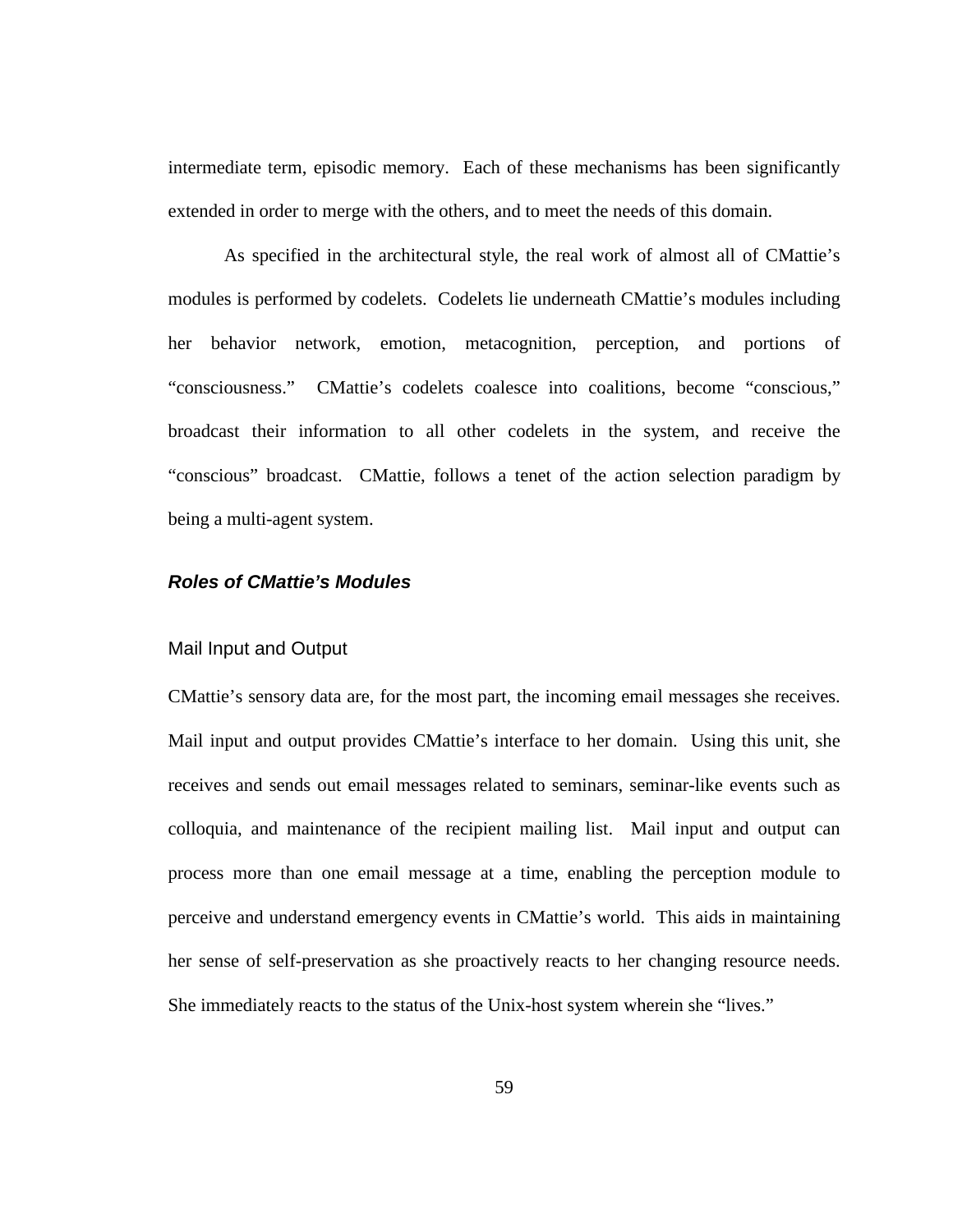#### **Perception**

Perception for CMattie occurs when she "comprehends" an email message. As in VMattie, incoming email messages, received by the mail input portion, are moved to the perception module. The perception module was inspired by the Copycat architecture (Hofstadter & Mitchell, 1994), and CMattie's perception follows Copycat more closely than VMattie's. (Ramamurthy, Bogner, & Franklin, 1998). When an incoming message is understood, every significant word or phrase has been classified, and the email message has a whole has been categorized into a "message type," such as "add me to your seminar announcement mailing list" and "I'm initiating a new seminar."

# Focus

The focus is a portion of the "consciousness" mechanism and is described in great detail in the next chapter. It serves as an interaction point for several of CMattie's modules, specifically associative memory (sparse distributed memory), "consciousness," episodic memory (case-based memory), emotions, and perception. The focus includes four vectors: the perception registers, the output of associative memory, the output of episodic memory, and the input to both these memories. First, the perception module places the components of the understood email message into the perception registers. Next, associative memory is read with the current percept as the address. Also, episodic memory is read with the same address. These reads are designed to gather the information most relevant to what was just perceived. At this point, the contents of the Focus constitute the current percept. After the current percept has become "conscious,"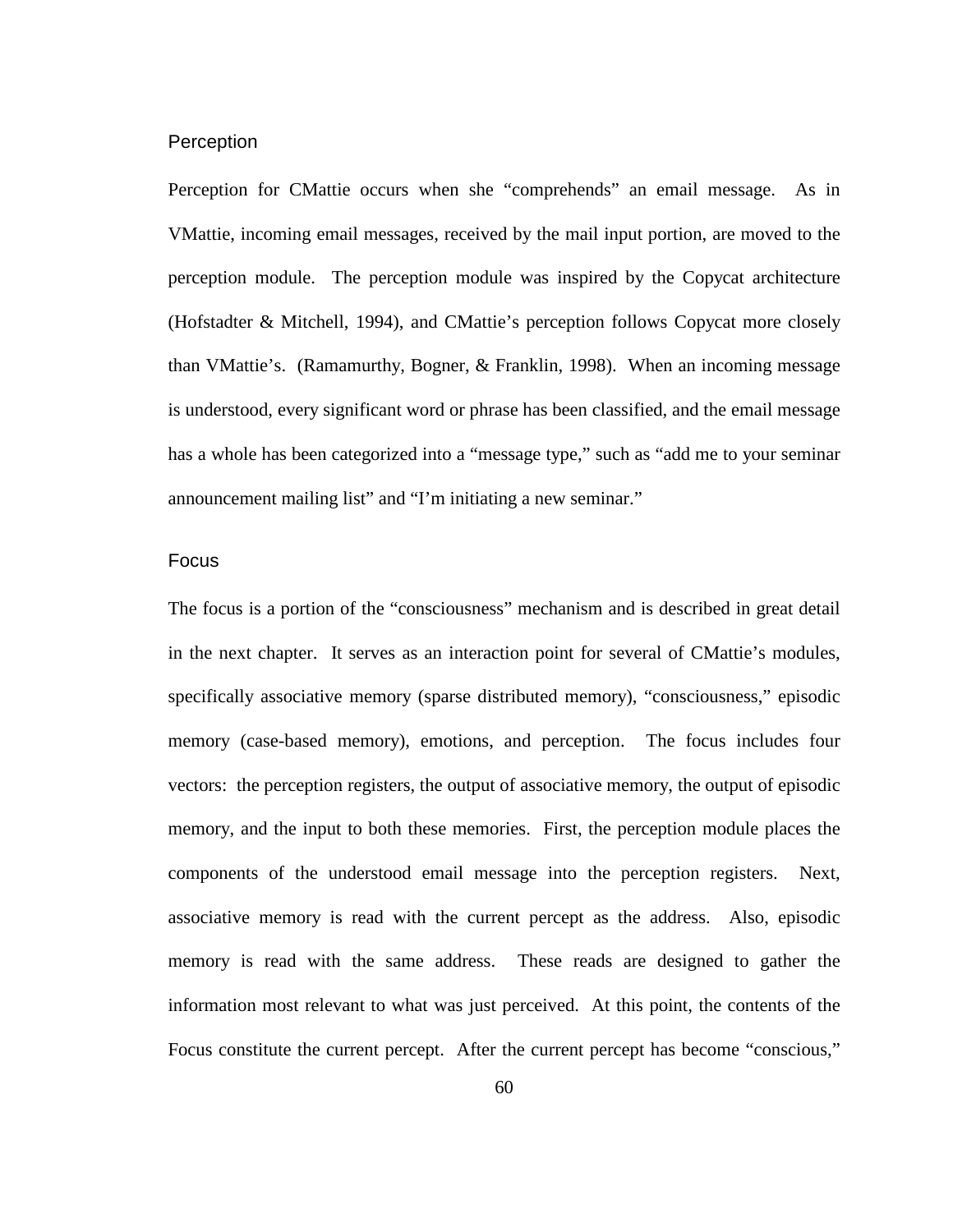the behavior network and emotions potentially choose new states based on their receipt of this "conscious" broadcast. These modules then write their current states to the focus. This along with the current percept, is written to both memories.

#### Associative and Episodic Memories

Sparse distributed memory is a content addressable memory that serves as long-term, associative memory for CMattie (Anwar & Franklin, forthcoming). This memory stores the contents of the perception registers as well as her actions and emotions. Default information, such as room and time can often be recovered, contributing to the understanding of incoming messages. Recovering remembered actions and emotions helps with action selection in the new situation.

Case-based memory is used as CMattie's episodic memory. In it she stores the sequences of email messages that form episodes. This memory acts as an intermediate term memory, and the information stored there is used to learn domain knowledge. This allows her to relate new events to similar past events. She understands these past events using her built-in domain knowledge. Case-based memory aids her in learning new perceptual concepts through case-based reasoning. Also, it aids in learning the new action sequences necessary when new perceptual concepts learned by CMattie.

#### "Consciousness" Codelets

A "consciousness" codelet is one whose function is to bring specific information to "consciousness" (Bogner, 1998). They are described in greater depth in subsequent chapters. After the memory reads, perceptual "consciousness" codelets bring information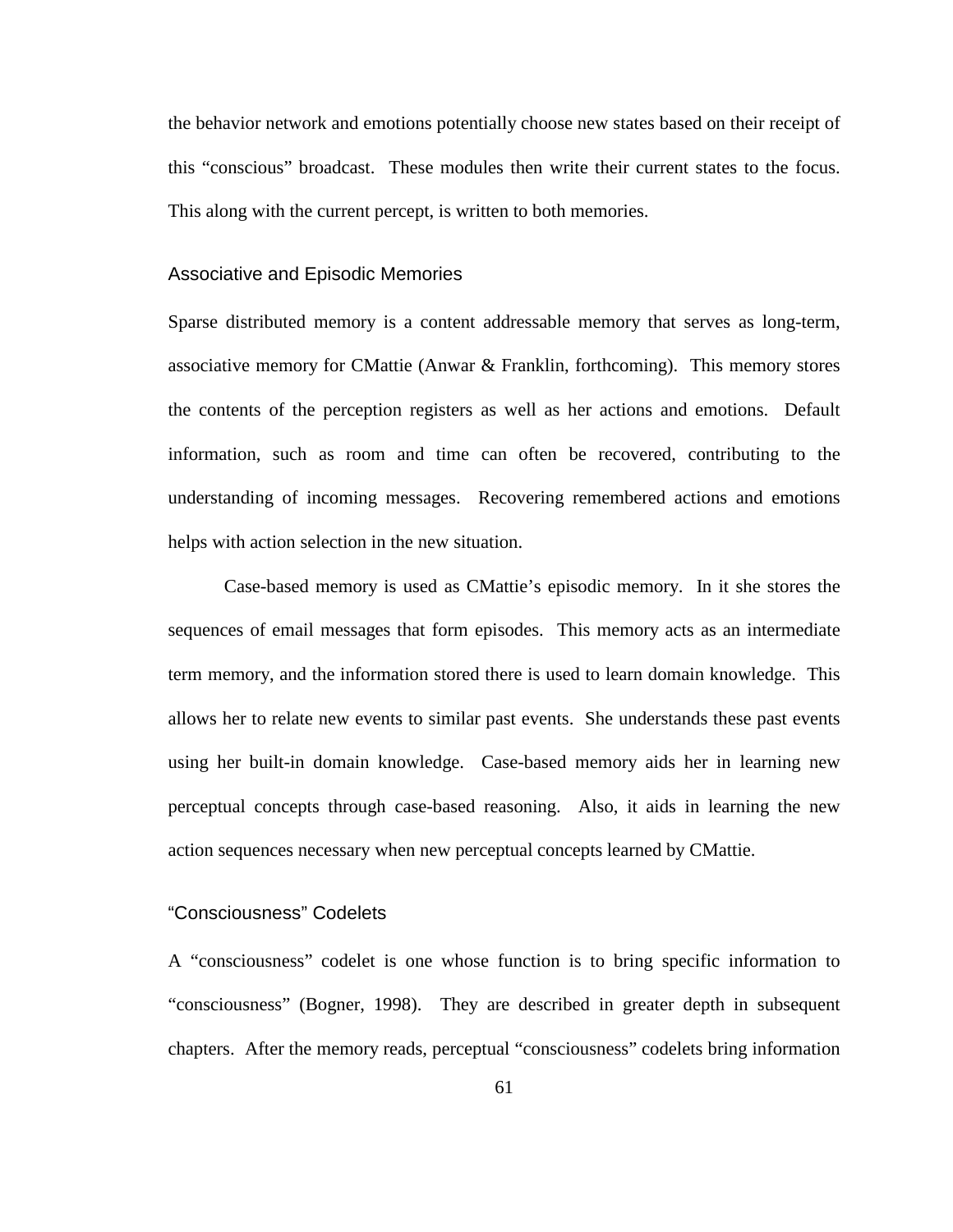from the focus to "consciousness." One such "consciousness" codelet is associated with each of the perception registers and carries the specific piece of perceived information from that register. For example, one codelet carries the speaker's name, and another carries the seminar's time.

Specific "consciousness" codelets spring into action when the information in the perception registers is relevant to them. For example, if what is perceived is a request to be removed from the seminar announcement mailing list, the "consciousness" codelet which carries a person's email address becomes active. It then joins the playing field on its quest for "consciousness."

In addition, some "consciousness" codelets check for conflicts amongst the relevant items returned from the percept and the memory reads. For example, a conflict occurs if the perceived date, room, and time for the Cognitive Science Seminar are the same as case-based memory's output of these same features for the Graph Theory Seminar. The "consciousness" codelet recognizing the conflict joins the playing field and raises its activation level. Since it is associated with the other perceptual "consciousness" codelets, the "consciousness" mechanism groups them together to form a coalition. "Consciousness" codelets also check for conflicts in the seminar announcement template being generated by the behavior network.

# "Consciousness"

CMattie contains a global workspace based on Baars' theory of consciousness. Chapter 5 describes this "consciousness" mechanism in depth. The agent's "consciousness"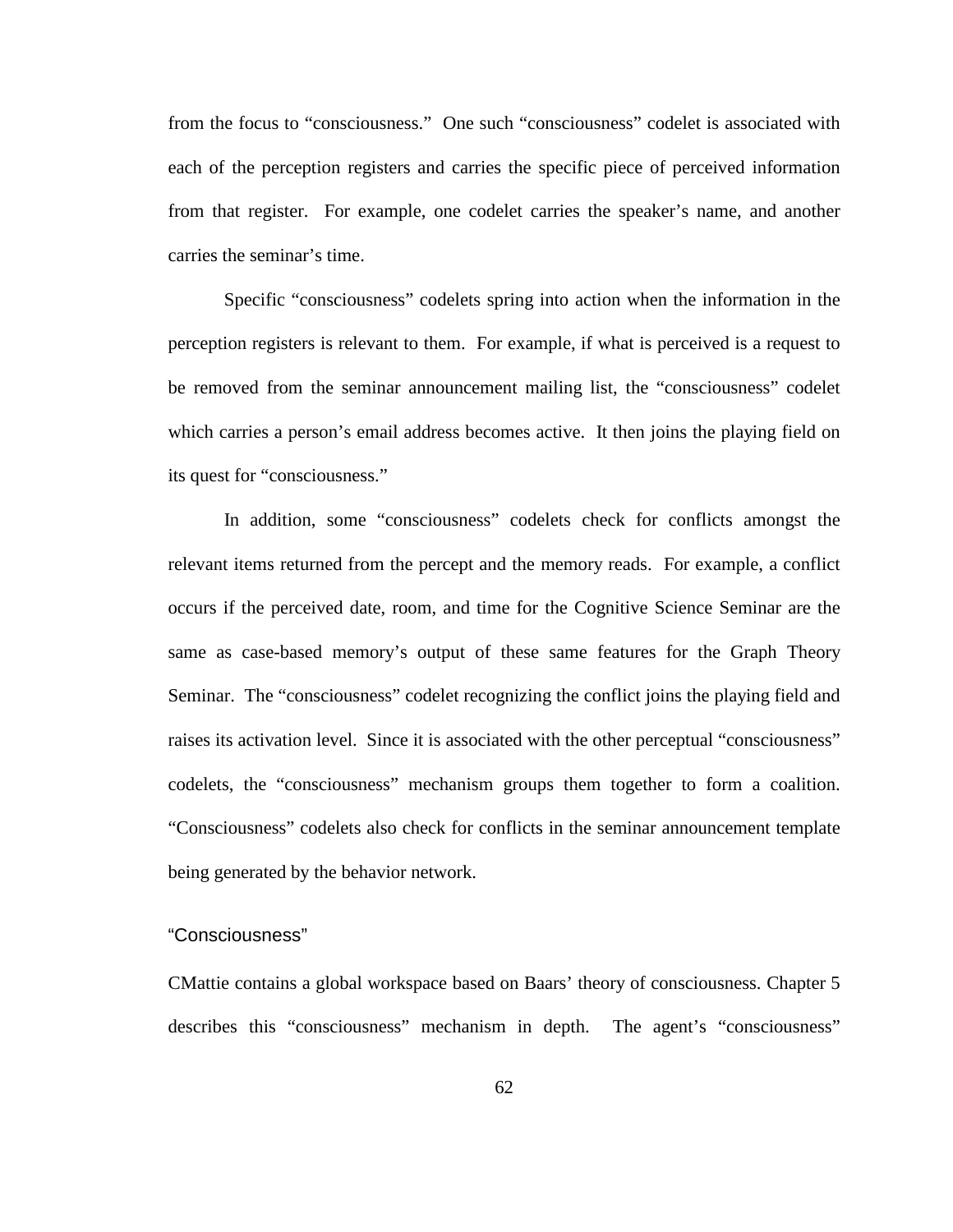mechanism serves to gather the active codelets into coalitions, choose the "conscious" coalition, and broadcast this coalition's information to all codelet's in the system. CMattie's global workspace gives the agent several important performance features. It allows for coalitions of codelets to gain attention and have their information broadcast to all of the agent's other codelets. Recipients of this broadcast become active themselves if enough of the information is understood, and if it is applicable. In this way, the broadcast recipients have the potential to contribute towards solving the problem raised by the "conscious" coalition. This broadcast also allows metacognition a view of the events taking place in the system. Learning also uses the information in "consciousness" to learn to associate codelets as a coalition.

#### Behavior Network

Like VMattie, CMattie has several drives, some corresponding to her tasks (sending seminar announcements, reminding organizers to send information, and acknowledging messages). As specified in the "conscious" software agent general architecture, these drives activate behaviors that work to fulfill them, are explicitly built into the agent, and operate in parallel.

Behaviors in CMattie correspond to global workspace theory's goal contexts. Each behavior has an activation level affected by drives, other behaviors adjacent to it in the behavior net, internal conditions, and environmental inputs (incoming email messages). Only one behavior can be active at a time. A behavior's activation is spread to those behaviors that can fulfill its unmet preconditions and to behaviors whose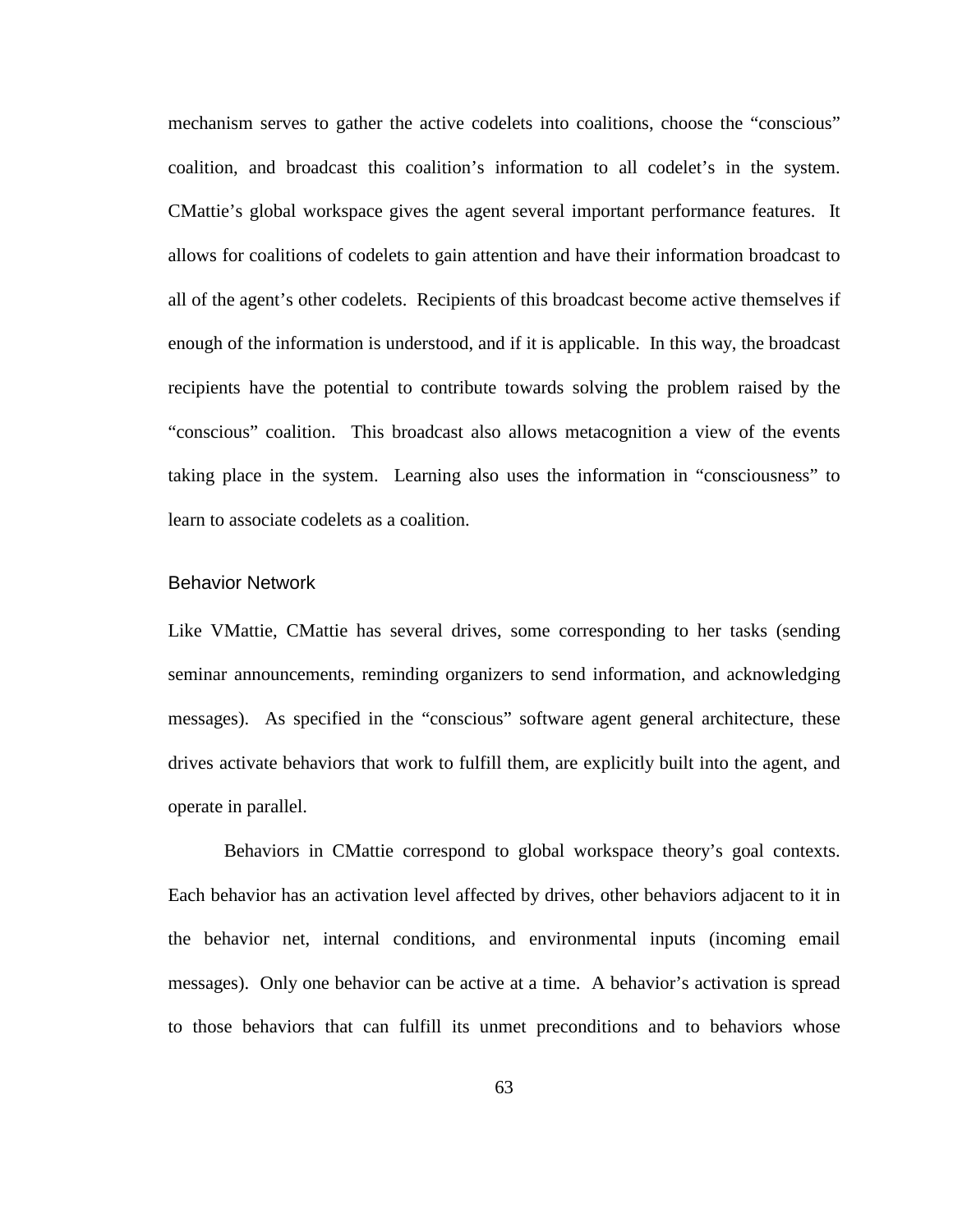preconditions can be satisfied by this behavior. Thus, each behavior can thus be considered part of a behavior stream. For example, there's a behavior stream that composes the seminar announcement. One behavior in that stream might fill the Cognitive Science Seminar's portion of the seminar announcement.

The behavior network uses tracking memory to store templates used in composing outgoing email messages of different types. It also keeps track of the current seminar announcement mailing list. Tracking memory is external to CMattie, acting as a cognitive prosthesis for the agent. As of now, this memory also stores default information on seminars, such as the day of the week each one occurs. This function may be subsumed by associative memory.

All outgoing messages are composed in the composition workspace. Message composition consists of filling the fields of an outgoing message template. The information used to fill these fields comes from the perception registers and any of associative, case-based, or tracking memories. A current seminar announcement template is always being generated in the composition workspace. As the behavior network receives new perceptual information from "consciousness," the announcement template fields are filled. When a seminar announcement is moved to mail output and mailed, a new announcement template is placed in the composition workspace.

# **Emotions**

CMattie's emotions play two roles (McCauley & Franklin, 1998). First, emotions indirectly affect a behavior stream's activation level by affecting the strength of drives.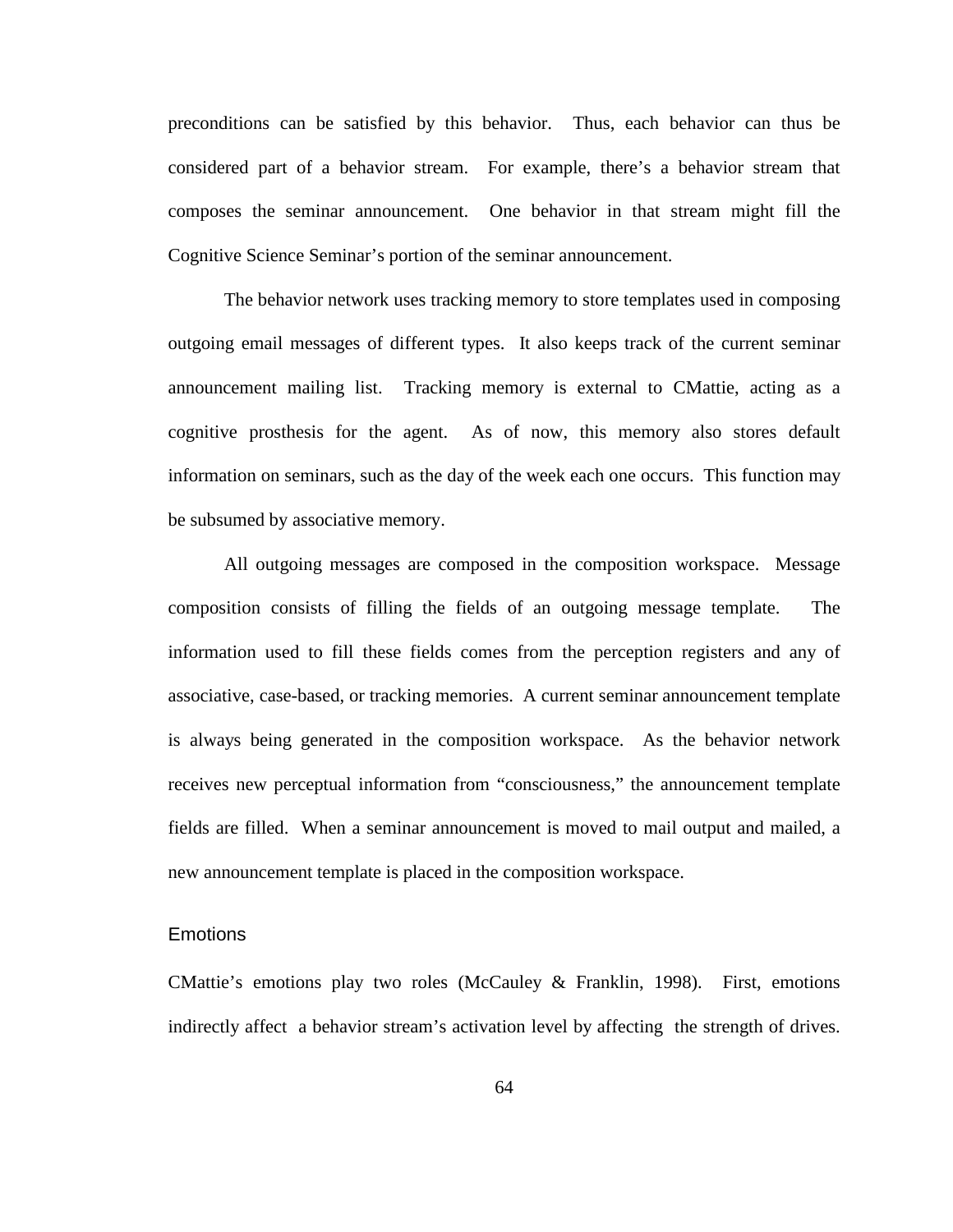Emotions allow CMattie to be pleased about sending out a seminar announcement on time and to be anxious about an impending system shutdown. In these cases, emotion might increase a behavior stream's activation level since it is pleasing for CMattie to complete these streams promptly. Second, metacognition uses emotions to help determine its course of action. For example, if CMattie is "happy," metacognition makes her more reactive. If CMattie is "sad," metacognition makes her more thoughtful.

#### **Metacognition**

By monitoring what is in "consciousness," the activation of drives, emotional states, parameters in the behavior network, and the perception module, metacognition keeps track of CMattie's internal conditions (Zhang, Franklin, & Dasgupta, 1998). Using a classifier system (Holland, 1986), metacognition makes inferences about CMattie's state. If necessary, it can influence the behavior network, "consciousness," learning, and perception. For example, metacognition can change the behavior network's activation level threshold to make the agent more goal-oriented or more opportunistic. It can cause voluntary attention by influencing the activation levels of certain coalitions of processes. It keeps the perception module from oscillating indefinitely when deciding on a message type. Metacognition plays the role of an overseer, trying to keep CMattie's action selections on a productive track.

#### **Learning**

Learning via several types of mechanisms allows CMattie to become more closely coupled to her environment. She can learn new behaviors, for example, a new step in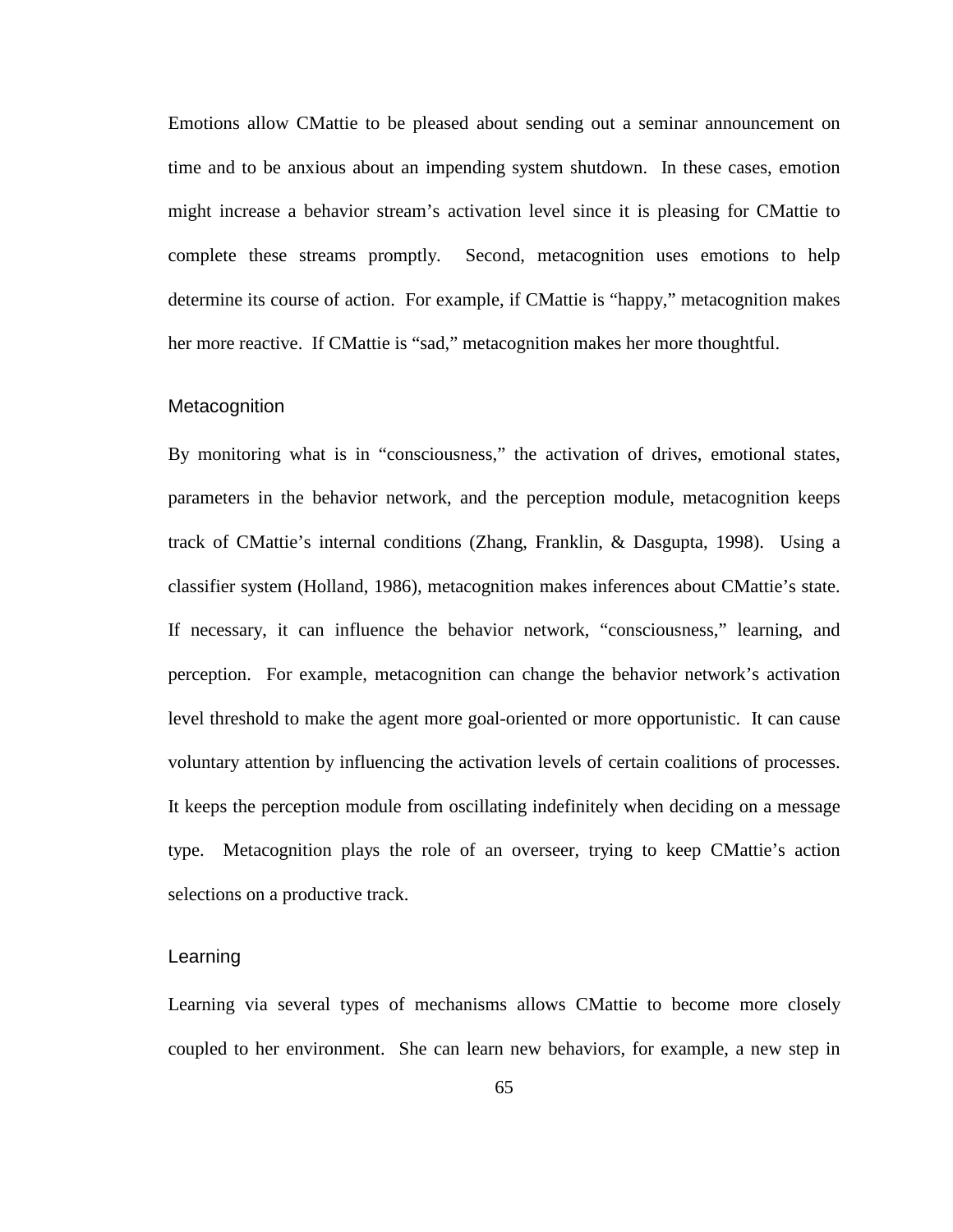preparing for a system shutdown. She might also learn a new strategy for sending out reminders to seminar organizers. Much of her learning uses case-based reasoning. She learns new concepts in her slipnet allowing her to better understand incoming messages. Described in the final chapter, "consciousness" is essential for this form of learning. CMattie creates (learns) new codelets by modifying existing codelets enabling her to perform newly learned behaviors and perceptual techniques. As described in the next chapter, coalitions of codelets are learned via association a la pandemonium theory. This allows the agent's codelets greater ease in communicating and recruiting other codelets to help in performing tasks. Associative learning also occurs in sparse distributed memory as actions, emotions, and events are associated with one another when placed in this memory.

# **CMattie's Performance**

Design and development of CMattie has been ongoing for several years. As of this writing, the framework used for building CMattie's "consciousness" mechanism is "complete." Chapter 6 describes this framework's structure and gives testing results. In addition, all of the different modules' communication protocols have been agreed upon and have been integrated. However, several of these modules are still actively being implemented. Therefore, overall test results for CMattie are not expected until Spring, 2000. Rigorous testing of CMattie is planned.

If VMattie is a guide, CMattie's performance should be very satisfactory. CMattie's implementation of global workspace theory makes her an agent significantly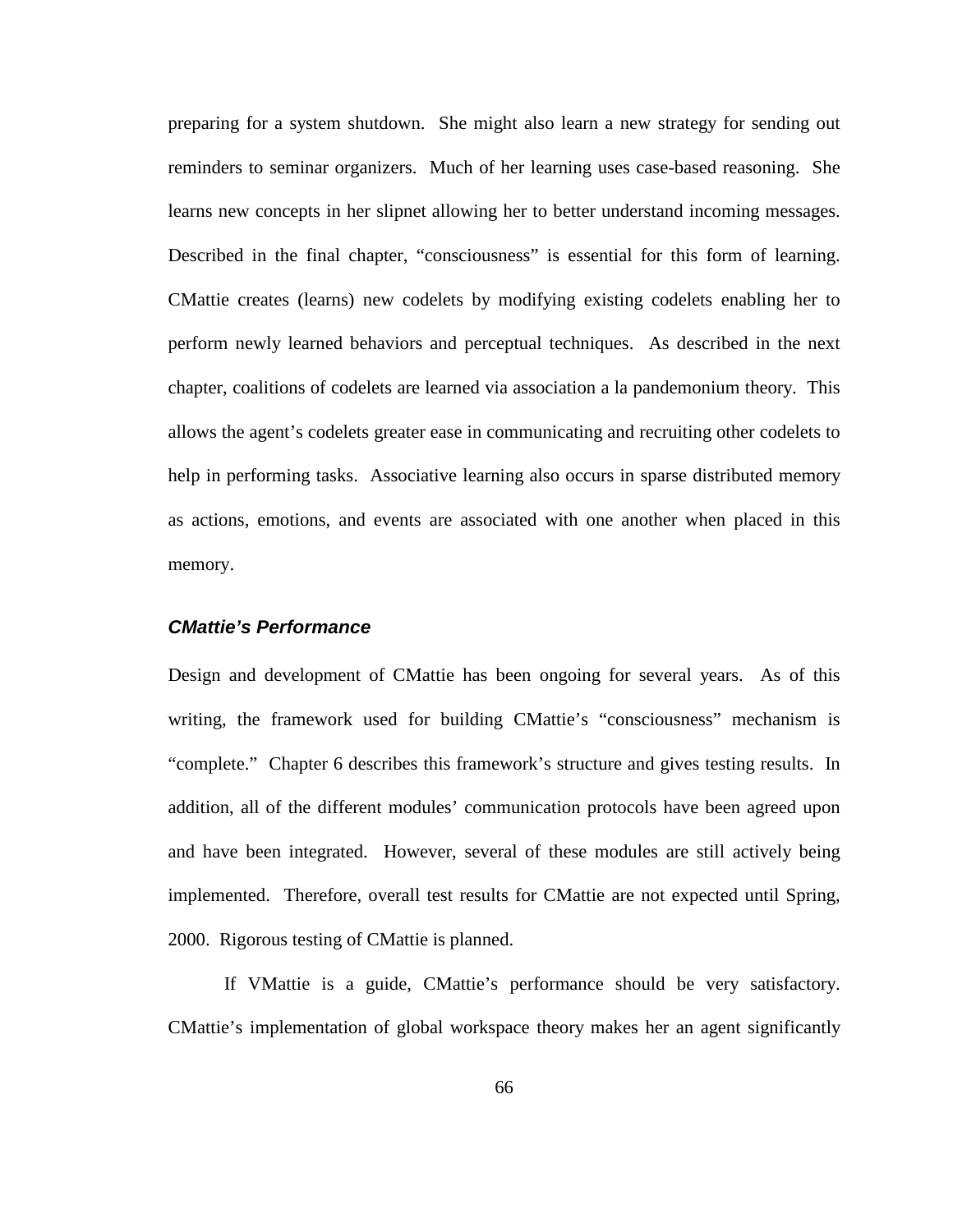more complex than VMattie. At the moment, even without the test results, CMattie's role as an implementation of global workspace theory makes her valuable as a conceptual model of mind.

# **The Intelligent Distribution Agent (IDA)**

IDA is an intelligent distribution agent being designed and prototyped for the United States' navy (Franklin, Kelemen, & McCauley, 1998). IDA is designed to perform as one navy detailer. At the end of sailors' tour of duties (approximately 3-6 years), sailors are assigned to new billets (job positions). This job assignment process is known as distribution. These new assignments are made by approximately 200 full-time navy personnel, known as detailers. Currently, employing these detailers costs approximately \$20,000,000 annually.

IDA is the "conscious" software research group's proof of concept project, and much of her is still in the design phase. IDA utilizes CMattie's modules and significantly extends them. Like CMattie, IDA must communicate, this time to sailors, in natural language. In addition, she must access and understand the content of several naval databases. In addition, IDA has constraint satisfaction issues in satisfying the Navy's needs. For example, she must make sure that a destroyer has the required number of sonar technicians and all have the appropriate training. She must keep down the costs associated with moving sailors. Also, she must cater to the desires and needs of sailors as much as possible.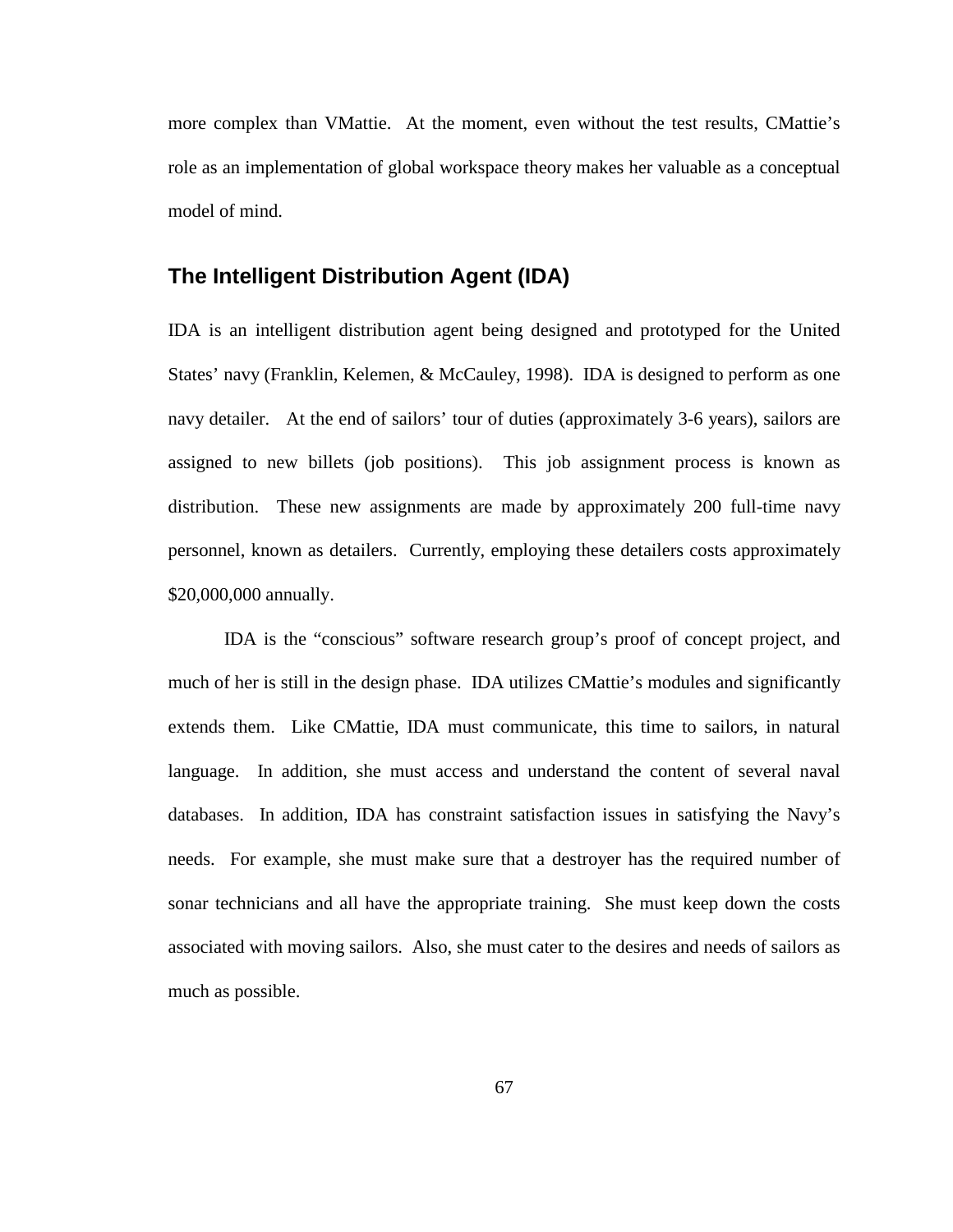# **IDA's Architecture As An Extension Of CMattie's**

Like CMattie's is to VMattie, IDA's architecture is a significant extension of CMattie's. Specifically, enhancements include:

- IDA's codelets in her action selection mechanism access and perceive external, naval databases.
- IDA uses a linear functional as the first line of assessment when assigning a sailor to a billet. This linear functional encodes the common issues a detailer considers. It includes concerns such as: are there women's quarters on the ship, does the sailor need training for the new position, does the sailor need to change coasts for the new position, is the appropriate health care available for the sailor's family, is the cost of moving within the budget, the sailor's home port preference, etc.
- There are cases where the linear functional will not be able to encode all the potential situations a sailor might face when switching positions. For example, a sailor may desire to move his base location from the United States' east coast to the west coast due to his marrying a Californian. In such cases, IDA will deliberate on the different scenarios possible in the billet assignment.
- IDA utilizes a naval order generation program in her creation of assignments.
- IDA's email communication with sailors is over a much wider range of topics than CMattie's. Therefore, IDA uses scripts to help her generate natural language.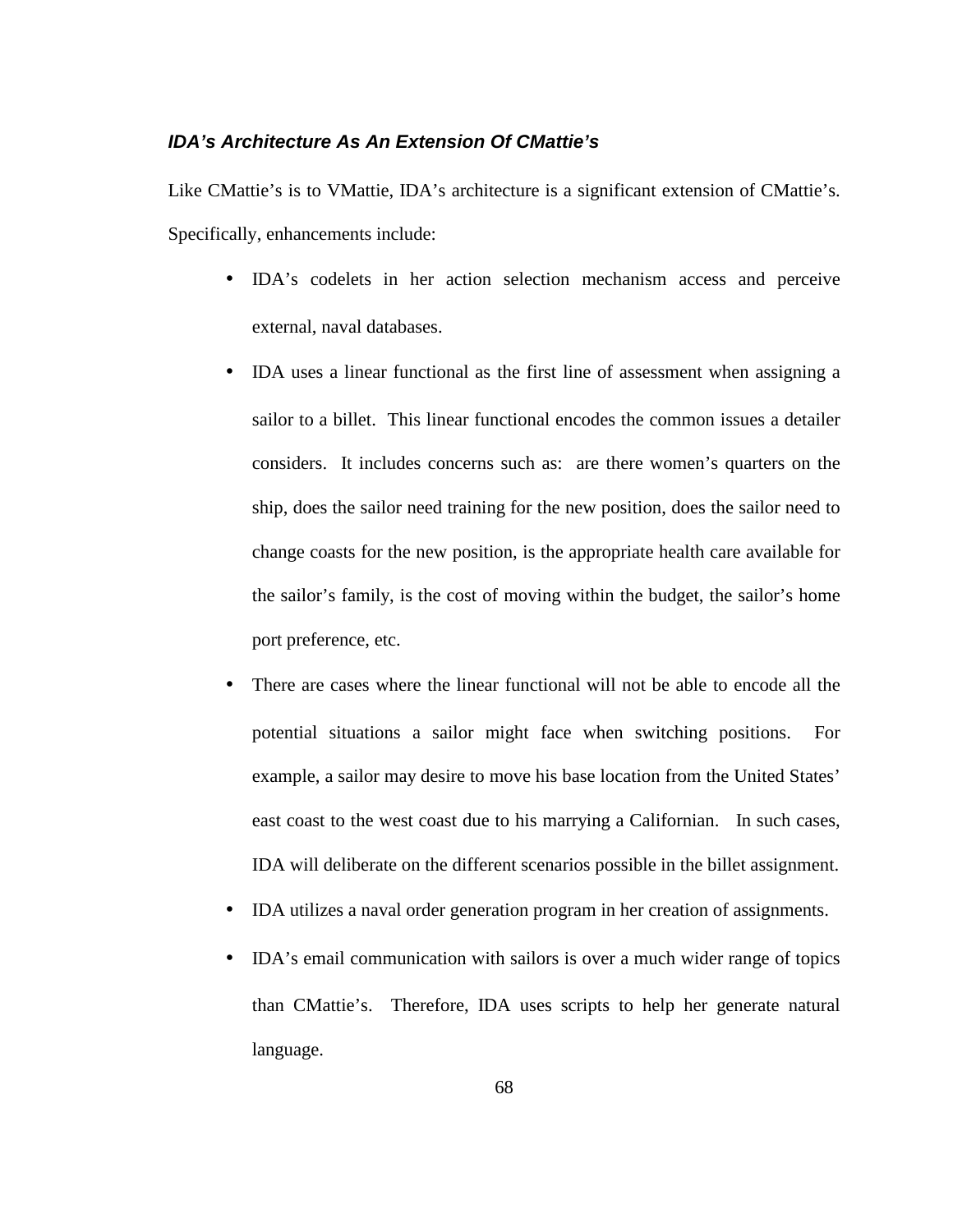#### **IDA's Natural Language Generation Scripts**

IDA's scripts are in the early design stage. However, they are largely inspired by AutoTutor's (Graesser, Franklin, & Wiemer-Hastings, 1998) curriculum scripts (Hacker, Bogner, Yetman, & Klettke, 1998). AutoTutor is an intelligent tutoring system that contains a talking head and currently tutors students in computer literacy. Curriculum scripts are used to present the students with questions and provide them hints and prompts in helping guide them towards the appropriate answers. While IDA does not ask students about computer literacy, she does interact with sailors in a similar manner about billet assignment. The remaining portion of this subsection describes AutoTutor's scripts.

According to Putnam, a curriculum script is "a loosely ordered but well-defined set of skills and concepts students are expected to learn, along with the activities and strategies for teaching this material" (1987, p. 17). AutoTutor's curriculum scripts are based on research indicating that tutors appear to follow a predetermined script, with greater attention given only to those elements of the script the student has missed (Graesser & Person, 1994; Graesser, Person, & Magliano, 1995). In fact, this research indicates that adherence to a tutor-driven script may be nearly absolute. Contained within the curriculum script are predetermined sequences of examples, lessons, questions, problem types, and subtopics that are used to instruct a discrete topic area. Within the curriculum script macrostructure is the agenda, or microstructure, that is to be followed during a tutoring session. The microstructure is the set of desired goals for a particular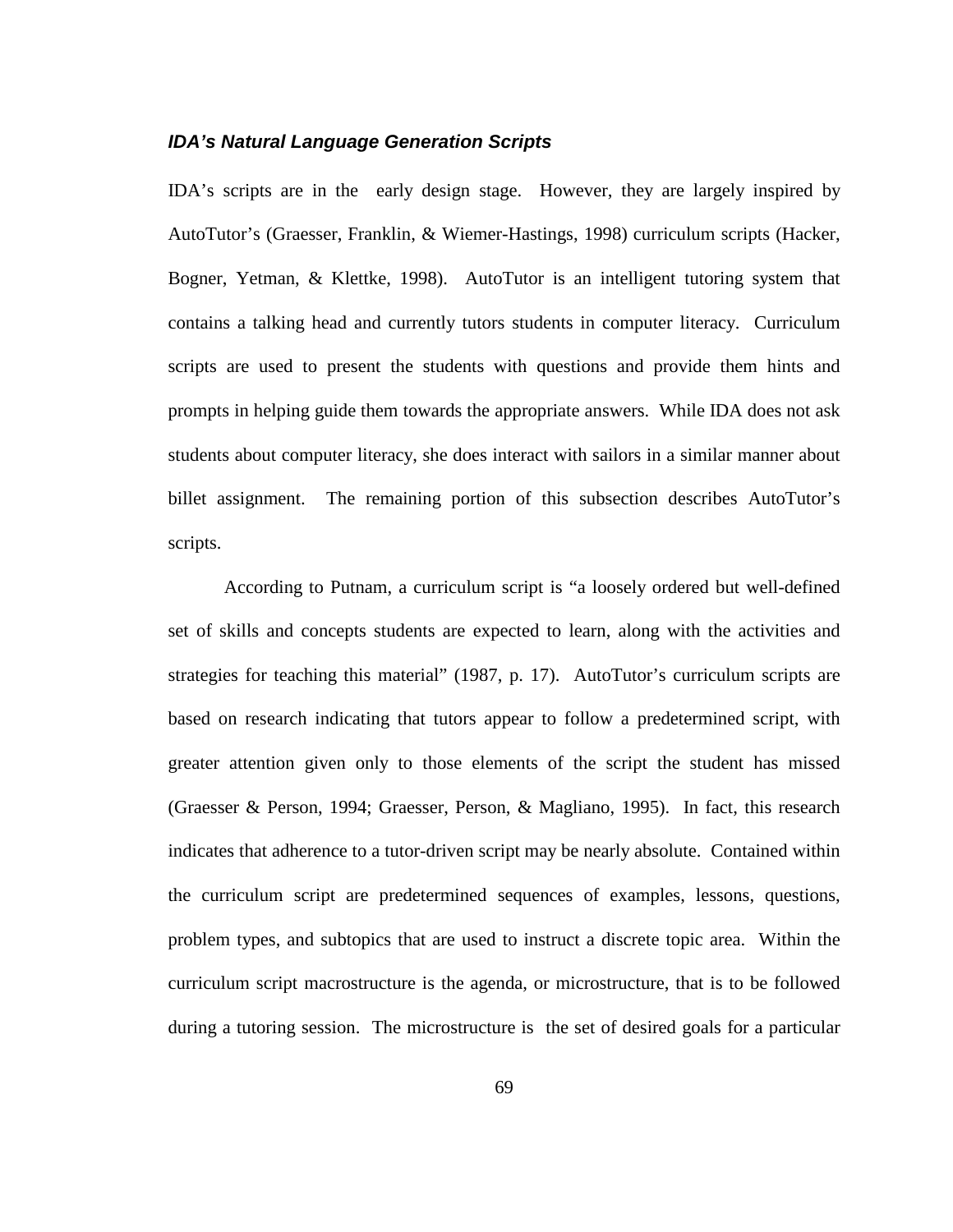lesson. In addition, the microstructure contains policies and microplans that may be used when difficulties or misconceptions arise (McArthur, Stasz, & Zmuidzinas, 1990). These policies and microplans can serve as procedures that determine when a specific line of questioning is to be terminated, what new subtopic is to be presented, and the number of examples to be presented.

AutoTutor's curriculum script's are arranged hierarchically. At the broadest level is the knowledge domain, which is a global body of knowledge that the tutoring addresses. AutoTutor's knowledge domain is currently computer literacy. Within the knowledge domain are topics, natural chunks of knowledge characterized by common themes. At the next level are subtopics, which are subchunks of knowledge characterized by more discrete themes within each topic. Each subtopic is a structured database that is further divided into smaller levels, or fields, each focused on a specific component of the tutor-student dialogue.

Each subtopic field contains a list of one or more English words, sentences, or paragraphs, most in conversational form. The fields include the focal question, which is the main question being asked in the subtopic. The ideal answer is the desired response to the posed focal question. The subtopic also includes lists of good answers containing relevant information, lists of different bad answers and misconceptions, lists of hints to help the student, lists of prompts to try and get the student to divulge more information, a succinct summary of ideal answer, a list of anticipated student questions and answers to these questions, and lists of good and bad keywords which help in the assessment of how the student is doing.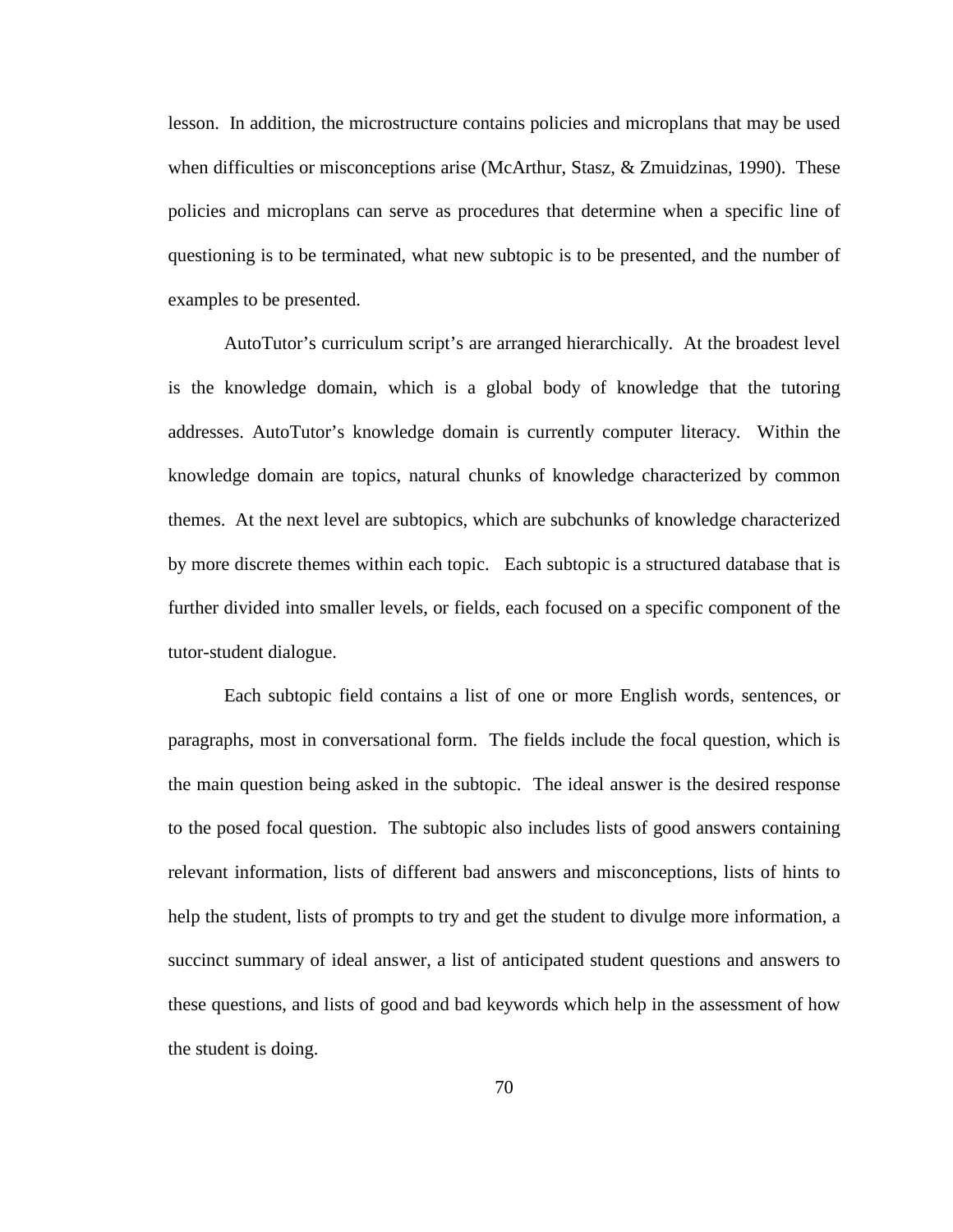# **Conclusions**

"Conscious" software agents are unique largely because they implement a cognitive theory of consciousness. In addition, they integrate and extend numerous mechanisms from the "new ai." This chapter described "conscious" software agents' architectural style, general architecture, and two example agents. Not discussed, however, is how these agents' "consciousness" actually works. This is chapter 5's topic.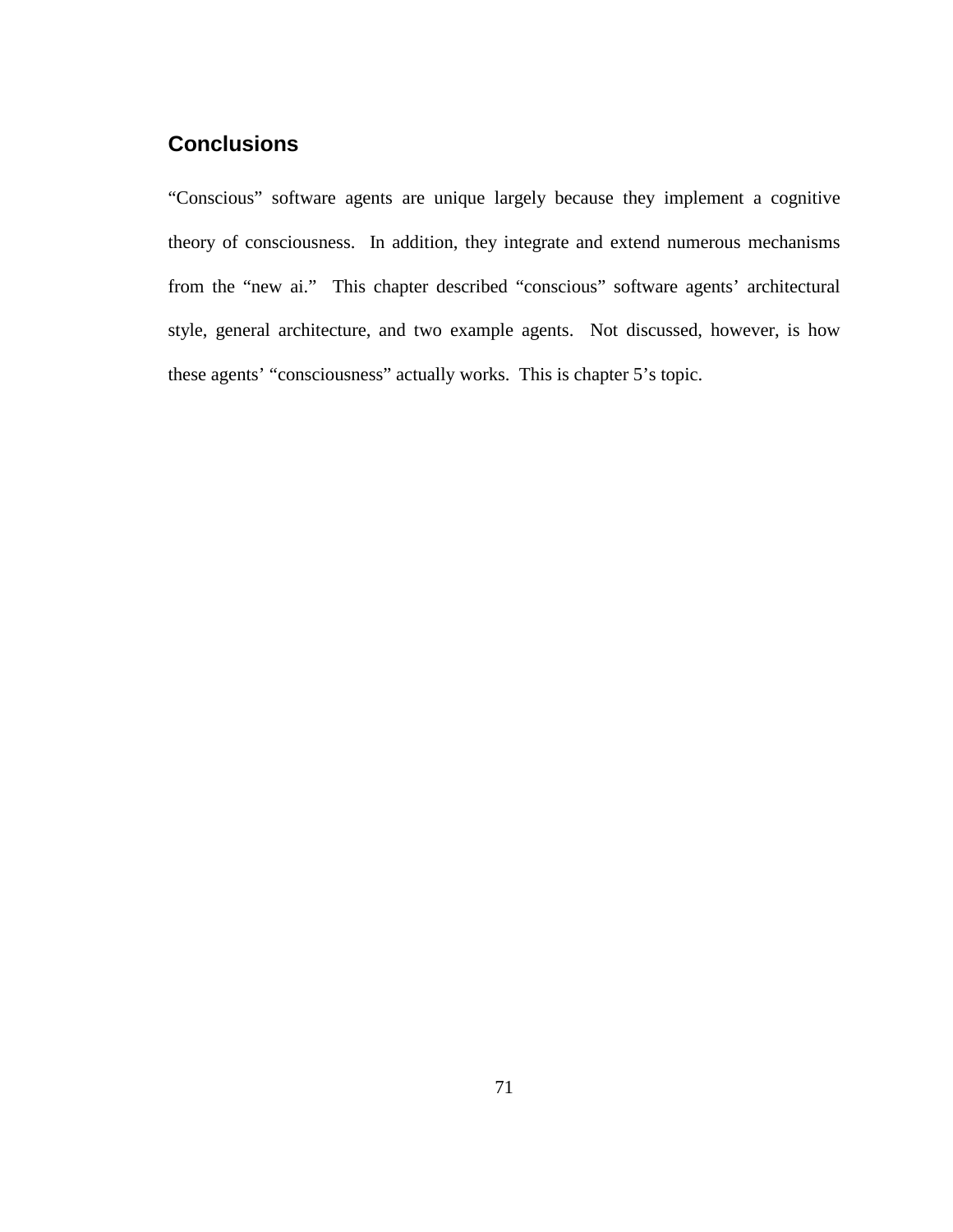# **Chapter 5 Realizing "Consciousness"**

# **Introduction**

"Conscious" software agents are unique in part because they implement global workspace theory. This chapter discusses these agents' "consciousness" at the procedural level. A description of the "consciousness" mechanisms' locations and use in ConAg is left for chapter 6. "Consciousness" in these agents includes the base codelet, broadcast manager, chunking manager, coalition manager, "consciousness" codelets for conflict detection, "consciousness" codelets for perceptual information, focus, playing field, short-term memory, and spotlight controller. Each of these components has been originally designed and implemented by this author in consultation with the "conscious" software research group. Throughout this chapter, it is helpful to revisit figure 4.3.

# **Base Codelet**

All codelets in "conscious" software agents utilize the base codelet through inheritance (Eckel, 1998). The base codelet is a class (Eckel, 1998) containing the variables and methods common to all codelets in "conscious" software agents. Action selection codelets, "consciousness" codelets, emotion codelets, metacognition codelets, and perceptual codelets all extend the base codelet for their needs. This structure contains all of the information necessary for the "consciousness" mechanism to access and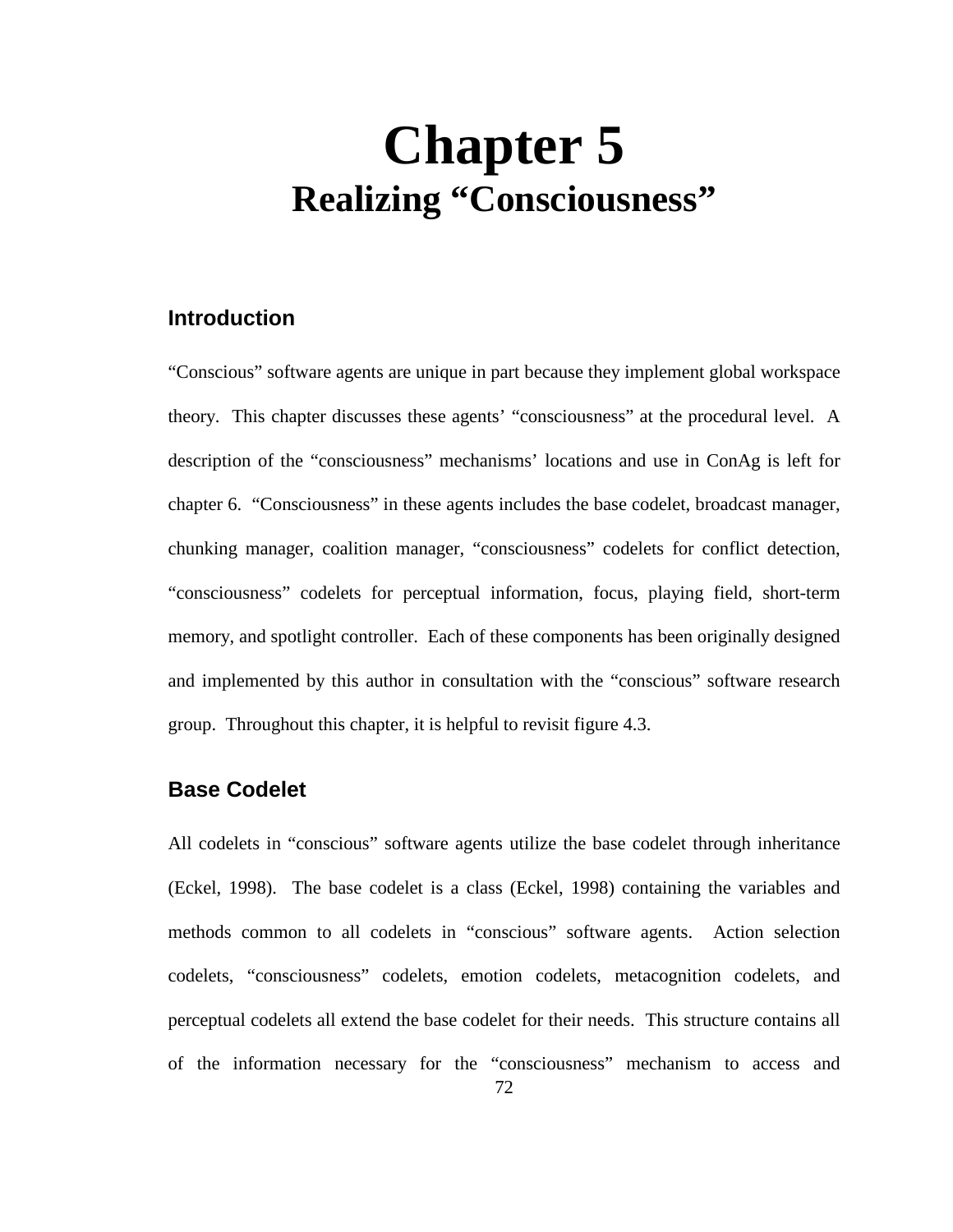manipulate the codelets with which it is working. All codelets extend the base codelet as "consciousness" provides the backbone for communication amongst these codelets. Below is a description of the base codelet's properties, and, therefore, the properties common to all codelets in "conscious" software agents.

*Thread.* All codelets are threads (Eckel, 1998). This means that each codelet runs in at least simulated parallelism to one another on a single processor machine.

*Broadcast Listener.* All codelets, when they become instantiated, are broadcast listeners. This means that all "alive" codelets receive the broadcast from "consciousness." This follows global workspace theory's premise that all processes receive the broadcast. Just as in Baars' theory, while codelets receive the broadcast, they do not necessarily act upon it. They do so only if they understand it and it is applicable.

*Serializable.* All codelets are serializable (Eckel, 1998). Serialization is a Java construct. It provides for objects to be turned into a sequence of bytes. Later, these bytes can be restored to the original object. Serialization is commonly used in sending objects over a network. "Conscious" software agents use serialization for self-preservation. Specifically, codelets' states are saved in the event of a system shutdown. Upon system startup, they can be returned to their last running state.

*Name.* Each codelet has a name providing for description throughout the system.

*Unique ID.* For help in keeping track of the codelets in the system, they each have a unique id. By default, this id is a randomly selected number. This unique id is quite important for generator codelets. Generator codelets are like all codelets in that they listen for the "conscious" broadcast. However, generator codelets do not directly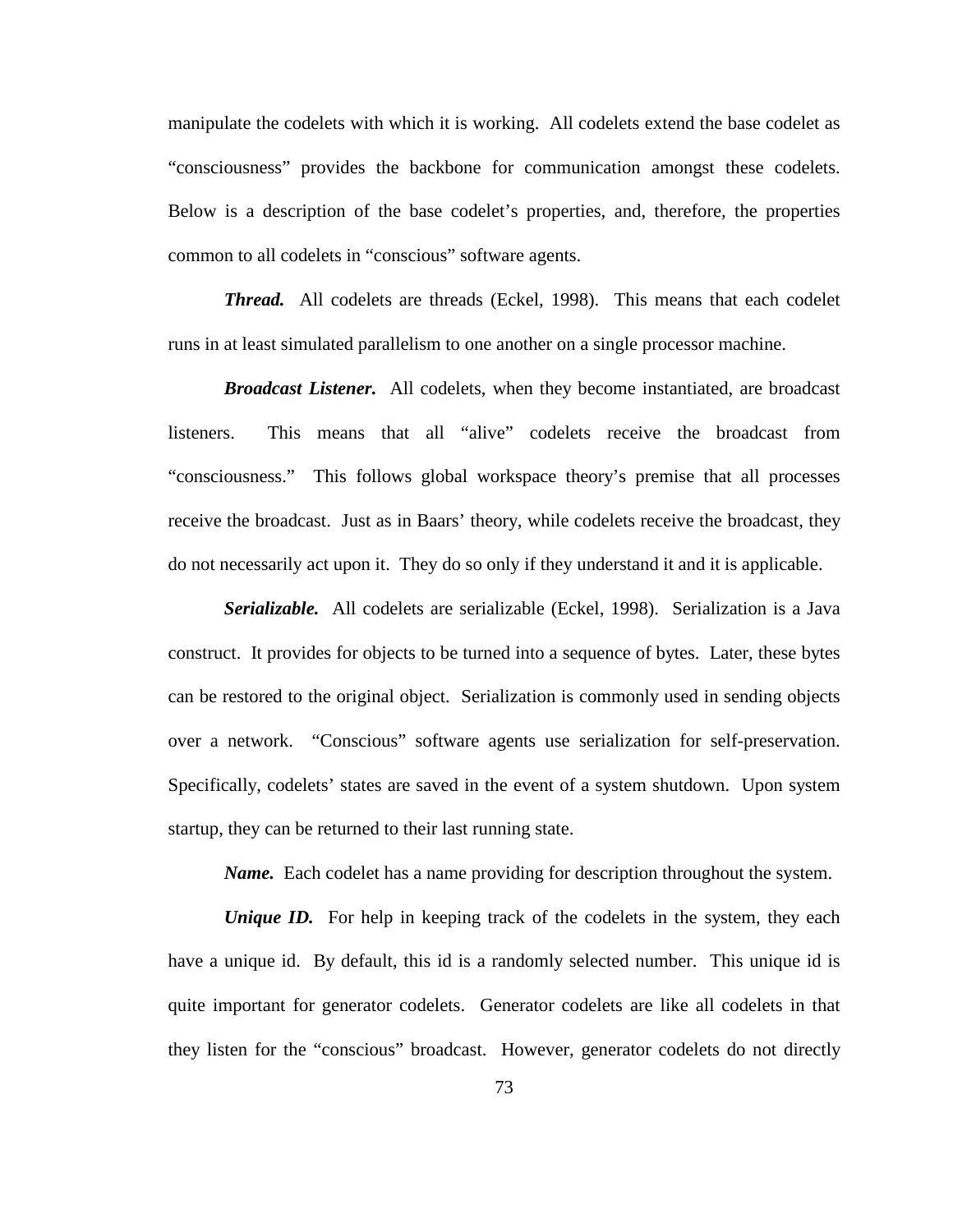spring into action upon receiving a relevant broadcast. Instead, they instantiate copies of themselves with the appropriate information. This unique id helps in identifying these instantiated codelets.

*Activation Level.* Each codelet has an activation level. The activation level is a fuzzy variable; codelets can set it to none, low, medium low, medium, medium high, high, and max. They also can call methods to increase or decrease their activation level to the next closest value. All activation values fall between zero and one. A codelet's activation level is tied to how important it perceives its current task to be.

*Associations.* Codelets have associations to one another, corresponding to pandemonium theory's links (see chapter 4). It is these associations which determine if codelets are placed together in coalitions. Each association consists of a handle (Eckel, 1998), or pointer in C/Pascal terminology (Kernighan & Ritchie, 1988), to the associated codelet along with an association strength, kept between zero and one. Physical memory is the only limitation on the number of associations each codelet may have.

Codelets also have an association decay rate, and all contain a standard method for decaying associations. Codelets independently choose how frequently to decay their associations. Both the coalition manager and spotlight controller form new associations and strengthen existing ones.

*Consciousness Indicator.* The spotlight controller sets this flag to signify that a codelet has become "conscious." Currently, the flag's two options are that the codelet has not yet become "conscious" and that the codelet can leave the playing field. This flag is used by the "consciousness" codelets to know when their job is complete (they have made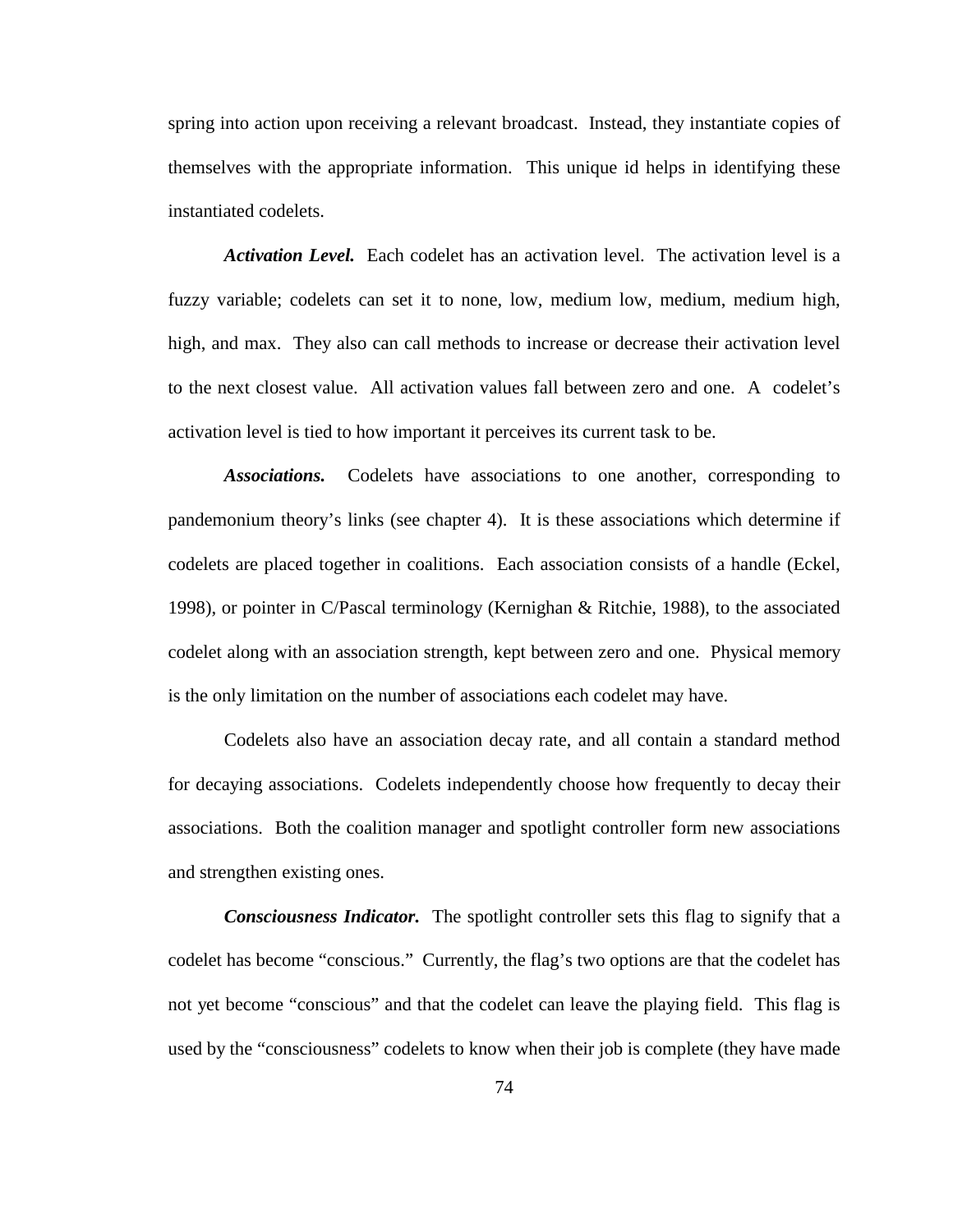it to "consciousness"). In addition, it is useful in tracking codelets' states. In the future, for mechanisms such as deliberation, a third option, that the codelet must stay on the playing field, may be used. This would be set by the spotlight controller to force a codelet to remain on the playing field, even if it perceived its task to be complete.

*Broadcast Information.* The broadcast from "consciousness" takes the form of a hashtable (Aho & Ullman, 1992). Codelets receiving the broadcast search for relevant keys. If one is found, they view the corresponding message. With this system, all codelets carry broadcast information in the event they reach "consciousness." This information includes their key and message. Individual codelets determine their own key and message. An interesting future study might be an analysis of the "language" created by "conscious" software agents' keys and messages.

*Access To The Playing Field.* Codelets contain the means to join and leave the playing field. The playing field gives codelets potential access to "consciousness." Codelets join the playing field just before they perform their actions, and they leave once their actions are complete.

# **The Focus**

As mentioned in chapter 4, the focus is a main interaction point for perception, emotions, "consciousness," associative memory, and episodic memory. The specific properties of the focus are now described.

*Perception Registers.* The perception registers are set by the perception module. These registers are a fixed size array of strings. Fixing the size of these arrays is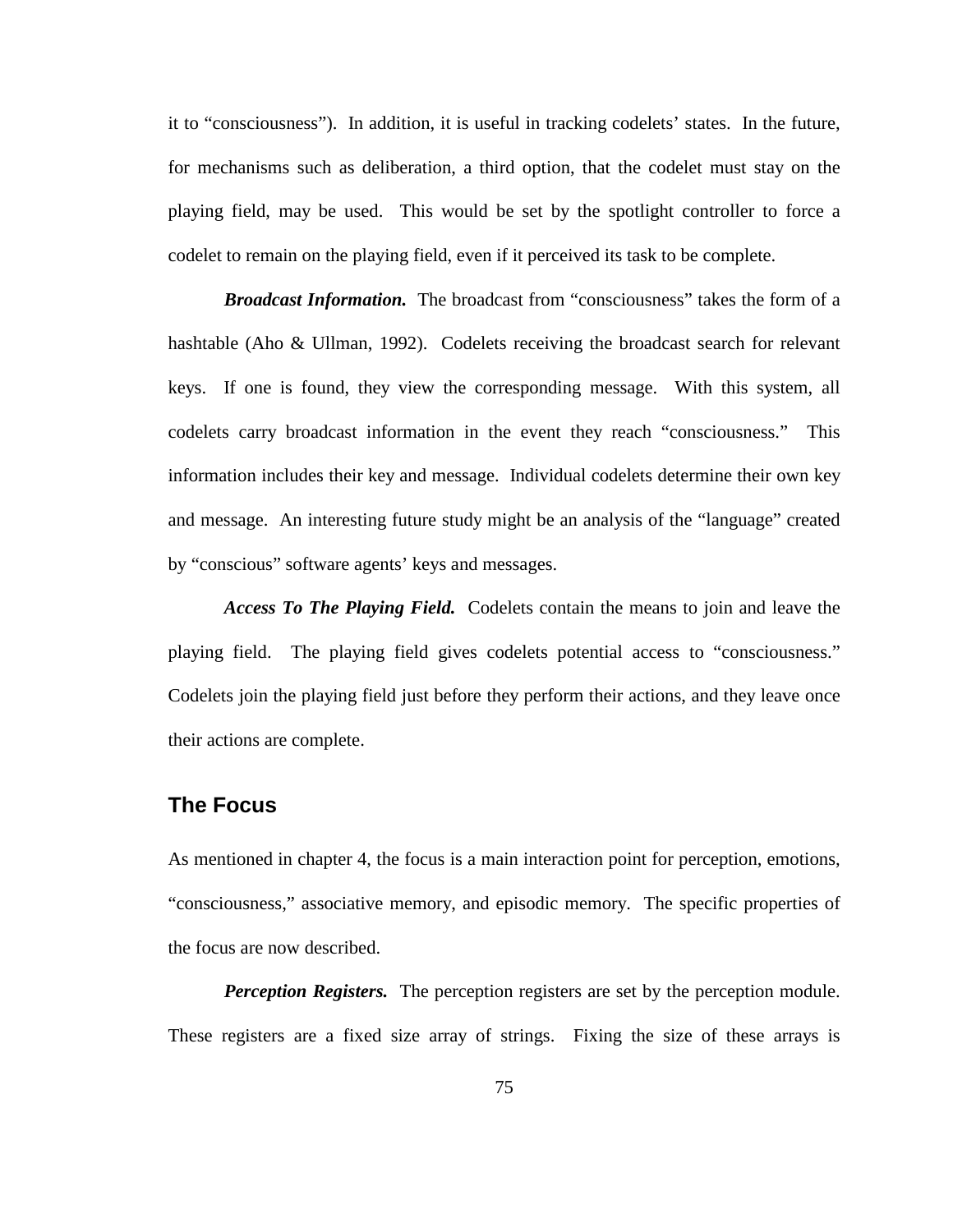necessary largely due to the interactions with the associative and episodic memories. IDA, while they are not yet fully determined, has significantly more perception registers than CMattie. CMattie's perception registers, listed below, are the ones currently contained in ConAg.

| 1. Seminar Name          | 10. Message Type            |
|--------------------------|-----------------------------|
| 2. Seminar Organizer     | 11. Email address           |
| 3. Speaker's Name        | 12. Emergency Indication    |
| 4. Speaker's Affiliation | 13. Unrecognized word one   |
| 5. Talk Title            | 14. Unrecognized word two   |
| 6. Day                   | 15. Unrecognized word three |
| 7. Date                  | 16. Unrecognized word four  |
| 8. Time                  | 17. Unrecognized word five  |
| 9. Location              |                             |

"Conscious" software agent's perception is largely driven by perceived events. In IDA, these events include leaving a current billet, training, arriving at a new billet, etc. For CMattie, the events are the different message types. These are:

1. Add person to seminar announcement mailing list

- 2. Answer to CMattie
- 3. Change of seminar's location
- 4. Change of seminar's time
- 5. Change of seminar's topic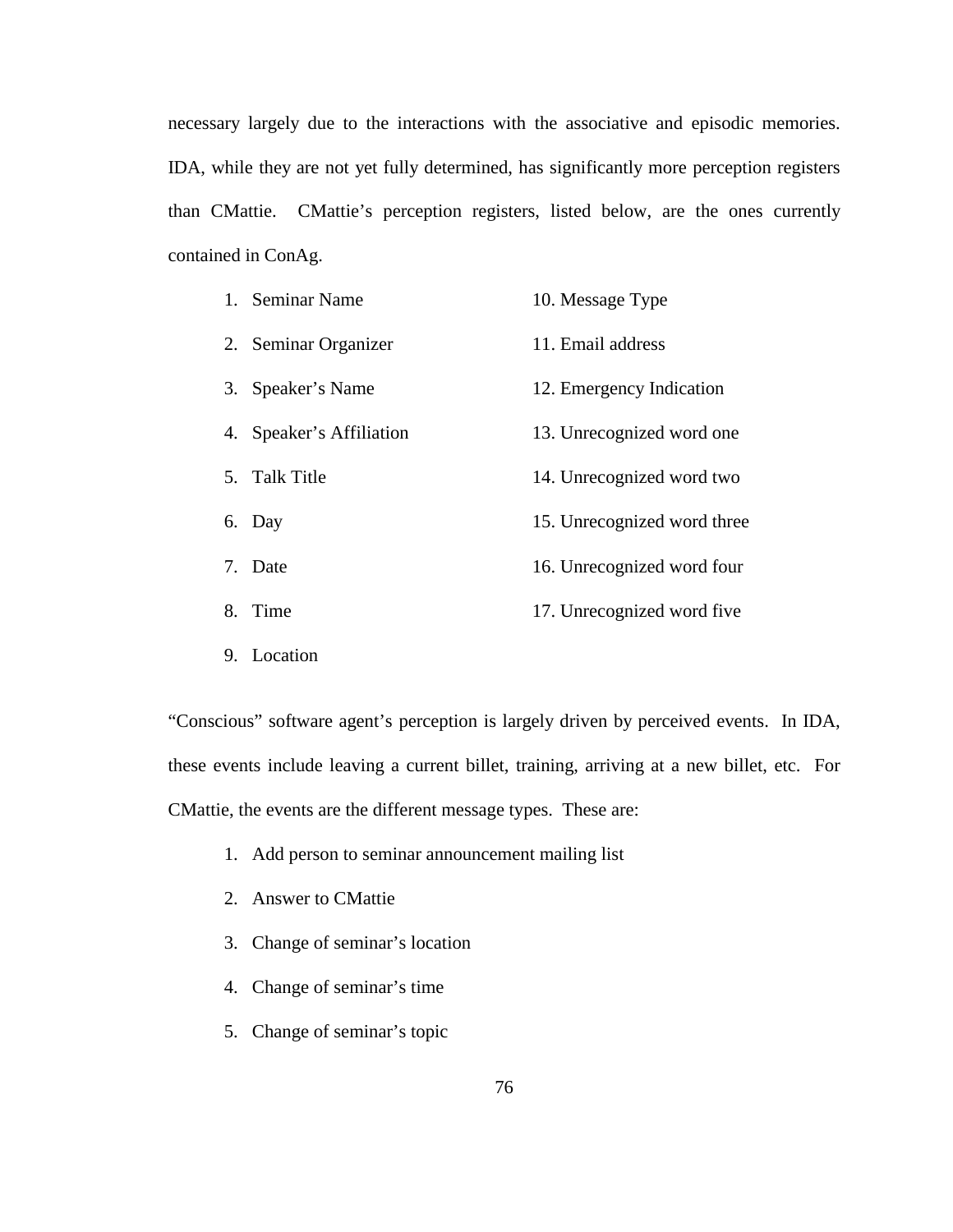- 6. CMattie copy message to herself
- 7. Remove person from seminar announcement mailing list
- 8. Incoming message contains multiple message types
- 9. Negative message in response to CMattie's action
- 10. Initiate a new seminar
- 11. No seminar at the specific time
- 12. CMattie sees message as nonsense
- 13. Question message for CMattie
- 14. Seminar has a speaker discussing a certain topic
- 15. Seminar is permanently ending
- 16. Message from the system administrator

*Associative Memory Output Registers.* After the perception registers are set, a read from associative memory occurs. The result of this read is placed in the associative memory output registers. These registers are the same set as the perception registers. In addition, they contain the remembered emotion and behavior associated with the remembered perception. In CMattie, these registers, not including the perception registers, are:

- 17. Happy emotion 20. Fear emotion
- 18. Sad emotion 21. Behavior's name
- 19. Anger emotion 22. Behavior's activation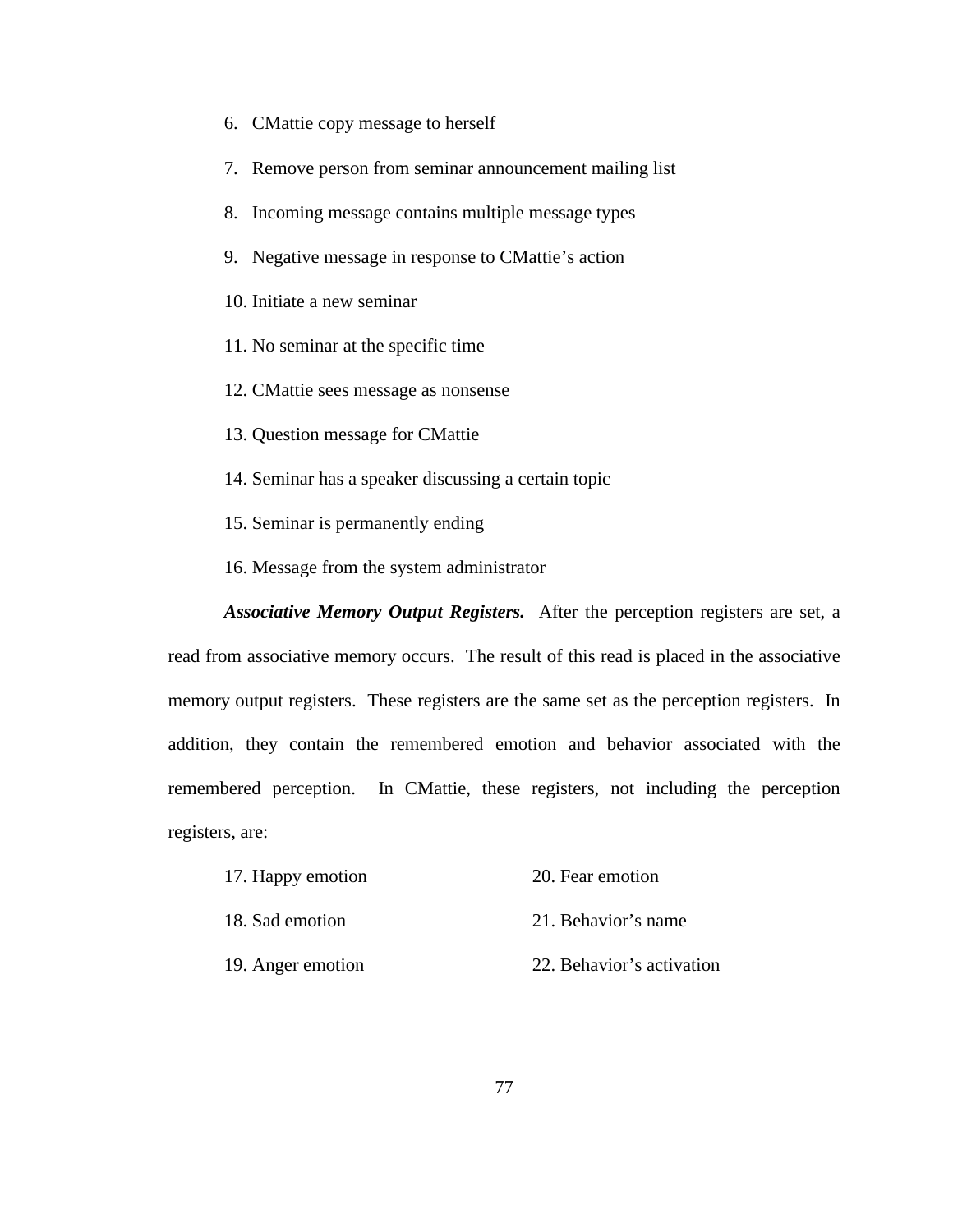*Episodic Memory Output Registers.* In addition to a read from associative memory, a read from episodic memory occurs. The episodic memory output registers are in the same format as associative memory's.

*Memories' Input Registers.* Once the perceptual information has reached "consciousness" and has been broadcast, a new emotional state and behavior are potentially chosen. After this assessment, the current emotional state and behavior are written to the focus into the memories' input registers. The memories' input registers have the same format as the associative and episodic output registers. Once both the emotion module and behavior network have written to the focus, the focus writes the memories' input registers to both the associative and episodic memories.

*Cannot\_Fill\_Registers\_Counter and Registers\_Can\_Be\_Filled\_Indicator.* A significant design decision made for CMattie and IDA is that all of the perception registers must become "conscious" before the perception registers can be filled again. The cannot fill registers counter is initially set to two. When the perception registers are newly filled, "consciousness" codelets check to see if there is information for them to carry to "consciousness." If so, each codelet increments the cannot\_fill registers\_counter and picks up this information. Once they've been "conscious," these codelets decrement this counter. In addition, the counter is decremented twice more: once with each memory write.

At this point, the cannot fill registers counter is reset to two, and the registers can\_be\_filled\_indicator is set to true. The perception module uses this boolean indicator to determine if the next perception can be placed into the registers. This system ensures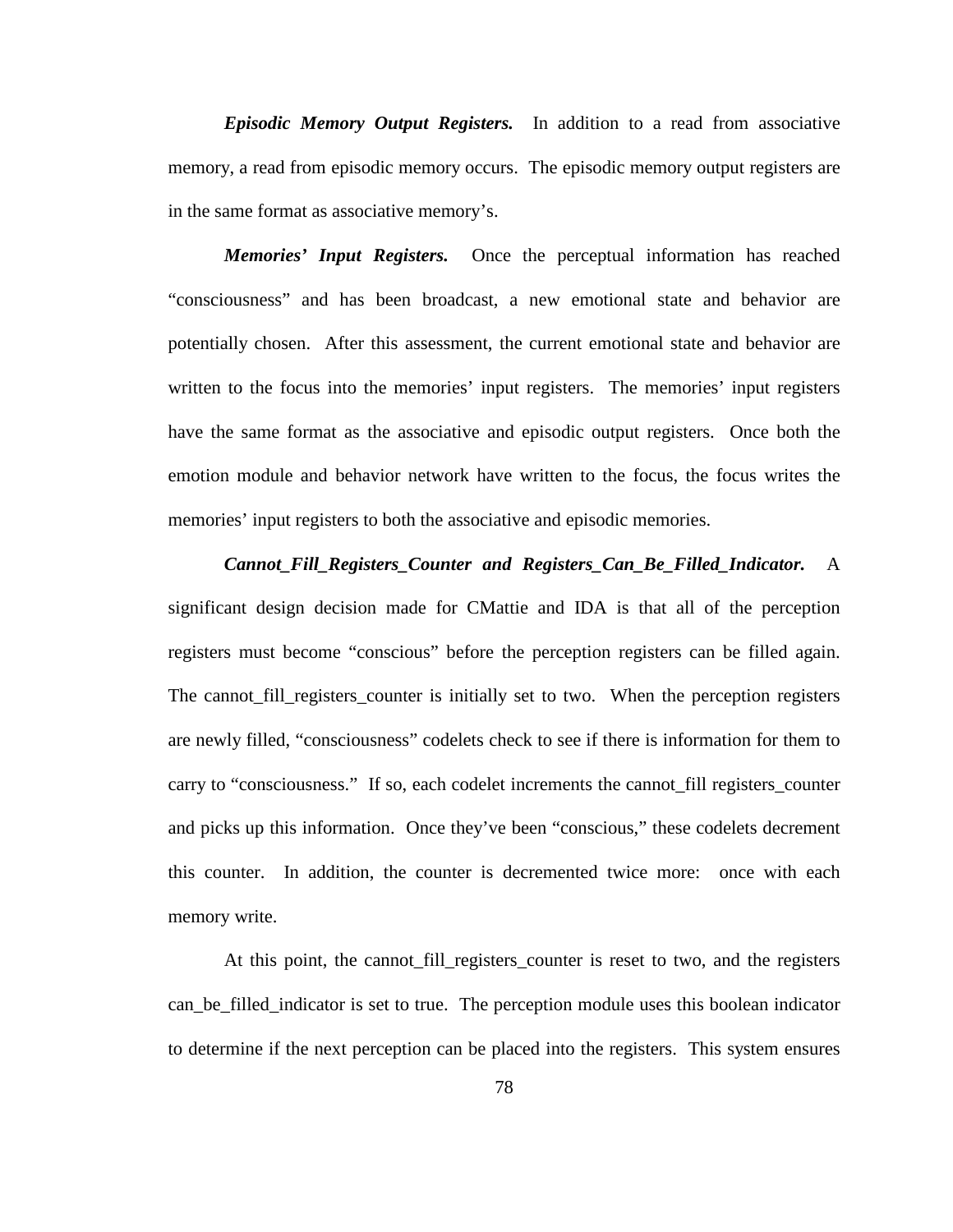that all "consciousness" codelets and memory accesses occur before the next perceived email message is placed in the focus.

# *Perception Register, Associative Memory Output, and Episodic Memory Output Broadcaster.* Certain "consciousness" codelets and emotion codelets spring into action immediately after the perception registers are filled. Upon system startup, these codelets register to receive the focus' perception register broadcast. When the perception registers are newly filled, the focus broadcasts to all desired recipients, letting them know the perception registers have been filled. This same process is used for the "consciousness" and emotion codelets desiring to know when the associative memory read has been completed, and those wanting episodic memory read's completion.

*Associative and Episodic Convergence Indicators.* At times, "consciousness" codelets and emotion codelets need to know whether or not associative and episodic memory have converged. The focus stores this information.

# **Playing Field**

The playing field, inspired from pandemonium theory, provides codelets access to "consciousness." Each codelet joins the playing field immediately before it begins to perform its task. Each codelet currently leaves the playing field immediately after it has completed its task. The playing field stores handles to each codelet on the playing field.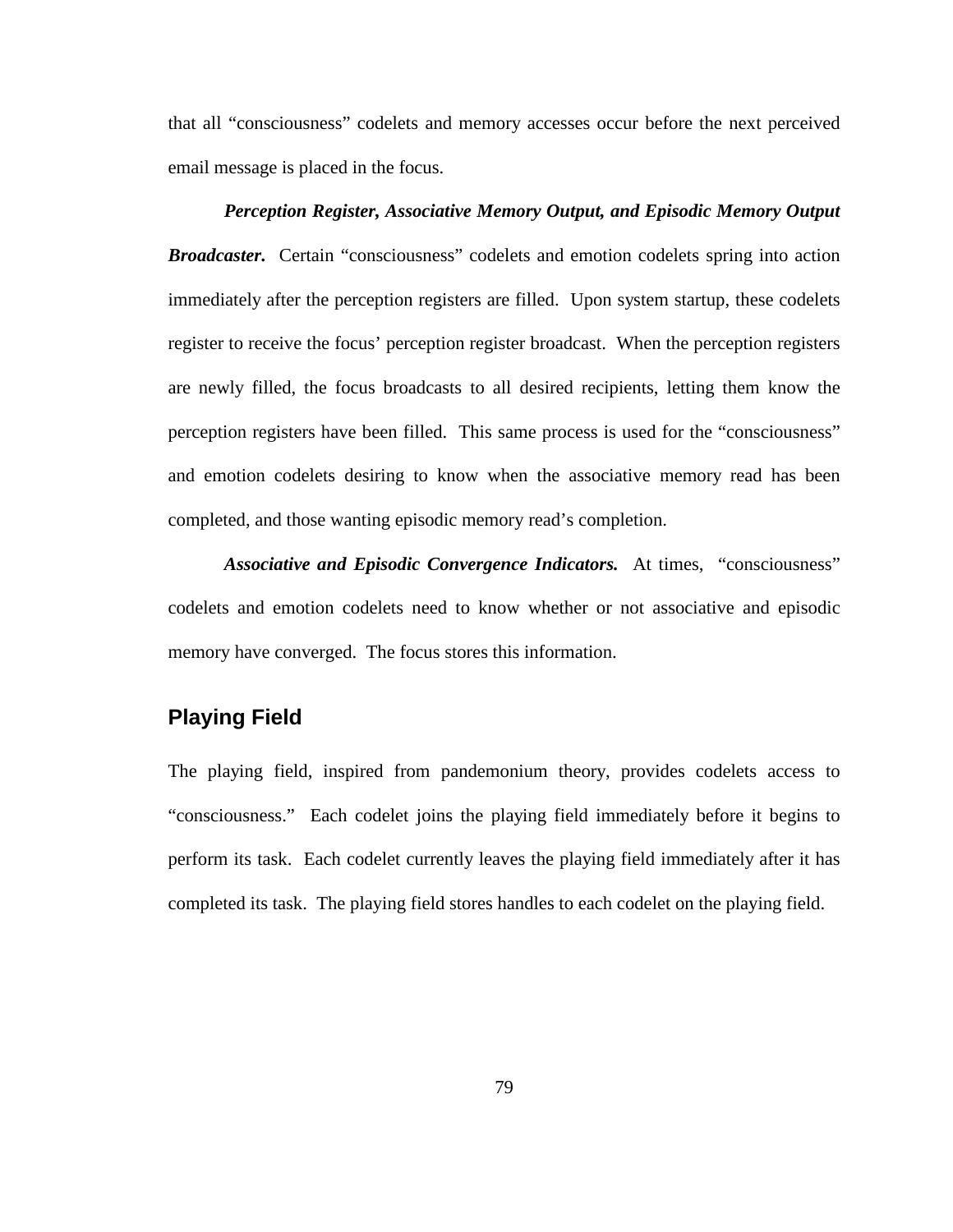# **Coalition Manager**

The coalition manager traverses the codelets on the playing field, forming them into coalitions based on their associations. The coalition manager is a thread. It sleeps for a short period of time as it must keep its coalition table current. Specifically, the coalition manager performs the following loop:

- 1. It sleeps for a short period of time
- 2. It creates a new, temporary, coalition table
- 3. It traverses the playing field's codelets. Each codelet encountered is initially placed in its own coalition. This provides for singleton coalitions.
- 4. It looks at each of the coalition's associations as a whole. In other words, what is being viewed are the composite associations from each of the coalition's codelets. For each of these associations, the coalition manager searches for the associated codelet on the playing field that is not already in the coalition. If the searched for codelet is found, it is added to the coalition.
- 5. It overwrites the coalition table with its new temporary coalition table.
- 6. It updates all of playing field codelets' associations to one another. Specifically, if a codelet is on the playing field and is not associated to another codelet on the playing field, an association is made. If associations exist, they are strengthened by a small amount, assuming they are not at the maximum value. Updating codelets' associations on the playing field is inspired by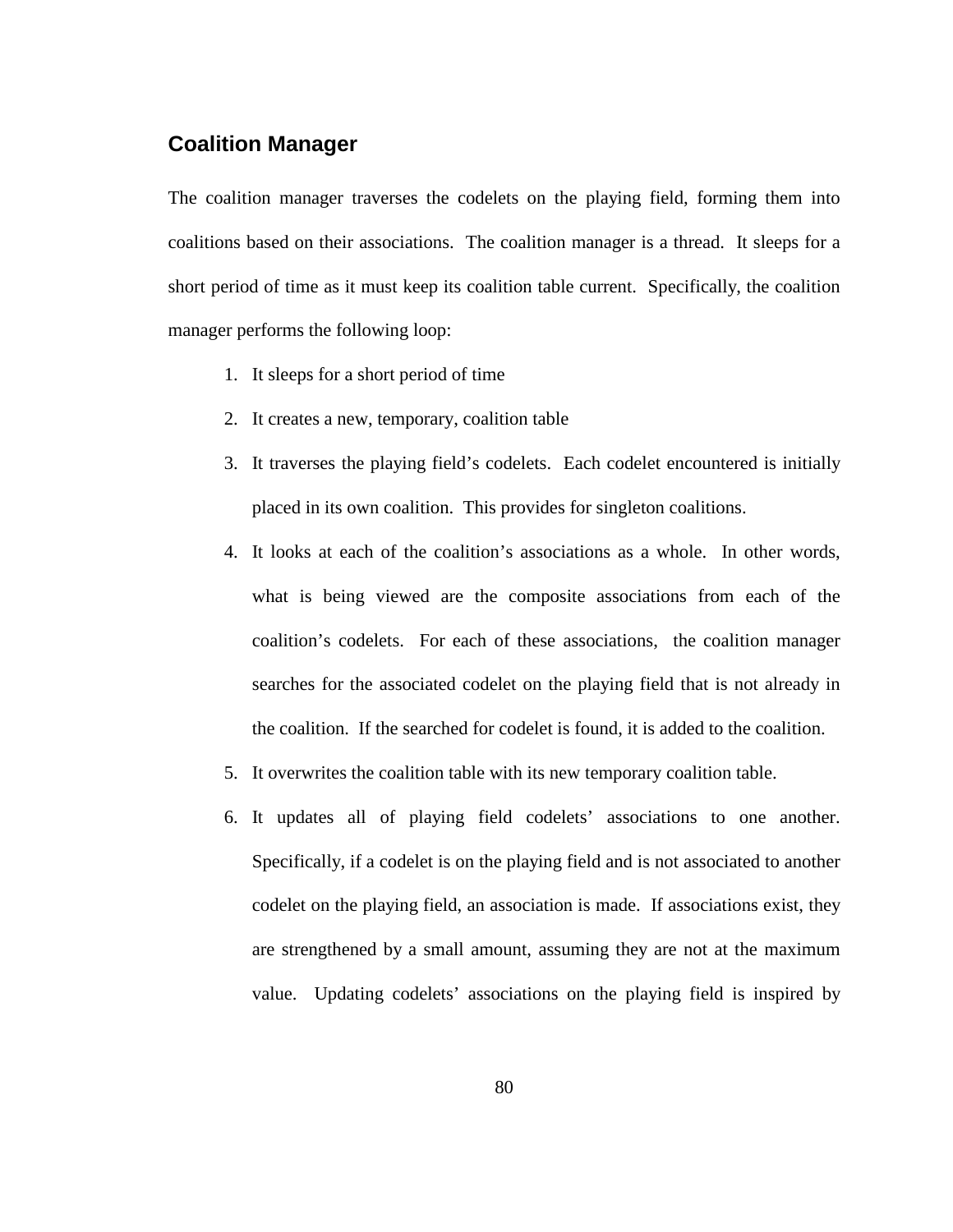pandemonium theory and, potentially, allows the system's behavior to evolve over time.

# **Spotlight Controller**

The spotlight controller determines the contents of "consciousness." Specifically, as specified by global workspace theory, it is the spotlight of "consciousness" shining down on a coalition of codelets. The spotlight controller is its own thread, looping and performing the following steps:

- 1. It sleeps.
- 2. It calculates the average activation level of the codelets in each of the coalition manager's coalitions. Average activation is used as opposed to total activation to ensure that larger coalitions do not have an advantage for "consciousness."
- 3. For the "coalition" with the highest average activation level, it sees if this coalition is above the threshold for entering "consciousness."
	- 1. If so, it selects this coalition as the "conscious" coalition.
	- 2. If not, it drops the threshold for "consciousness" by a percentage (currently ten percent), and starts again. This threshold dropping is inspired by Maes' (1990) behavior networks.
- 4. It updates the codelets' associations to one another as codelets are now in "consciousness" together. This association level increase is significantly greater than the association increase gained when codelets are on the playing field together. In the rare event some of "conscious" codelets have not been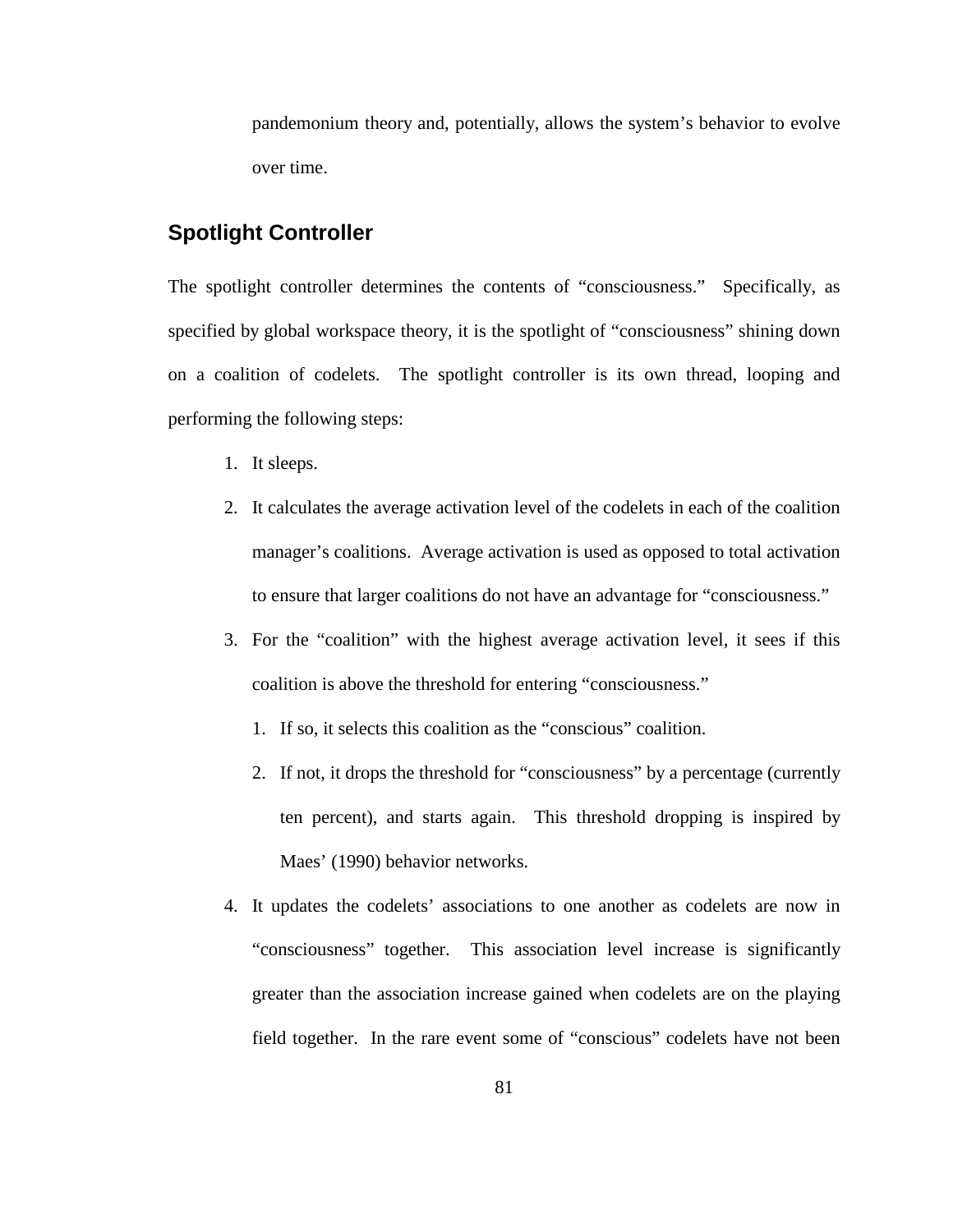yet been associated by the coalition manager (as they're also still on the playing field together), the spotlight controller sets up new associations as well.

- 5. It passes the "conscious" coalition to the broadcast manager.
- 6. It passes the "conscious" coalition to the chunking manager.
- 7. It sets each codelet's consciousFlag to indicate that they have previously been in "consciousness." Even with this flag set, there is no limit to the number of times a codelet can be chosen for "consciousness," as long as it is on the playing field.
- 8. It resets "conscious" coalition to indicate the lack of a "conscious" coalition.

# **Broadcast Manager**

The broadcast manager disseminates the "conscious" information to all those listening. Specifically:

- 1. It traverses the "conscious" coalition, taking from each codelet its information to be broadcast. All codelets' information is placed in a single hashtable.
- 2. It inserts a time-stamp into the hashtable.
- 3. It sends out the broadcast to all listeners.
- 4. It passes the broadcast hashtable to short-term memory.

Described below, the chunking manager also sends out information via the "conscious" broadcast, and it uses the broadcast manager to do so. In these cases, step 1 is bypassed.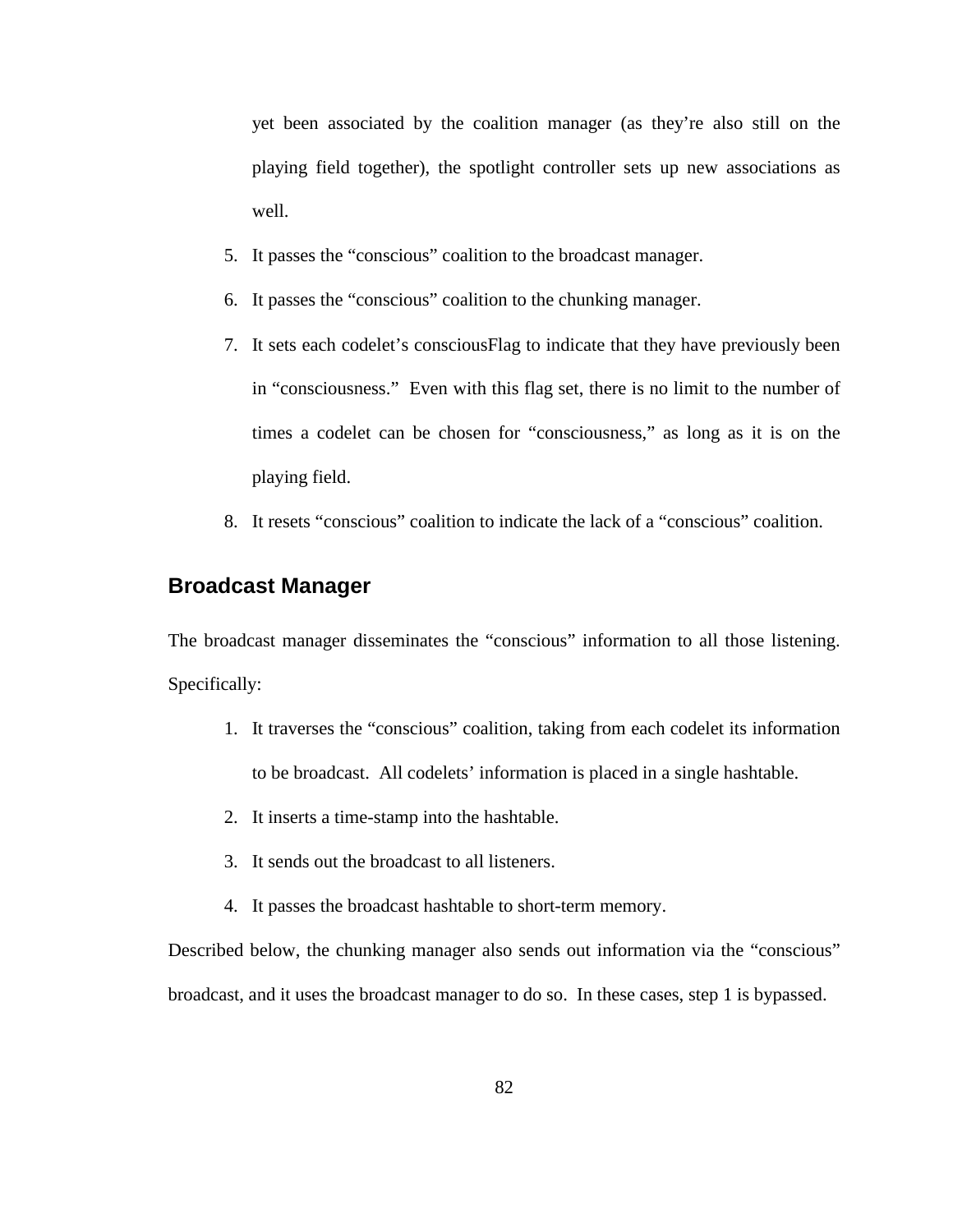# **Chunks and the Chunking Manager**

Currently, a chunk consists of three items:

*Chunks' Current Strength.* This value determines how close a potential chunk is to becoming a chunk.

*Is Chunk Indicator.* This flag is false if the chunk is only a potential chunk and true otherwise.

*Chunk's Codelet Names.* A chunk contains the names of all codelets in the chunk, sorted and delimited by colons.

The chunking manager receives the latest "conscious" coalition from the spotlight controller. The chunking manager's role is determine new chunks out of the potential chunks. Each "conscious" coalition is a potential chunk. Chunks are used by the behavioral and perceptual learning mechanisms to help determine new concepts to learn. They are inspired by pandemonium theory's associations which develop over time into concept demons.

The chunking manager:

- 1. Gathers the codelets' names from "conscious" coalition, sorts these names, delimits them, and places them into a single string.
- 2. Checks if this string is already in the list of chunks.
	- 1. If it is not, the string is added to the list of chunks as a potential chunk.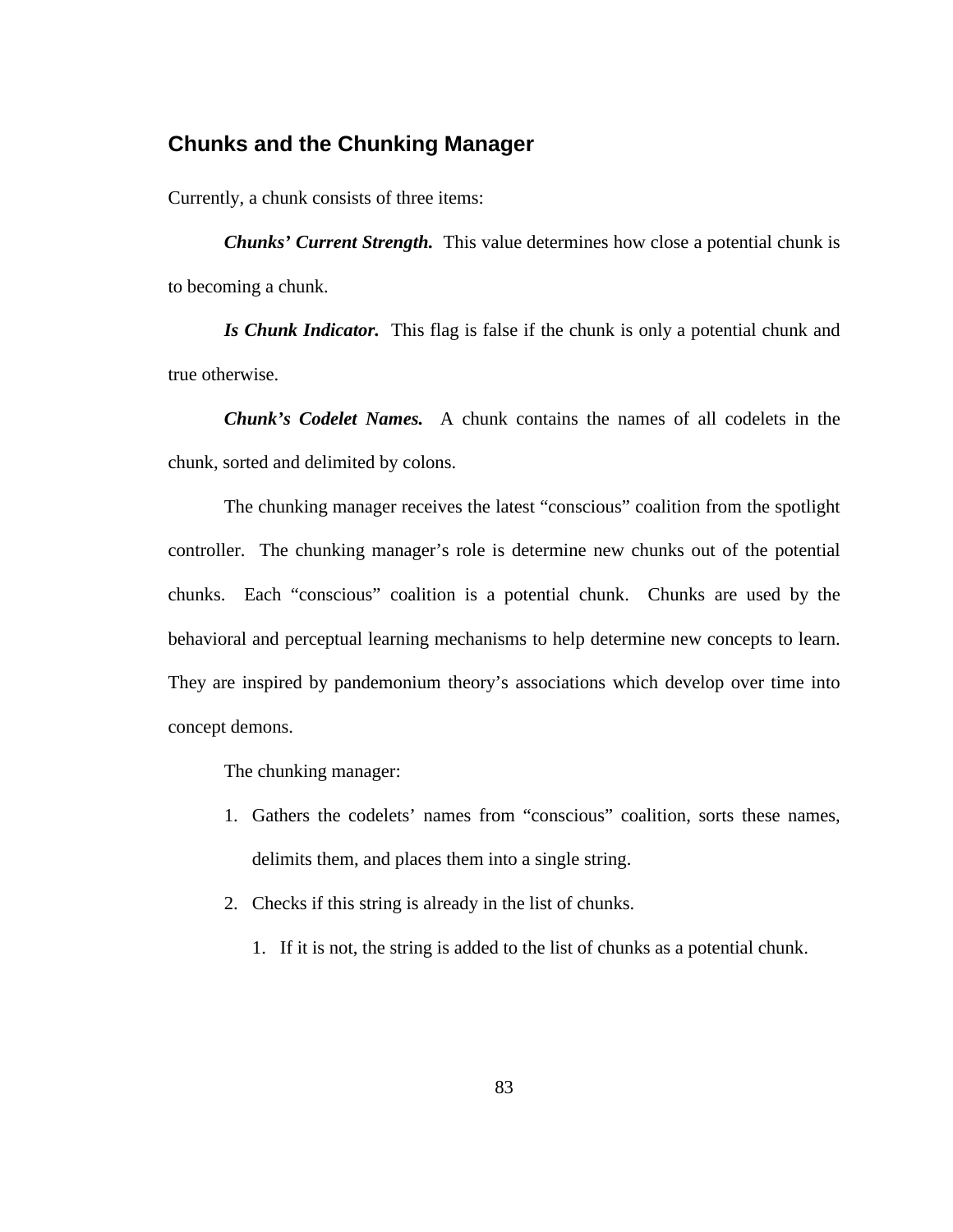- 2. If it is, the potential chunk's strength is increased. If this potential chunk is now above threshold, it is considered a chunk. In this case, it is passed to the broadcast manager and sent out.
- 3. Decays all of the chunks and potential chunks. Chunks do not regress to potential chunks, even though their activation level might deem it one. Therefore, chunks are broadcast only once. The entire chunk list can be retrieved from the chunking manager by the learning mechanisms.

# **Short-Term Memory**

Short-term memory serves to hold the last several coalitions broadcast from "consciousness;" CMattie's is currently a maximum of seven. It provides a means for the systems' modules, including codelets, to look at the recent contents of "consciousness." This is particularly important for codelets which sleep for a relatively long period of time. In these cases, the codelets still do receive all broadcasts as specified by Baars' theory. However, they potentially were asleep as received broadcasts overwrote each other. When the codelets awaken, they have missed some broadcasts. Codelets can use the broadcast's time-stamp to determine which ones in short-term memory are relevant. In addition, short-term memory provides an additional data-analysis source for the learning mechanisms.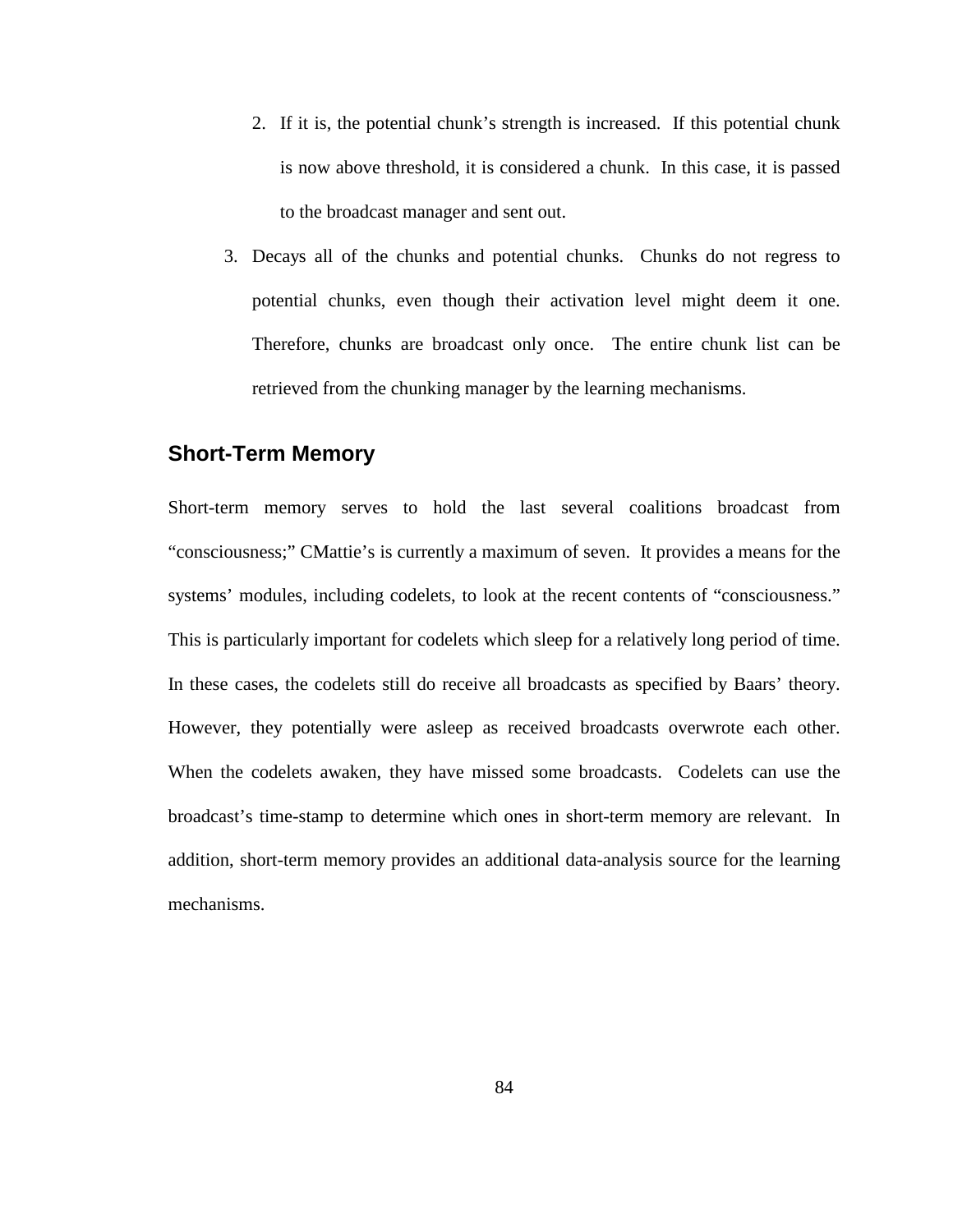# **"Consciousness" Codelets**

"Consciousness" codelets are base codelets with additional functionality. Following Baars' theory on consciousness' role, "consciousness" codelets' primary role are to bring novel and conflicting information to "consciousness." In CMattie and so far in IDA, these codelets work in two areas: the focus and the behavior network's composition working memory. "Consciousness" codelets bring to "consciousness" both novel and conflicting information from the focus and bring conflicting information from the compositional working memory.

#### **From the Focus**

When the focus' perception registers are filled, the focus notifies the "consciousness" codelets listening for this. For each of the perception registers excluding the message type register, there is one "consciousness" codelet per register. These codelets are daemon codelets, listening for the perception registers to be filled and acting if their specific register is in fact filled. Initially, these codelets have no associations with other codelets; associations are simply allowed to develop over time.

Watching the message type register is one "consciousness" codelet for each message type. When the appropriate message type is encountered, the corresponding codelet springs into action. It picks up the message type from the perception register in order to bring it to "consciousness." Each message type codelet is initially strongly associated with the perception register's non-message type "consciousness" codelets that carry the information describing the message. In this way, when the message type codelet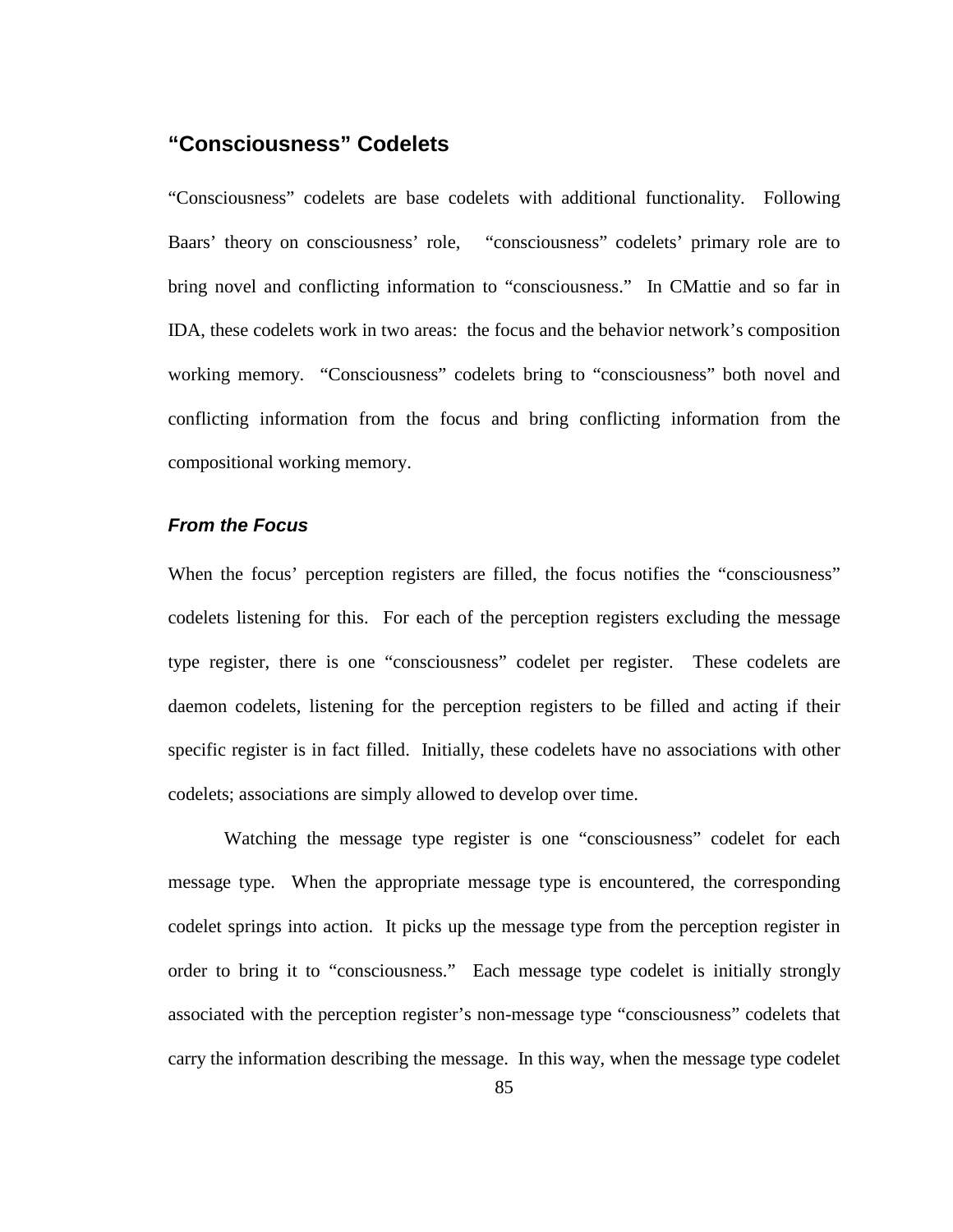is on the playing field, it will be grouped with the relevant "consciousness" codelets such as the one carrying the date, speaker's name, time, etc. assuming they are on the playing field. In CMattie, the message type codelets are initially associated with all of these non-message type "consciousness" codelets as all are potentially relevant. In IDA, this will most likely not be the case because of the greater number of perception registers. CMattie's message type "consciousness" codelets correspond to those which carry IDA's different events such as leaving the current billet.

After the associative memory read is complete, if there is convergence, "consciousness" codelets listening for the read's completion spring into action. Some of these codelets work to bring the remembered register contents to "consciousness." These go into effect if the corresponding perception register is empty. For example, for a message from a seminar organizer about an upcoming speaker and topic for a seminar but not containing the time of the seminar, the remembered time is carried to "consciousness." There are also "consciousness" codelets which listen for episodic memory convergence. Some of these codelets work to carry episodic memory information to "consciousness" if both the corresponding perception register and associative memory register are empty. Like the "consciousness" codelets which bring the remembered associative memory information to "consciousness," these only bring the appropriate remembered information such as the time of the seminar. Items such as a seminar's speaker are not brought to "consciousness" as those change weekly.

"Consciousness" codelets also check for conflicts amongst the perception registers and memory registers if either of the memories have converged. Currently in CMattie,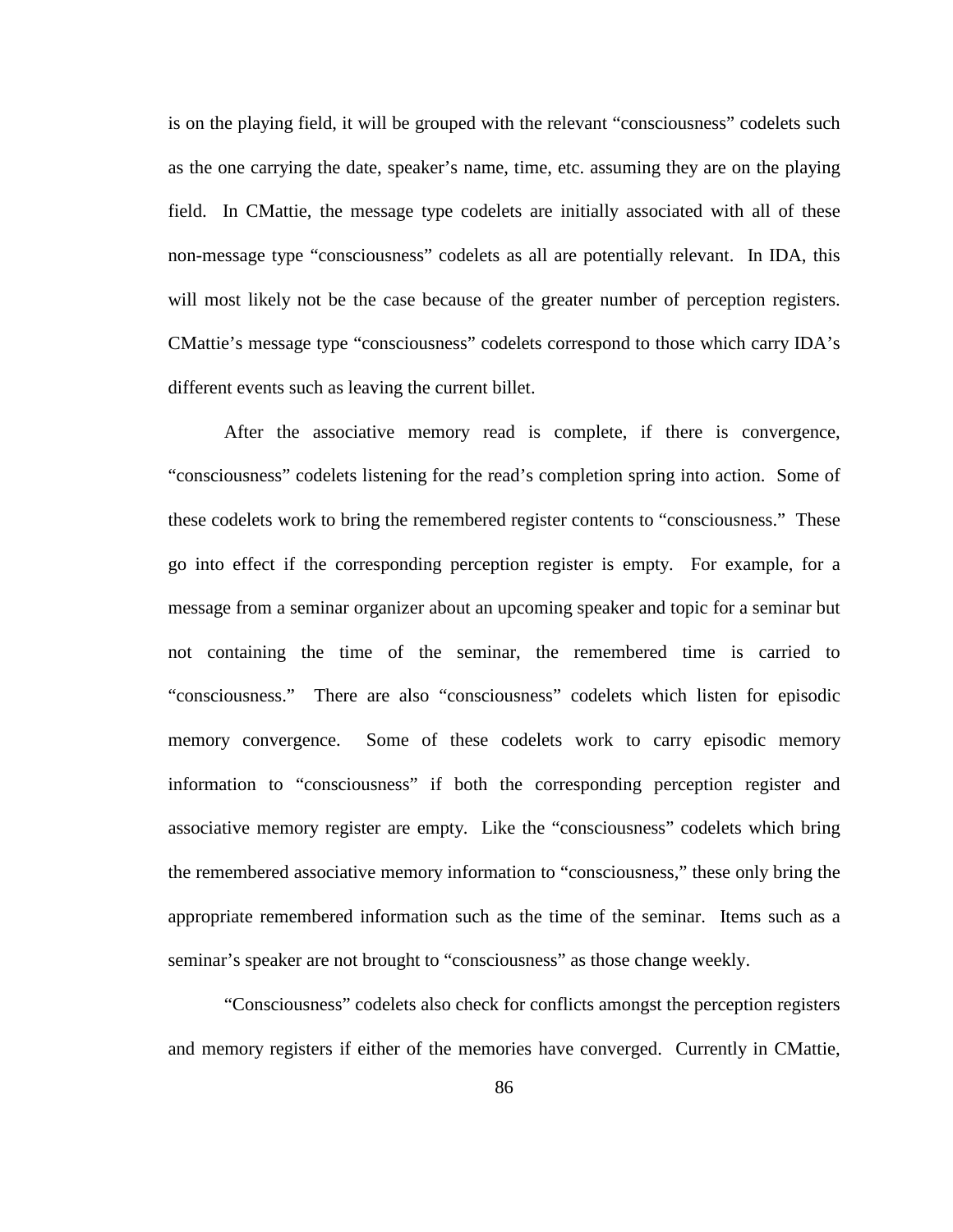one conflict is searched for in the focus: an overlap in the room, time, and date of the remembered seminar and the seminar in the perception registers. Conflict "consciousness" codelets work differently than those which simply carry information to "consciousness." The codelet which is actually searching for the conflict is a daemon codelet. In the event a conflict is found, this codelet instantiates codelets associated to it that pick up the information in both the memory and perception registers. This stems from the fact that conflicts tend to be temporary in nature. The conflict codelet and these new codelets carrying the information about the conflict then join the playing field in their quest for "consciousness." After the temporary "consciousness" codelets reach consciousness, they die and are garbage collected.

#### **From the Composition Working Memory**

As the seminar announcement is being generated in the composition working memory by the behavior network, "consciousness" codelets searched for conflicts in this template. These conflict detecting codelets function in the same way as those in the focus. In CMattie, two conflicts are detected. One is the same as detected in the focus: two seminars overlapping on the same day at the same time in the same room. In addition, a conflict is detected if the same speaker is speaking in two seminars simultaneously. Unlike CMattie, IDA will most likely check for conflicts in all outgoing messages.

# **An Example "Consciousness" Codelet**

This subsection illustrates a representative example of a "consciousness" codelet named NewSeminarMessageTypeCarrier. This codelet waits until the perception registers are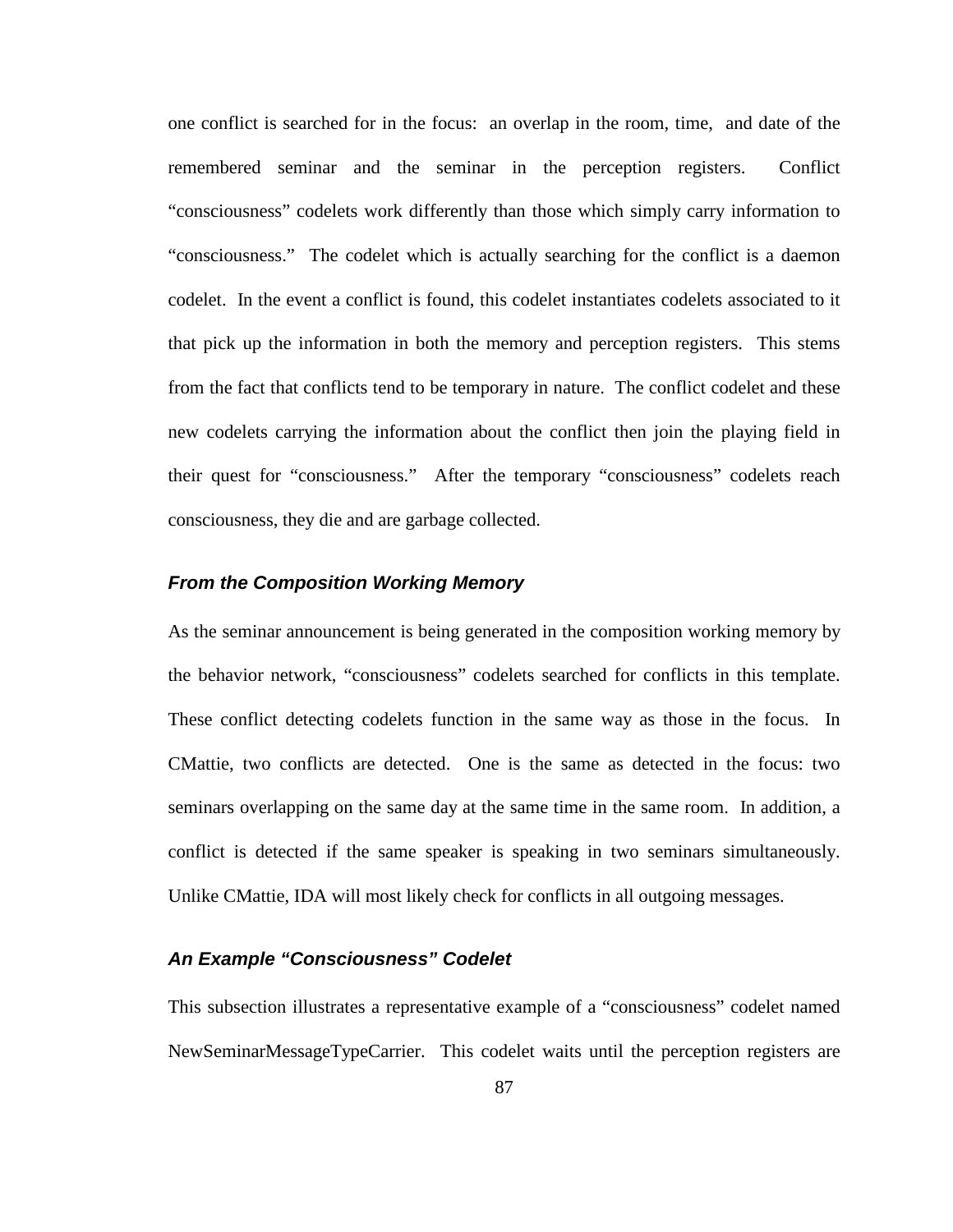filled with the message type signifying that a new seminar is being initiated. NewSeminarMessageTypeCarrier inherits the properties of a percept register carrier codelet. These codelets have the following properties.

*Codelet.* All percept register carrier codelets extend the base codelet class, and, therefore, have all the properties of the base codelet. These codelets do not override any of the base codelet's defaults.

*Percept Registers Listener.* These codelets listen for notification from the focus that the perception registers have been filled.

*Check All Other Perceptual "Consciousness" Codelets Are Alive For Association Setup.* Many of the perceptual "consciousness" codelets are those which carry the different message types to "consciousness." So that these message type carrying codelets have a high likelihood of being associated with the codelets carrying information such as the time, they are initially associated with each of the other non-message type perceptual information carrying codelets. Before these associations can be assigned, however, it must be ensured that the codelets to which the associations are being made have actually been initialized.

**Refresh Codelet.** Upon reaching "consciousness," all of the "consciousness" codelets carrying the perception registers' information reset the their variables. Specifically, they:

- 1. Leave the playing field.
- 2. Set their activation back to low.
- 3. Set their "conscious" indicator to not yet "conscious."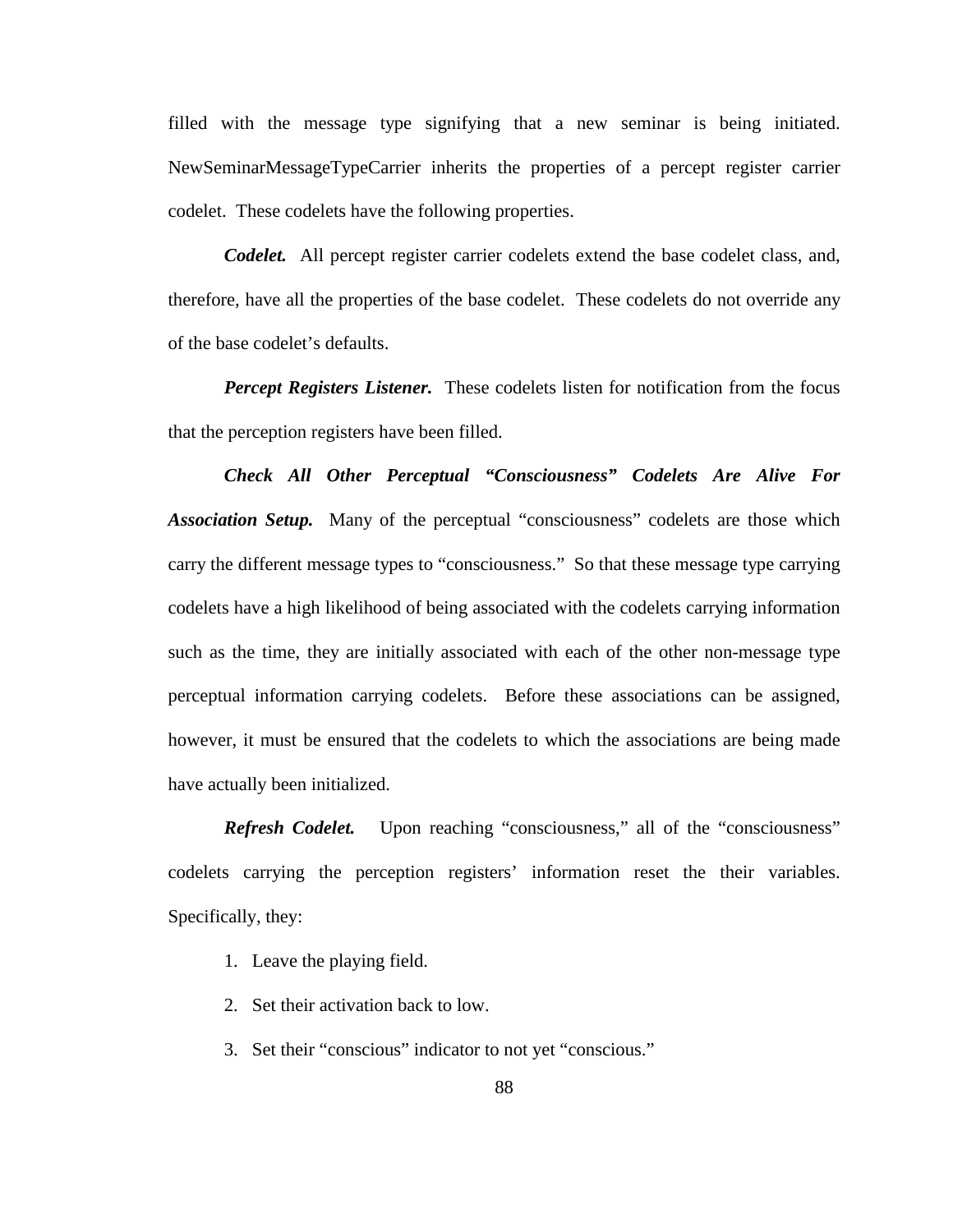- 4. Reset their broadcast information.
- 5. Decrement the focus' cannot fill the perception registers counter.

#### NewSeminarMessageTypeCarrier performs the following algorithm.

- 1. Once all perceptual codelet's are alive:
	- 1. Setup the initial codelet's information such as the codelet's name and initial activation level.
	- 2. Setup the initial codelet's associations.
- 2. Loop forever:
	- 1. Sleep.
	- 2. Decay associations.
	- 3. If on the playing field:
		- 1. If the "consciousness" indicator states the codelet can leave the playing field, refresh the codelet.
		- 2. Else, decay the activation level.
		- 3. Return to the start of loop.
	- 4. If the perception registers are not newly filled, return to the start of the loop.
	- 5. If the perception register's message type is not of type initiate a new seminar, return to the start of the loop.
	- 6. Increment the focus' cannot\_fill\_registers\_counter.
	- 7. Place the appropriate key and message into the codelet's information to be broadcast.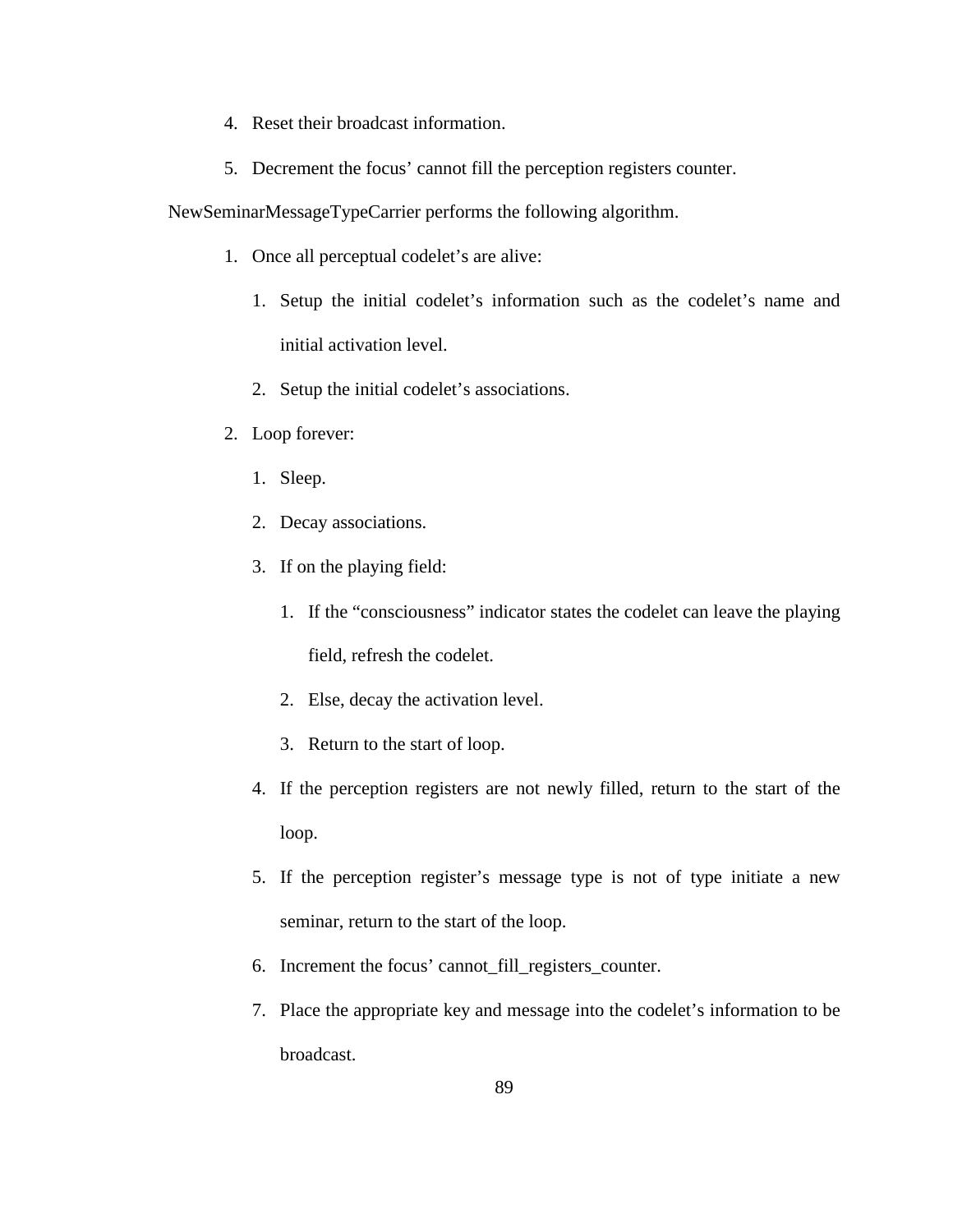- 8. Join the playing field.
- 9. Increase activation to high.

# **Conclusions**

This chapter describes how "consciousness" is realized in "conscious" software agents. "Consciousness" codelets, extensions of the base codelet, bring novel and conflicting information from the focus and the behavior network's composition workspace. These codelets compete for "consciousness" along with all other codelet's in the system. The playing field, coalition manager, spotlight controller, chunking manager, and short-term memory all serve to complete the implementation of global workspace theory's "consciousness." Not described in this chapter, however, is how "consciousness' " different components are arranged in the code and how others' modules interface with it. This is the subject of chapter 6.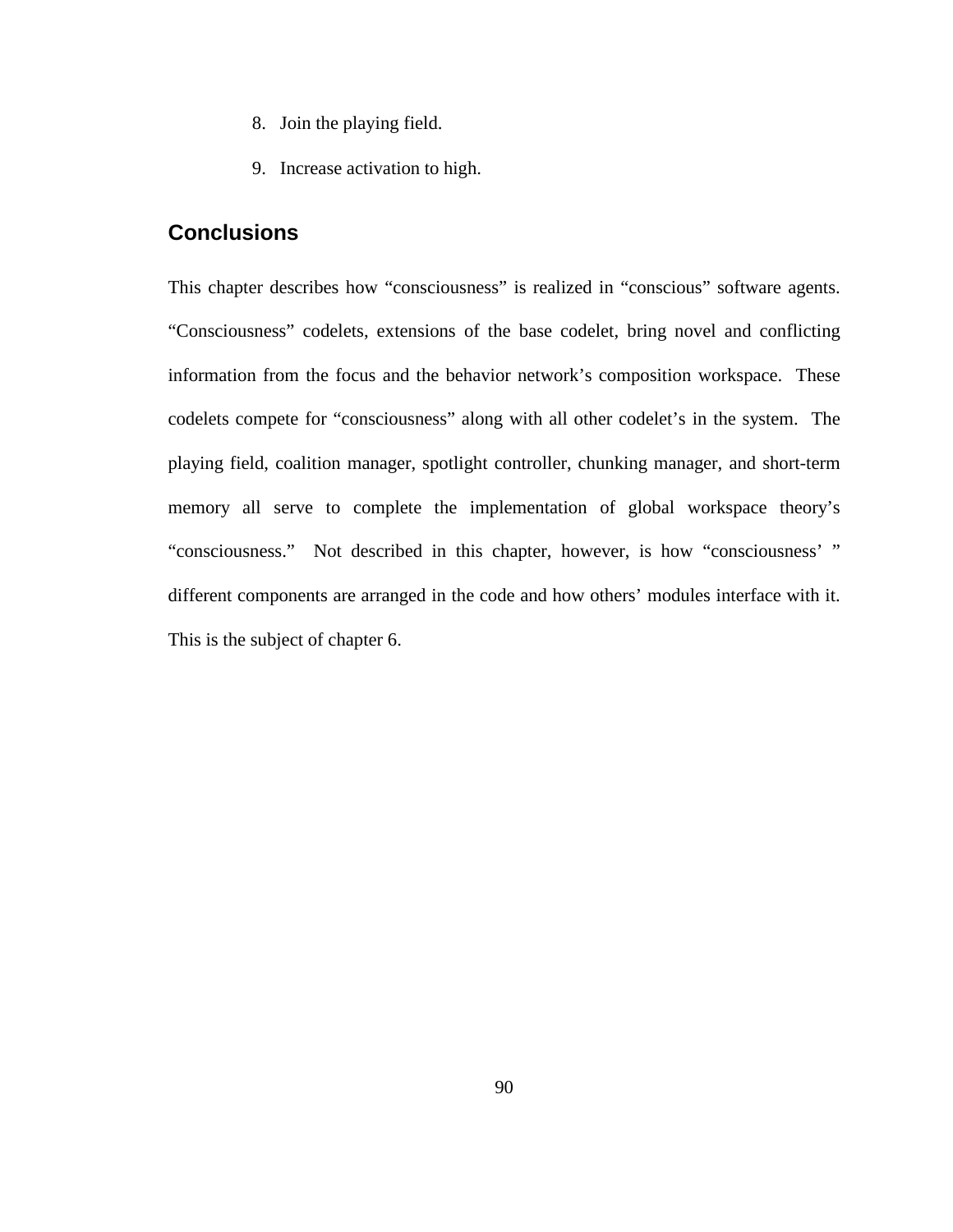# **Chapter 6 ConAg**

# **The "Conscious" Agent Framework**

The "Conscious" Agent Framework (ConAg) is a software framework for implementing "consciousness" in software agents. ConAg is intended to implement "consciousness" according to global workspace theory (Baars, 1997), and its algorithms are those described in chapter 5. ConAg is designed to carefully follow software reuse methodology, discussed in chapter 2. ConAg is designed under the architectural style for "conscious" software agents, detailed in chapter 4. This chapter first discusses the rational for implementing ConAg in Java. This includes giving an overview of Java beans since all of ConAg's classes which can be beans are. ConAg's primary goals are then detailed. The framework's package structure is described. For unfamiliar topics in this section, please refer chapter 5. Next, the well known design patterns which ConAg incorporates are presented. The techniques that other modules use to integrate with ConAg is then described. ConAg's current graphical user interface is presented to help ground the framework and illustrate how portions of the testing results are gathered. Finally, testing results are presented.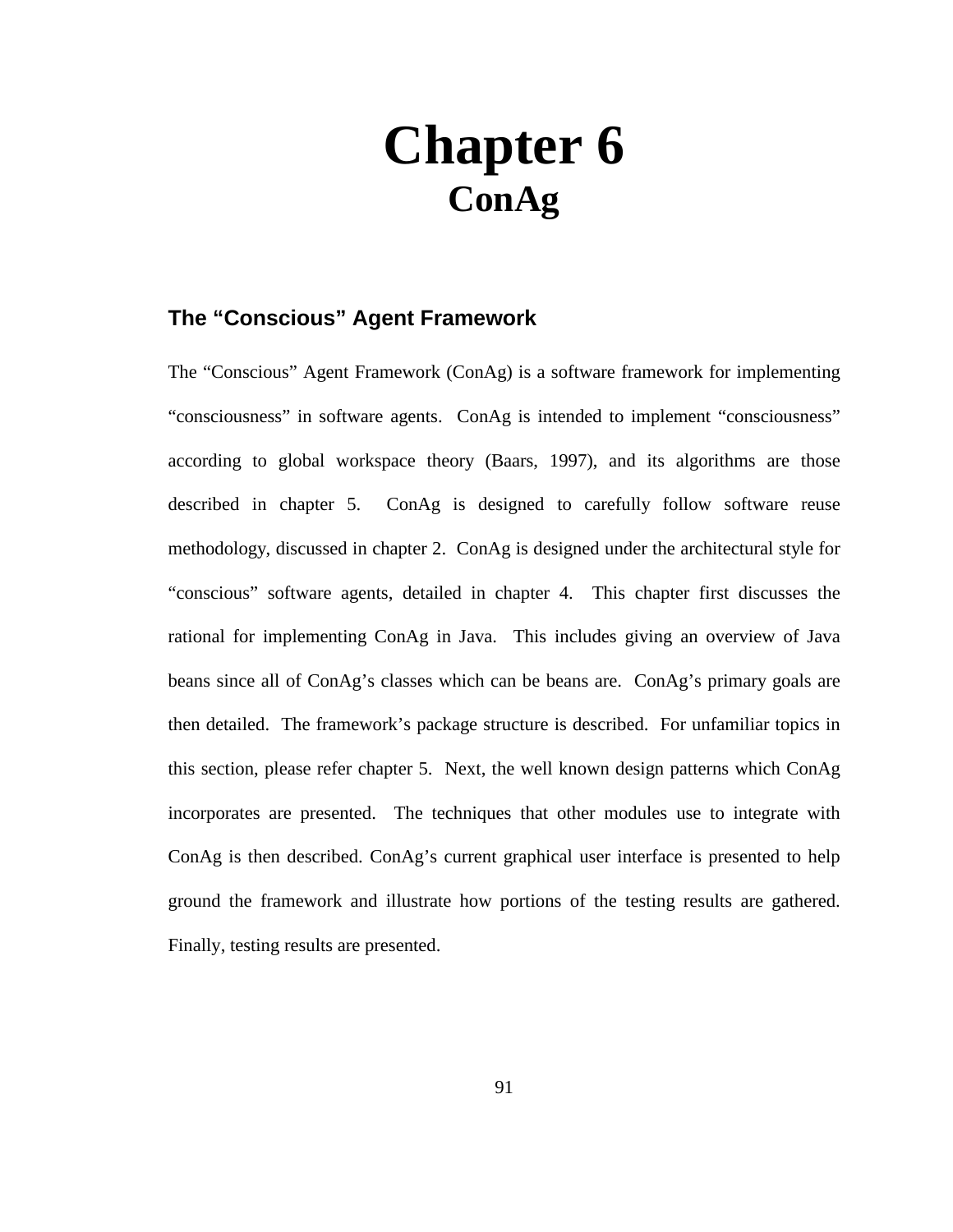# **Why Java?**

Java was introduced in late 1995 by Sun Microsystems with a large marketing blitz. Opening any Java book's introduction or visiting *http://java.sun.com* illustrates this fanfare. After careful consideration amongst the "conscious" software research group including this author, the group decided to use Java for several reasons. First, Java programs run on a virtual machine. Therefore, they run on all operating systems for which a Java virtual machine has been developed. This machine provides a layer of abstraction over the operating system so that, to Java programs, all operating systems are the same. In particular, this is helpful in the development of user interfaces and in multi-threading programming; both are often operating system dependent. At decision time, the operating systems of choice among the research group's developers were Windows 95, Windows NT for Intel, Solaris for Sparc, Linux for Intel, and Mac OS. Java has relatively strong virtual machine support for each of these platforms, making it a quite portable language.

Java has solid multi-threading support. Each thread works in parallel, or in a single-process environment, in simulated parallelism to all other threads. In Java, threads are easy to create. This helps in modeling both global workspace theory and pandemonium theory, as both describe numerous processes being in action simultaneously. Java is also highly object-oriented. Objects help provide for encapsulation, allowing for both a structure's data and methods to exist within the same class. In addition, it provides for inheritance. Inheritance helps facilitate the sharing of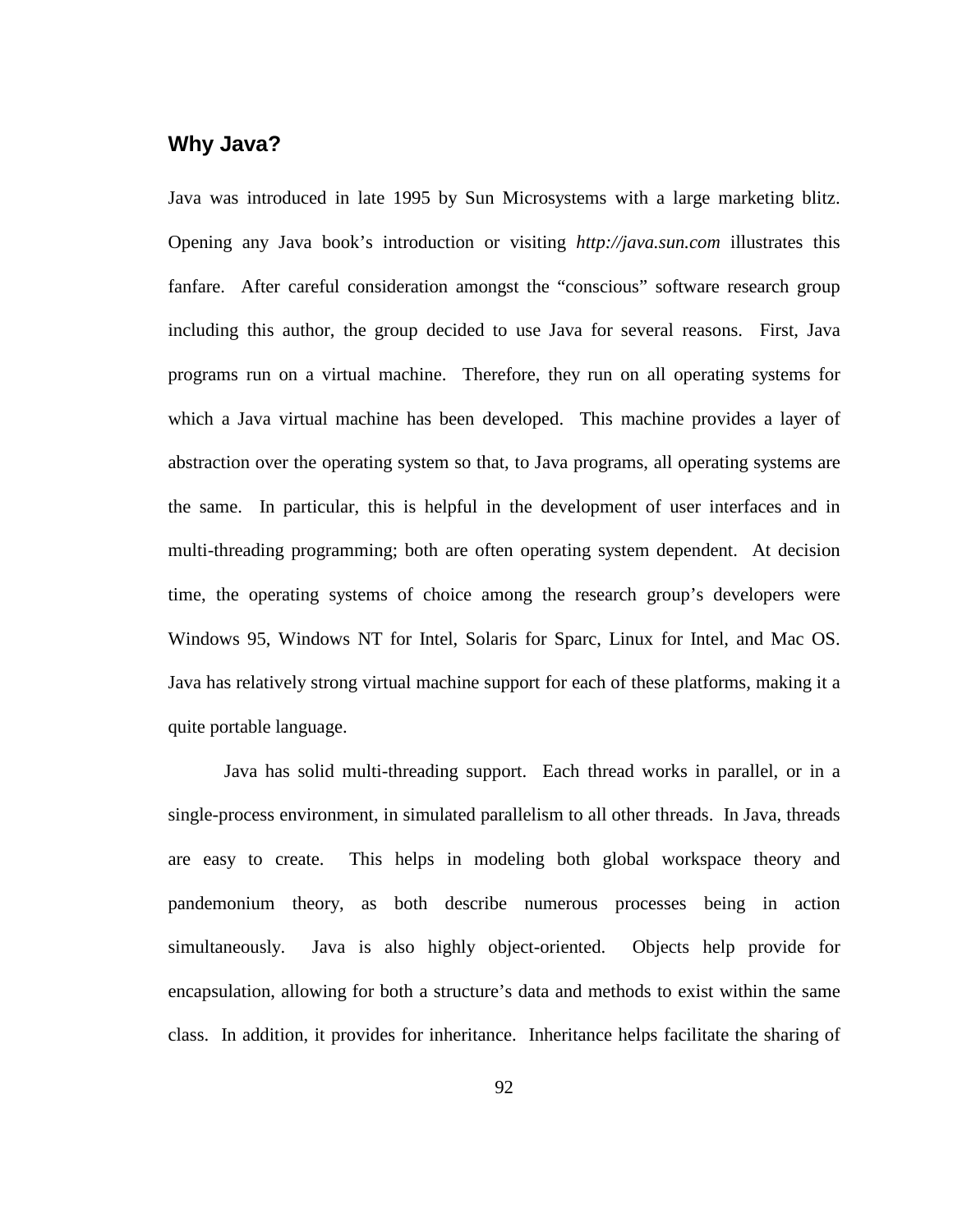properties among a group classes. Object-oriented programming helps foster the independent development of different modules by different research group members as there is minimal interaction needed among developers. Simultaneously, inheritance helps in providing a common interface across modules for all of the agents' codelets.

#### **Java Beans**

ConAg is implemented following the Java bean convention. Beans are simply classes, with specific naming conventions for events, methods, and variables. By making each class a bean, it can be opened and modified by any Java development environment supporting beans such as Sun's Java Workshop. This is possible as each bean's properties and events follow the same convention and, therefore, they can be easily exposed. A simple example of this convention is the naming of variables. Variable names begin with a lower case letter, such as activationLevel. Two methods, a get and set method, then follow a standard naming convention to provide access to this variable. In this case, the get method is named getActivationLevel and the set method is named setActivationLevel.

A jar file is created when the compiled class files are placed into a single compressed file. After ConAg's source files are compiled, they are placed into jar files. Jar files can be read by any bean-development tool, such as Sun's free Bean Box. The Bean Box is a simple tool intended to facilitate a shared vision for bean developers. ConAg's jar files can be loaded into the Bean Box, and its events and variable names are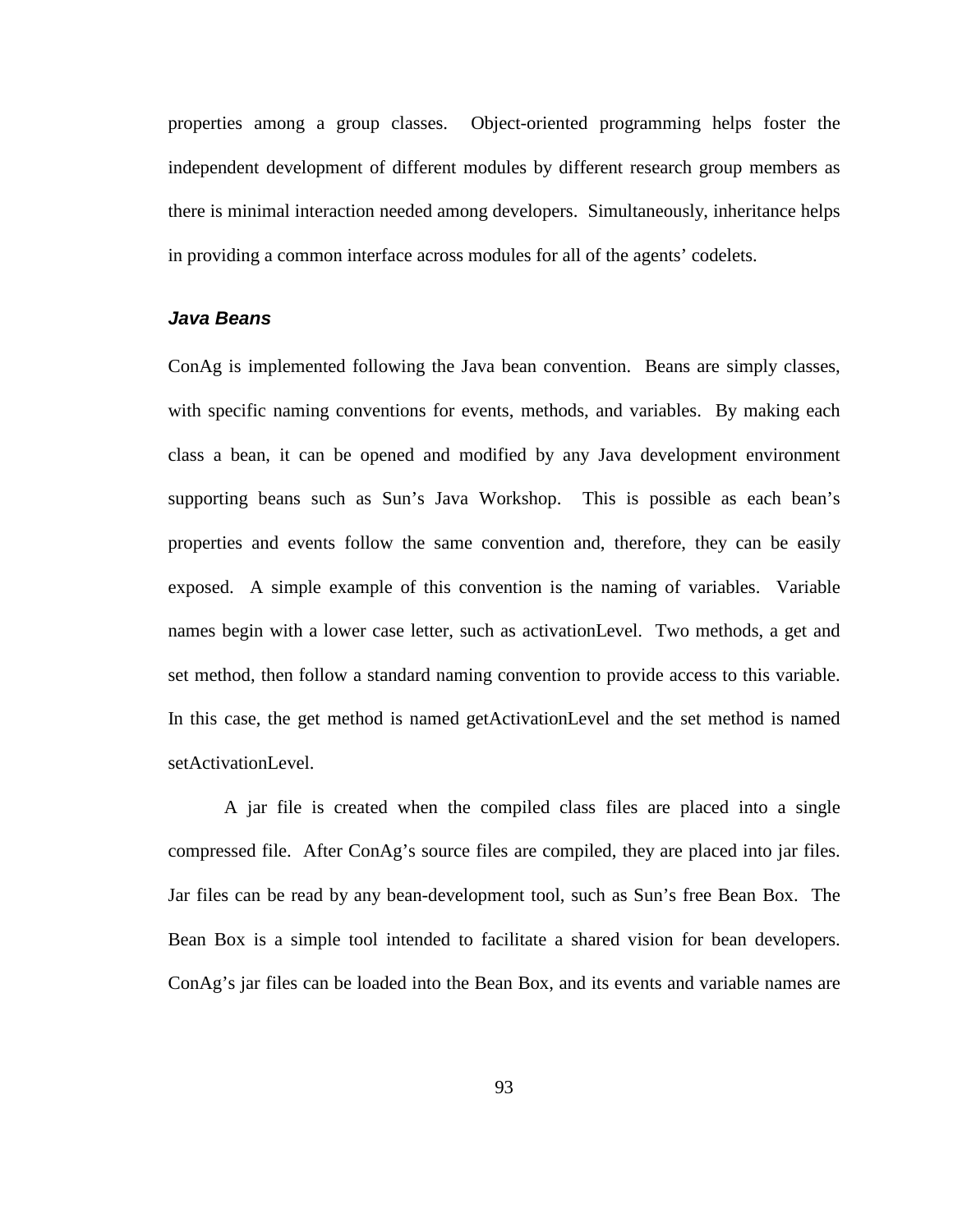visible. With this, other module developers utilizing ConAg can see the framework's properties without having to dive into the code.

# **The Framework's Primary Goals**

As a framework, ConAg serves four primary goals:

- 1. To fit within the boundaries of the architectural style for "conscious" software agents (described in chapter 4).
- 2. To provide a drop-in implementation for the domain-independent portions of these agents' "consciousness" mechanism.
- 3. To provide working, easily customizable, and properly documented domain-specific portions of the "consciousness" mechanism, such as "consciousness" codelets which look for a specific conflict.
- 4. To provide quality, working stubs for the cognitive mechanisms such as behaviors and emotions found in "conscious" software agents. These illustrate how these modules should work with the "consciousness" module and provide a starting point for the mechanisms' development.

# **ConAg's structure**

Explicit care has been taken to ensure ConAg follows good coding practice. ConAg's source code is 100% pure Java, and it utilizes Java's beans framework as well as the AWT and Swing frameworks (Eckel, 1998) for its graphical user interface. All possible classes are Java beans, helping contribute to both black-box reuse, and when necessary,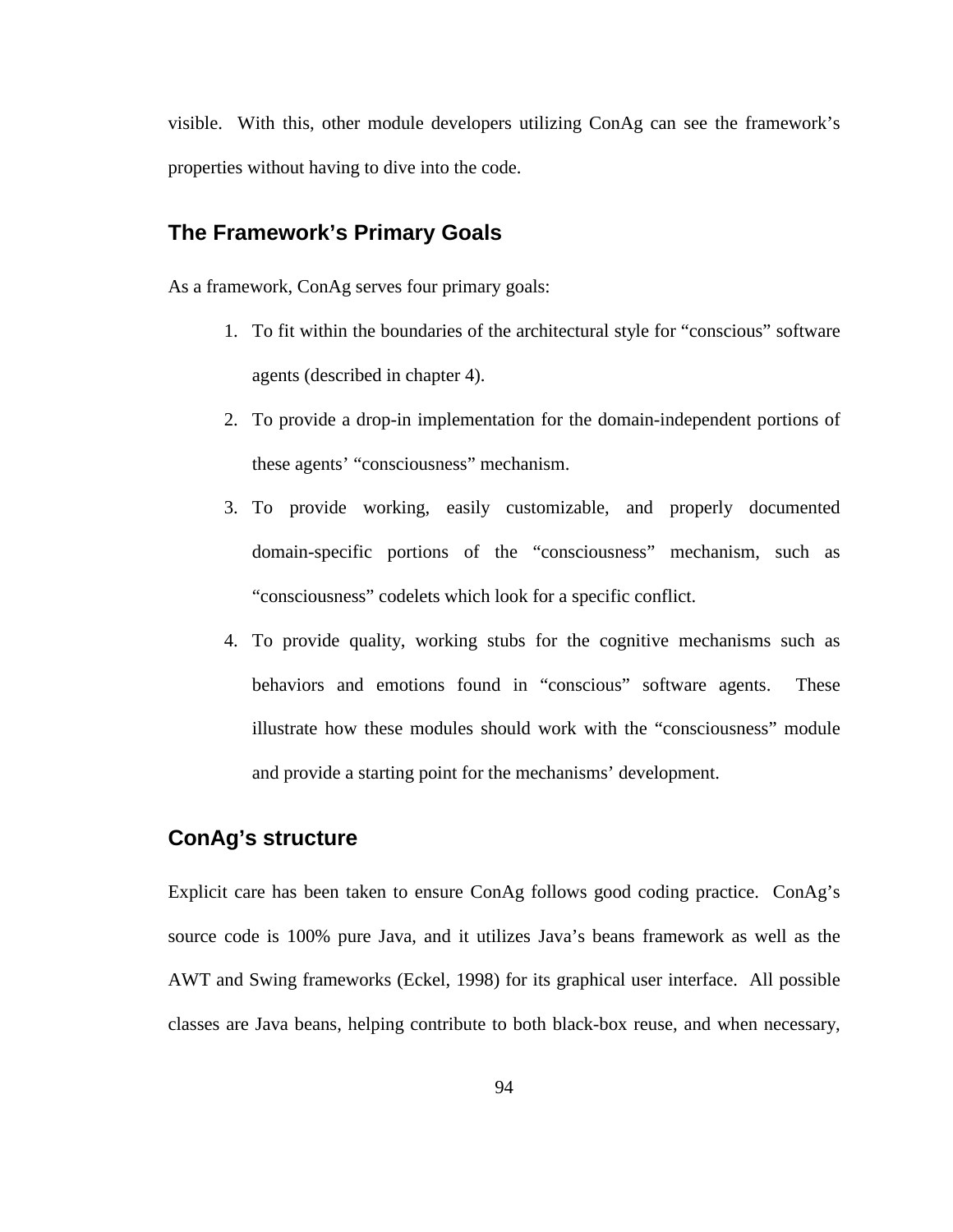easy modification for white box reuse (see chapter 2). Each source file has detailed header comments, and almost every line of code is commented. All comments are catered for Javadoc use. Javadoc comes with Sun's standard Java distribution, and it allows for comments to contain html code and be turned into readable html files.

ConAg has a detailed package structure allowing for its components to be easily found and identified. The next several figures and subsections describe these packages at a high level. At the root is the "conscious" software agent directory, shown in figure 6.1. This directory is not actually a package within ConAg. It is simply the location where each of the different modules' jar files are placed. For example, besides ConAg, this directory contains emotion and perception, developed independently. In reality, these jar files could be placed anywhere on the disk, as long as the Java virtual machine is told where to find them. ConAg's package branches off into two main groups, the base codelet and "consciousness" packages. Each are described below.



Figure 6.1: "Conscious" Software Agent Directory (Bogner, Maletic, & Franklin, In Press 1999)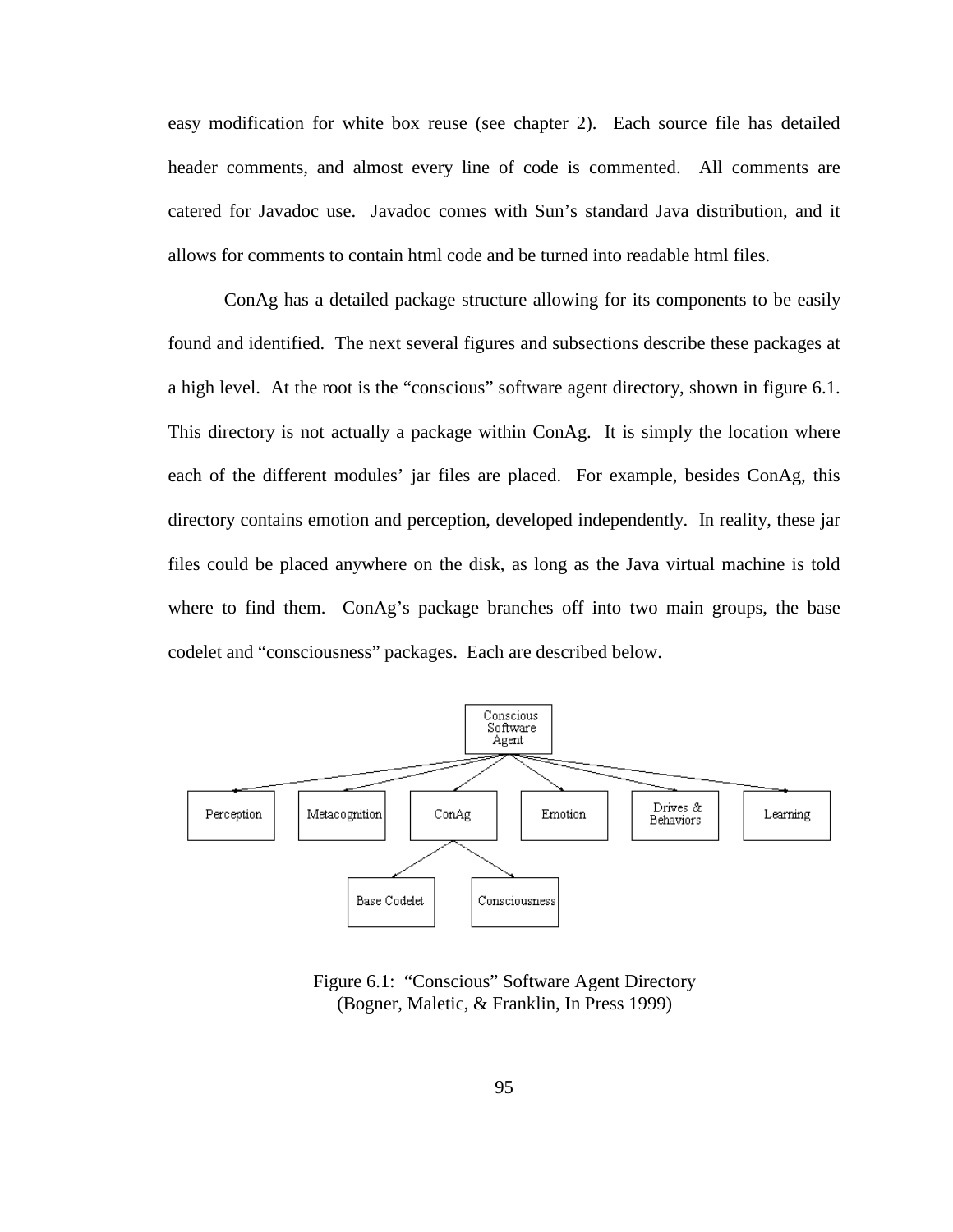#### **ConAg's Domain Independent Portions**

ConAg can be viewed partially as a "generic" framework similar to frameworks for building graphical user interfaces. It implements portions of the "consciousness" mechanism intended to work across domains. In other words, many portions of the framework can be dropped in an agent being developed such as a distribution agent or travel agent.

#### Codelet Definitions

Conscious software agents' base codelet resides in ConAg's base codelet package. Similar to all of ConAg's packages, the base codelet package contains several classes. Since the base codelet package is crucial to "conscious" software agents, it is worthwhile to mention the classes within this package. The codelet class inherits or instantiates all of the other classes in the package.

*ActivationLevels.class:* This bean contains all the information needed for each codelet to set its activation level.

*AssociationElement.class:* This bean stores all information about each codelet's associations.

*BroadcastElement.class:* This bean contains the key and message the codelet carries in the event it becomes "conscious."

*BroadcastEvent.class:* This is the object that is actually "thrown" by the Broadcast Manager when it sends out a broadcast. It contains the hashtable that codelets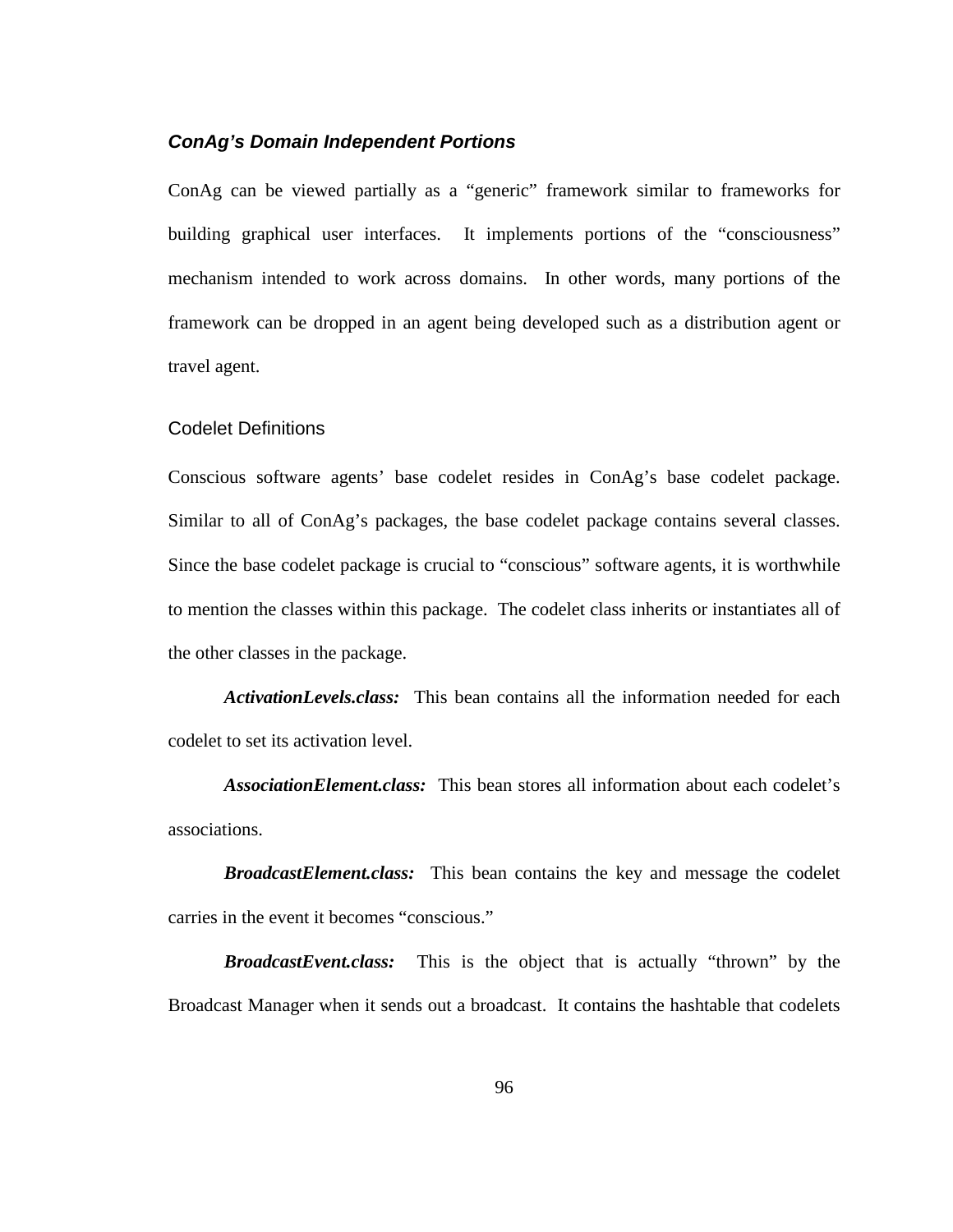query as they look for relevant messages. All codelets know how to listen for and work with this object.

*BroadcastListener.class:* This is an interface class, meaning that it contains empty methods that must be declared by all classes that extend it. This class contains the method necessary to receive the broadcast from the broadcast manager.

BroadcastListener.class is extended by Codelet.class, which implements the appropriate method for broadcast receipt. In this way, all codelets in the system receive the "conscious" broadcast.

*Codelet.class:* Described in the previous chapter, this bean contains the base information common to all codelets in "conscious" software agents, including "consciousness" and generator codelets.

As seen in figure 6.2, ConAg also includes a package containing classes common to "consciousness" codelets. This package highlights that "consciousness" codelets carry information, whether it be a conflict or novel information. Further specificity for "consciousness" codelets is included in ConAg, and this is discussed in the Domain Dependent Portions section below.



Figure 6.2: "Consciousness" Package (Bogner, Maletic, & Franklin, In Press 1999)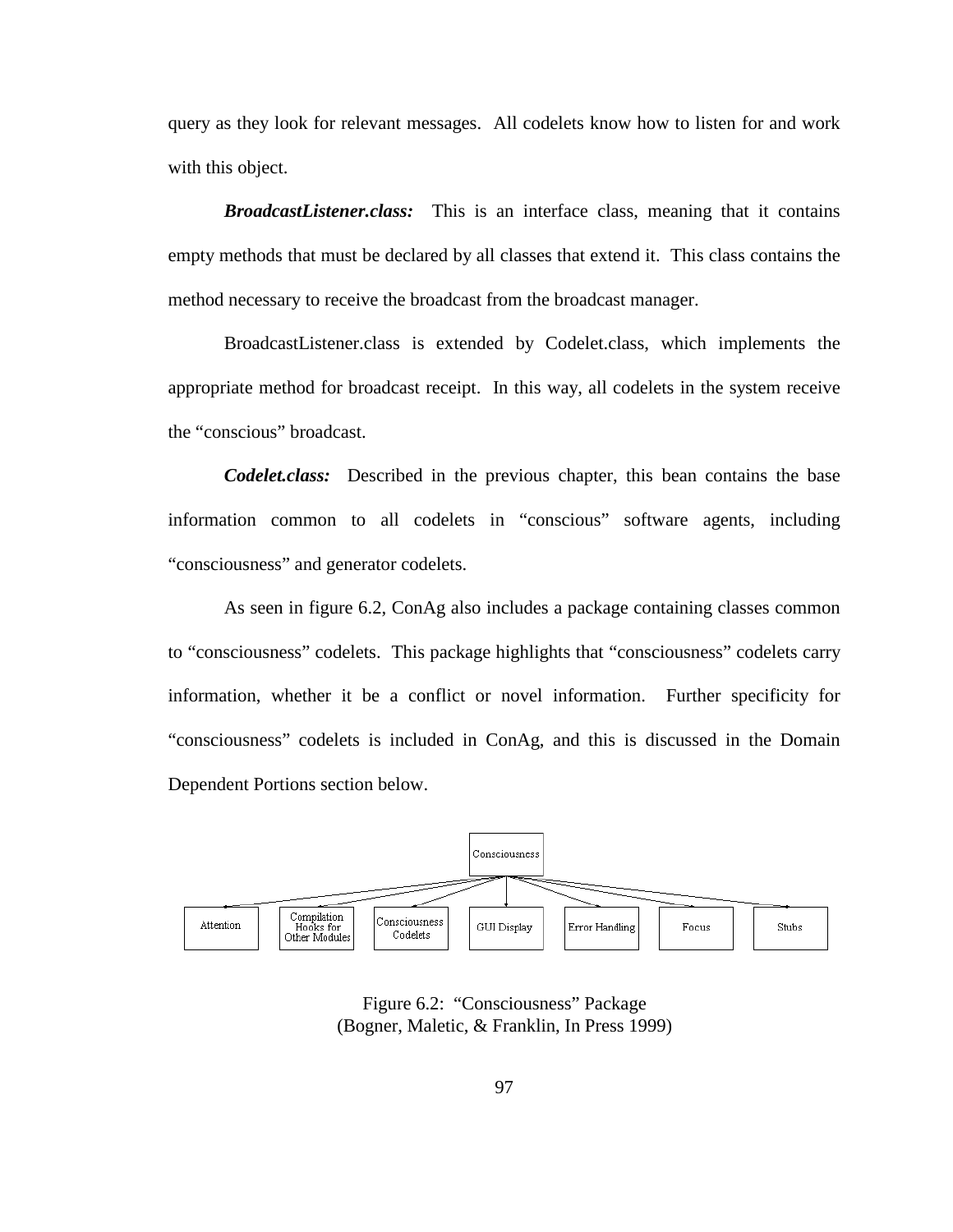#### **Attention**

Figure 6.2 also shows where attention is located. The attention package includes the broadcast manager, chunking manager, coalition manager, playing field, short-term memory, and spotlight controller. It also contains the definition of a chunk. These are domain independent, and each of these mechanisms can be modified to the developer's satisfaction. For example, a new algorithm for forming coalitions can be created based on the one included in the framework.

#### Compilation Hooks

Figure 6.3 shows the packages in the compilation hooks package. ConAg's compilation hooks allow the framework to be compiled without reliance on the other module's jar files. They are needed as ConAg currently has eleven locations where method calls are made to cognitive modules built by other "conscious" software research group developers. These are:

- The read and write calls to associative memory by the focus.
- The read and write calls to episodic memory by the focus.



Figure 6.3: Compilation Hooks Package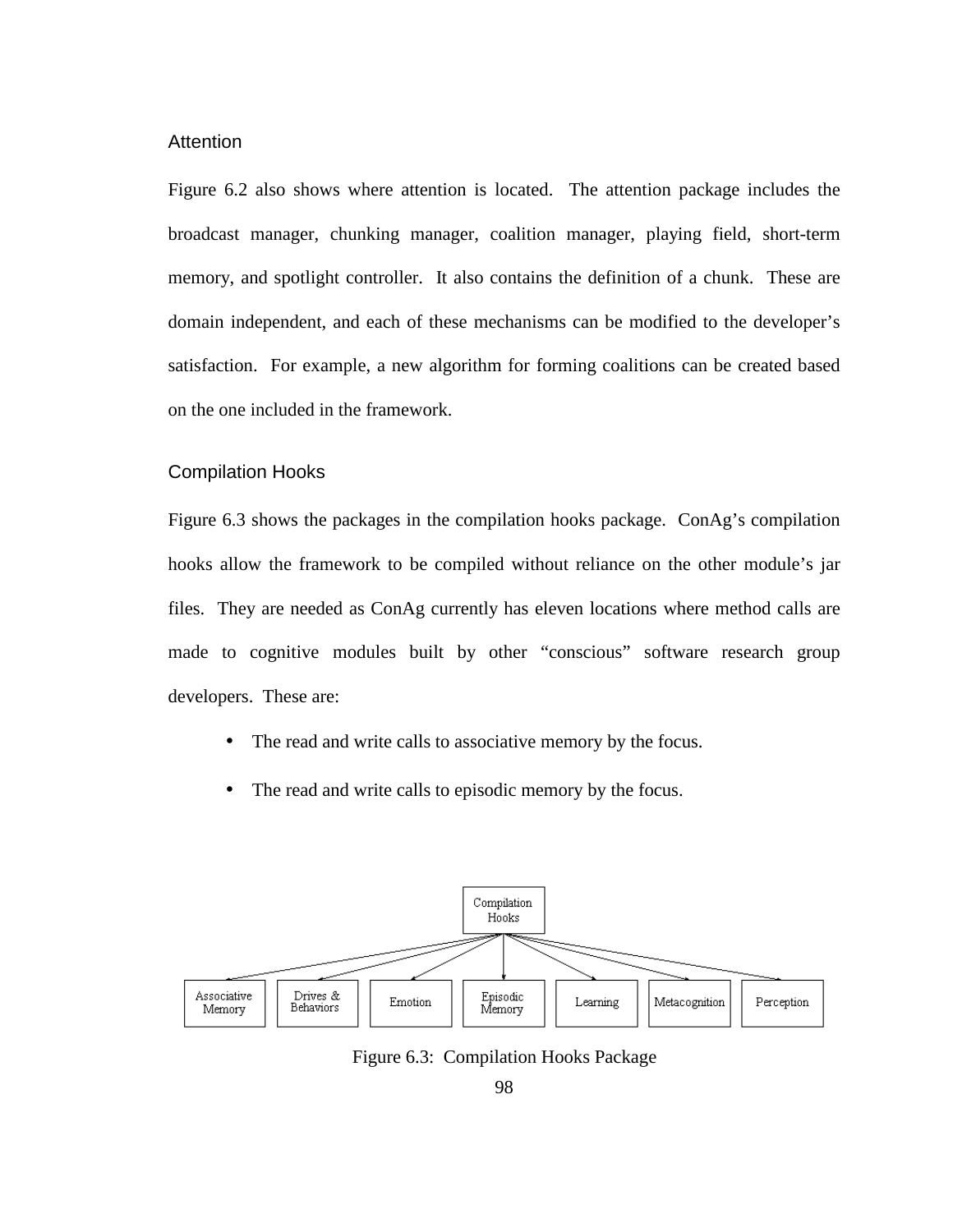- A read of the behavior network's composition working memory by "consciousness" codelets working to detect conflicts in the outgoing announcement.
- The ability to query, from ConAg's graphical user interface, methods from other cognitive modules stating the last items they passed to the focus. Specifically, the modules are the associative memory, behavior network, emotion, episodic memory, and perception. This system is used to help ensure that the focus is correctly integrated with the corresponding modules.
- "Conscious" software agents' main method, starting up these agents, is found in the ConAg package, illustrated in figure 6.1. Different classes within this package and instantiated by the main method allow for different startup scenarios. These classes make calls to the other cognitive modules to start them up.

The compilation hooks package contains its own packages, one for each of the modules to which ConAg makes method calls. For each cognitive module, only the classes that ConAg imports are included. For each included class, only the methods ConAg accesses are included, and these methods are normally empty or contain only bare functionality. These compilation hooks are intended to be written and maintained by the developer(s) of ConAg, not of the other cognitive modules. They can only be written, however, after agreement is reached with ConAg's developer(s) and the other cognitive module developers on how the integration takes place.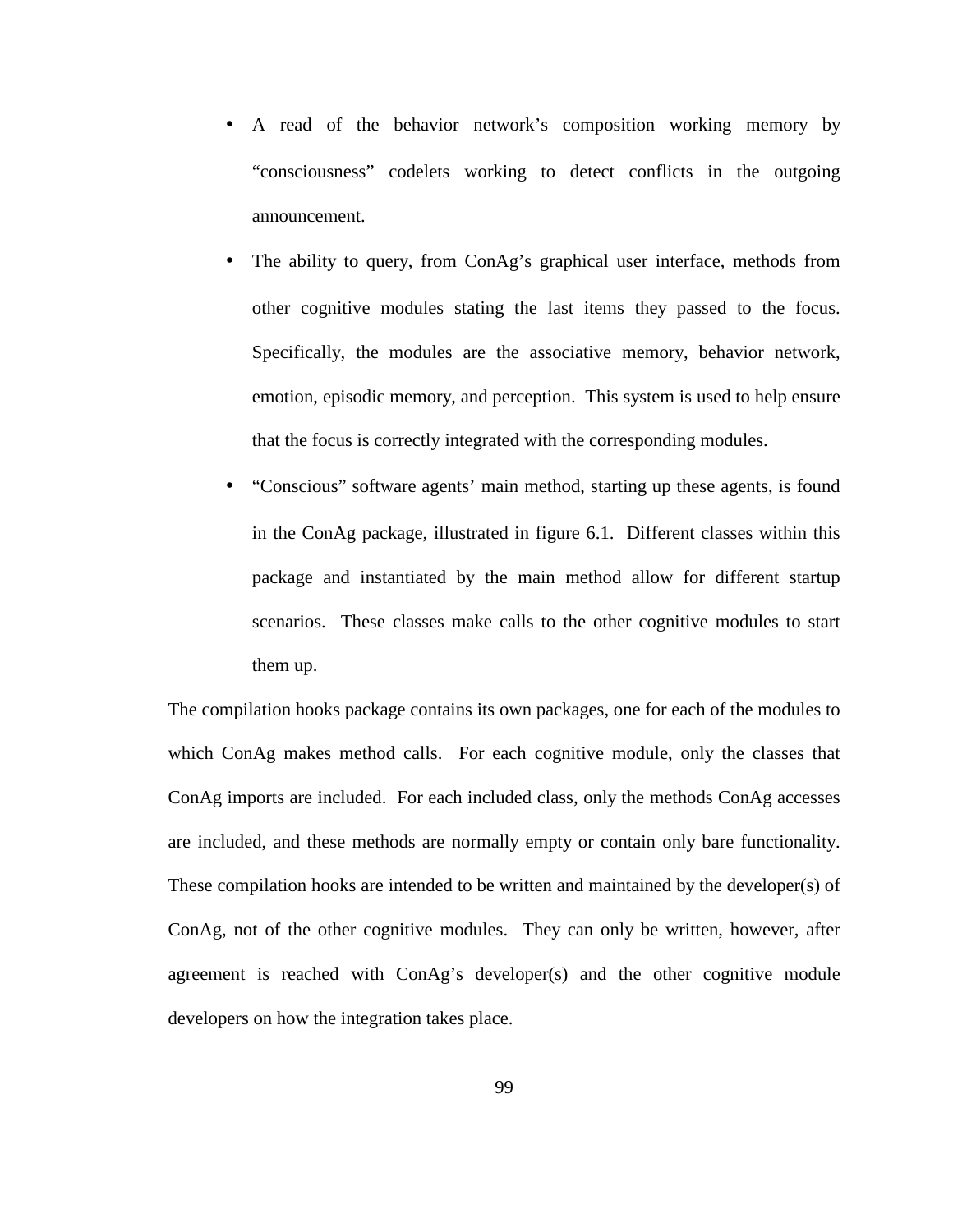#### Graphical User Interface



Figure 6.4: Display Package (Bogner, Maletic, & Franklin, In Press 1999)

ConAg's graphical user interface, written using Java's AWT and Swing frameworks, serves two roles. First, if desired, it allows different ways for starting up ConAg. For example, ConAg can be started using all of CMattie's other cognitive modules or just its own stubs (described below). Of note, it also allows the "consciousness" module to be started independently of the other modules. While yet unproven, this may provide a testing ground to compare how these agents run "consciously" versus entirely "unconsciously." Second, the gui provides a window into the inner workings of the system. Screenshots of portions of this are seen later in the chapter, as illustrations on how testing information is gathered. Currently, the gui is catered to developers' use as what is displayed is fine-grained. Figure 6.4 illustrates the gui package structure. Notice that it is a close mirror to the "consciousness" package shown in figure 6.2. This allows developers to easily find its components. The differences to the "consciousness" package include a components package, where beans used throughout the display module reside. All of the gui is domain-independent, except in the case of "consciousness" codelets as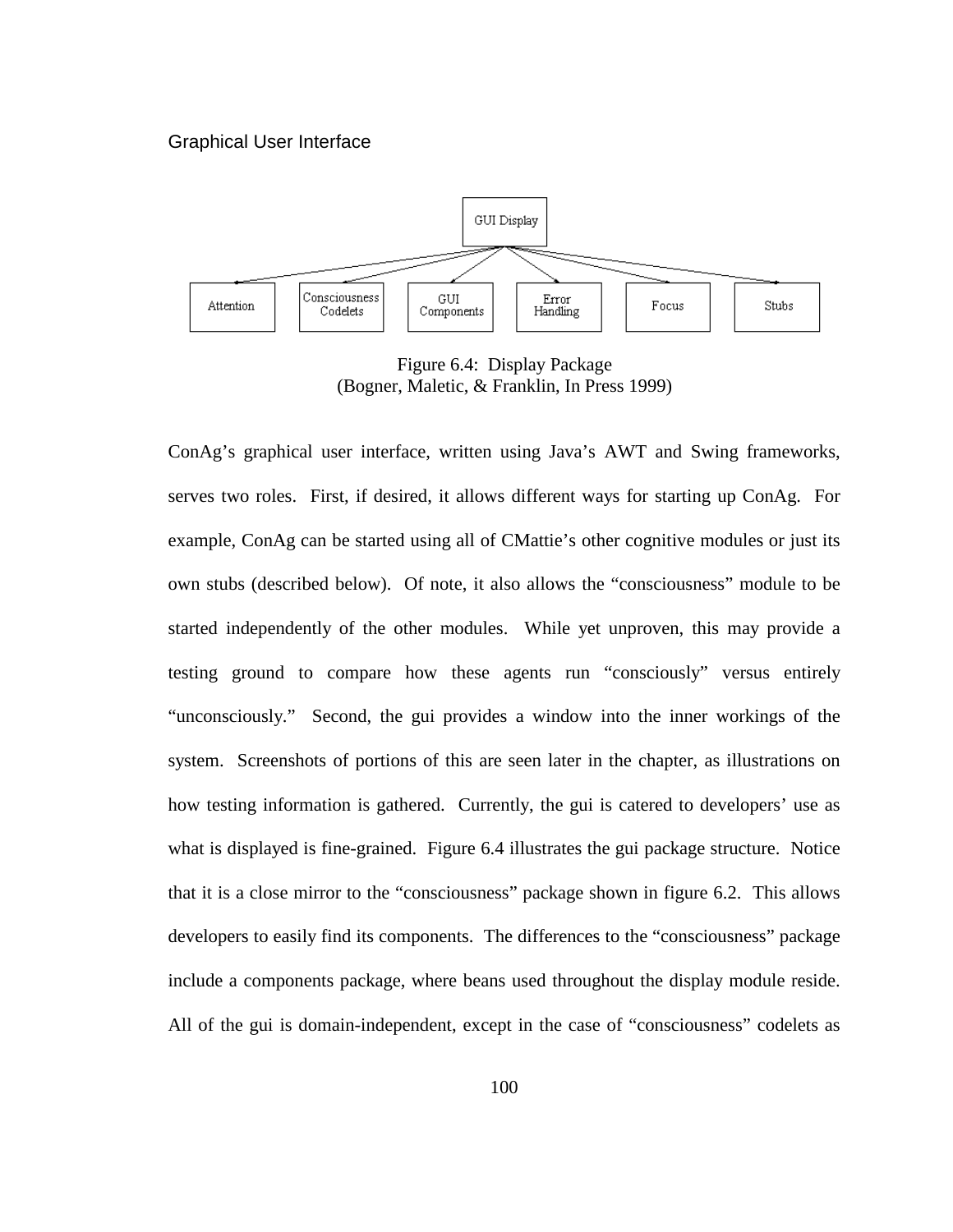these are domain dependent. In cases where "consciousness" codelets are added (or removed) for a new domain, the gui can be easily modified to view these new codelets. More importantly, ConAg does not depend on a gui to run; the package could be completely removed. This provides a means for a user-interface based on a different toolkit to be provided.

#### Error Handling

As seen in figure 6.2, ConAg provides a common mechanism for handling errors throughout the system. To help foster ConAg's independence from the need for the user-interface, the provided GUI contains its own error handling mechanism. It currently uses identical techniques as the framework's main one. This technique allows the developer a single point in which to code for handling additional errors while also providing consistent debugging methods throughout the framework.

#### Other Cognitive Module Stubs

ConAg provides its own stubs for the other cognitive modules such as the behavior network. These stubs simulate the basic functionality of the actual modules. For example, the behavior network stub listens for an appropriate broadcast from "consciousness" and sets the focus with a behavior. On startup, all or some of these stubs can be run instead of the other cognitive modules. These stubs get their data from text files, making them ideal for testing.

It is important to realize the rational for separating the compilation hooks from the stubs. The compilation hooks are created only after discussion with other developers, and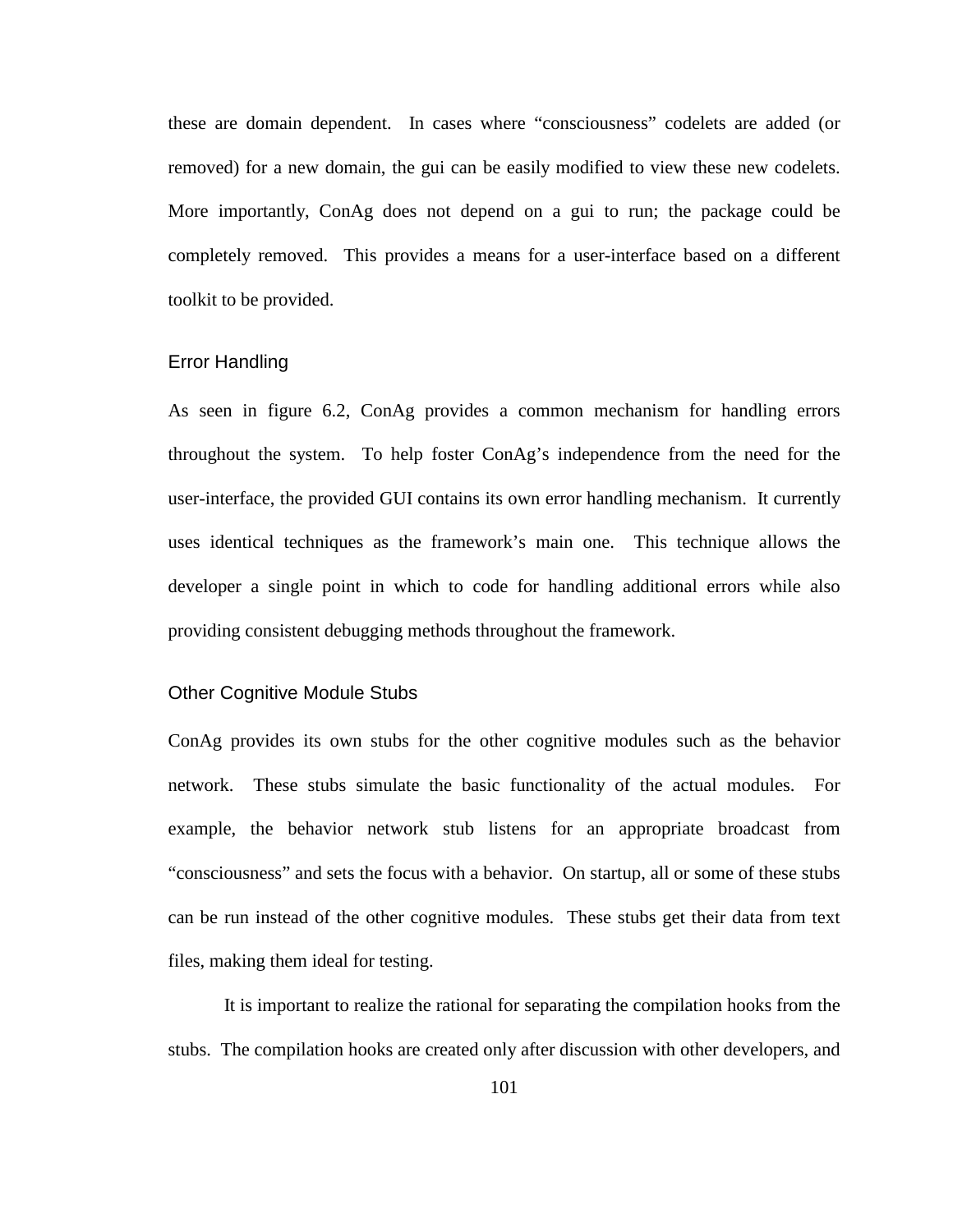they are subject to the changes the other developers make in terms of class names and method calls. On the flipside, ConAg(s) developers control the course of the stubs, and they provide functionality even if the other cognitive modules' are not ready for integration. These stubs often do not share method names with the real cognitive modules. In addition, many of "conscious" software agents' modules are domain specific, such as perception. These stubs, however, are domain independent. Within ConAg's modules such as the focus, checks are done to see if the actual cognitive module or the corresponding ConAg stub has been started. The appropriate method calls are then made.



Figure 6.5: "Consciousness" Codelet Package (Bogner, Maletic, & Franklin, In Press 1999)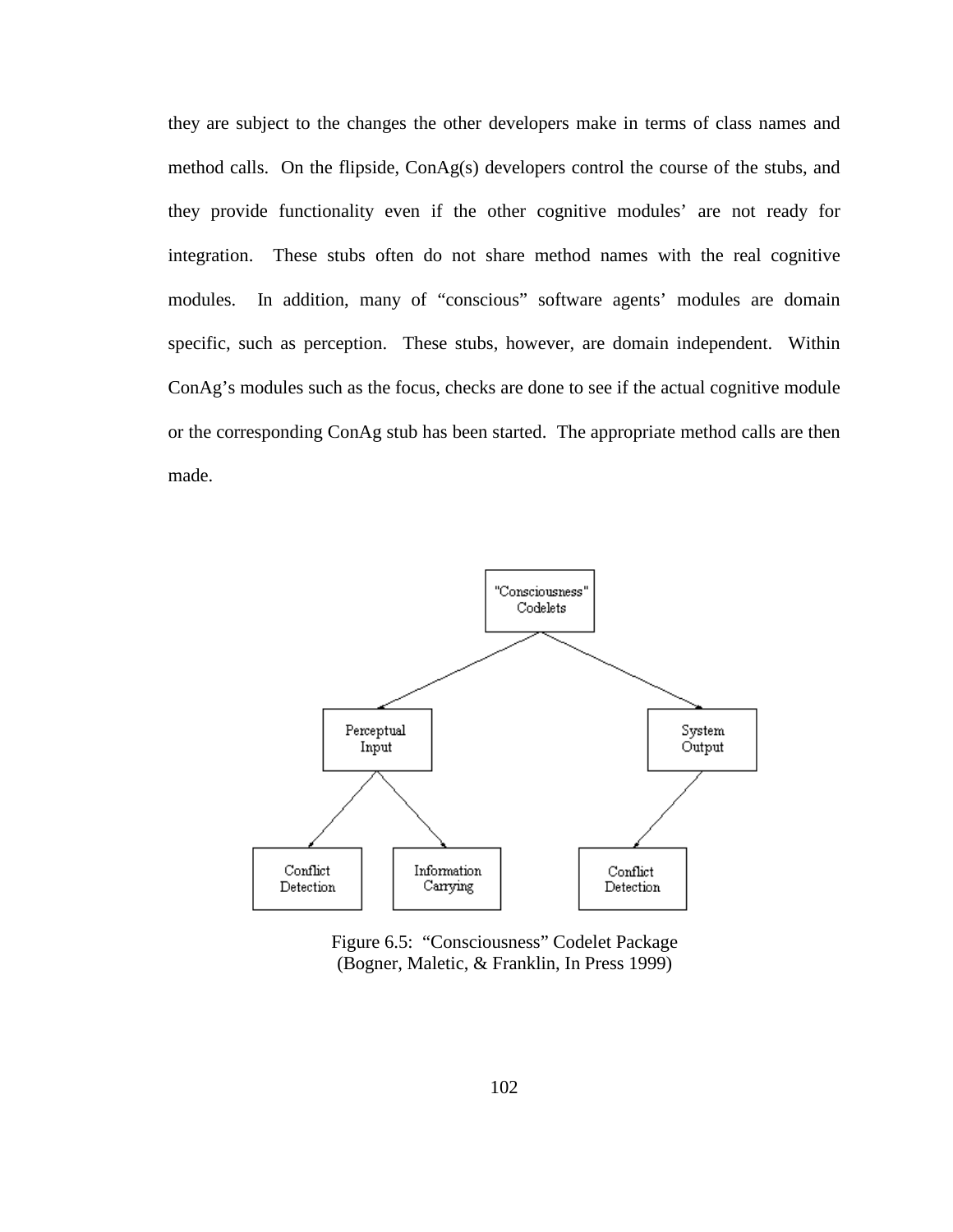#### **Domain Dependant Portions**

ConAg's packages for "consciousness" codelets and the focus are domain-dependent, with the exception being the "consciousness" codelet components common to all of these codelets. As seen in figure 6.5, ConAg provides "consciousness" codelets to detect conflicting and novel information for perceptual input and conflict detection for the systems' output. "Consciousness" codelets are domain specific. Currently, ConAg's "consciousness" codelets are tailored for use in CMattie. These provide a basis for white-box reuse in order to apply these components to new domains. As "consciousness" codelets are Java beans, often times code changes to the graphical interface are not needed when "consciousness" codelets are applied to new domains.

As previously described, the focus is the location where perceptual information is created for the agents' own use. This perceptual information is associated with the agents' memories, and "consciousness" codelets bring this new and potentially conflicting information to "consciousness." Perceptual information is domain specific as are systems' memories about their taken actions in relation to what has been perceived. Therefore, the focus, while an integral part of "conscious" software agents, is domain-dependent. Even so, ConAg provides common methods for a focus' use across domains.

# **ConAg's Design Patterns**

Design patterns, an important aspect of software reuse methodology and described in chapter 2, are heavily utilized throughout ConAg. Illustrated here is ConAg's use of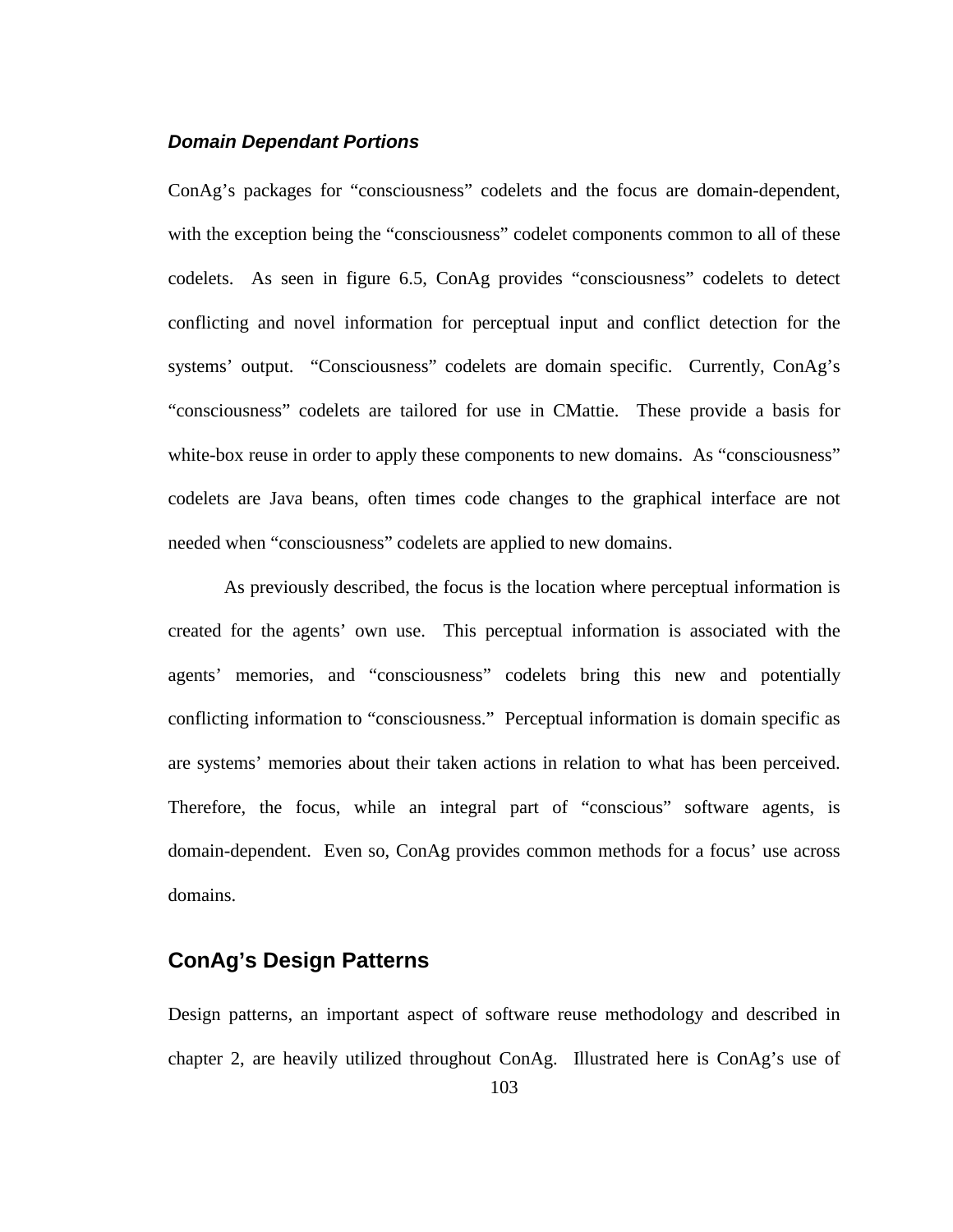several patterns, all described in *Design Patterns* (Gamma, Helm, Johnson, & Vlissides, 1995). The abstract factory pattern provides an interface for creating families of related or dependent objects without their concrete classes needing specification. Abstract factory patterns are used throughout ConAg. Examples are seen in the base codelet and base perceptual "consciousness" codelet definitions.

The singleton pattern ensures that there is only one instance of a class and that it is accessible globally. ConAg relies on this pattern for each of the components that start up its different modules. For example, the attention startup bean provides single access to the attention components for the other cognitive modules, namely those that access the playing field and the broadcast. "Consciousness" codelet startup provides access to all of the "consciousness" codelets. Focus startup provides a single point of access to the perceived information and the memories associated with it.

Used throughout ConAg is the façade pattern, which defines a higher-level unified interface to a subsystem, making these subsystems easier to use. In ConAg, active codelets join the playing field. The playing field's structure is hidden from them; there is simply a common way to exit and join the field. Completed perceptual information is set in the focus for use by the entire system; the actual process of perceiving is hidden. Codelets receive the broadcast information; hidden from them is how this information is collected and arranged for broadcast.

The strategy pattern defines a family of algorithms, encapsulating each one and making them interchangeable. This allows algorithms to vary without directly affecting those which utilize it. Throughout ConAg's attention package, great care has been taken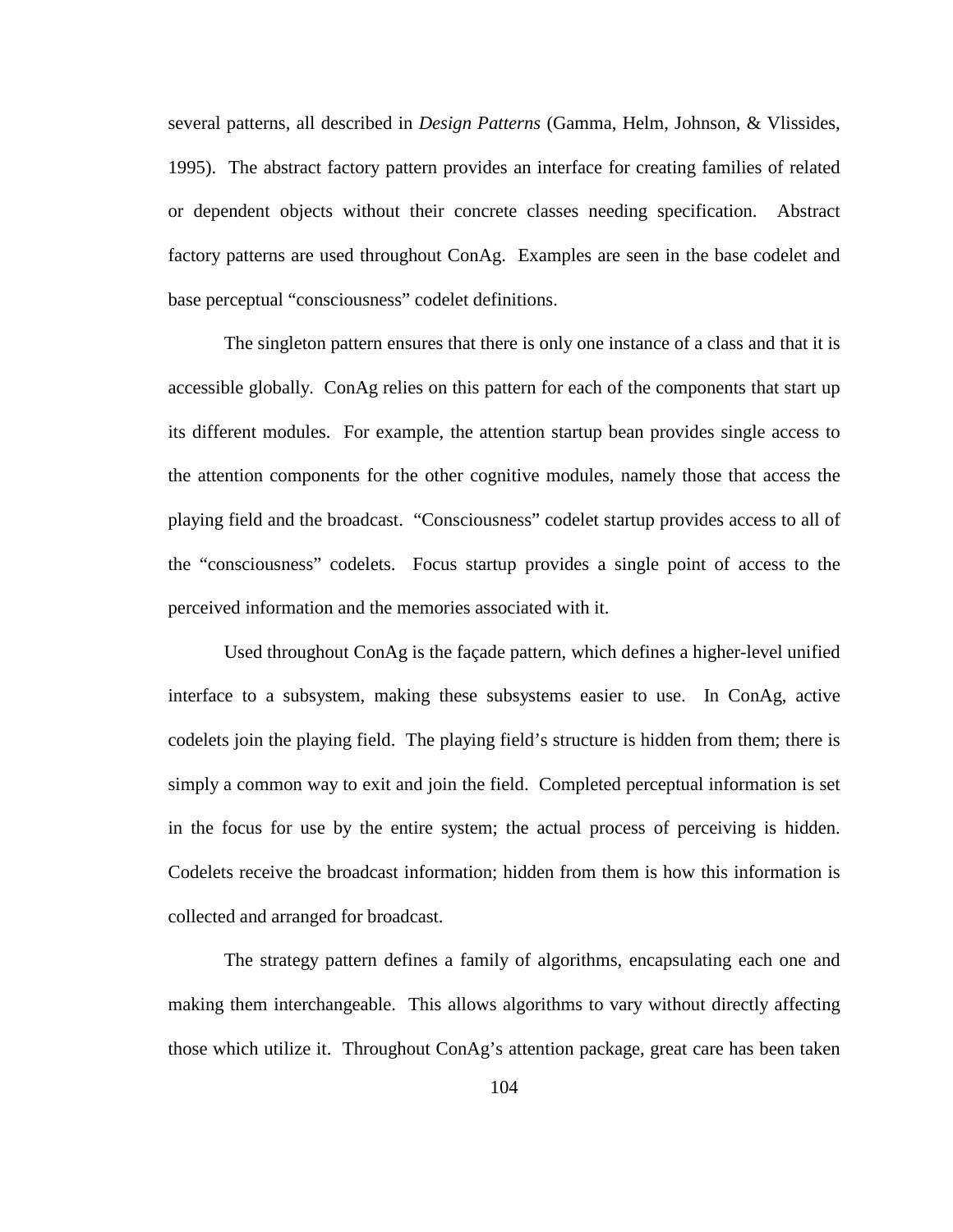to follow this pattern. For example, a different algorithm for forming coalitions can be used in the coalition manager; the same holds true for the spotlight controller's choosing a "conscious" coalition. The methods for gathering the information to be broadcast and the actual manner with which it is broadcast is also interchangeable. The same holds true for the representation of short-term memory.

The observer pattern defines a one-to-many dependency between objects so that when one object changes state, all of its dependencies are notified and automatically updated. A prime example of this in ConAg occurs with the "conscious" broadcast, where one broadcast is received by all codelets in the system. In addition, when the focus receives a new percept, one announcement of this fact is sent out to all of the system's perceptual "consciousness" codelets and certain emotion codelets.

The memento pattern provides a way to capture and externalize an object's internal state, without violating encapsulation, so that the object can be restored to this same state later. "Conscious" software agents often have a self-preservation mechanism. For agents with this mechanism and written in Java, the base codelet class has the option to utilize Java's serialization techniques. Serialization achieves the memento pattern, and since all codelets inherit the base codelet component, all codelets' states can be captured and restored. In this future, this may apply to the system's short-term memory as well.

# **How Other Cognitive Modules Integrate With ConAg**

Currently, seven cognitive modules developed by other conscious software research group members integrate with ConAg. Five of these modules, the behavior network,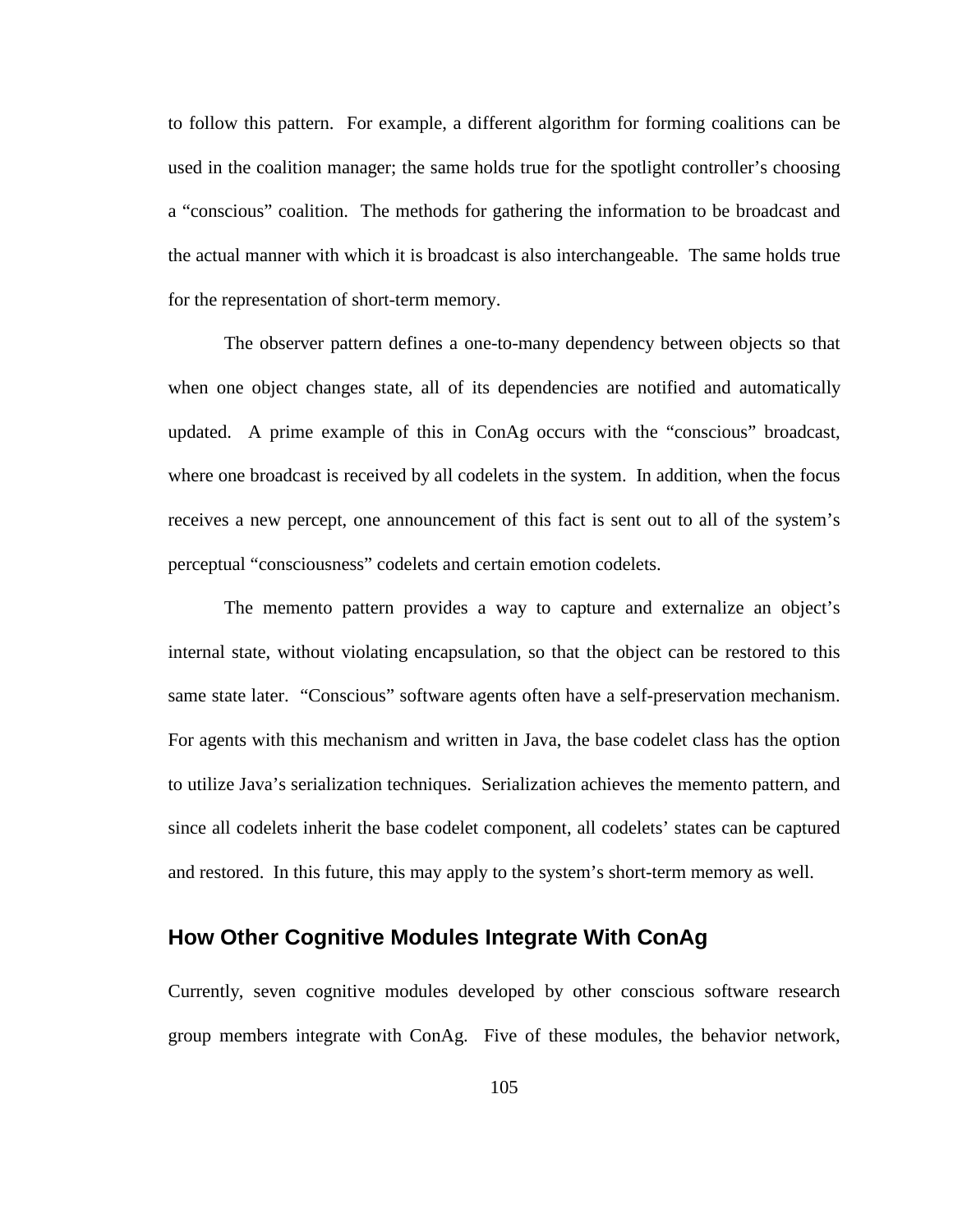emotion, learning, metacognition, and perception, extend the base codelet class. They do this by importing ConAg.BaseCodelet.Codelet. Most developers choose for their codelets to access short-term memory as well. In this case they import ConAg.Consciousness.Attention.AttentionStartup and access short-term memory, for example, via AttentionStartup.shortTermMemory.getMemory().

The behavior network, emotion, and perception modules all integrate with ConAg to access the focus. To do this, they import ConAg.Consciousness.FocusPackage. FocusStartup. They can then access the focus, for example, via FocusStartup.focus. setBehaviorRegisters (String[] behavior), FocusStartup.focus.setEmotionRegisters (String[] emotions), FocusStartup.focus.getRegistersCanBeFilled(), etc.

Associative and episodic memories integrate with ConAg. Specifically, they import the MemoryReadReturn class in ConAg.Consciousness.FocusPackage. This class contains a boolean value specifying whether or not associative memory converges. It also contains the returned memory registers which are set if there is convergence. Both associative and episodic memory return a MemoryReadReturn class when a read is made from the focus to either memory.

# **ConAg's Graphical User Interface Revisited**

Currently, two methods are available to get information on what is occurring inside the system: a log file and ConAg's gui display. Below is a small excerpt from the log file when ConAg is running with its stubs. When ConAg is running with the real cognitive modules, the log file is more difficult to follow as each module independently writes to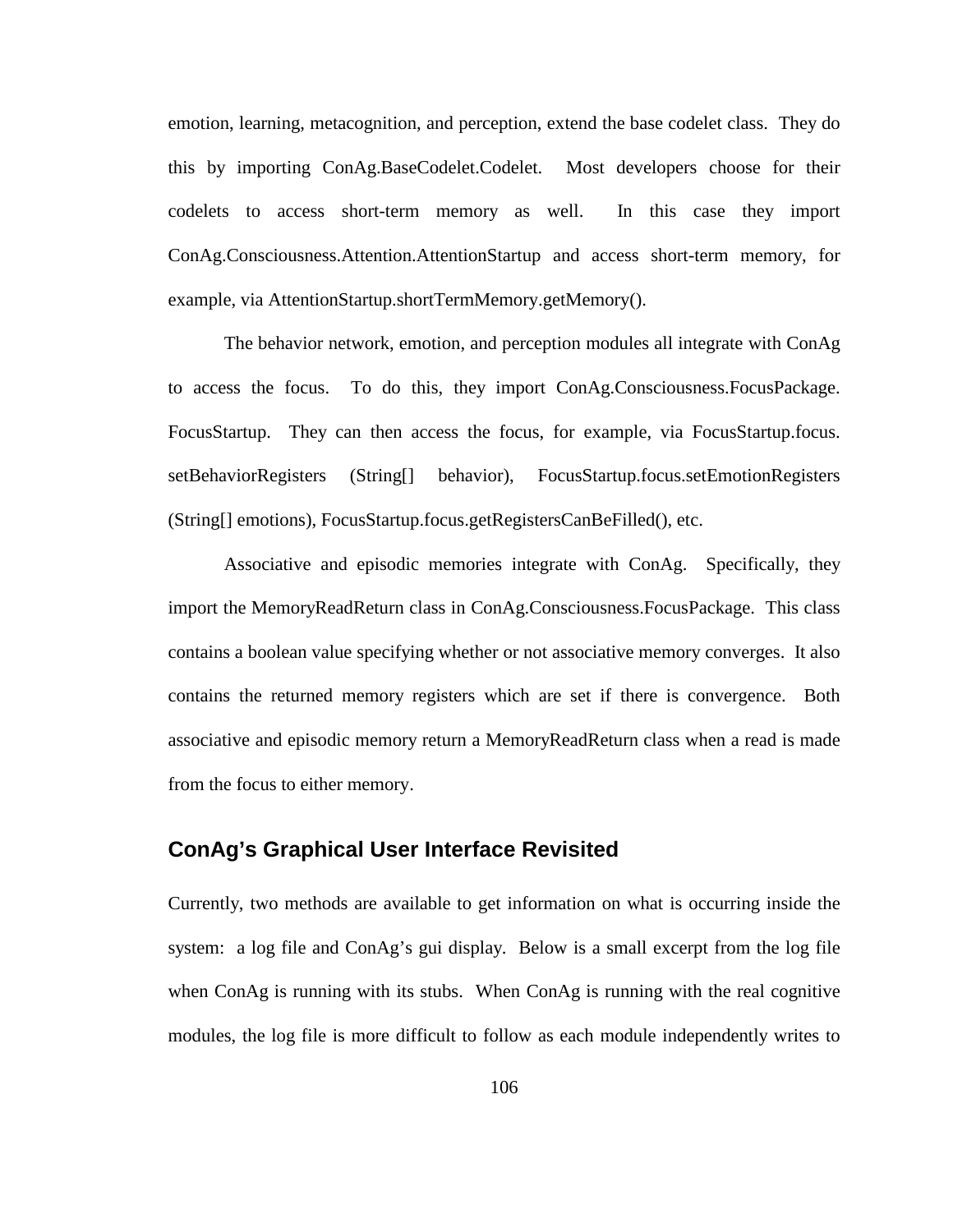the file. The illustration below takes up after "consciousness" codelets have picked up their respective information from the focus; also, the reads from associative and episodic memories have already occurred.

• The spotlight controller has determined that no coalition has a high enough average

activation for "consciousness."

A NEW COALITION WAS NOT CHOSEN FOR CONSCIOUSNESS. THRESHOLD FOR CONSCIOUSNESS: 0.47829682

• The coalition manager has rapidly traversed the playing field, forming coalitions

(twice)

Coalition Manager states playing field's size is: 10 Coalition Manager states playing field's size is: 10

• The spotlight controller once again traverses the coalition manager's coalitions.

```
The Spotlight Controller's coalitions:
  Coalition:0
 Name: SpeakerTopicMessageTypeCarrier
 Id: 0.9185863266452637
    Act Lvl: 0.7
 Name: DateCarrier
 Id: 0.3318647383472735
    Act Lvl: 0.45
 Name: DayCarrier
 Id: 0.6290151970713053
    Act Lvl: 0.45
 Name: EmailAddressCarrier
 Id: 0.9806771259346015
    Act Lvl: 0.45
 Name: PlaceCarrier
 Id: 0.4155485895454599
    Act Lvl: 0.45
 Name: SeminarNameCarrier
 Id: 0.3213166329772882
    Act Lvl: 0.45
```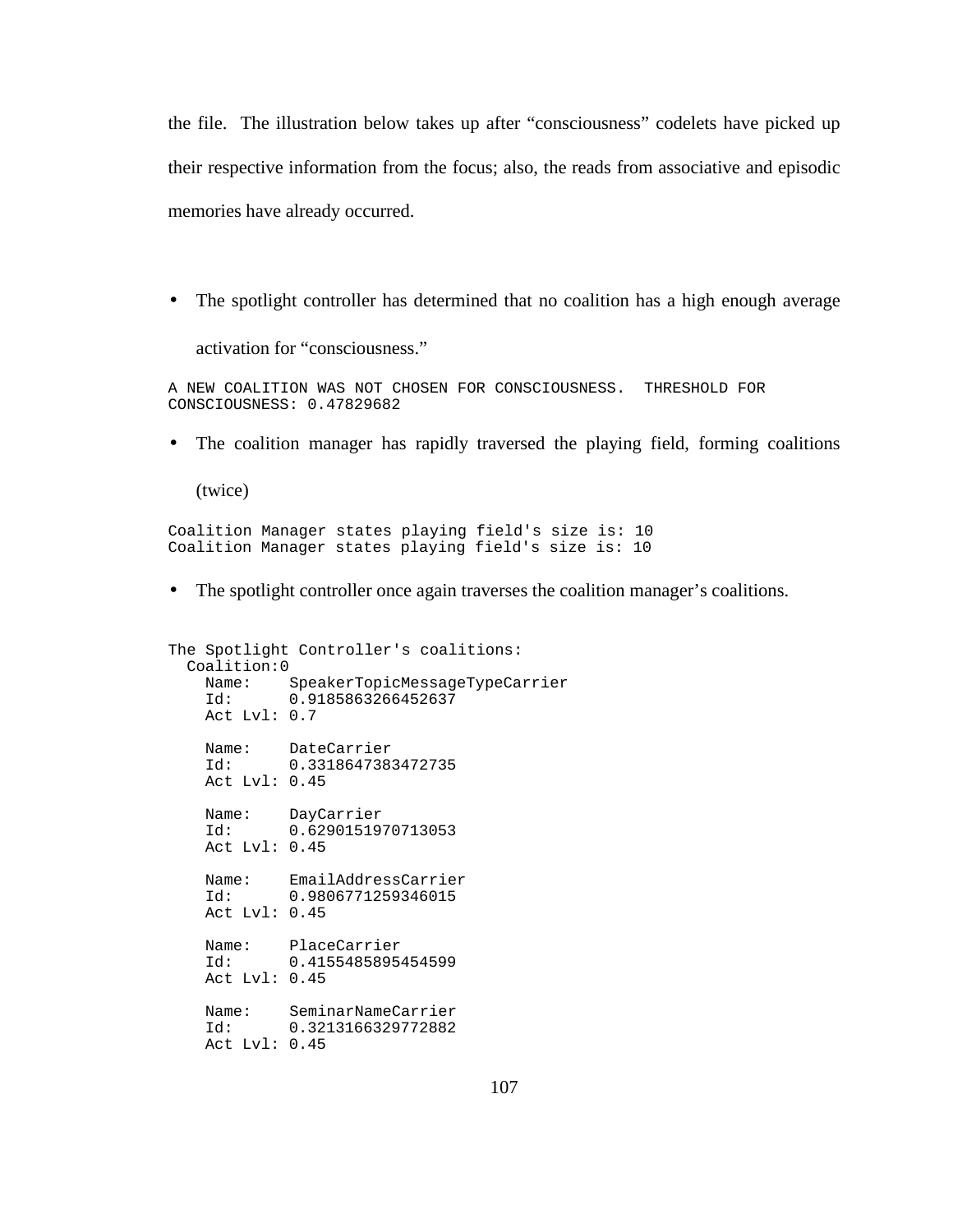```
Name: SeminarOrganizerCarrier<br>Id: 0.2814919677465175
             Id: 0.2814919677465175
   Act Lvl: 0.45
   Name: SpeakerNameCarrier
   Id: 0.044040281456874886
   Act Lvl: 0.45
  Name: TalkTitleCarrier<br>Id: 0.59346703564788
            Id: 0.5934670356478824
   Act Lvl: 0.45
  Name: TimeCarrier<br>Id: 0.414574426
            Id: 0.4145744269360071
   Act Lvl: 0.45
 Coalition:1
   Name: TalkTitleCarrier
   Id: 0.5934670356478824
   Act Lvl: 0.45
 Coalition:2
  Name: EmailAddressCarrier<br>Id: 0.9806771259346015
              Id: 0.9806771259346015
   Act Lvl: 0.45
```
- In this case, while not listed, there are a total of ten coalitions.
- The spotlight controller now computes each coalition's average activation level. The

first three log entries for this are shown.

```
Coalition 0 average activation level: 0.475
Threshold for consciousness: 0.43046713
Coalition 1 average activation level: 0.45
Threshold for consciousness: 0.43046713
Coalition 2 average activation level: 0.45
Threshold for consciousness: 0.43046713
```
• The spotlight controller selects a "conscious" coalition.

```
The conscious coalition's average activation level: 0.475
THE CONSCIOUS COALITION: 
     SpeakerTopicMessageTypeCarrier 0.9185863266452637
     DateCarrier 0.3318647383472735
     DayCarrier 0.6290151970713053
     EmailAddressCarrier 0.9806771259346015
     PlaceCarrier 0.4155485895454599
     SeminarNameCarrier 0.3213166329772882
     SeminarOrganizerCarrier 0.2814919677465175
     SpeakerNameCarrier 0.044040281456874886
     TalkTitleCarrier 0.5934670356478824
     TimeCarrier 0.4145744269360071
```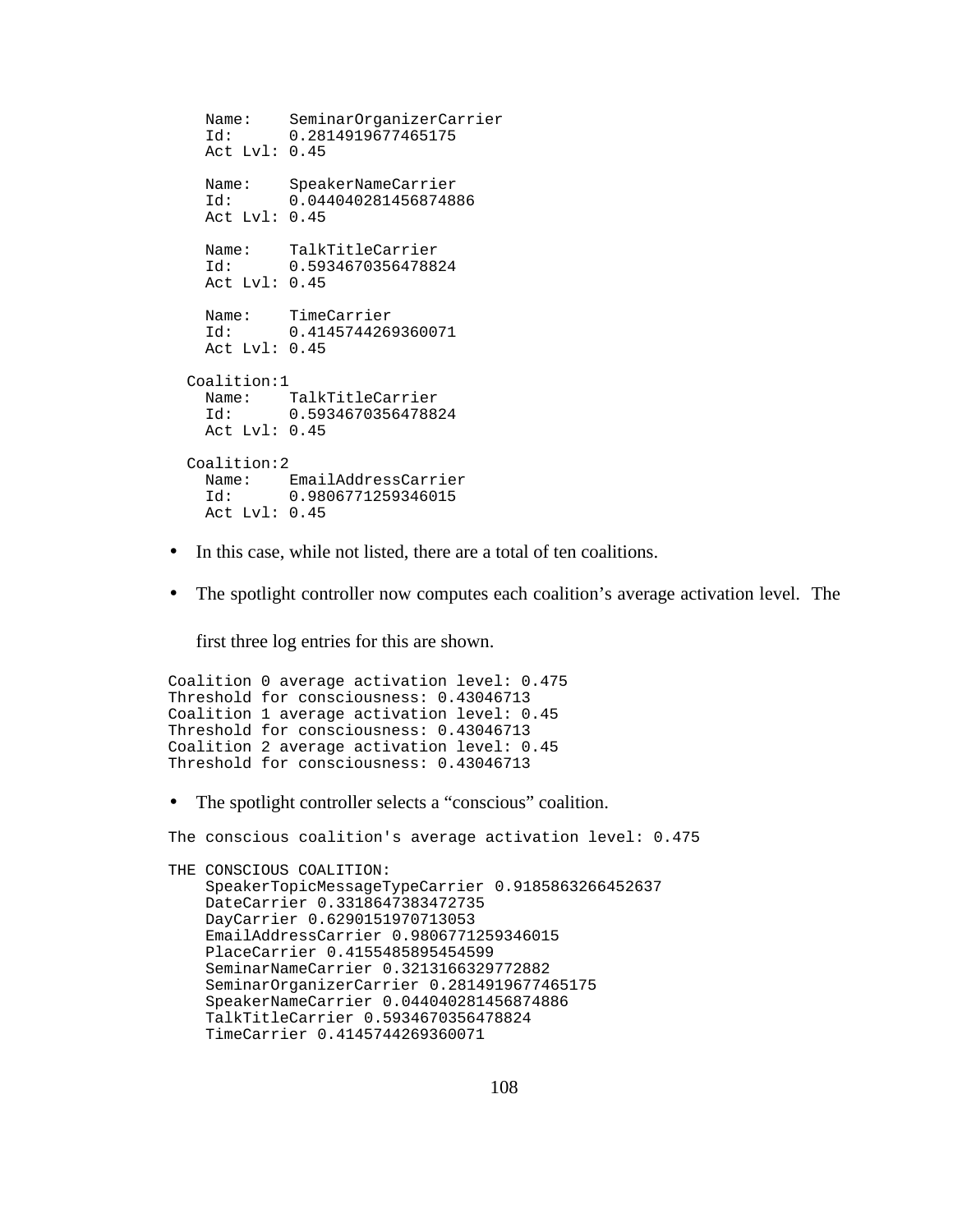• The broadcast manager receives the "conscious" coalition, and selects each codelet's

key and message.

```
In Broadcast Manager, information about to be broadcast: 
  Codelet: SpeakerTopicMessageTypeCarrier 0.9185863266452637
    Key: speakerTopicMessageType
    Message: SpeakerTopicMessageTypeCarrier
  Codelet: DateCarrier 0.3318647383472735
    Key: prDate
    Message: DateCarrier:8th January '99
  Codelet: DayCarrier 0.6290151970713053
    Key: prDay
    Message: DayCarrier:Friday
  Codelet: EmailAddressCarrier 0.9806771259346015
    Key: prEmailAddress
    Message: EmailAddressCarrier:linki@msci.memphis.edu
  Codelet: PlaceCarrier 0.4155485895454599
    Key: prPlace
    Message: PlaceCarrier:Dunn Hall 351
  Codelet: SeminarNameCarrier 0.3213166329772882
    Key: prSeminarName
    Message: SeminarNameCarrier:Computer Science seminar
  Codelet: SeminarOrganizerCarrier 0.2814919677465175
    Key: prSeminarOrganizer
    Message: SeminarOrganizerCarrier:David Lin
  Codelet: SpeakerNameCarrier 0.044040281456874886
    Key: prSpeakerName
    Message: SpeakerNameCarrier:Sudipkumar P. Karnavat
  Codelet: TalkTitleCarrier 0.5934670356478824
    Key: prTalkTitle
    Message: TalkTitleCarrier:Knowledge Discovery for Time Series
(Master Thesis defense)
  Codelet: TimeCarrier 0.4145744269360071
    Key: prTime
    Message: TimeCarrier:2:00 pm
```
• The broadcast manager sends the "conscious" information to all codelets.

Broadcast Manager sending broadcast at: 5/2/99 4:44 PM

• ConAg's behavior network and emotion stubs determine a message type was

broadcast. This signifies a new perception has been received. The current behavior

and emotion are then written to the focus.

ConAg stub detected a message type was just broadcast: speakerTopicMessageType ConAg's emotion stub detects a broadcast message type, setting the Focus. Focus reports that the current emotions have been set.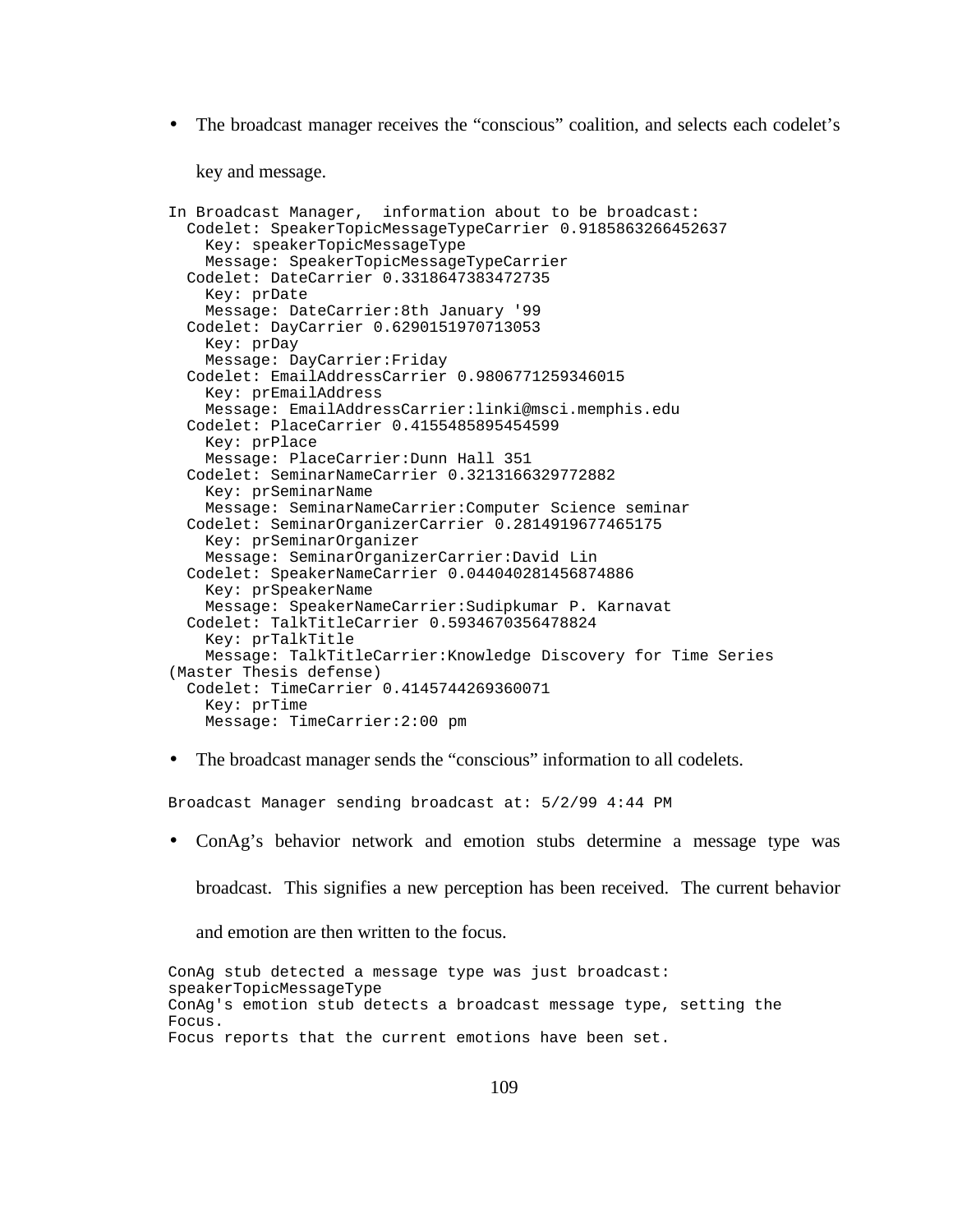ConAg stub detected a message type was just broadcast: speakerTopicMessageType ConAg's Behavior Network stub detects a broadcast message type, setting the Focus.

• The focus determines that both the behavior network and emotion modules have

written to it. The focus now writes to associative memory.

Focus reports the current behavior has been set. Focus reports it has just written to associative memory. Focus reports it has just written to case based memory.

• Even while ConAg's stubs had received the broadcast and performed their actions,

others still had not. Here, the broadcast manager has completed sending the "conscious" information to all listeners. Left out is the printout of the hashtable actually broadcast.

Broadcast Manager has completed sending broadcast to all listeners.

• Short-term memory receives the "conscious" contents. Here the hashtable received is

printed.

```
Short term memory received from broadcastManager:
{prPlace=PlaceCarrier:Dunn Hall 351, prDay=DayCarrier:Friday,
prDate=DateCarrier:8th January '99,
prSeminarName=SeminarNameCarrier:Computer Science seminar,
prSpeakerName=SpeakerNameCarrier:Sudipkumar P. Karnavat,
prTalkTitle=TalkTitleCarrier:Knowledge Discovery for Time Series (Master
Thesis defense), broadcastTime=5/2/99 4:44 PM, prTime=TimeCarrier:2:00
pm, prEmailAddress=EmailAddressCarrier:linki@msci.memphis.edu,
speakerTopicMessageType=SpeakerTopicMessageTypeCarrier,
prSeminarOrganizer=SeminarOrganizerCarrier:David Lin}
```
• The chunking manager receives the codelets, sorts them, and determines if a new

potential chunk is necessary.

```
Chunking Manager received these codelets:
DateCarrier:DayCarrier:EmailAddressCarrier:PlaceCarrier:SeminarNameCarri
er:SeminarOrganizerCarrier:SpeakerNameCarrier:SpeakerTopicMessageTypeCar
rier:TalkTitleCarrier:TimeCarrier
Chunking Manager reports conscious coalition has not been in
consciousness before, creating new chunk.
```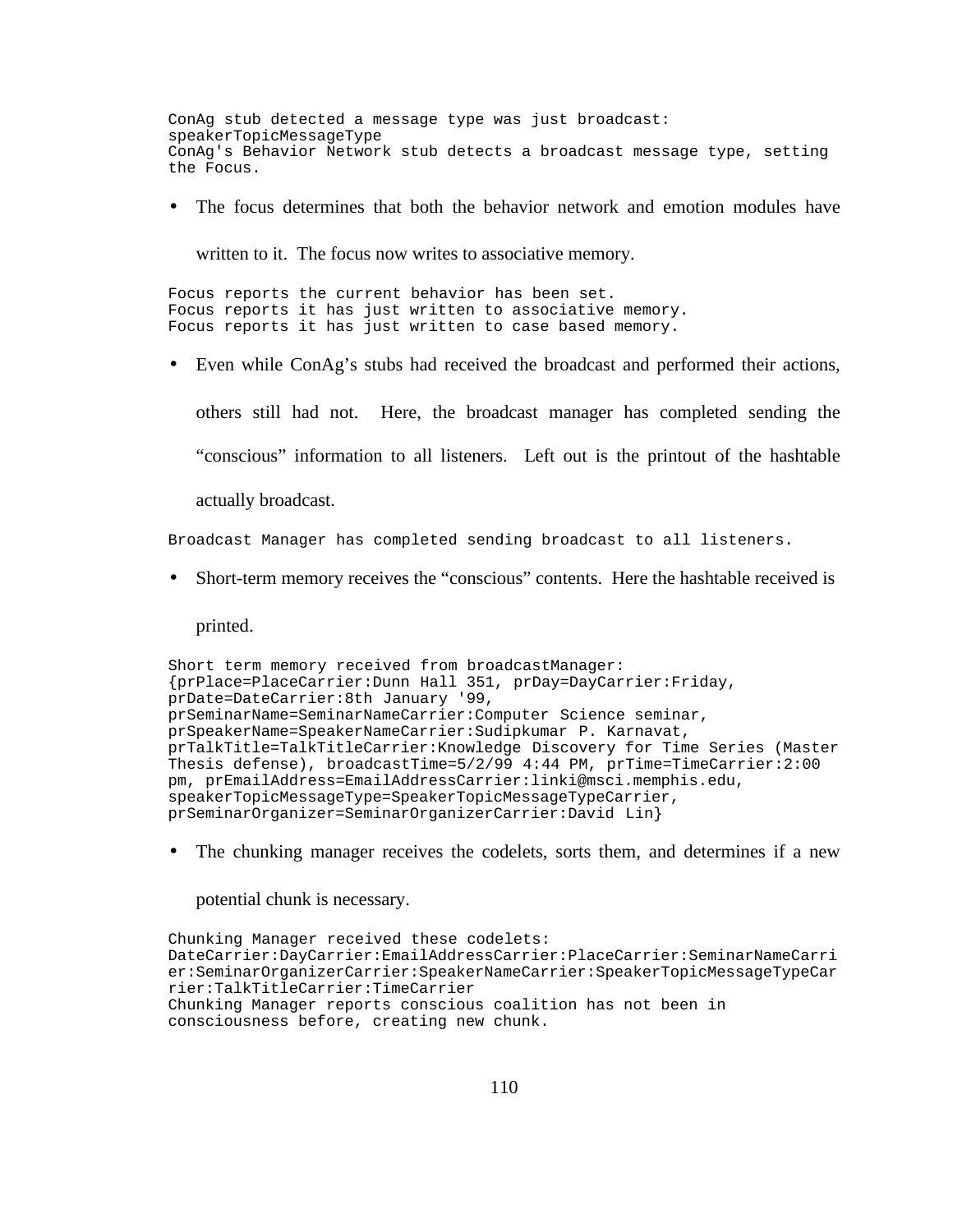• The spotlight controller notifies the "conscious" codelets that they have been "conscious." For "consciousness" codelets, which are all of the codelets currently in "consciousness," this signifies they can leave the playing field.

Spotlight Controller has set the conscious codelets' canLeavePlayingField flag to true. DateCarrier just left the playing field. DayCarrier just left the playing field. Coalition Manager states playing field's size is: 8 EmailAddressCarrier just left the playing field. PlaceCarrier just left the playing field. SeminarNameCarrier just left the playing field. SeminarOrganizerCarrier just left the playing field. SpeakerNameCarrier just left the playing field. SpeakerTopicMessageTypeCarrier just left the playing field. TalkTitleCarrier just left the playing field. TimeCarrier just left the playing field.

• All of the perceptual information has made it to "consciousness," and the focus now

awaits for a new percept.

The Focus is now ready to receive a new percept.

ConAg's graphical user interface provides a view into the internal workings of the system. Figure 6.6 illustrates the current startup screen with its menu-bar resembling today's common applications. Figure 6.7 shows ConAg's File menu. If ConAg's display is started as part of a running "consciousness" module, the Start Consciousness Module menu item's choices are disabled. However, if only ConAg's display is started, it can be used to start "conscious" software agents in four ways: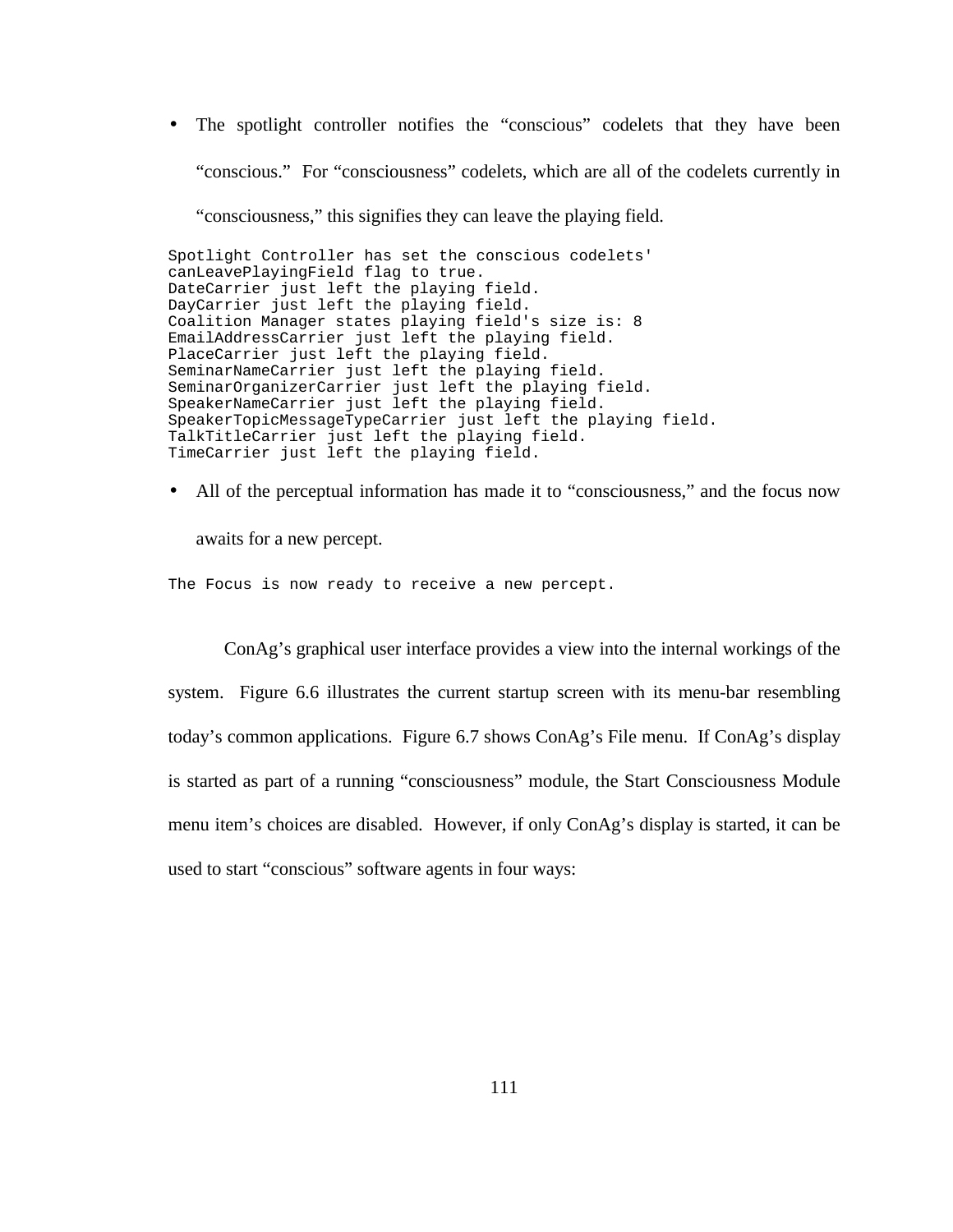|                                   | Welcome to ConAg! |                               |  |              | ×                  |
|-----------------------------------|-------------------|-------------------------------|--|--------------|--------------------|
| <b>File</b>                       | <b>Attention</b>  | <b>Consciousness Codelets</b> |  | <b>Focus</b> | <b>Unconscious</b> |
|                                   |                   | Welcome To ConAg!             |  |              |                    |
| The Conscious Agent Framework     |                   |                               |  |              |                    |
| by Myles Bogner                   |                   |                               |  |              |                    |
| Conscious Software Research Group |                   |                               |  |              |                    |
| The University of Memphis         |                   |                               |  |              |                    |
| Version 1.0                       |                   |                               |  |              |                    |
|                                   |                   | Released April 14, 1999       |  |              |                    |

Figure 6.6: ConAg's Startup Screen

- 1. "Consciousness" as well as all the other cognitive modules and their user interfaces.
- 2. "Consciousness" as well as all the other cognitive modules without their user interfaces.
- 3. "Consciousness" with ConAg's stubs serving as the other cognitive modules.
- 4. Without starting ConAg or its stubs. This can be used to start "consciousness" after all other cognitive modules are running. This can potentially be used to test the agent running with or without "consciousness."

Different startup options can easily be integrated into the framework based on the provided ones.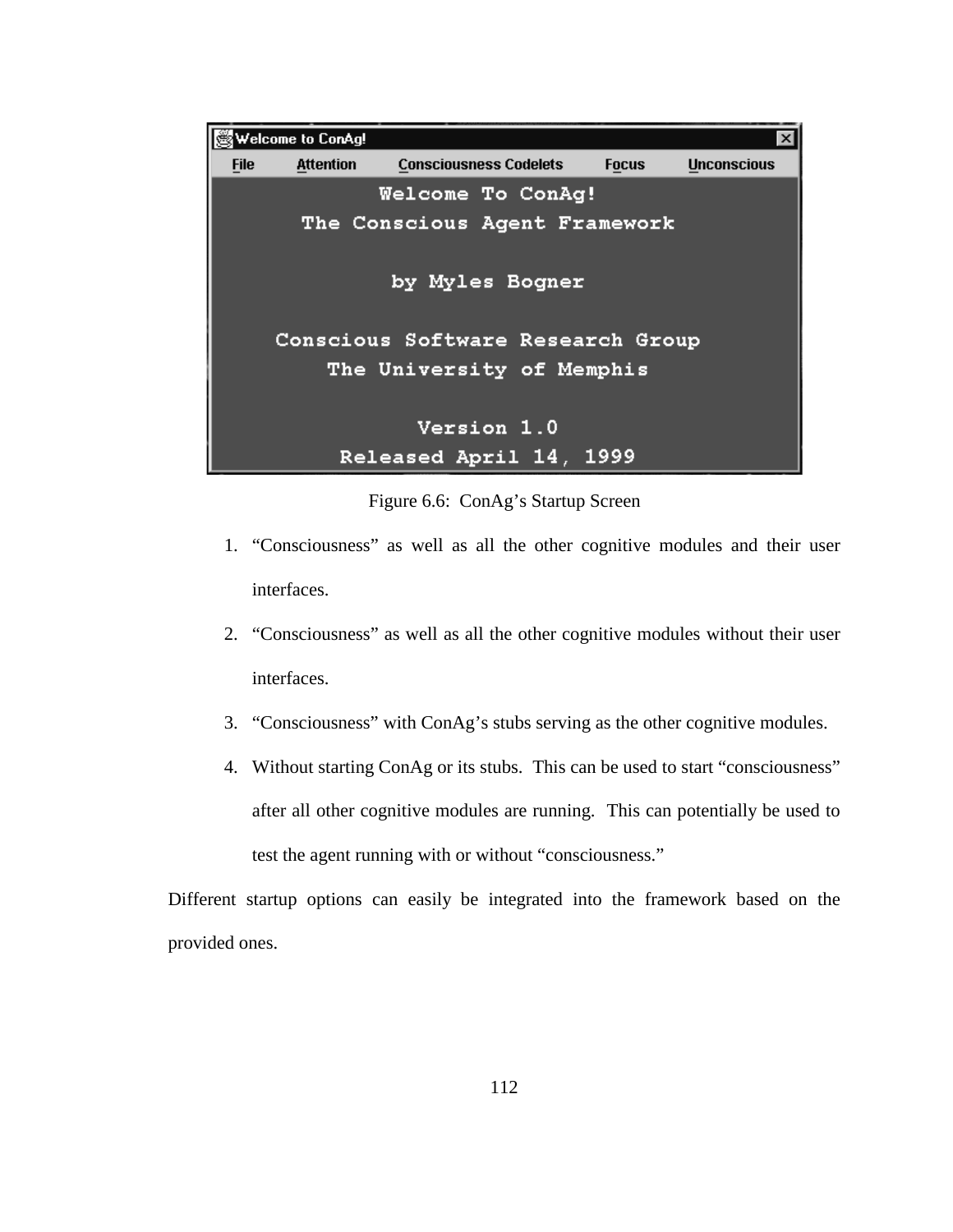

Figure 6.7: ConAg's File Menu

Figure 6.8 shows ConAg's Attention menu. This menu allows for viewing each of the portions of the Attention package. Currently, throughout ConAg's menus, selecting a menu item, brings the screen shown in figure 6.9. The top portion of the screen gives instructions. Pressing the button on the left updates the information immediately. Entering a number in seconds at the bottom and pressing return displays the desired information at the selected interval. Pressing the Reset button stops this interval display. While displaying the information at intervals, the Update Now button can be pressed at any time. Figure 6.9 shows the codelet's listening for the "conscious" broadcast. Listed are the codelets' names and unique ids. Figure 6.10 illustrates the framework's "consciousness" codelets menu. Submenus and menu items can be easily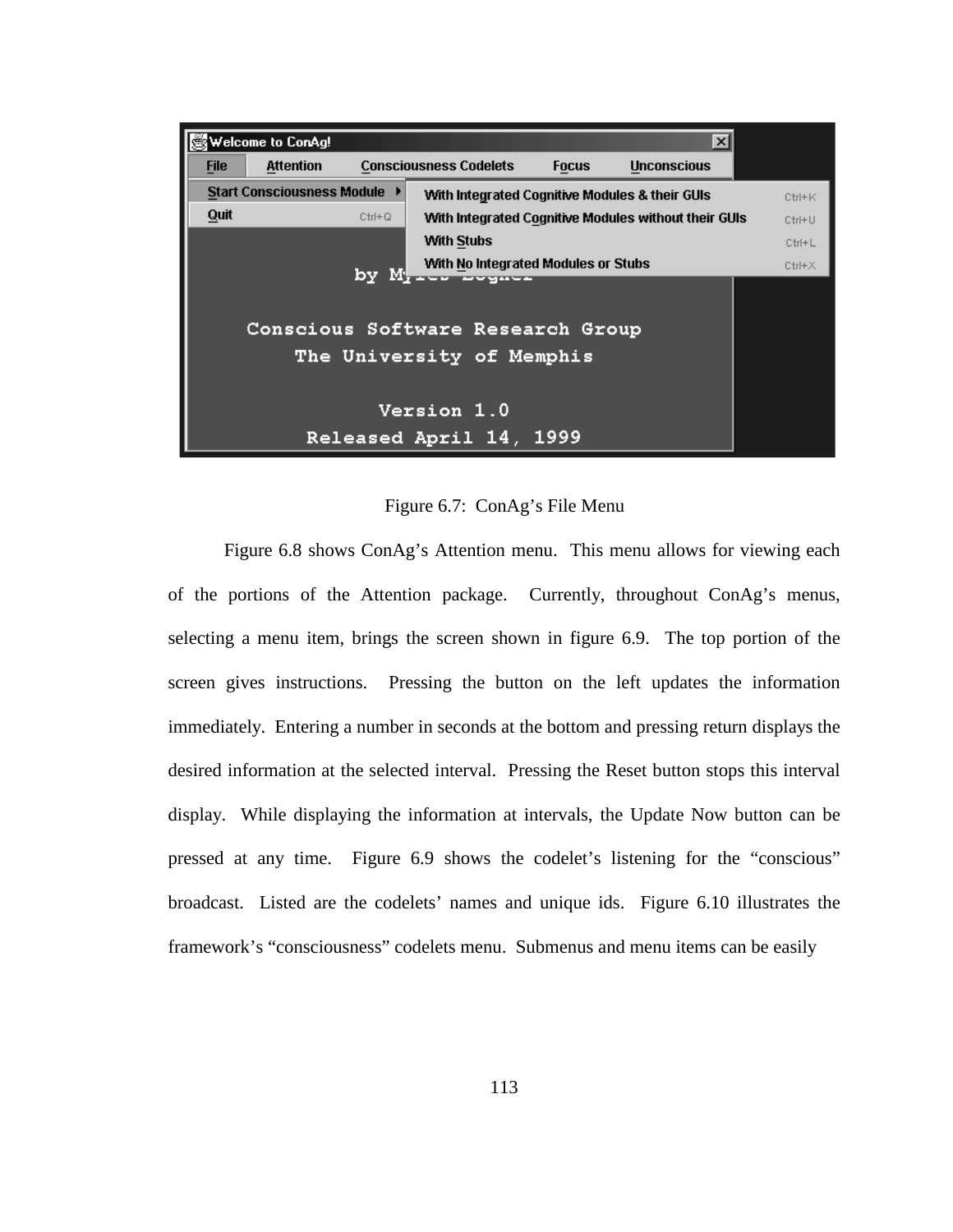

Figure 6.8: ConAg's Attention Menu

added for the addition of new "consciousness" codelets. Figure 6.11 shows a portion of the information seen when looking at a "consciousness" codelet.

Figure 6.12 shows the Focus menu. This menu allows the viewing of the focus' memory and perception registers. Figure 6.13 illustrates a perception register output. Figure 6.14 shows the "Unconscious" menu. This menu allows the viewing of the "unconscious" modules developed by the other "conscious" software research group members. By viewing this information, the last information associative memory, behavior network, emotion module, etc. intended to set to the focus is viewable. This information can be compared to that actual focal contents to determine if these modules are communicating appropriately.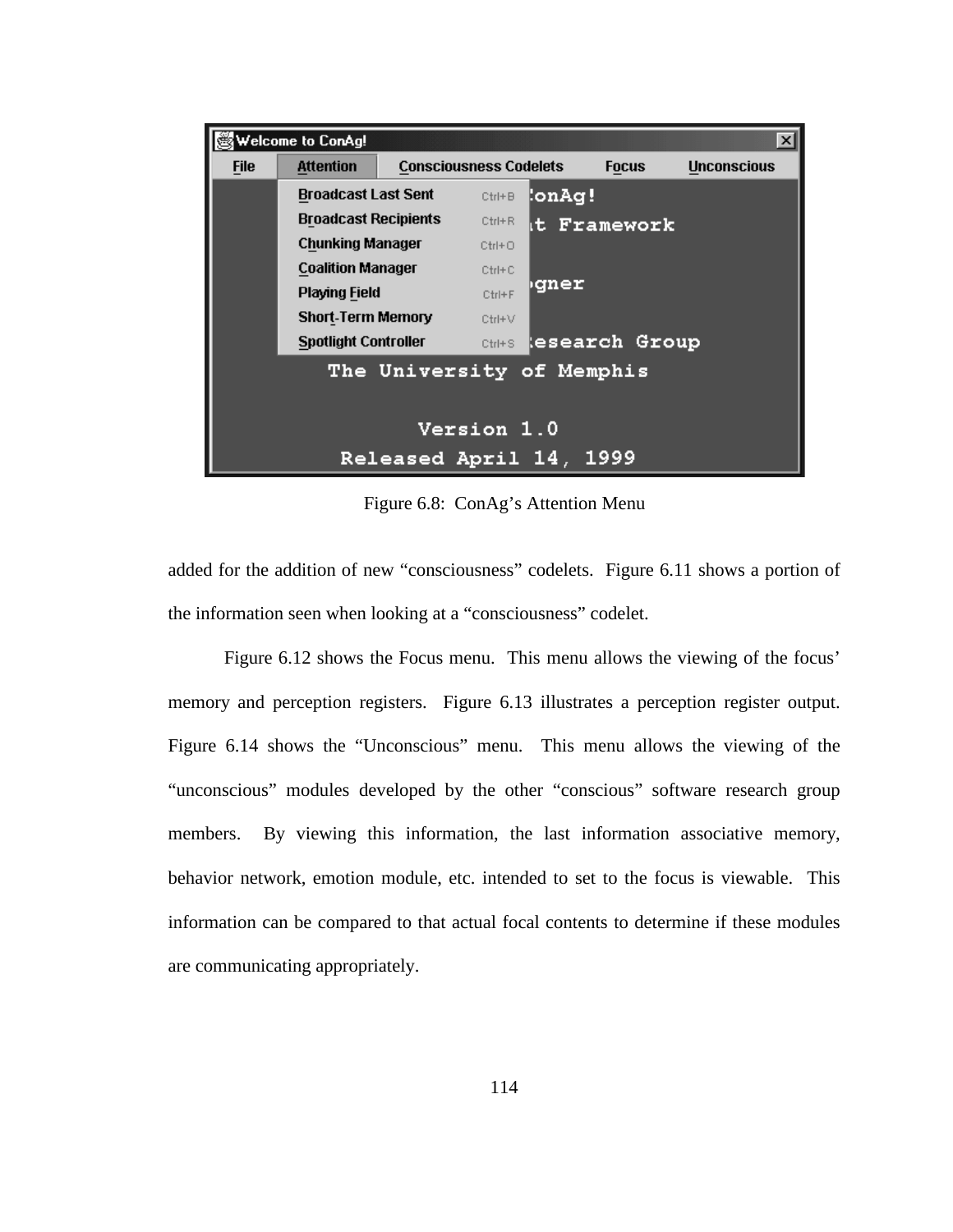

Figure 6.9: ConAg's Broadcast Recipients View

# **Testing Results**

In parallel to its continual development, ConAg is being thoroughly tested. As stated previously, at this time a fully realized "conscious" software agent is not available. Therefore, the testing on ConAg has been fine-grained in nature, making sure the framework does what it is supposed to do. As an example of the tests performed, this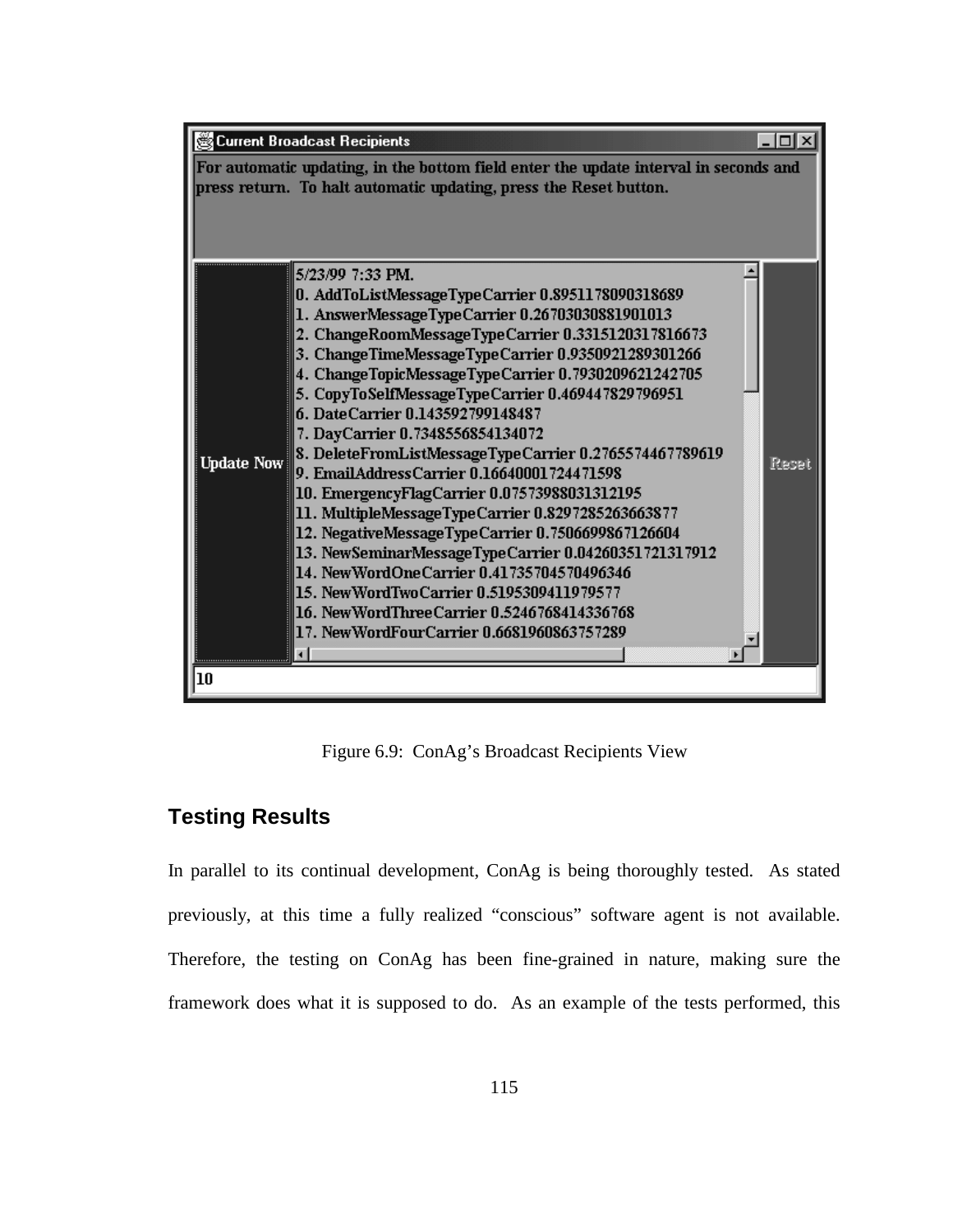section presents eight tests performed. All tests had very solid results. Each test performed was for ConAg's use in CMattie.

#### **Test One**

This test asked three questions. First, do the focus' perception registers receive the data correctly from the perception module? If so, do all the appropriate "consciousness" codelets pick up the information? If this occurs, does all the information get chosen for "consciousness?"

To perform this test, ten different message types were chosen from email messages previously sent to the departmental secretaries. As currently there is not a completed perception module, these messages were placed in ConAg's perception module stub file. They were placed in the stub file in such as way as to mimic how CMattie's perception module should ideally perform. ConAg was run with these ten messages as input and then stopped. Upon completion, the log file was analyzed to ensure all of the perception registers were filled correctly for each message. Also, it was checked to make sure all of the "consciousness" codelets which were supposed to pick up the information did in fact spring into action. Finally, it was check that the "conscious" broadcast contained the same information as the initial stub file.

Testing revealed that the perception registers were able to be set correctly 100% of the time. The "consciousness" codelets picked up their information 100% of the time. The data broadcast from "consciousness" matched the initially perceived information 100% of the time.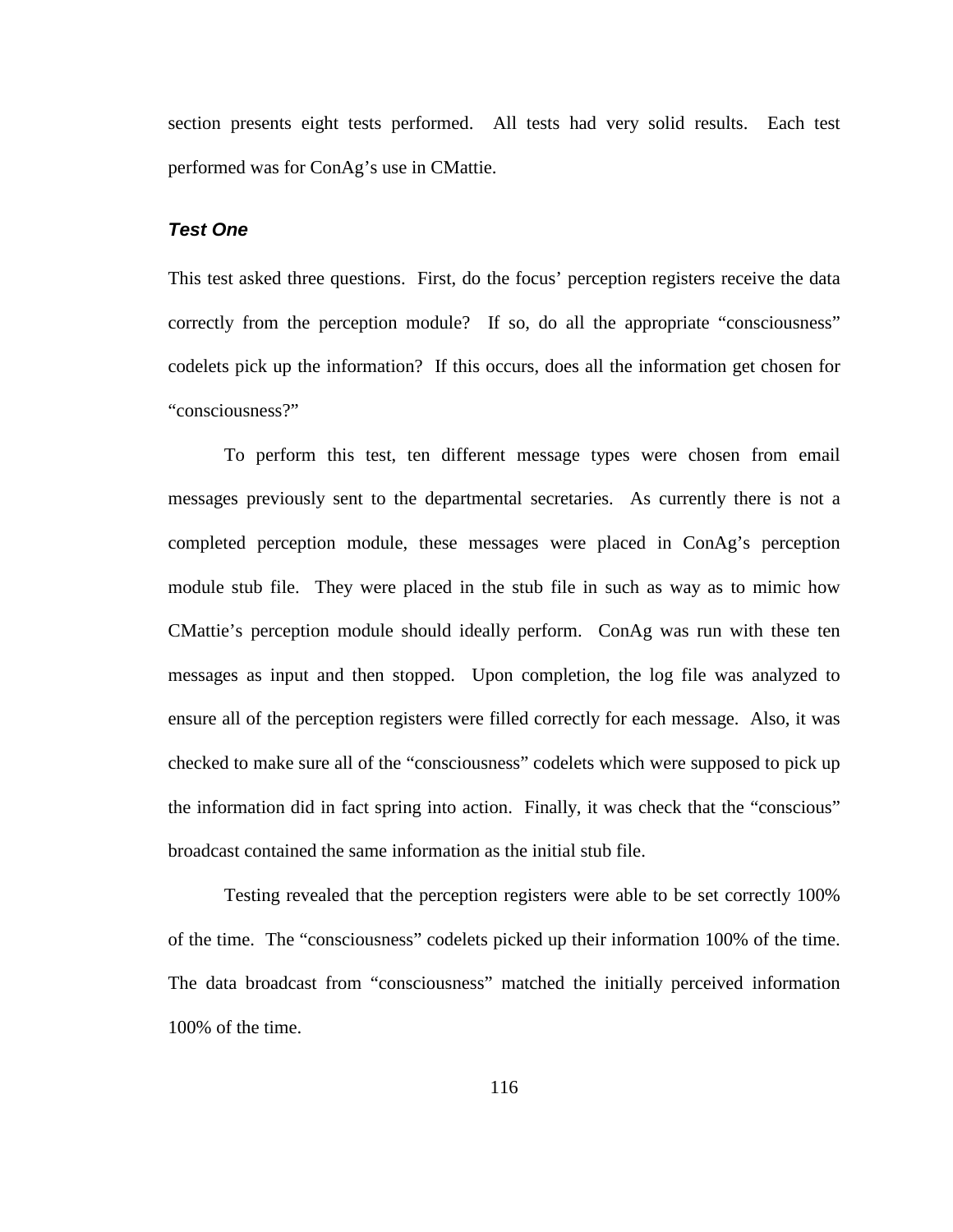| <b>Welcome to ConAg!</b>        |                               |                       |                                 |                    | $\boldsymbol{\mathsf{x}}$ |
|---------------------------------|-------------------------------|-----------------------|---------------------------------|--------------------|---------------------------|
| <b>Attention</b><br><b>File</b> | <b>Consciousness Codelets</b> |                       | <b>Focus</b>                    | <b>Unconscious</b> |                           |
|                                 | <b>Input Conflicts</b>        | <b>M</b> onAg!        |                                 |                    |                           |
| The Co                          | <b>Input Events</b><br>▶      |                       | <b>Add To Mailing List</b>      |                    |                           |
|                                 | Input Information             | <b>Answer Message</b> |                                 |                    |                           |
|                                 | <b>Output Conflicts</b><br>▶  |                       | <b>Change Room</b>              |                    |                           |
|                                 | <u>ny myies po</u>            |                       | <b>Change Time</b>              |                    |                           |
|                                 |                               |                       | <b>Change Topic</b>             |                    |                           |
| Conscious Software R            |                               |                       | <b>Copy To Self</b>             |                    |                           |
| The University<br>۰             |                               |                       | <b>Delete From Mailing List</b> |                    |                           |
|                                 |                               |                       | <b>Multiple Message Types</b>   |                    |                           |
| <b>Version 1</b>                |                               |                       | <b>Negative Message</b>         |                    |                           |
|                                 |                               |                       | <b>New Seminar</b>              |                    |                           |
|                                 | Released April                |                       | Nonsense Message                |                    |                           |
|                                 |                               |                       | <b>No Seminar</b>               |                    |                           |
|                                 |                               |                       | Question                        |                    |                           |
|                                 |                               |                       | <b>Speaker Topic</b>            |                    |                           |
|                                 |                               |                       | <b>Stop Seminar</b>             |                    |                           |
|                                 |                               |                       | System Administrator            |                    |                           |

Figure 6.10: ConAg's "Consciousness" Codelets Menu

## **Test Two**

This test made sure that in all cases after receiving the perception registers, the focus performed a read from associative memory. This test also made sure that in each of these cases, the focus performed a read from episodic memory.

To perform these tests, test one's sample of different ten message types was used, as well as ConAg's associative and episodic memory stubs. For all ten messages, after the perception registers received a new perception, 100% of the time a read from associative memory and episodic memory occurred.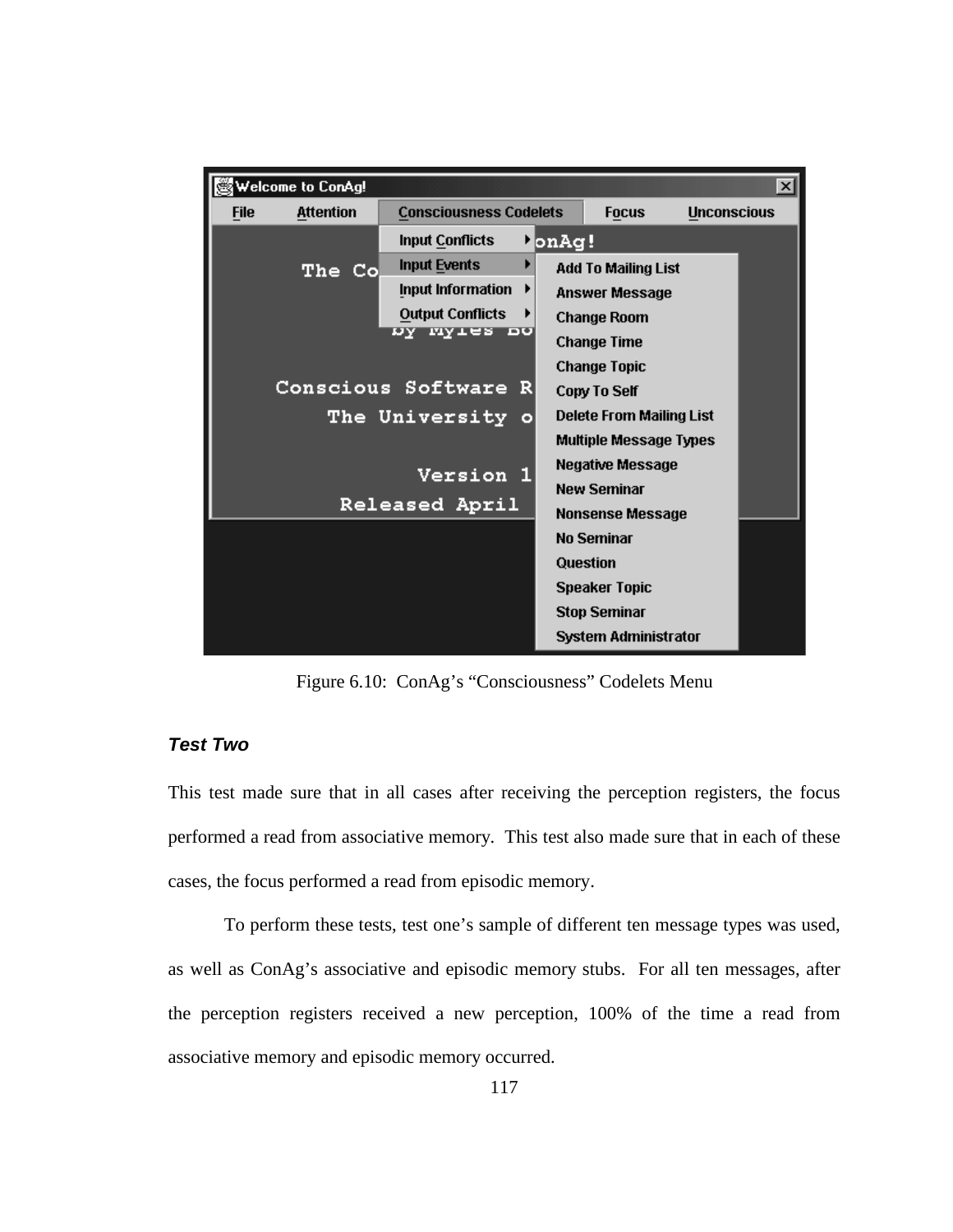| $\Box$<br>Delete From Seminar Mailing List Carrier's Current Status |                                                                                                                                                                                                                                                                                                                                                                                                                                                                                                                                                                               |       |  |  |
|---------------------------------------------------------------------|-------------------------------------------------------------------------------------------------------------------------------------------------------------------------------------------------------------------------------------------------------------------------------------------------------------------------------------------------------------------------------------------------------------------------------------------------------------------------------------------------------------------------------------------------------------------------------|-------|--|--|
|                                                                     | For automatic updating, in the bottom field enter the update interval in seconds and<br>press return. To halt automatic updating, press the Reset button.                                                                                                                                                                                                                                                                                                                                                                                                                     |       |  |  |
| <b>Update Now</b>                                                   | $\blacktriangle$<br><b>Association: PlaceCarrier</b><br>Strength: 0.59994<br><b>Association: SeminarNameCarrier</b><br>Strength: 0.59994<br>Association: SeminarOrganizerCarrier<br>Strength: 0.59994<br>Association: SpeakerAffiliationCarrier<br>Strength: 0.59994<br>Association: SpeakerNameCarrier<br>Strength: 0.59994<br><b>Association: TalkTitleCarrier</b><br><b>Strength: 0.59994</b><br><b>Association: TimeCarrier</b><br>Strength: 0.59994<br>3. Activation Level: 0.125<br>4. Codelet is not on the playing field.<br>5. Codelet has not yet become conscious. | Recei |  |  |
| 10                                                                  |                                                                                                                                                                                                                                                                                                                                                                                                                                                                                                                                                                               |       |  |  |

Figure 6.11: "Consciousness" Codelet View

# **Test Three**

This test asked if all codelets in the system are in fact registered to listen for the broadcast. To perform this test, test one's input was used. At three, five minutes intervals, it was checked to see if all codelets running in the system were broadcast listeners. This test was then repeated in its entirety. At each of the six check points, 100% of the codelets alive in the system were listening for the broadcast.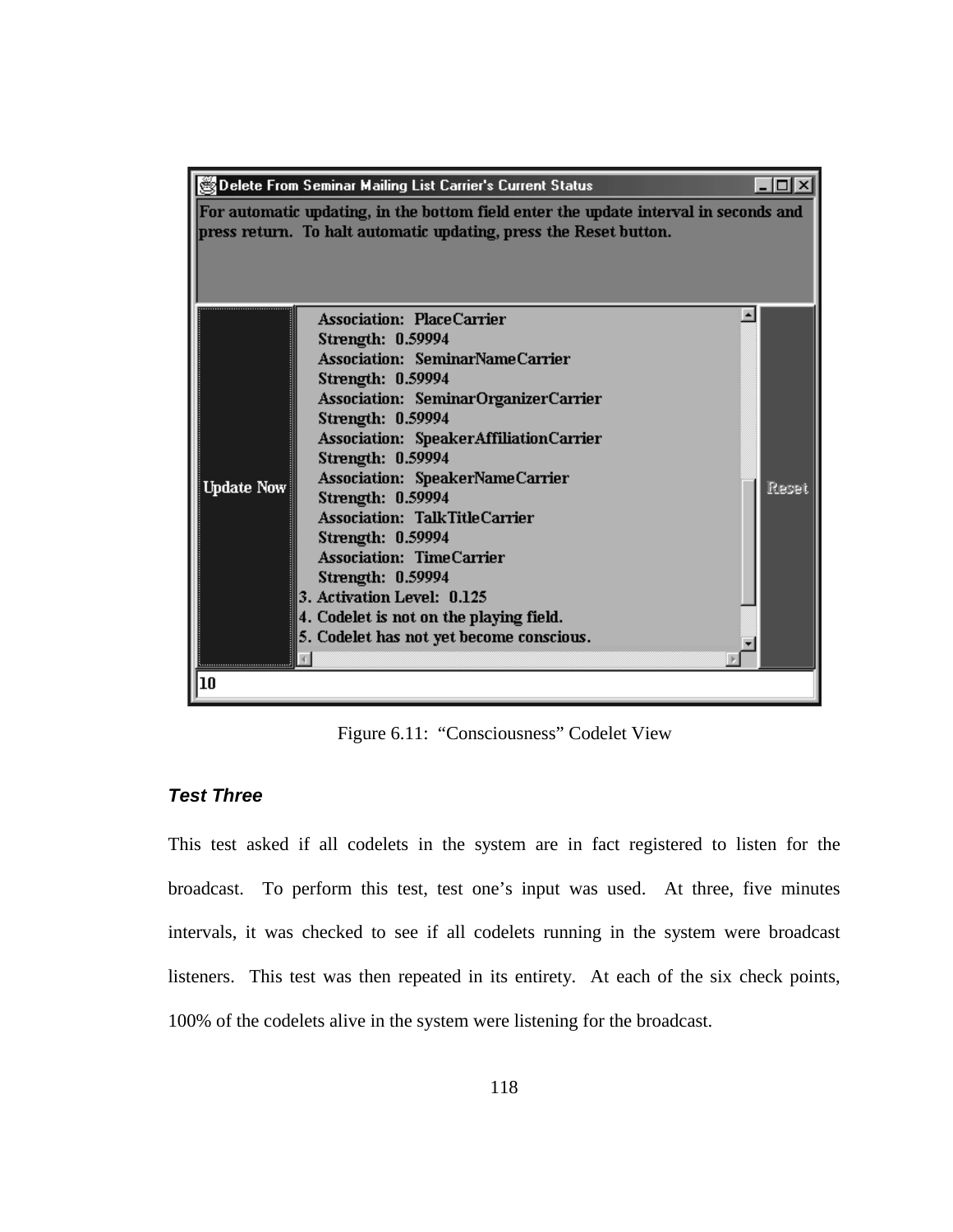

Figure 6.12: ConAg's Focus Menu

### **Test Four**

This test asked if all codelets, when on the playing field, were grouped into coalitions. Test one's input data was used. For each input message, the system's subsequent playing field codelets were logged. These were compared to the codelets in the coalition manager's coalitions. For each of the input messages, 100% of the time the codelets on the playing field were in fact in the coalition manager's coalitions. Do note that in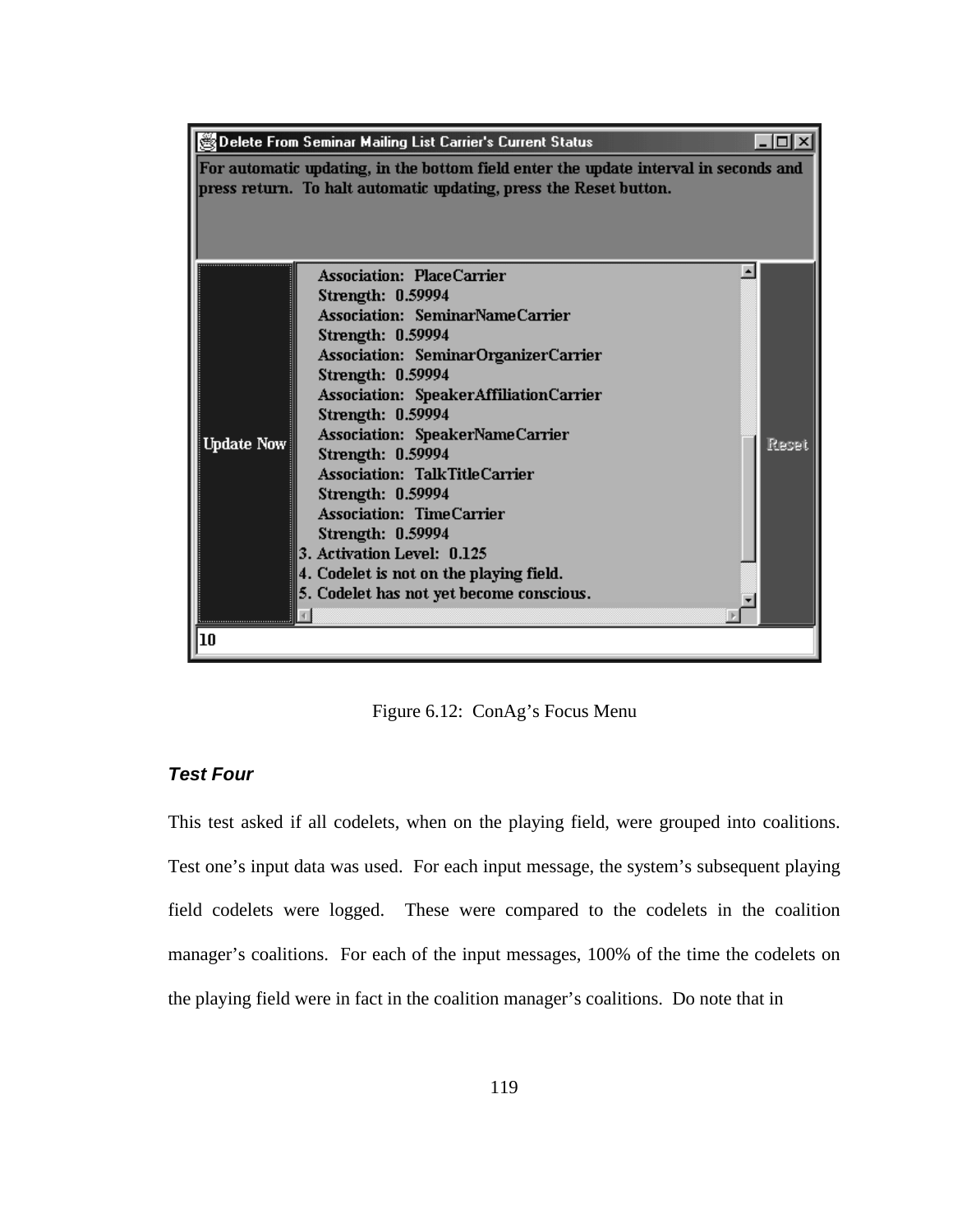| <u> - 미지</u><br><b>Current Perception Registers</b> |                                                                                      |              |  |  |
|-----------------------------------------------------|--------------------------------------------------------------------------------------|--------------|--|--|
|                                                     | For automatic updating, in the bottom field enter the update interval in seconds and |              |  |  |
|                                                     | press return. To halt automatic updating, press the Reset button.                    |              |  |  |
|                                                     |                                                                                      |              |  |  |
|                                                     |                                                                                      |              |  |  |
|                                                     |                                                                                      |              |  |  |
|                                                     | 5/23/99 8:12 PM.                                                                     |              |  |  |
|                                                     | 0. Colloquium on Thurs                                                               |              |  |  |
|                                                     | 1. Anthony Quas                                                                      |              |  |  |
|                                                     | 2. EMPTY                                                                             |              |  |  |
|                                                     | 3. EMPTY                                                                             |              |  |  |
|                                                     | 4. EMPTY                                                                             |              |  |  |
|                                                     | 5. Thurs                                                                             |              |  |  |
|                                                     | 6. EMPTY                                                                             |              |  |  |
|                                                     | 7.2:30<br>8. room 245                                                                |              |  |  |
| <b>Update Now</b>                                   | 9. changeRoomMessage                                                                 | <b>Reset</b> |  |  |
|                                                     | 10. quasa@troy.msci.memphis.edu                                                      |              |  |  |
|                                                     | 11. EMPTY                                                                            |              |  |  |
|                                                     | 12. EMPTY                                                                            |              |  |  |
|                                                     | 13. EMPTY                                                                            |              |  |  |
|                                                     | 14. EMPTY                                                                            |              |  |  |
|                                                     | 15. EMPTY                                                                            |              |  |  |
|                                                     | 16. EMPTY                                                                            |              |  |  |
|                                                     |                                                                                      |              |  |  |
|                                                     |                                                                                      |              |  |  |
| 10                                                  |                                                                                      |              |  |  |
|                                                     |                                                                                      |              |  |  |

Figure 6.13: Current Perception Registers Snapshot

general, this is not always the expected case, especially if a working codelet joins and leaves the playing field while the coalition manager's thread is asleep.

# **Test Five**

Test five made sure that the coalition with the highest average activation level is always the one chosen for "consciousness." This test used test one's input data. The list of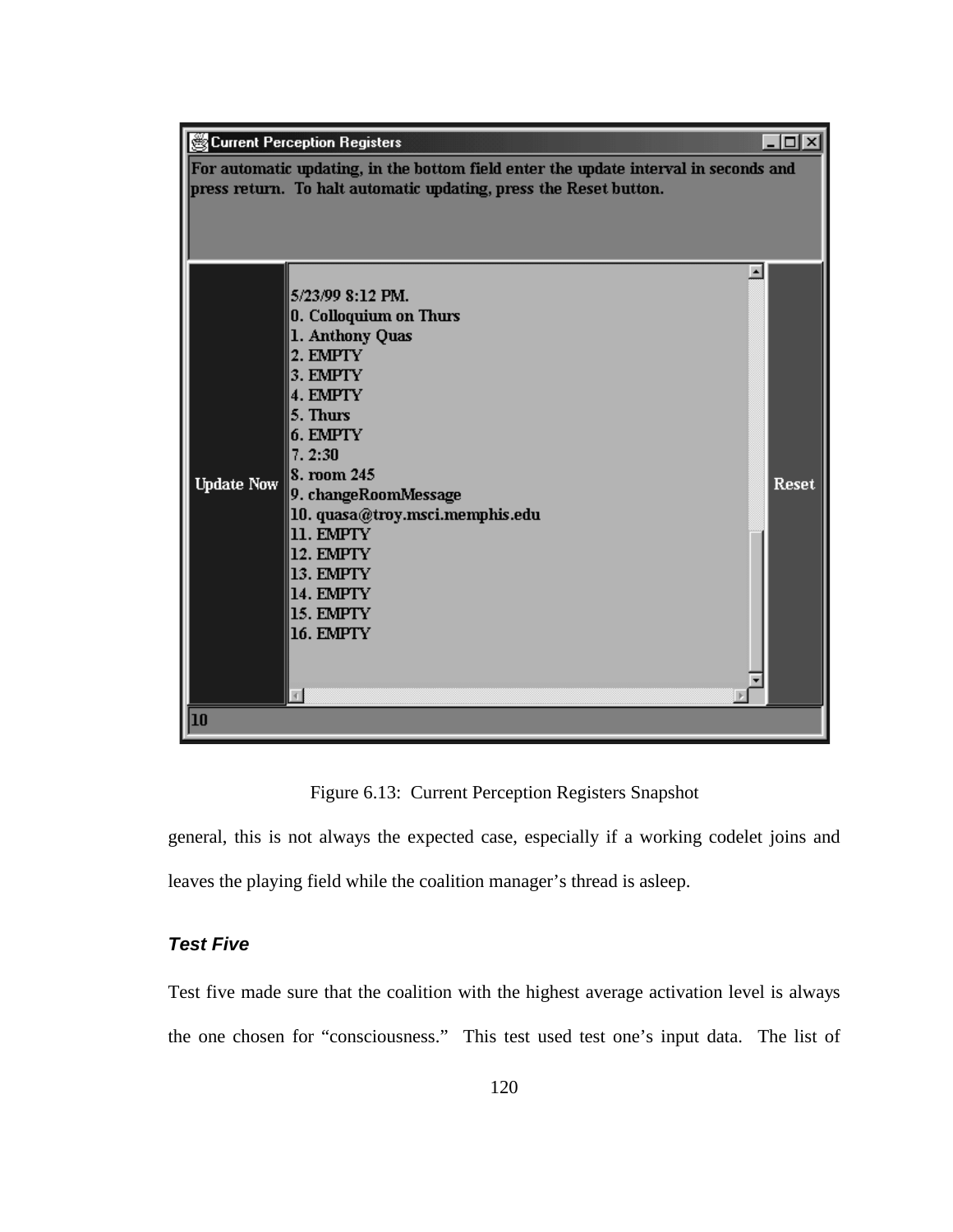coalitions were viewed. For the first ten "conscious" coalitions, this data was analyzed to check if the highest average activation coalition became the "conscious" one. This occurred 100% of the time.

#### **Test Six**

This test checked to make sure that the broadcast is always prepared correctly. Question one's input data was used. By analyzing the output log, the "conscious" coalition was compared to the broadcast. Checked was whether or not all of the "conscious" codelets' information was picked up by the broadcast manager. For each codelet's information, it was made sure that this data was formatted correctly by the broadcast manager.

The results found that 100% of the time, the "conscious" codelets were the codelets broadcast. 100% of the time this broadcast information was formatted correctly by the broadcast manager.

#### **Test Seven**

Question seven asked if short-term memory received the items from "consciousness" correctly. If so, it then asked if short-term memory contained a maximum of the last seven items in "consciousness." This test used question one's input. For each of the input messages, the data was analyzed to ensure the short-term memory items were correct. 100% of the time short-term memory correctly received the "conscious" coalition's information. 100% of the time short-term memory had a maximum of seven items.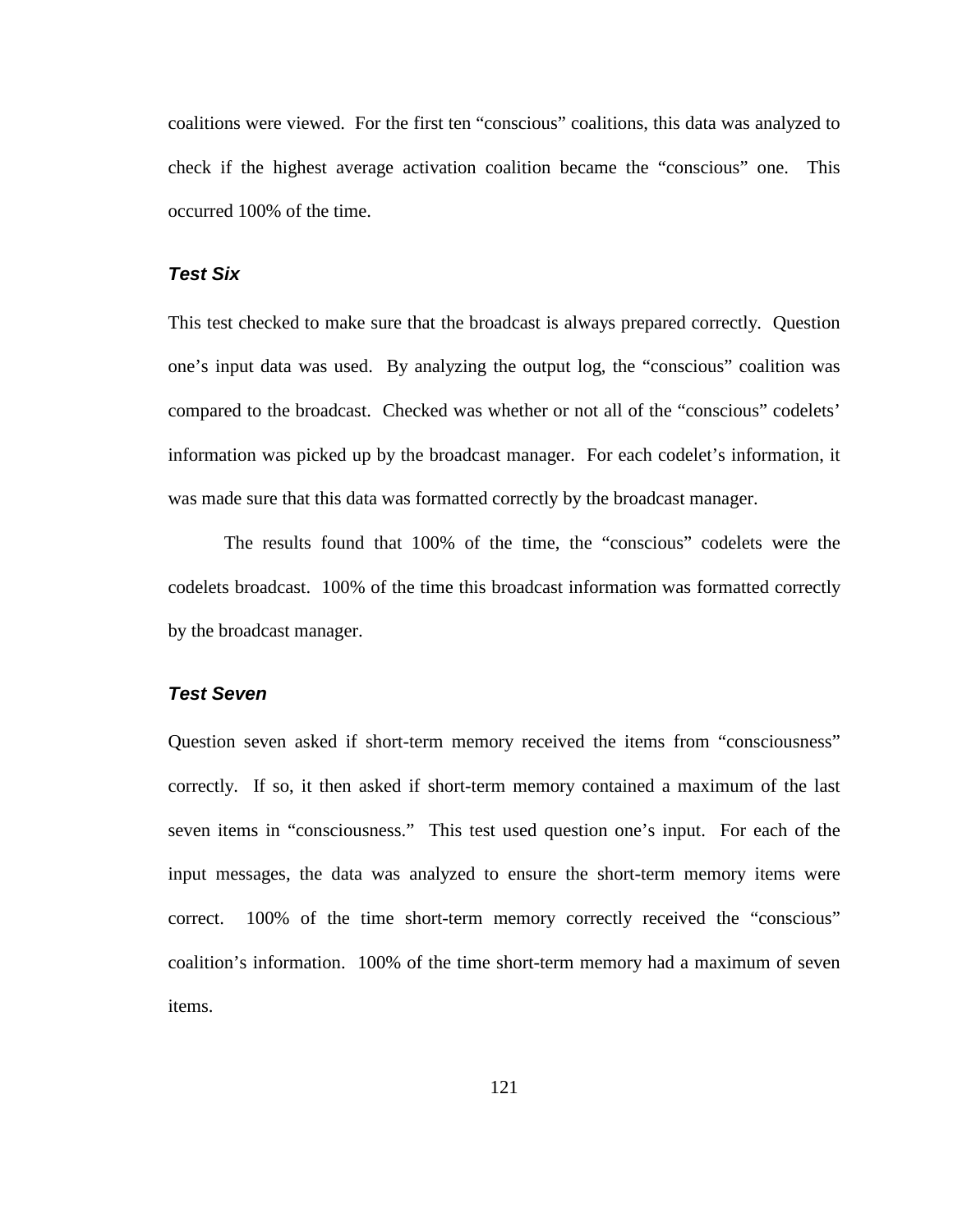|                                                                                     | Welcome to ConAg! |                               |              | $\boldsymbol{\times}$                                                                                       |
|-------------------------------------------------------------------------------------|-------------------|-------------------------------|--------------|-------------------------------------------------------------------------------------------------------------|
| <b>File</b>                                                                         | <b>Attention</b>  | <b>Consciousness Codelets</b> | <b>Focus</b> | <b>Unconscious</b>                                                                                          |
| Welcome To ConAg!<br>The Conscious Agent Frameworl<br>by Myles Bogner               |                   |                               |              | <b>Associative Memory Read</b><br><b>Behavior Network</b><br><b>Emotions</b><br><b>Episodic Memory Read</b> |
| <b>Perception</b><br>Conscious Software Research Group<br>The University of Memphis |                   |                               |              |                                                                                                             |
| <b>Version 1.0</b><br>Released April 14, 1999                                       |                   |                               |              |                                                                                                             |

Figure 6.14: ConAg's "Unconscious" Menu

# **Test Eight**

This test analyzed whether or not the chunking manager received the broadcast correctly and appropriately prepared the (potential) chunk. The test data was each of test one's input messages. The chunking manager performed appropriately 100% of the time.

# **Conclusions**

This chapter describes the framework's structure. This framework is designed to be easily extended for the many "conscious" software agent environments. Examples of the fine-grained testing results, hopefully, illustrate to the reader that the framework as a program does appear to function correctly. The real underlying question, however, is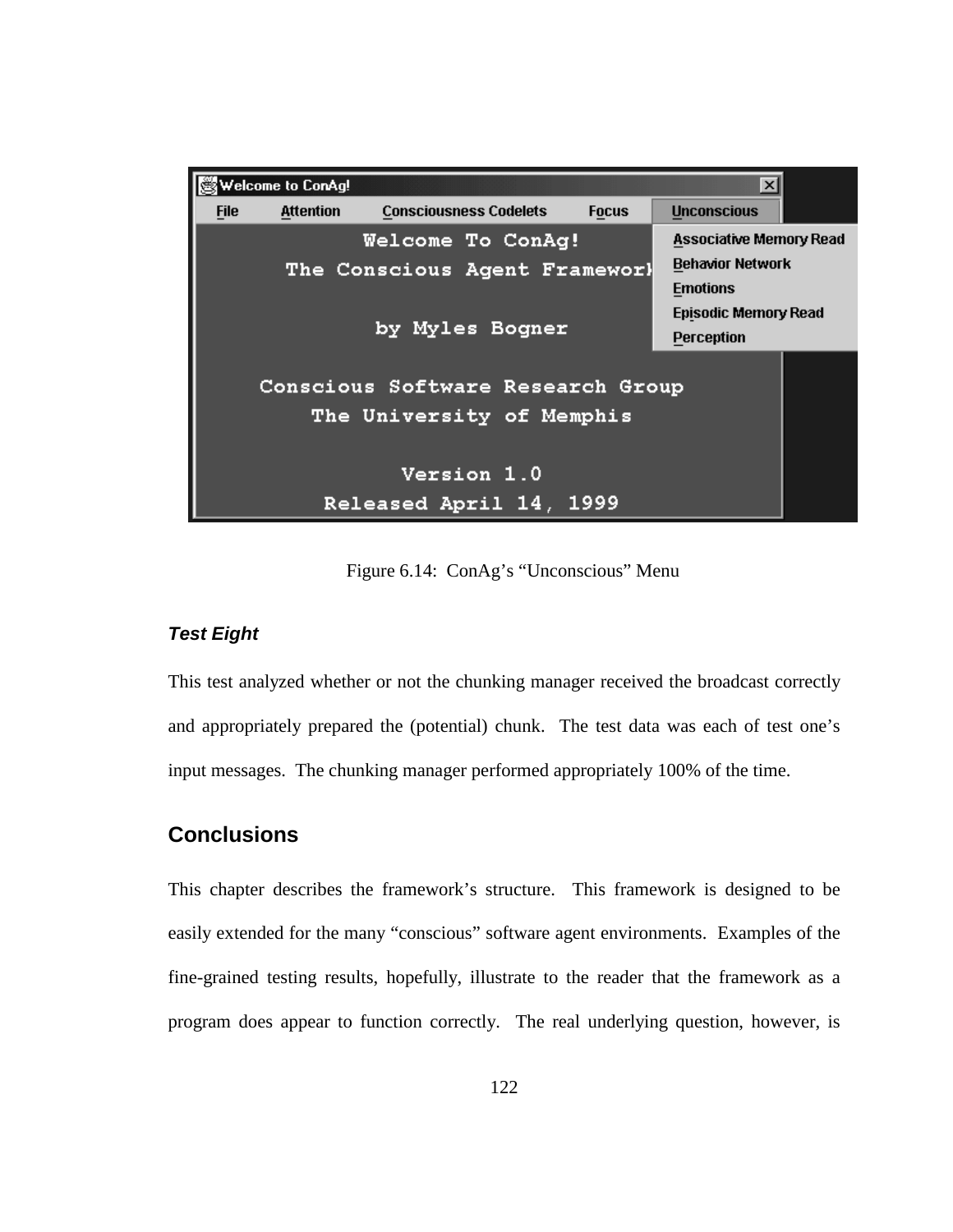does ConAg implement Baars' global workspace theory's consciousness. This is a subject of the final chapter.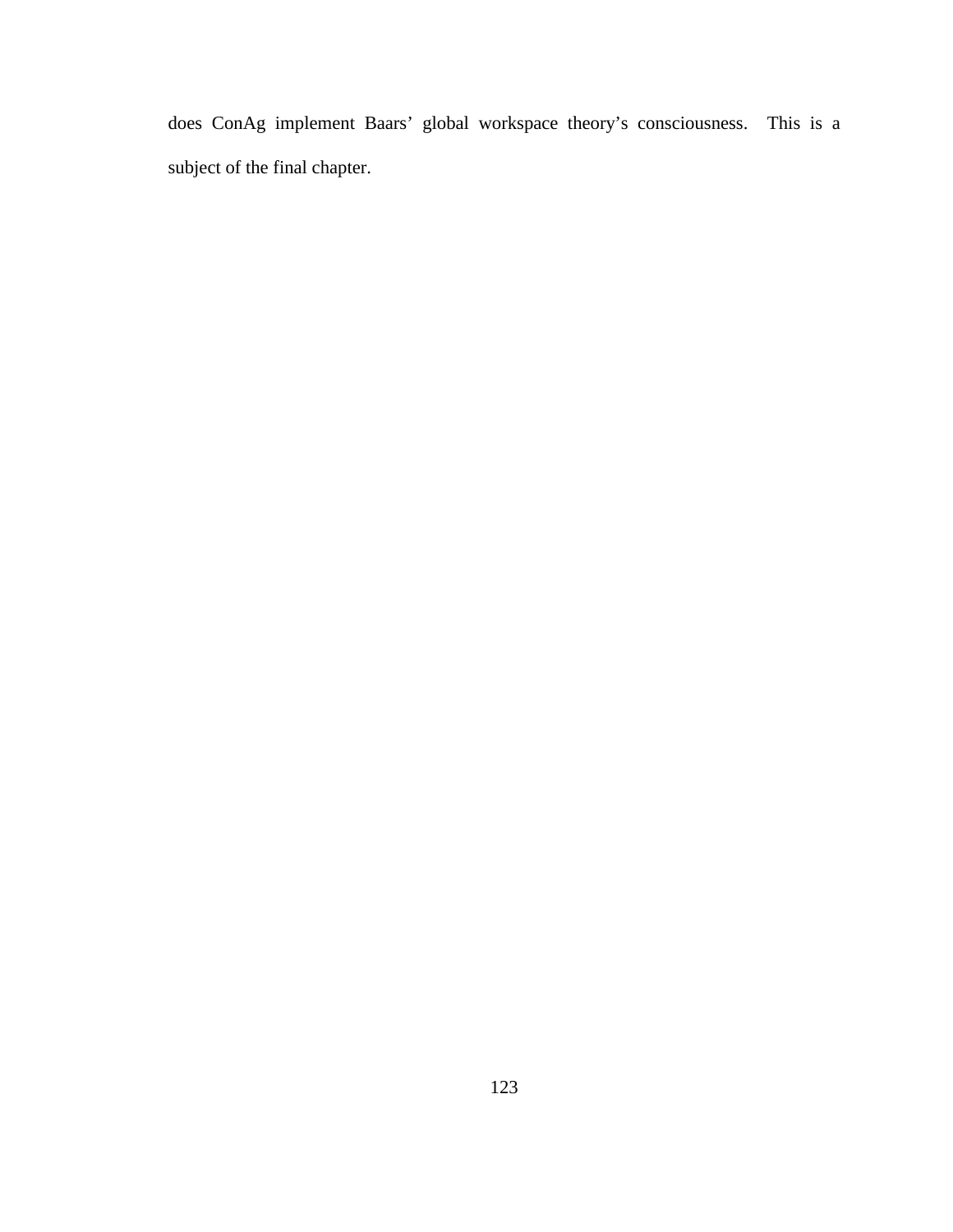# **Chapter 7 Computational "Consciousness"**

# **Conclusions**

This work gives overviews of software agents, cognitive models, and software reuse. Global workspace theory is detailed. VMattie, a predecessor to "conscious" software agents, is described. "Conscious" software agents' architectural styles and general architecture are then discussed. This includes an illustration of CMattie, the first "conscious" software agent, and a description of IDA, the "conscious" software research group's proof of concept project. "Conscious" software agents' "consciousness" mechanism is then detailed. ConAg, the "Conscious" Agent Framework, a software framework for implementing these agents' "consciousness," is described.

ConAg serves as the backbone for "conscious" software agents, providing for these agents' base codelet class, "consciousness" codelets, a focus where incoming perception is associated with remembered information, an attention mechanism which includes short-term memory and chunking for learning, and conflict resolution. It is the first framework to implement pandemonium theory in its realization of global workspace theory's "consciousness."

The research leading to this dissertation concentrates on how to implement global workspace theory, with a focus on the theory's consciousness. This work is necessary as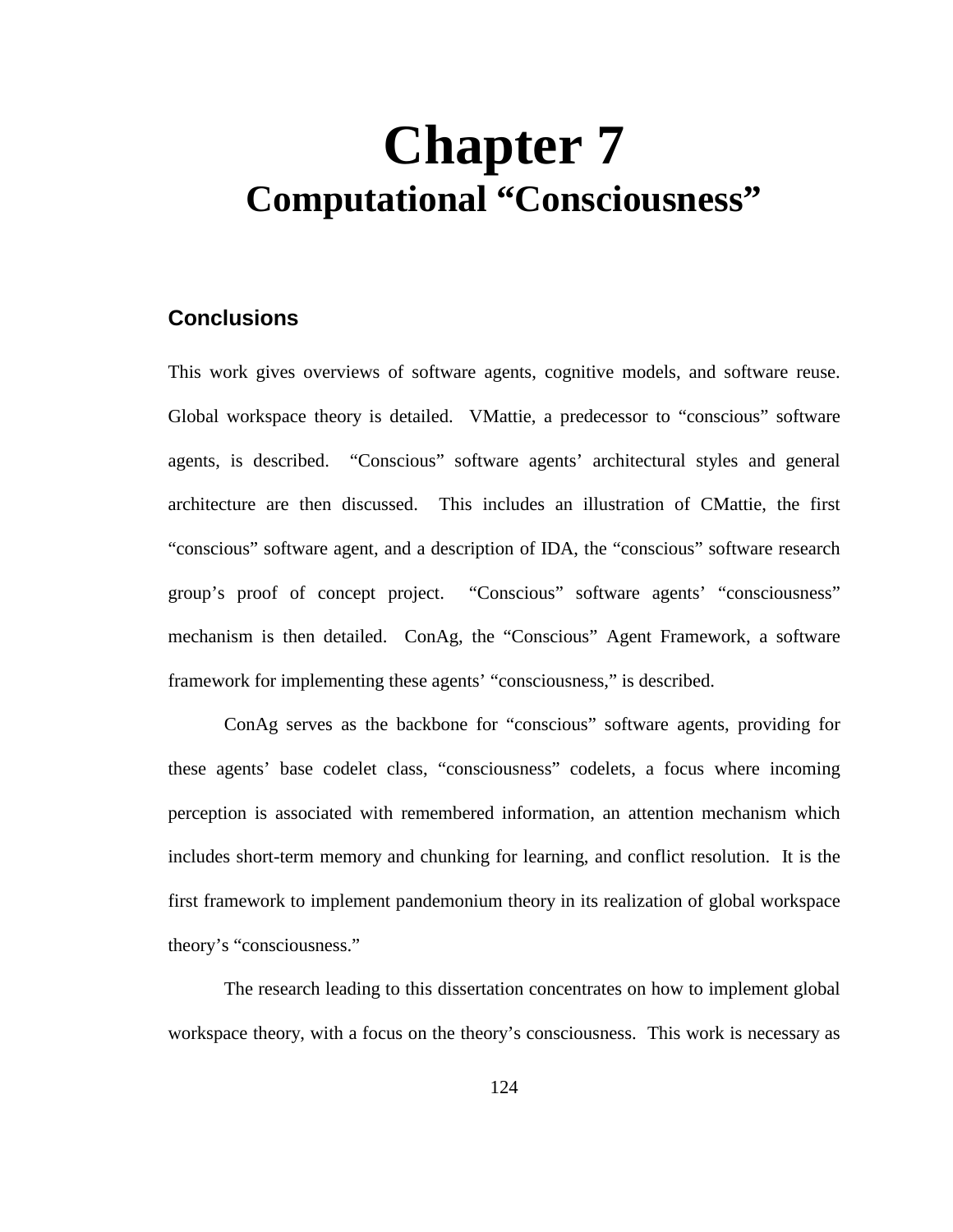global workspace theory describes when and why consciousness occurs. It leaves out how the consciousness mechanism actually works, such as a coalition manager grouping processes for consciousness. This research hopes to shed light on these mechanisms and, therefore, to further extrapolate global workspace theory. Therefore, ConAg, as a realization of global workspace theory's consciousness, not only extends global workspace theory conceptually, but also provides a grounds for the theory's further development and testing. Described below, each design decision made in ConAg's implementation can be considered a hypothesis about the corresponding human mechanism.

This research contributes to artificial intelligence, cognitive science, and philosophy. For artificial intelligence, this research creates an agent architecture that intends to be more flexible for agent decision making. It does this by producing human-like thinking. While this architecture needs to be proven in more complex domains, it lends itself to agents that are able to find intricate solutions to problems, learn in multiple ways, and perform deliberation and synthesis. This architecture fosters the creation of complex autonomous agents. It is a new technology that should allow software agents to replace decision-making human information agents. For example, one "conscious" software agent could be intended to replace a human help-desk customer support representative.

For cognitive science and philosophy, an expandable cognitive architecture has been developed around the "consciousness" module by this research group. The resulting comprehensive model allows for cognition to be analyzed as a whole, and also for each of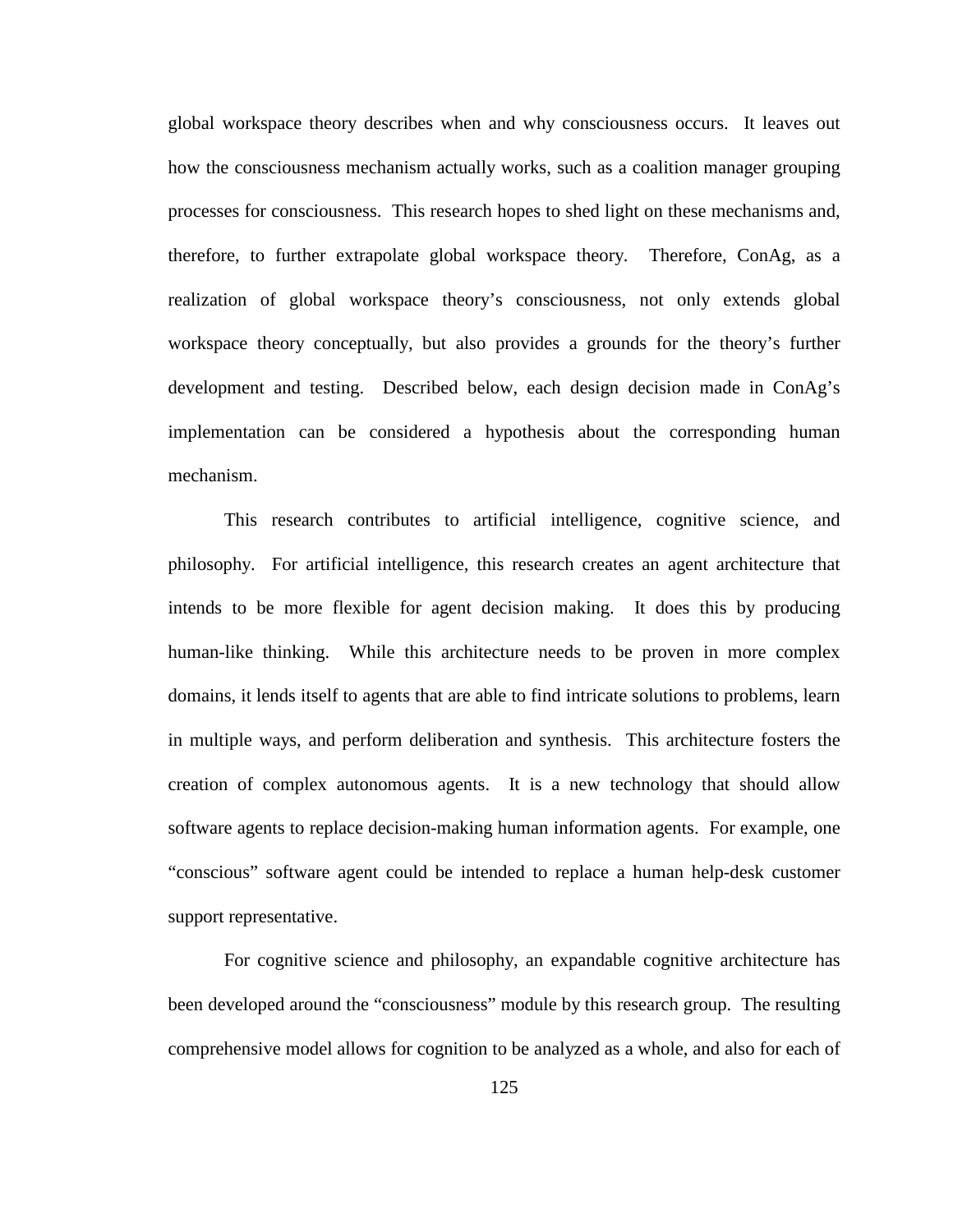the cognitive mechanisms to be studied individually. Currently, few comprehensive cognitive models exist. In addition, this research further helps in studying what machines can actually experience. "Conscious" software agents have the right mechanisms for "consciousness." It is currently unclear on how to determine if these agents are actually experiencing.

Conclusions can be drawn from this research. The functions of consciousness as specified by global workspace theory can be modeled computationally. A comprehensive cognitive architecture can be integrated around this model of consciousness. This comprehensive cognitive architecture can be implemented computationally. Many new artificial intelligence mechanisms can be used to create such a comprehensive cognitive architecture. Testable hypotheses concerning human cognition can result from such a comprehensive model.

# **Are Baars' Nine Functions of Consciousness Implemented In ConAg?**

Chapter 3 discusses Baars' nine functions of consciousness. To some extent, each of these functions are implemented by ConAg. This is illustrated below through CMattie and IDA.

1. *Definition and context-setting.* This function occurs when one focuses on a distant tree in a forest. While multiple stimuli are present, a coherent context is able to be retrieved. In "conscious" software agents, the currently executing behavior corresponds to global workspace theory's goal context. In these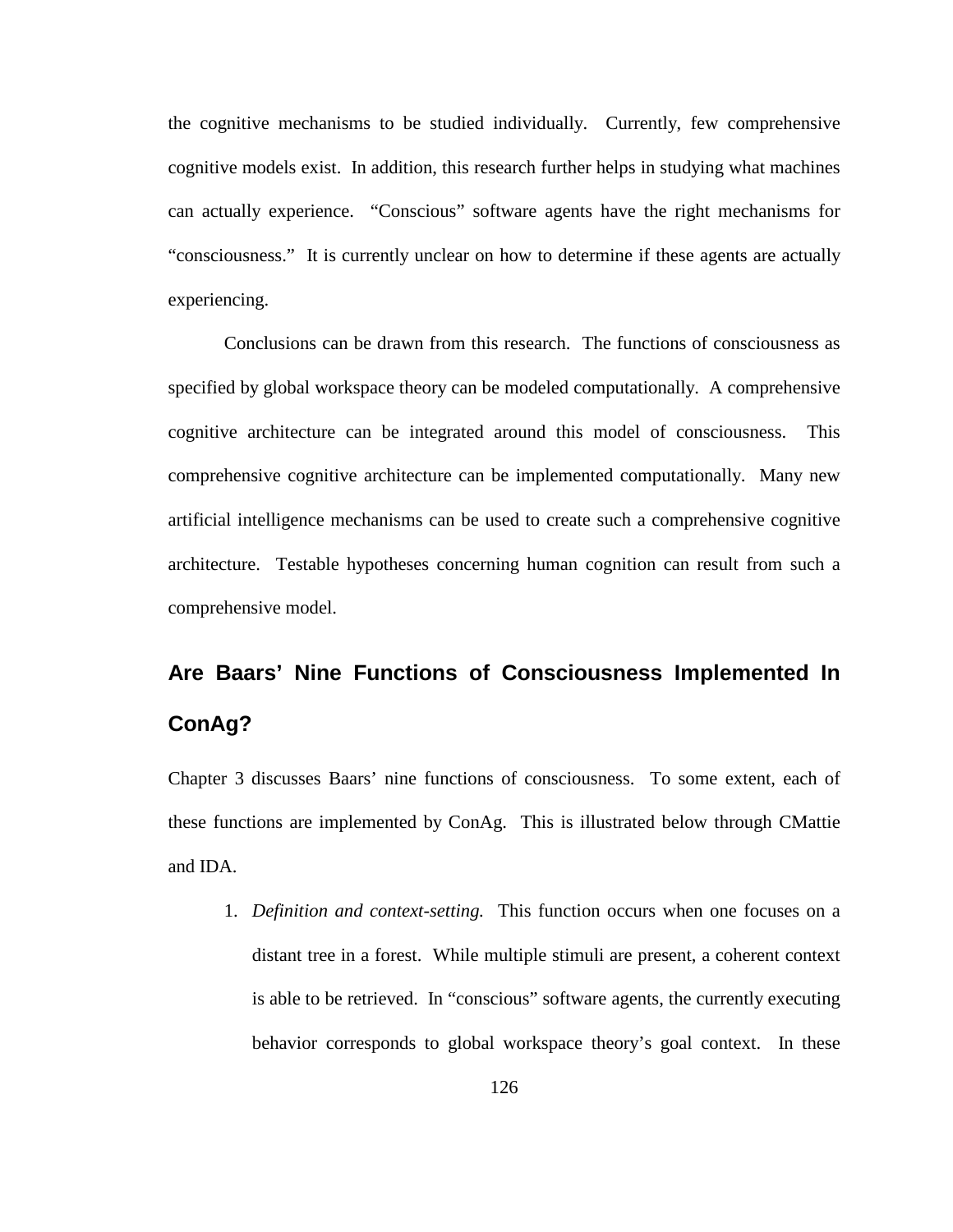agents, the action selection mechanism ultimately decides the next behavior. This decision is greatly influenced by the contents of "consciousness." More specifically, "consciousness" codelets bring the newly perceived information to "consciousness." After the broadcast occurs, the behavior network may instantiate a new behavior stream in response to "consciousness' " contents. "Consciousness' " influence is evident if this behavior stream executes.

Global workspace theory also describes perceptual and cultural contexts. In "conscious" software agents, the perception module's understanding portion sets the perceptual context. This can be influenced by "consciousness." "Consciousness" shines on the perception module's codelets. At times, the "conscious" broadcast recruits additional perceptual codelets that help to determine the perceptual context. In CMattie, "consciousness" does not influence the cultural context. This has yet to be explored in IDA.

2. *Adaptation and learning.* This function is evident when extremely difficult material is pondered for a great deal of time while attempting to learn it. ConAg's implementation of "consciousness" provides for several forms of learning. Codelets' associations are established and strengthened when on the playing field together, and even more so when in "consciousness" together. The chunking manager broadcasts new chunks, potential items to be learned by the behavioral and perceptual learning mechanisms. After the "conscious" broadcast, the current behavior and emotions are written along with the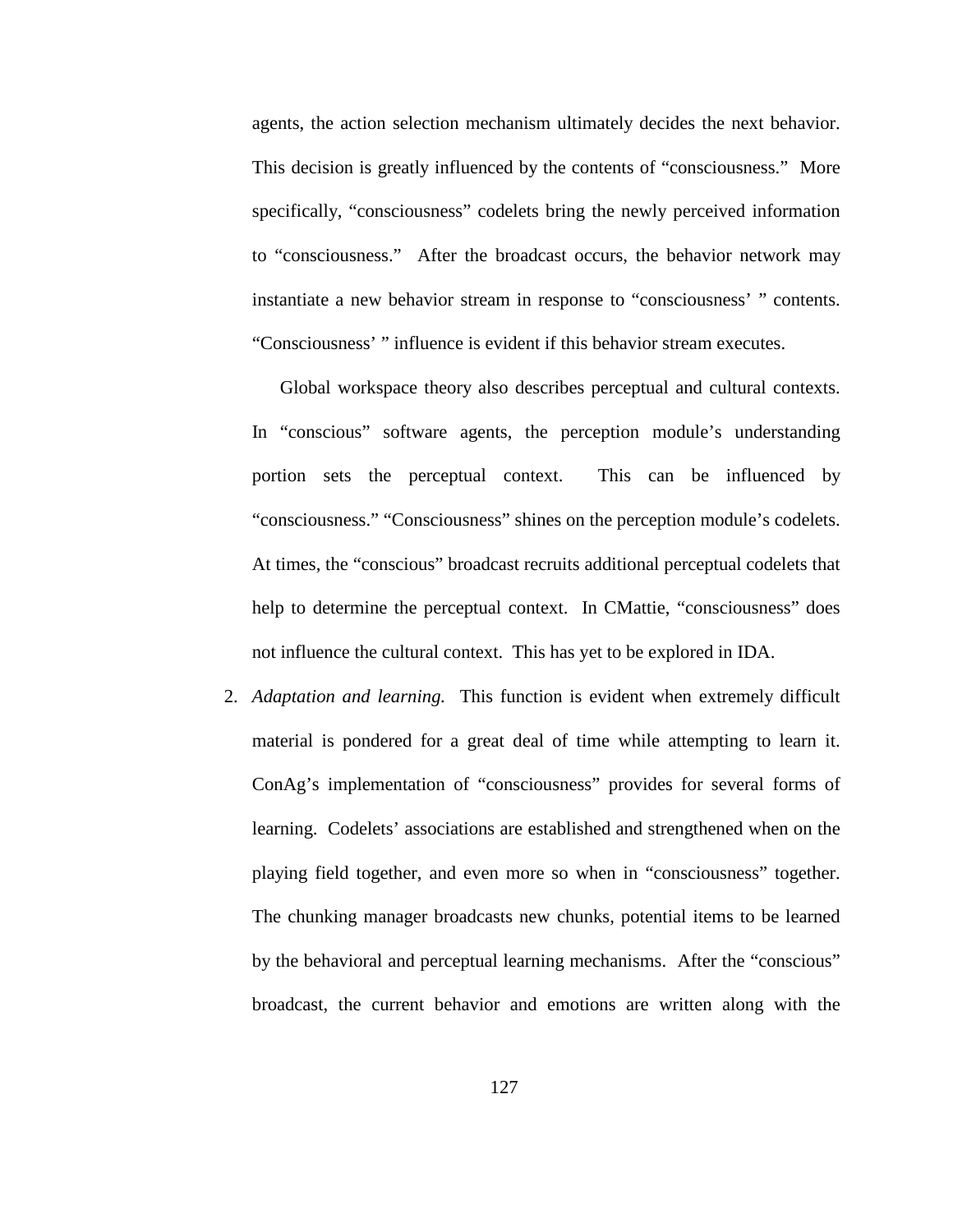current perception registers into associative and episodic memory, used by the systems' learning mechanism.

- 3. *Editing, flagging, and debugging.* A tennis player's conscious concern over the technical details of his serve after several double faults is an example of debugging. Both in the behavior network's composition working memory and in the focus, "consciousness" codelets flag conflicts for debugging. Upon finding a conflict, these codelets work to bring the information to "consciousness." Once this information is broadcast, the different cognitive modules such as learning and metacognition can respond, adjusting their parameters accordingly. IDA's deliberation process involves the creation of scenarios. It is currently planned that "conscious" decisions are necessary for deciding the fitness of scenarios and for editing them.
- 4. *Recruiting and control.* An example of this function's use occurs when attempting to answer a question. While one is conscious of a question, the candidate answers to that question are recruited unconsciously and brought to consciousness. By viewing the information broadcast from "consciousness," other codelets spring into action if they understand the message and it is applicable. This is seen throughout conscious software agents. New behaviors are begun based on the contents of "consciousness," metacognition begins new system evaluations, and learning takes place.
- 5. *Prioritizing and access-control.* This occurs when learning a foreign language. One may wish to prioritize words which are difficult to pronounce,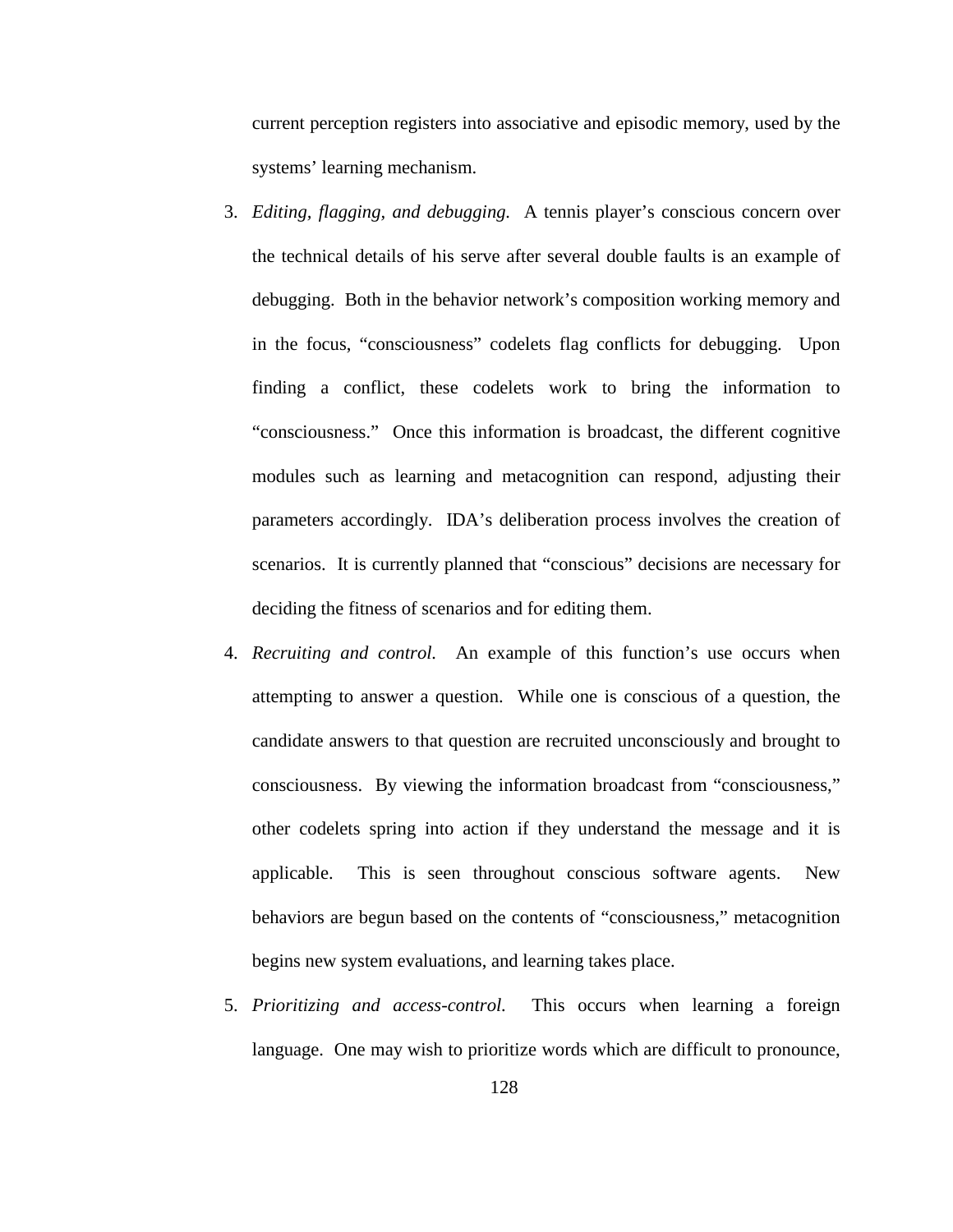giving them greater access to consciousness. When ConAg's "consciousness" mechanism broadcasts, other codelets in the system respond, increasing their activation level. This higher activation level gives them greater access to "consciousness."

ConAg's "consciousness" mechanism causes codelets to learn new associations. Over time, these associations may become strong enough for a codelet to be placed into a coalition which frequently comes to "consciousness." Therefore, this new codelet now has greater access to "consciousness." It is planned that IDA's "conscious" deliberation prioritizes scenarios before one is presented to a sailor.

- 6. *Decision-making or executive.* This function is useful in controlling thought and action, such as "Should I go to the mall or to the park?" As described in number 1, "consciousness" is a main but indirect reason for behaviors, corresponding to global workspace theory's goal contexts, to be chosen. It is planned that "conscious" decisions are made in IDA's deliberation. Also, in both CMattie and IDA, metacognition performs tuning based in part on "consciousness' " contents.
- 7. *Analogy-forming.* This function occurs when people make analogies to compare a novel experience to known ones, as seen with "Hate is the wrong road to travel." "Consciousness" plays an indirect role in both the behavioral and perceptual learning mechanisms' analogy forming. The focus' perception registers contain slots for novel words, and there are message types for both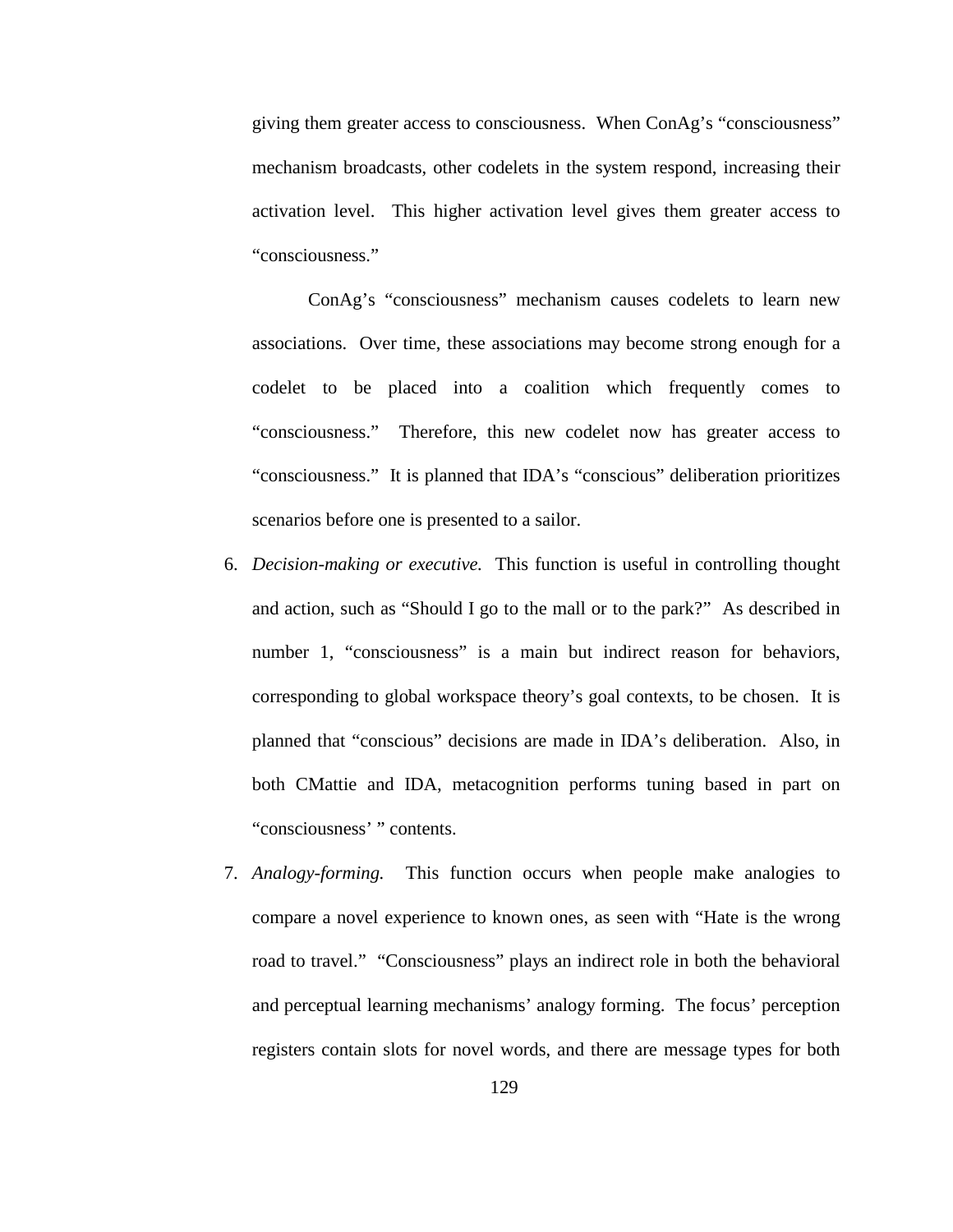nonsense messages and negative messages in response to CMattie's actions. After this perceptual information reaches "consciousness," behavioral and perceptual learning create new concepts, along with their underlying codelets, based on existing concepts and codelets.

8. & 9. *Metacognitive or self-monitoring, autoprogramming and self-maintenance.* The metacognitive function is evident in humans' ability to express their current feelings, and self-maintenance is seen in the desire to keep the body healthy. Both in the compositional working memory and in the focus, "consciousness" codelets work to detect internal conflicts. In addition, based in part on the contents of "consciousness," metacognition is able to monitor the system. When applicable, metacognition can then perform self-maintenance by adjusting the system's parameters. A planned self-maintenance is to regularly backup the agents' information to disk.

## **Hypotheses**

Many design and implementation decisions are made in ConAg in order to create computational "consciousness." Each of these decisions gives rise to a hypothesis about human cognition. Given a particular decision about a portion of the agents' mechanisms, the hypothesis asserts that human cognition works in the same way (Franklin, 1997). Hopefully, these hypotheses will be confirmed or laid to rest by researchers in cognitive science and neuroscience. Twenty such hypotheses are listed below. As a reminder to readers, ConAg's codelets are intended to implement Baars' processes. As this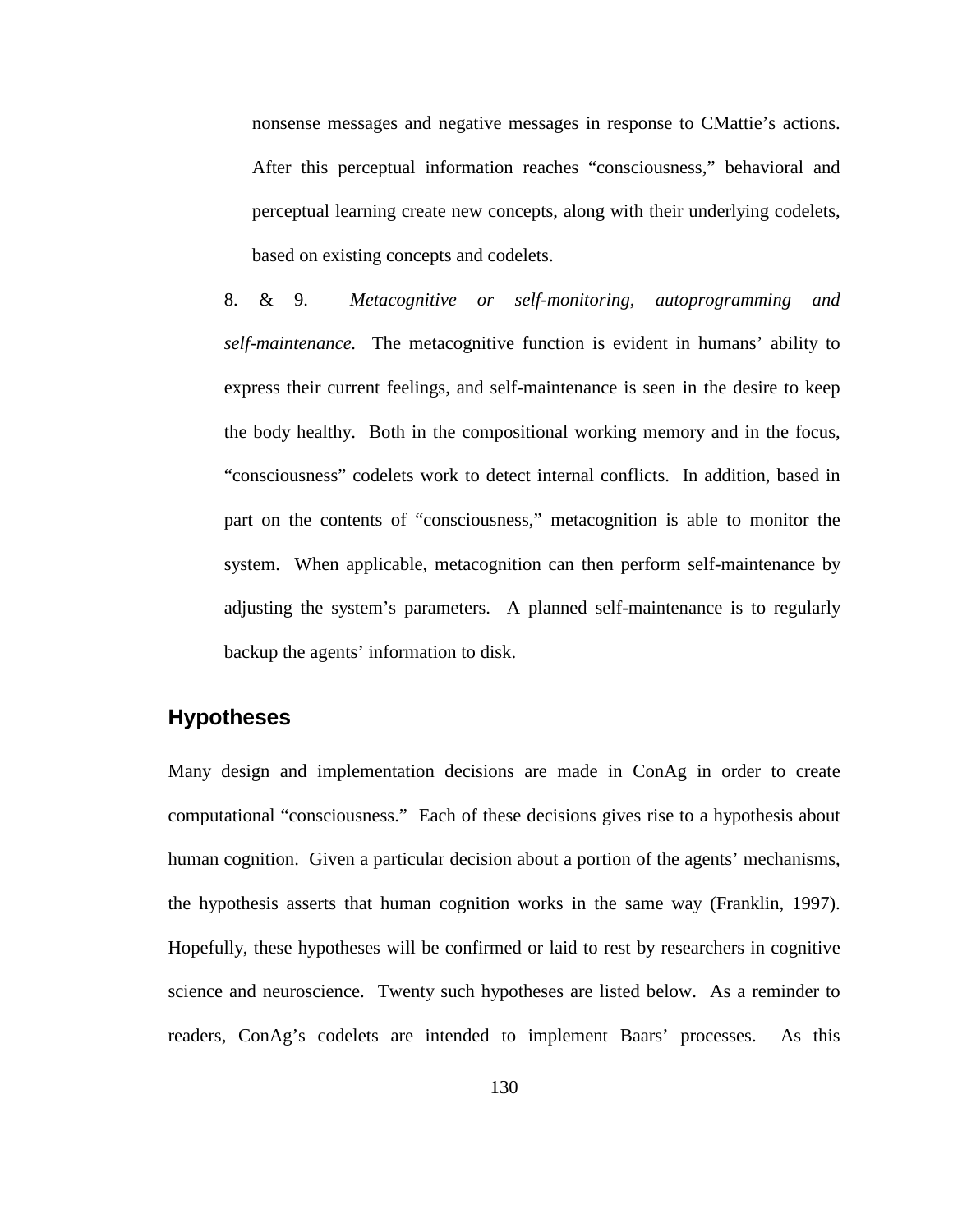discussion is cognitive in nature, the term process is used over codelet. Each of these hypotheses is generated by replacing "codelet" with "process" in a true statement about codelets in "conscious" software agents.

- 1. There are common properties which all processes share. Five main ones are:
	- A. Each process receives the "conscious" broadcast as postulated by global workspace theory.
	- B. Each process carries activation level. This activation level allows processes to compete with one another for access to "consciousness."
	- C. Each process carries associations with other processes. These associations are used to determine a process' coalitions.
	- D. Each process carries information pertinent to its current situation. If a process becomes conscious, this information is broadcast to all processes.
	- E. Each process carries identifying information. If a process becomes conscious, this information is broadcast to all processes.
- 2. All processes such as the coalition manager and those working to bring conflicting information to consciousness have periods in which they are not active.
- 3. Perceived sensory data is realized by a well-defined structure in a focal location. For this dicussion, this structure will be referred to as the perception registers. These are located in the focus.
- 4. This focus contains a flag, letting the perception module know that a new perception can now be placed in the perception registers.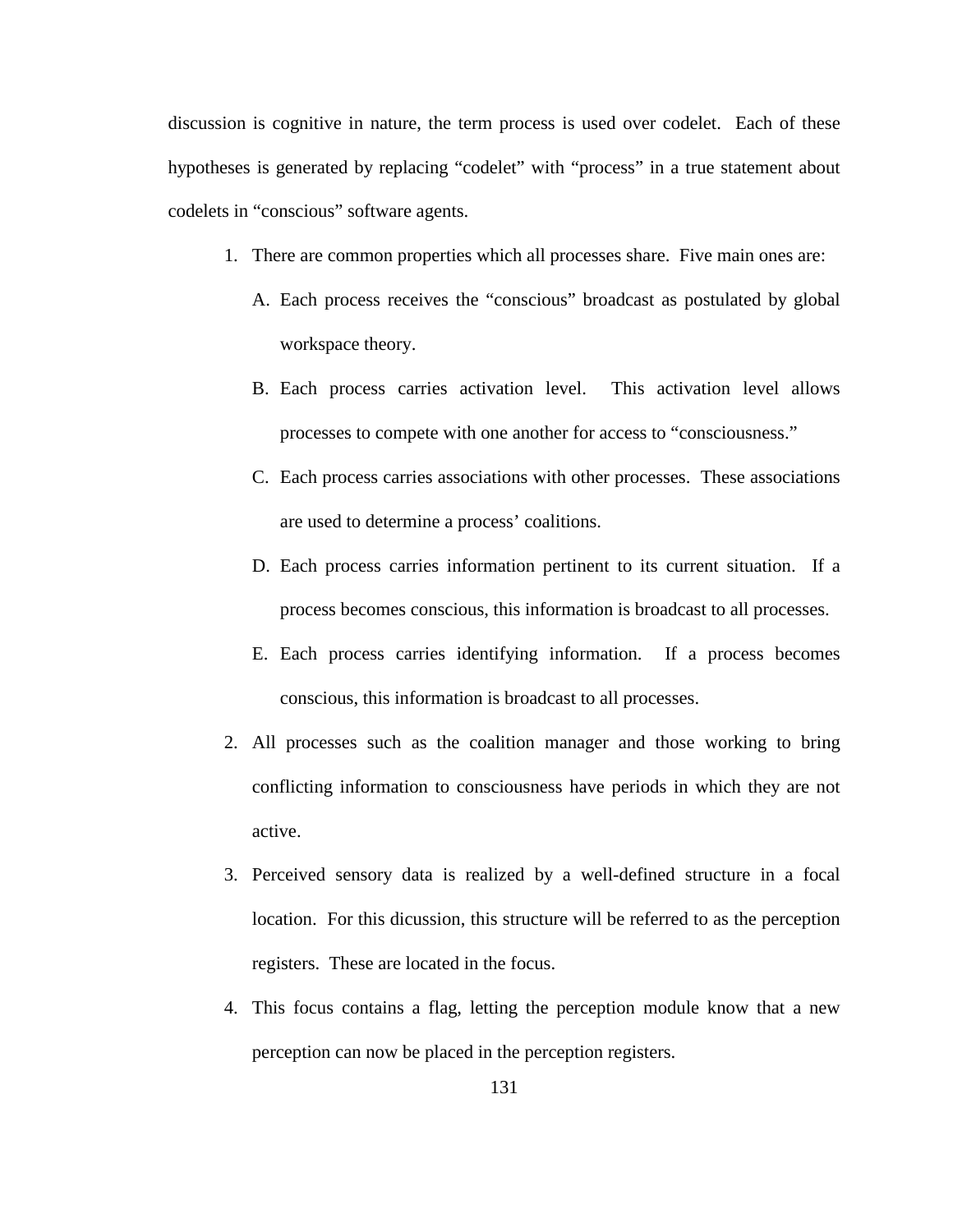- 5. A new percept can be placed in the focus only after the former percept has become conscious.
- 6. Upon receipt of a new perception, processes work to bring this information to consciousness.
- 7. While number 6 is occurring, reads from a long-term associative memory and from an intermediate-term episodic memory are performed. Processes work to bring this information to consciousness.
- 8. There is a single playing field where active processes are accessible by consciousness. (Recall that, in the conscious software agent architecture, the playing field contains all of the agents' active codelets). In humans, this playing field is most likely distributed broadly within the nervous system. Consciousness can potentially gather any active process' identifying information and its information pertinent to the current situation.
- 9. The nervous system has a coalition manager which groups the playing field's processes together.
- 10. This coalition manager makes its decisions based on the level of association between processes.
- 11. The coalition manager creates and updates associations for the processes on the playing field, each by a relatively small amount.
- 12. A spotlight controller chooses which coalition is conscious, based on the coalition's average activation level.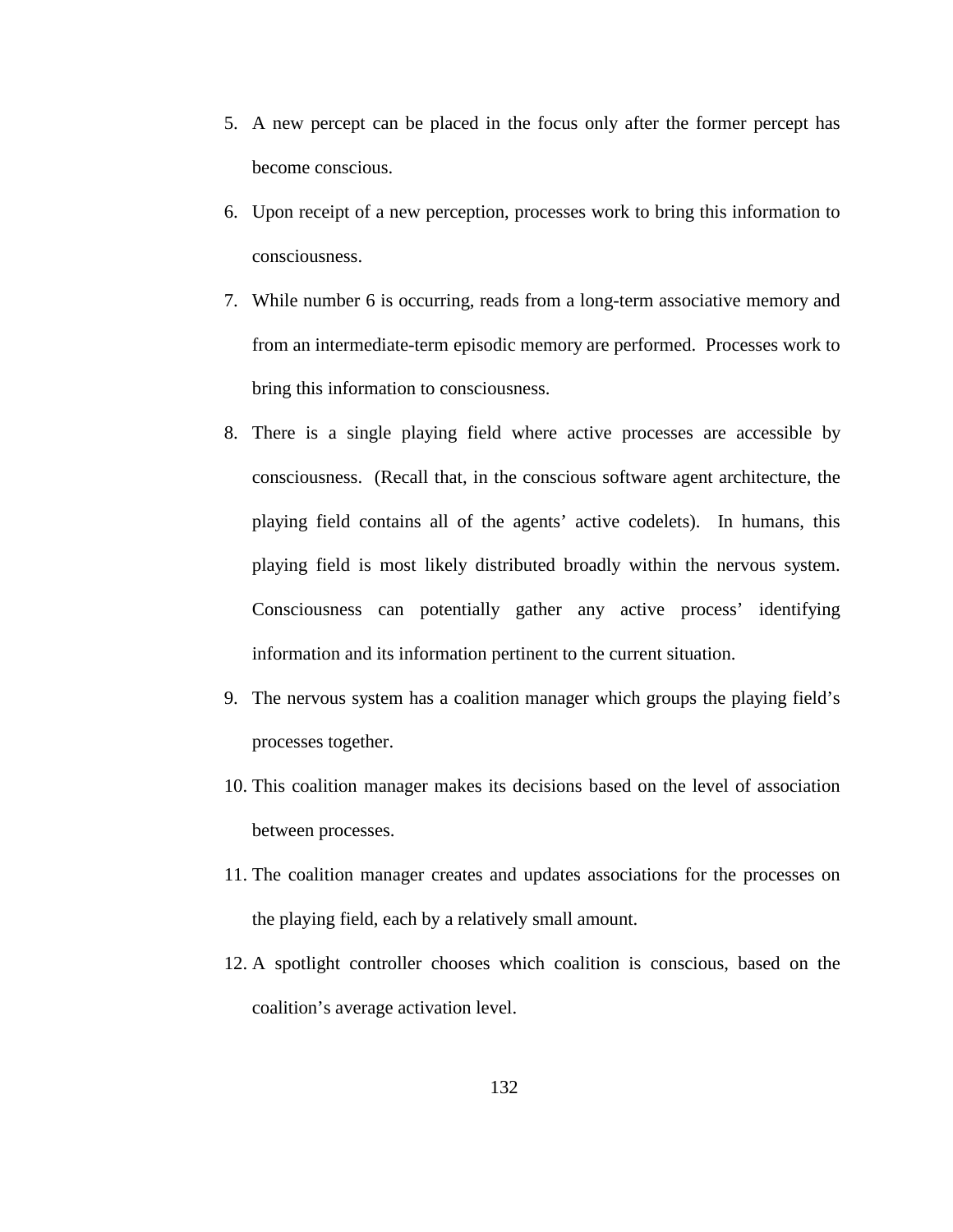- 13. Short-term memory holds only previously conscious items, and stores a maximum of some seven items.
- 14. A chunking manager glues processes together in order to build new potential concepts. These chunks are based on associations between the processes and on which processes have previously been conscious simultaneously.
- 15. When a new chunk is realized, it comes to consciousness via the chunking manager. This chunk is broadcast to the entire system just as the coalitions handled by the spotlight controller are.
- 16. A broadcast manager picks up the information from the conscious processes, prepares it for broadcast, and sends it out to all processes in the system.
- 17. An action selection mechanism, after receipt of a new percept, writes the current behavior and its activation level back to the focus.
- 18. The emotion module, after receipt of a new percept, writes the current emotions back to the focus.
- 19. Upon receipt of the behavior and the emotions, the focus records both of them along with the perception registers to the long-term associative and to the intermediate-term episodic memories.
- 20. Specialized processes check for conflicts as the system prepares an outgoing communication. If conflicts are found, these processes work to bring this information to consciousness.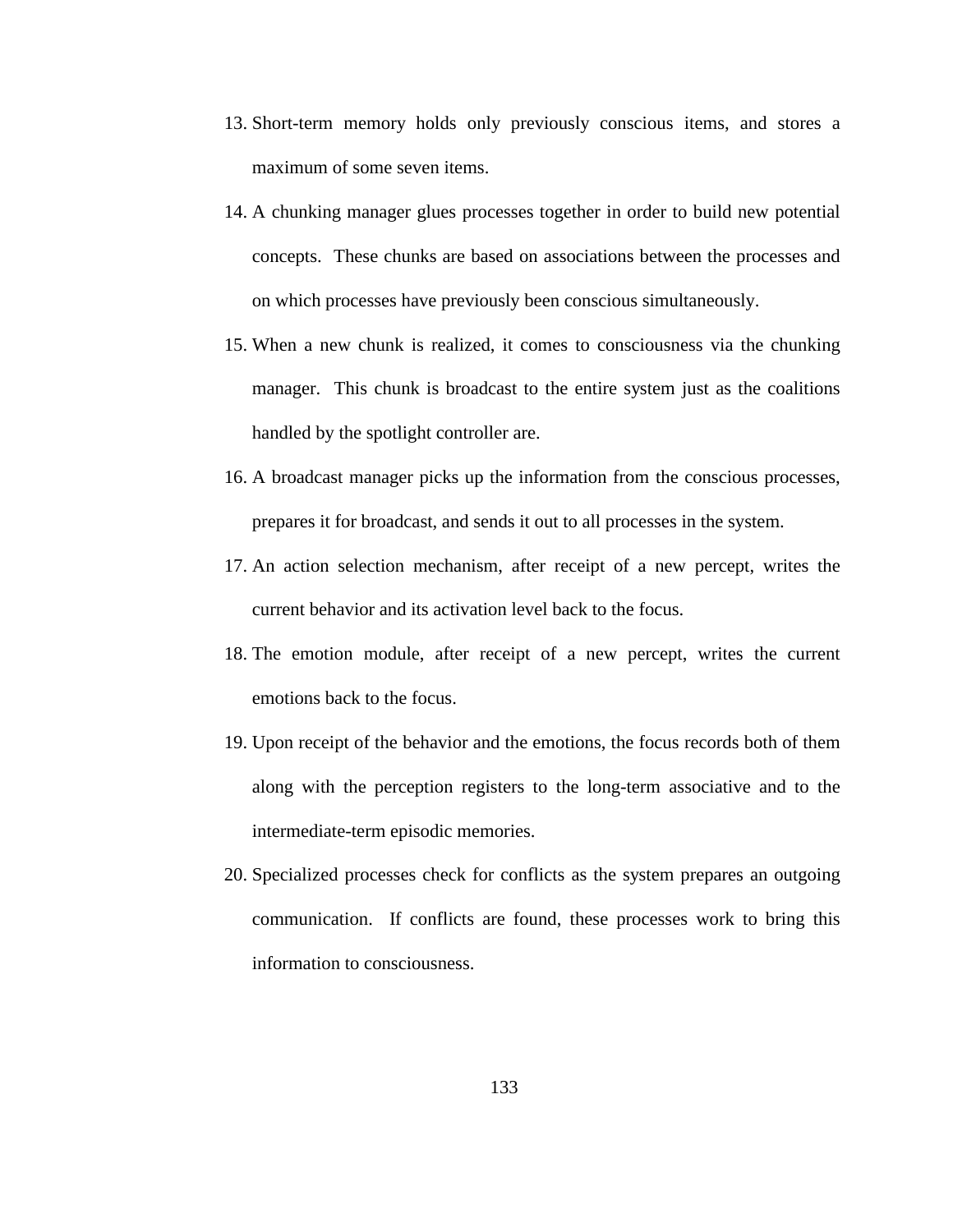## **The Future**

This work presents a realization of global workspace theory's "consciousness." It is only a start. Further integration followed by testing is necessary. Refinement of the techniques will no doubt occur. Even so, this research has culminated in a solid foundation for "consciousness" in software agents. ConAg is used in CMattie and in IDA, a project which if successful, will have a major impact on the United States' Naval personnel assignment. While this is several years off, already this project has proven very enjoyable and served as a significant learning experience for this author. Hopefully, this will continue for me and future participants.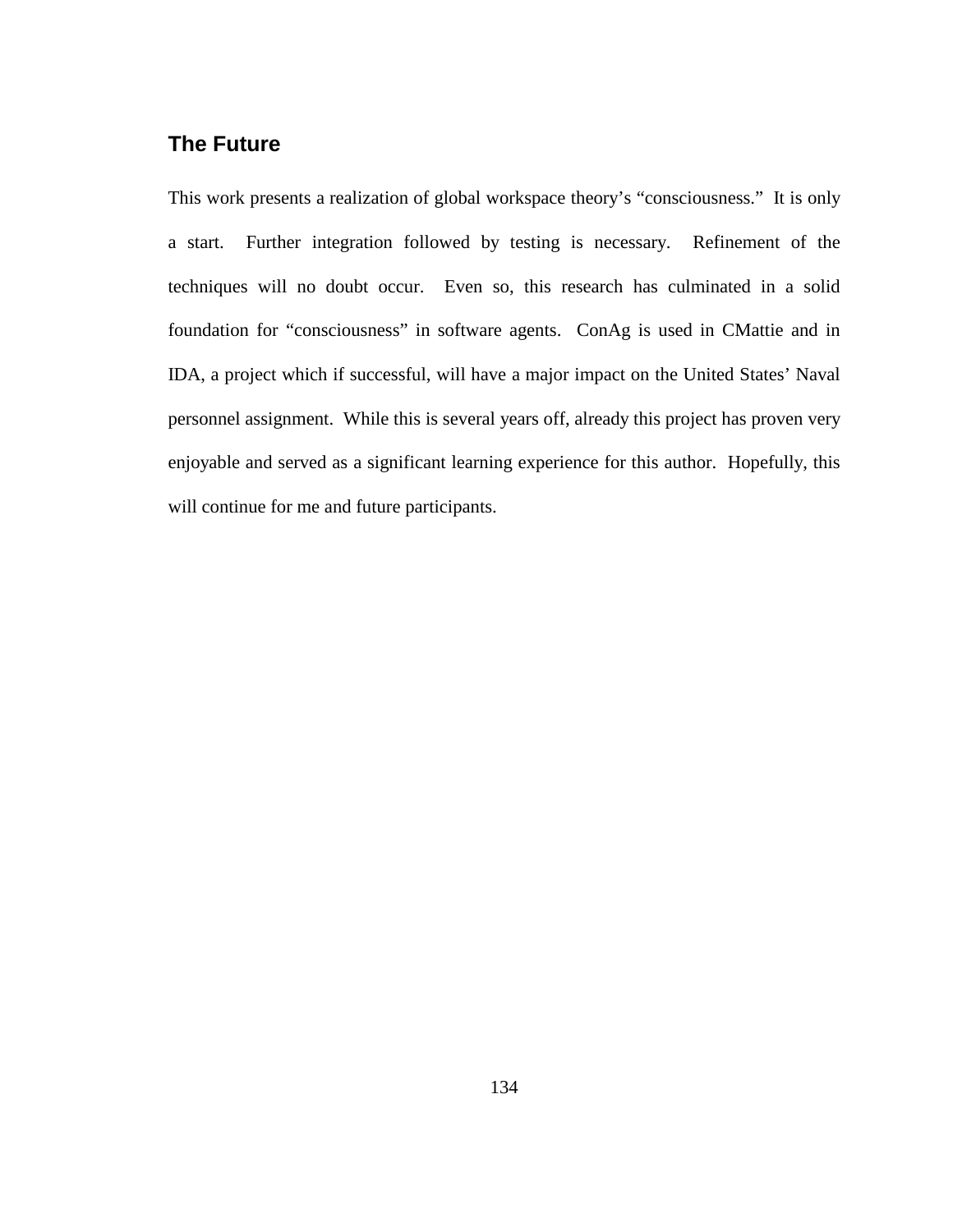**BIBLIOGRAPHY**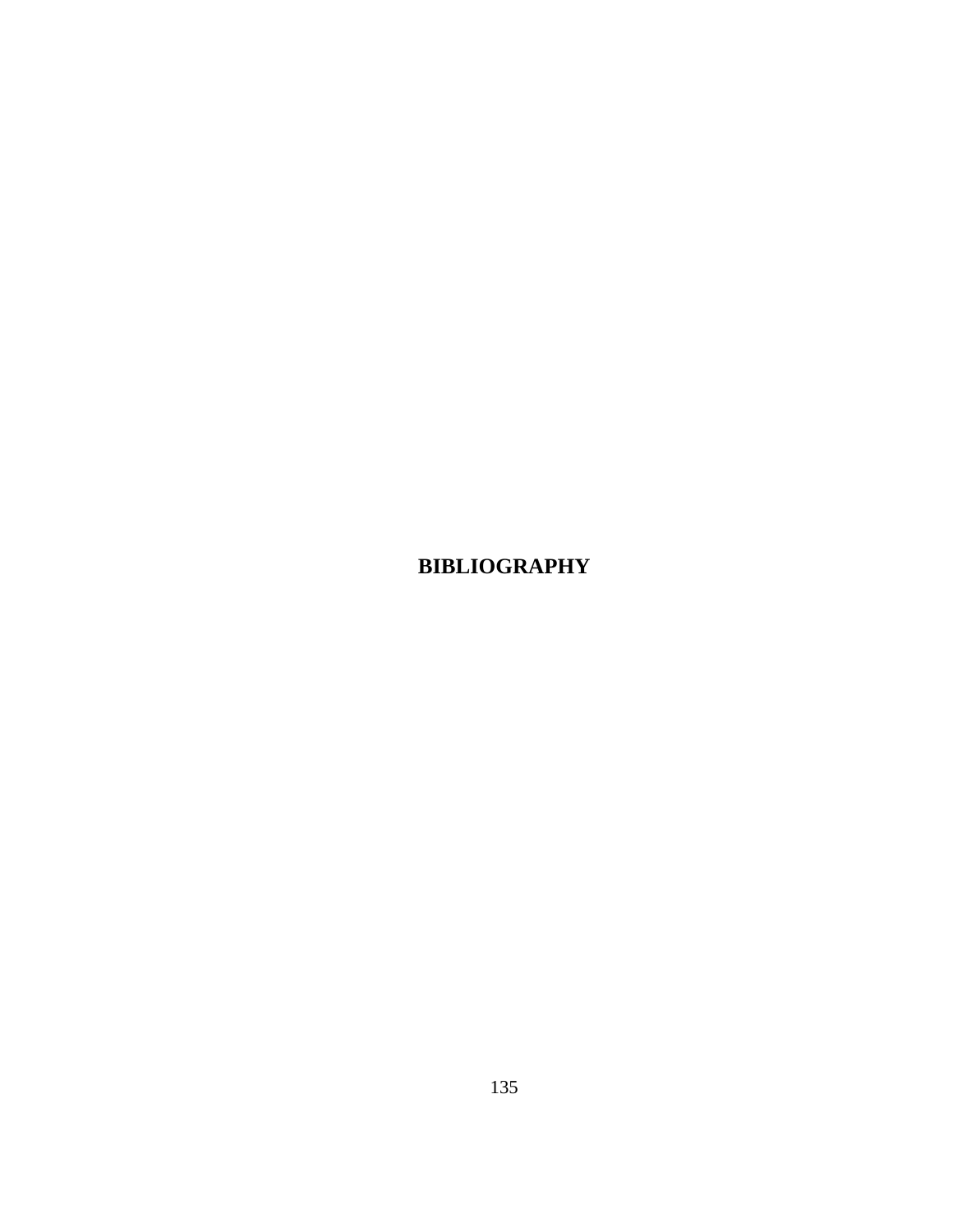## **BIBLIOGRAPHY**

- Aho, Alfred V. & Ulman, Jeffrey D. (1992). Foundations of Computer Science. New York: Computer Science Press.
- Anderson, John R. (1991). The place of cognitive architectures in a rational analysis. VanLehn, Kurt (Ed.). Architectures for Intelligence. Hillsdale, NJ: Lawrence Erlbaum Associates, 1-24.
- Baars, Bernard. (1988). A cognitive theory of consciousness. New York: Cambridge University Press.
- Baars, Bernard. (1997). In the theater of consciousness. New York: Oxford University Press.
- Barsalou, Lawrence W. (1999). Perceptual symbol systems. Behavioral and Brain Sciences. New York: Cambridge University Press.
- Basili, V., Briand, L., & Melo, W. (1996). How reuse influences productivity in object-oriented systems. Communications of the ACM, 39 (10), 104-116.
- Biggerstaff, T. & Richter, C. (1987). Reusability framework, assessment, and directions. IEEE Software, 4 (2), 41-49.
- Bogner, Myles. (1998). Creating a "conscious" agent. Memphis: Master's thesis, The University of Memphis.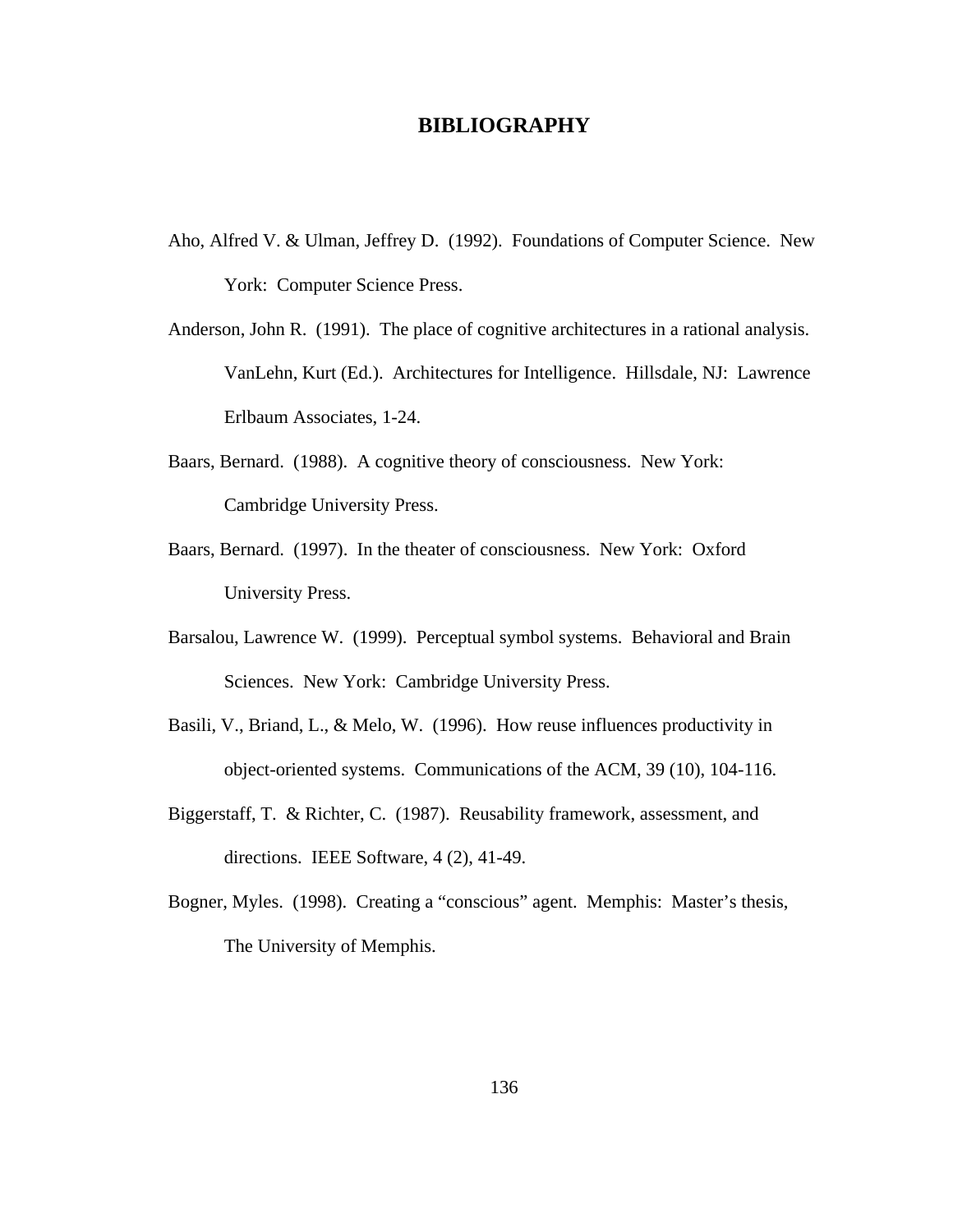- Bogner, Myles, Maletic, Jonathan, & Franklin, Stan. (1999). Building "consciousness" into software. Department of Mathematical Sciences Technical Report CS-99-02. The University of Memphis.
- Bogner, Myles, Maletic, Jonathan, & Franklin, Stan (In Press 1999). ConAg: a reusable framework for developing "conscious" software agents. The International Journal on Artificial Intelligence Tools. River Edge, NJ: World Scientific Publishing Company.
- Bogner, Myles, Ramamurthy, Uma, & Franklin, Stan. (In Press 1999). "Consciousness" and conceptual learning in a socially situated agent. Dautenhahn, Kerstin (Ed.). Human Cognition and Social Agent Technology. Amsterdam: John Benjamins Publishing Company.
- Bonabeau, Eric, Henaux, Florian, Guérin, Sylvain, Snyers, Dominique, Kuntz, Pascale, & Theraulaz, Guy. (1998). Routing in telecommunications networks with "smart" ant-like agents. Santa Fe Institute Publications & Intelligent Agents for Telecommunications Applications '98.
- Boone, Gary. (1998). Concept features in Re:Agent, an intelligent email agent. Proceedings of the Second International Conference on Autonomous Agents. New York: ACM Press, 141-148.
- Cline, Marshall P. (1996). The pros and cons of adopting and applying design patterns in the real world. Communications of the ACM, 39 (10), 47-49.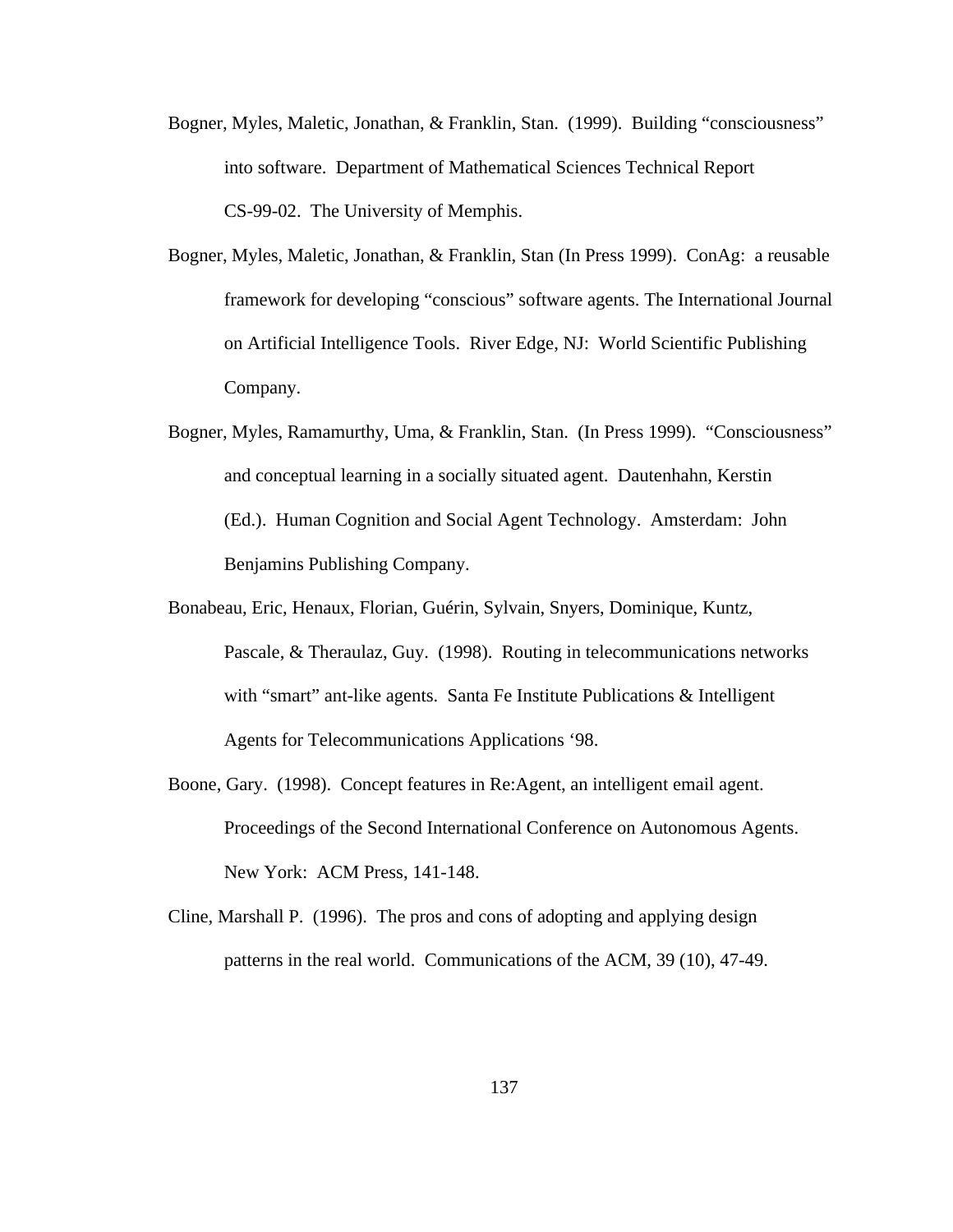- Crosbie, Mark & Spafford, Gene (1995). Proceedings of the 18th National Information Systems Security Conference. Purdue University Technical Report 95-008.
- Eckel, Bruce. (1998). Thinking in Java. Upper Saddle River, NJ: Prentice Hall Inc.
- Etzkorn, Letha H. & Davis, Carl G. (1997). Automatically identifying reusable OO legacy code. IEEE Computer, 30 (10), 66-71.
- Foundation for Intelligent Physical Agents. (1996-Present). http://www.fipa.org. Retrieved April 1, 1999.
- Frakes, William B. & Fox, Christopher, J. (1995). Sixteen questions about software reuse. Communications of the ACM, 38 (6), 75-87.

Franklin, Stan. (1995). Artificial Minds. Cambridge, MA: The MIT Press.

Franklin, Stan. (1997). Autonomous agents as embodied ai. Cybernetics and Systems, 28 (6), 499-517.

Franklin, Stan. (Submitted). Conscious software: a computational view of mind.

- Franklin, Stan and Graesser, Art. (1997). Is it an agent, or just a program?: A taxonomy for autonomous agents. Intelligent Agents III. Berlin: Springer-Verlag, 21-35.
- Franklin, Stan, Kelemen, Arpad, and McCauley, Lee. (1998). IDA: a cognitive agent architecture. Proceedings of the IEEE Conference on Systems, Man and Cybernetics, 2646-2651.
- Gamma, Erich, Helm, Richard, Johnson, Ralph, & Vlissides, John. (1995). Design Patterns. Reading, MA: Addison-Wesley.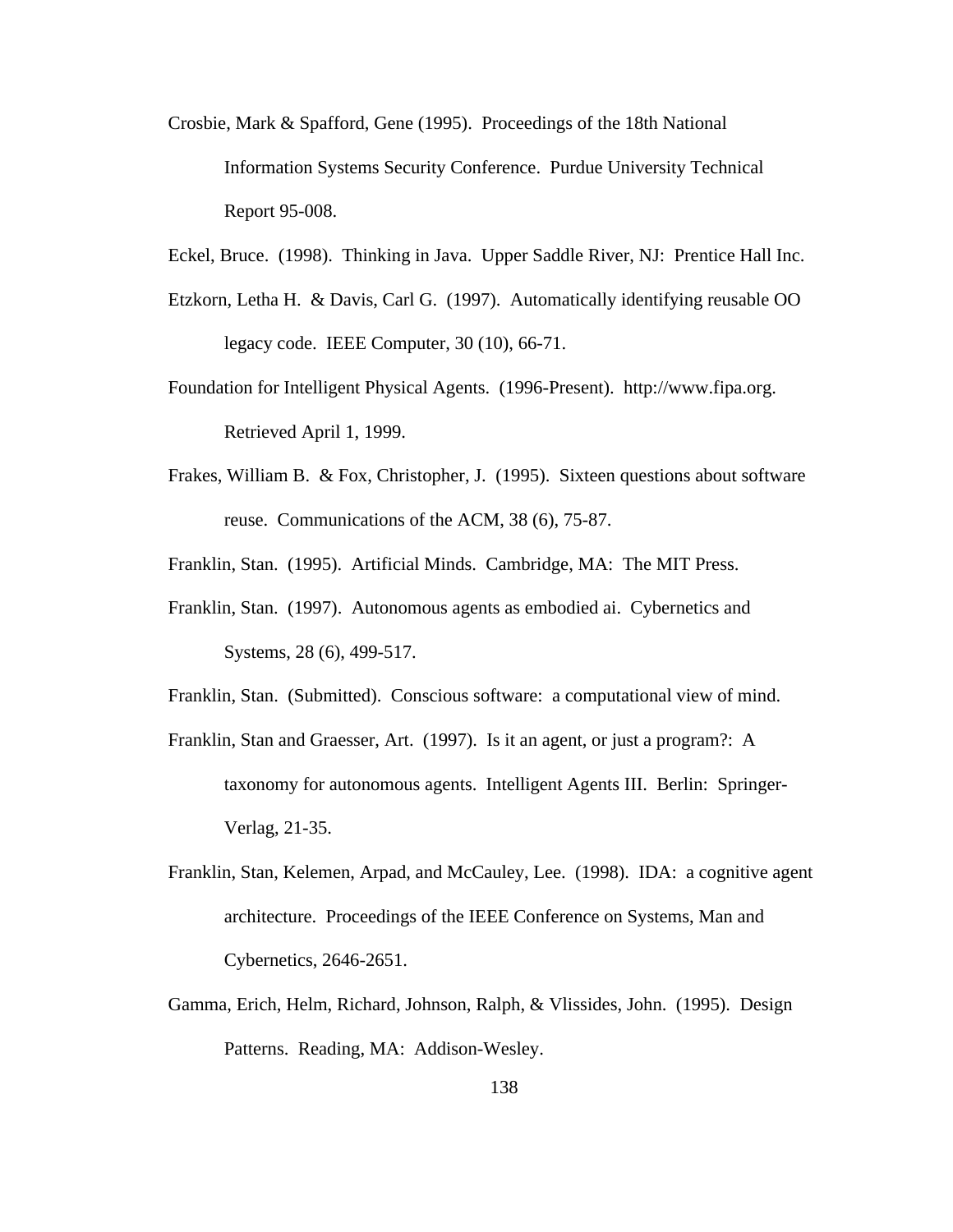- Graesser, Arthur, Franklin, Stan, & Wiemer-Hastings, Peter. (1998). Simulating smooth tutorial dialog with pedagogical value. Proceedings of the American Association for Artificial Intelligence. Menlo Park, CA: AAAI Press, 163- 167.
- Graesser, A.C., & Person, N.K. (1994). Question asking during tutoring. American Educational Research Journal, 31, 104-137.
- Graesser, A.C., Person, N.K., & Magliano, J.P. (1995). Collaborative dialogue patterns in naturalistic one-on-one tutoring. Applied Cognitive Psychology, 9, 359-387.
- Hacker, Douglas, Bogner, Myles, Yetman, Holly, & Klettke, Bianca. (1998). The curriculum script. Curriculum Script Subgroup Progress Report, Spring 1998. The University of Memphis,

*http://www.psyc.memphis.edu/trg/cur\_script/Summary\_4-1-1998.html*. Retrieved April 1, 1999.

- Haykin, Simon. (1994). Neural Networks. Upper Saddle River, NJ: Prentice-Hall.
- Hofstadter, Douglas & Mitchell, Melanie. (1994). The copycat project: A model of mental fluidity and analogy-making. Holyoak, K. & Barden, J. (Eds.). Advances In Connectionist and Neural Computation Theory, 2. Norwood, NJ: Ablex.
- Holland, J. H. (1986). A mathematical framework for studying learning in classifier systems. Farmer, D., et al. (Eds.). Evolution, games and learning: Models for adaption in machine and nature. Amsterdam: North-Holland.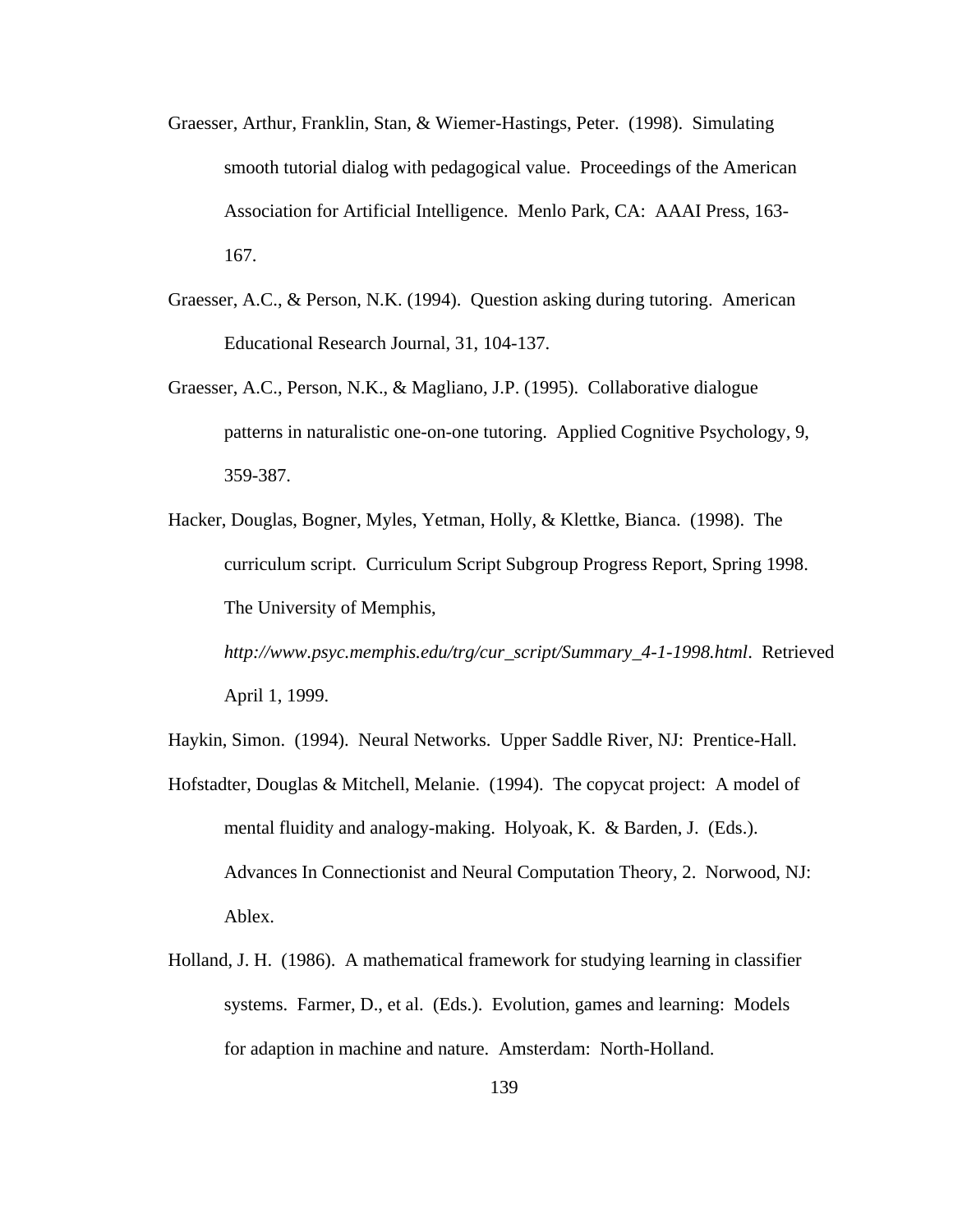Jackson, John. (1987). Idea for a mind. SIGGART Newsletter, 101, 23-26.

- Johnson, Ralph.  $(1997)$ . Frameworks = (components + patterns). Communications of the ACM, 40 (10), 39-42.
- Just, M.A., & Carpenter, P.A. (1987). The Psychology of Reading and Language Comprehension. Boston: Allyn and Bacon.
- Just, Marcel Adam, Carpenter, Patricia A., & Hemphill, Darold D. (1996). Constraints on processing capacity: architectural or implementational? Steier, David & Mitchell, Tom (Ed.). Mind Matters: A Tribute to Allen Newell. Mahwah, NJ: Lawrence Erlbaum Associates, 141-178.
- Kanerva, Pentti. (1988). Sparse distributed memory. Cambridge, MA: The MIT Press.
- Kaspersen, Donna. (1994). For reuse, process and product both count. IEEE Software 11 (5), 12.
- Kernighan, Brian W. & Ritchie, Dennis M. (1988). The C Programming Language, Second Edition. Englewood Cliffs, NJ: Prentice Hall.
- Kolodner, Janet. (1993). Case-based reasoning. Morgan Kaufmann Publishers.
- Kozierok, Robyn & Maes, Pattie. (1993). A learning interface agent for scheduling meetings. Proceedings of the 1993 International Workshop on Intelligent User Interfaces. Orlando, FL, 81-88.
- Krueger, Charles. (1992). Software reuse. ACM Computing Surveys, 24 (2), 131- 183.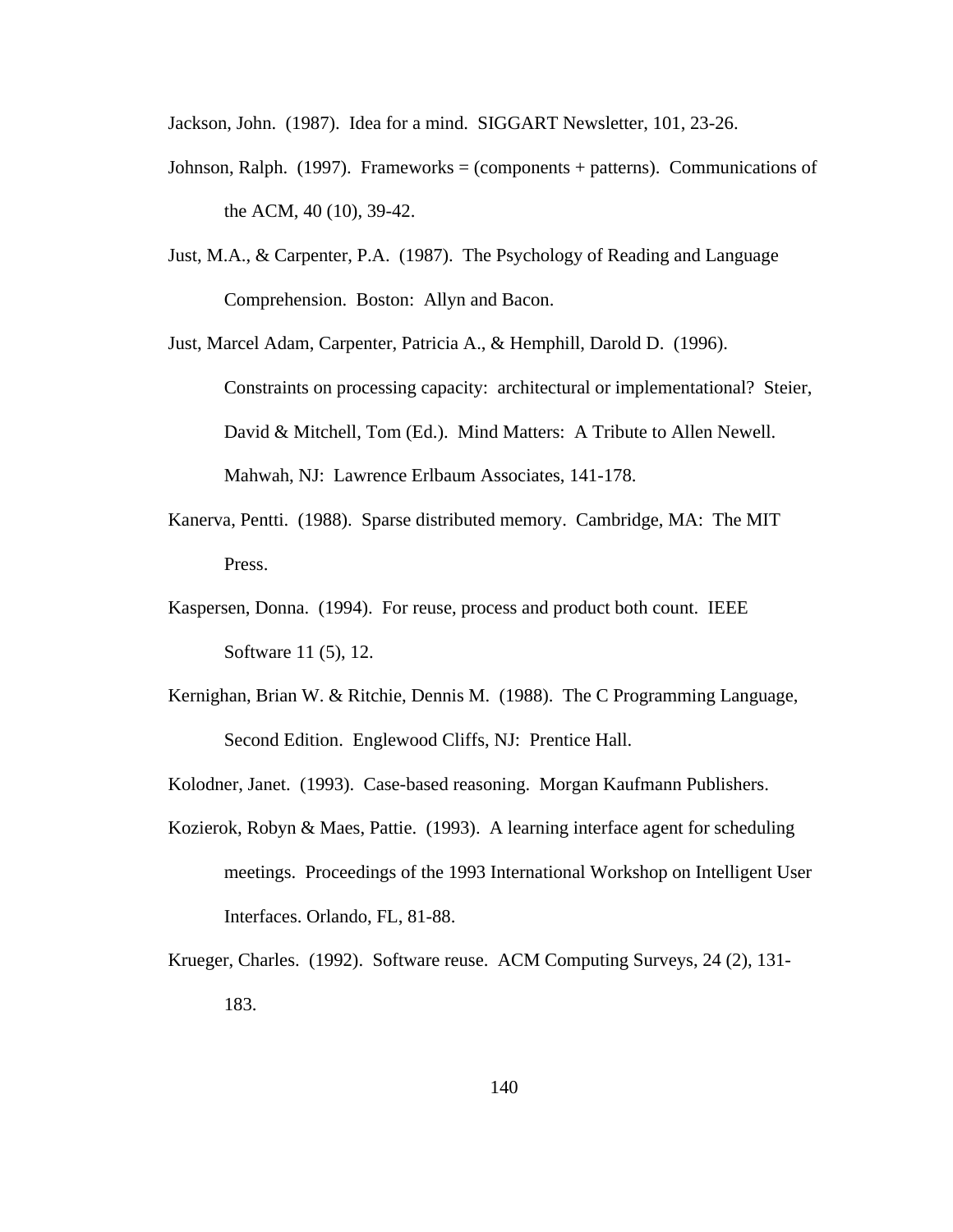- Laird, John E. & Rosenbloom, Paul S. (1996). The evolution of the soar cognitive architecture. Steier, David & Mitchell, Tom (Ed.). Mind Matters: A Tribute to Allen Newell. Mahwah, NJ: Lawrence Erlbaum Associates, 1-50.
- Lashkari, Yezdi, Metral, Max, & Maes, Pattie. (1994). Collaborative interface agents. Proceedings of AAAI '94 Conference. Menlo Park, CA: AAAI Press.
- Maes, Pattie. (1989). How to do the right thing. Connection Science Journal, 1 (3).
- McArthur, D., Stasz, C., & Zmuidzinas, M. (1990). Tutoring techniques in algebra. Cognition and Instruction, 7, 197-244.
- Maturana, H. R. (1975). The organization of the living: A theory of the living organization. International Journal of Man-Machine Studies, 7, 313-32.
- Maturana, H. R. & Varela, F. (1980). Autopoiesis and cognition: The realization of the living*.* Dordrecht, Netherlands: Reidel.
- McCauley, Thomas L. & Franklin, Stan. (1998). An architecture for emtion. AAAI Fall Symposium "Emotional and Intelligent: The Tangled Knot of Cognition."
- Mellor, Stephen & Johnson, Ralph. (1997). Why explore object methods, patterns, and architectures. IEEE Software, 14 (1), 27-30.
- Menczer, Filippo, Belew, Richard K., and Wolfram, Willuhn. (1995). Artificial Life Applied To Adaptive Information Agents. AAAI Spring Symposium Series: Information gathering from heterogeneous, distributed environments.
- Monroe, Robert T., Kompanek, Andrew, Melton, Ralph, & Garlan, David. (1997). Architectural styles, design patterns, and objects. IEEE Software, 14 (1), 43-52.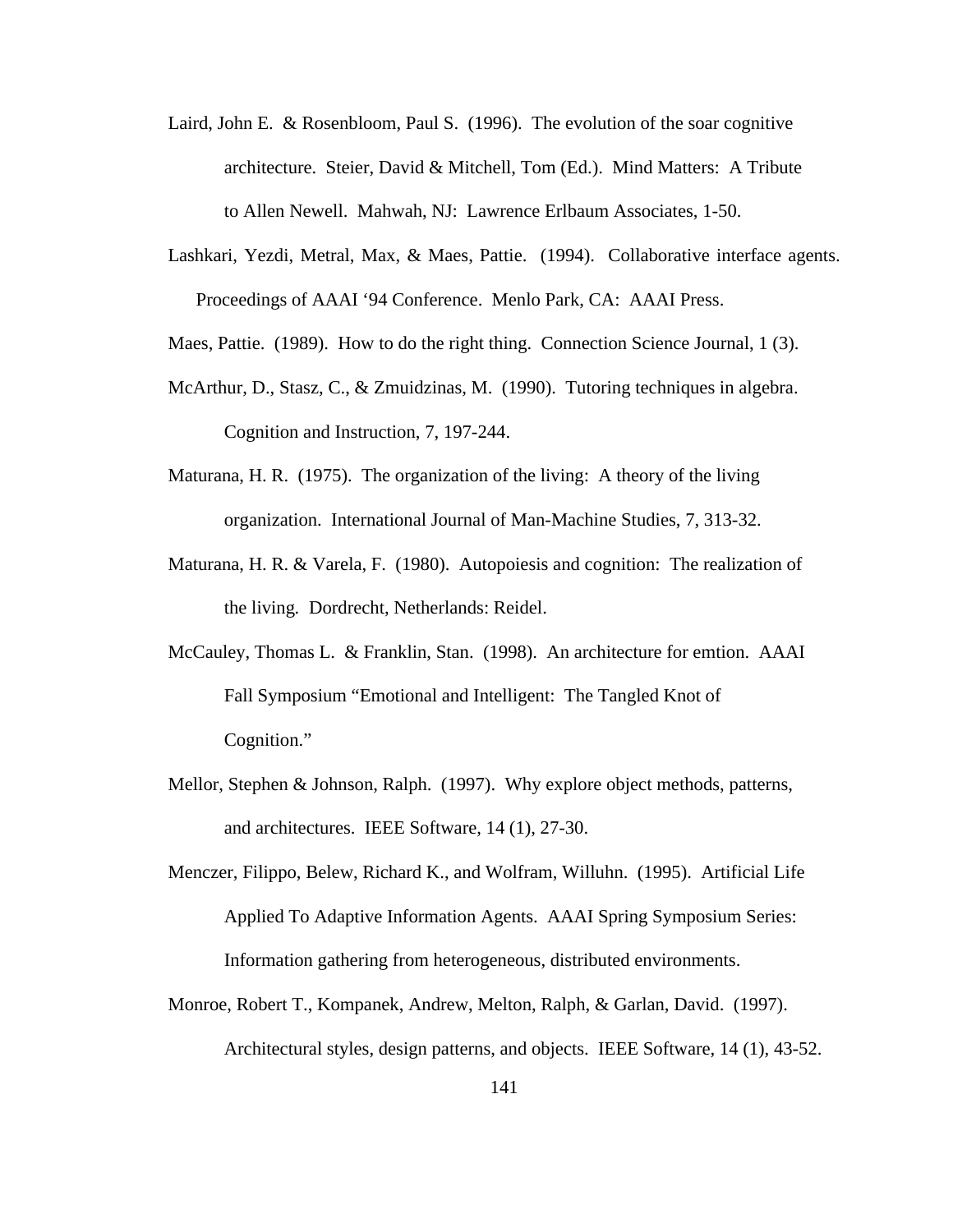- Prieto-Días, Rubén, & Freeman, Peter. (1987). Classifying software for reusability. IEEE Software, 4 (1), 6-16.
- Putnam, R. T. (1987). Structuring and adjusting content for students: A study of live and simulated tutoring of addition. American Educational Research Journal, 24, 13-48.
- Ramamurthy, Uma, Bogner, Myles, & Franklin, Stan. (1998). "Conscious" learning in an adaptive software agent. Proceedings of The Second Asia Pacific Conference on Simulated Evolution and Learning (SEAL 98). Canberra, Australia.
- Reticular Systems, Inc. (1999). Agent construction tools,

*http://www.agentbuilder.com/AgentTools/index.html*. Retrieved April 1, 1999.

- Rosenbloom, Paul S., Newell, Allen, & Laird, John E. (1991). Toward the knowledge level in Soar: the role of the architecture in the use of knowledge. VanLehn, Kurt (Ed.). Architectures for Intelligence. Hillsdale, NJ: Lawrence Erlbaum Associates, 75-111.
- Russel, Stuart & Norvig, Peter. (1995). Artificial Intelligence: A Modern Approach. Upper Saddle River, NJ: Prentice-Hall, Inc.
- Selfridge, O. G. (1959). Pandemonium: a paradigm for learning. Proceedings of the Symposium on Mechanisation of Thought Process. National Physics Laboratory.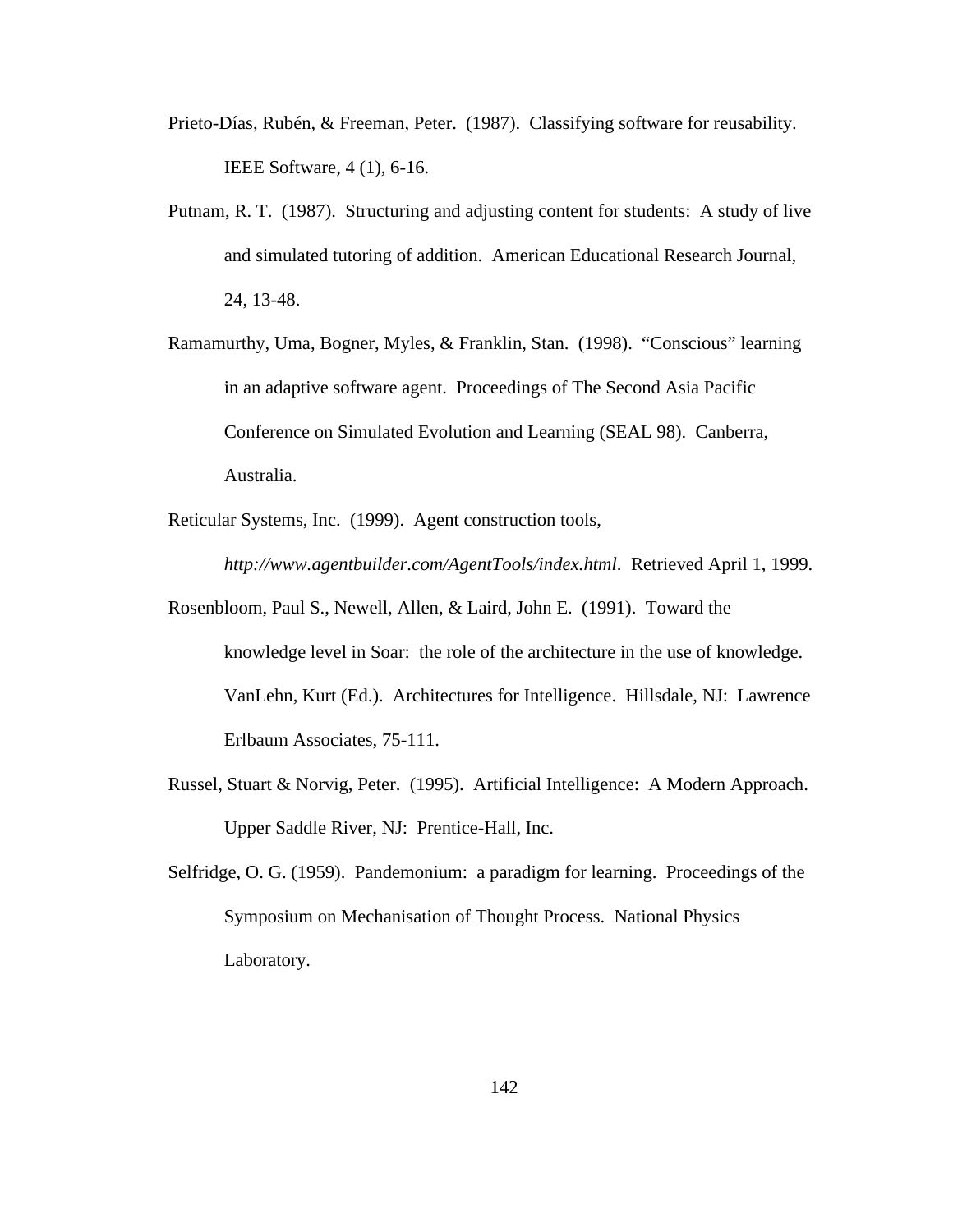- Software Agents Mailing List. (1994-Present). Baltimore: Laboratory for Advanced Information Technology, The University of Maryland Baltimore County, *http://www.csee.umbc.edu/agentslist/*. Retrieved April 1, 1999.
- Song, Hongjun. (1998). Control structures for autonomous agents. Memphis: Doctoral dissertation, The University of Memphis.

Sycara, Katia, & Zeng, D. (1994). Visitor-hoster: Towards an intelligent electronic secretary. CIKM94 Workshop on Intelligent Information Agents. *http://www.cs.cmu.edu/afs/cs/user/katia/www/visit-host.html*. Retrieved April 1, 1999.

- Tambe, Milind, Johnson, W. Lewis, Jones, Randolph M., Koss, Frank, Laird, John E., Rosenbloom, Paul S., & Schwamb, Karl. (1995) Intelligent agents for interactive simulation environments. AI Magazine, 16 (1), 15-39.
- Varela, F. J., Thompson, E., & Rosch, E. (1991). The Embodied Mind. Cambridge, MA: MIT Press.
- Wurman, PR, Wellman, MP, & Walsh, WE. (1998). The Michigan Internet AuctionBot: A configurable auction server for human and software agents. Proceedings of the Second International Conference on Autonomous Agents. New York: Association of Computing Machinery, 301-308
- Zhang, Zhaohua, Franklin, Stan, & Dasgupta, Dipankar. (1998). Metacognition in software agents using classifier systems. Proceedings of AAAI 98, 82-88.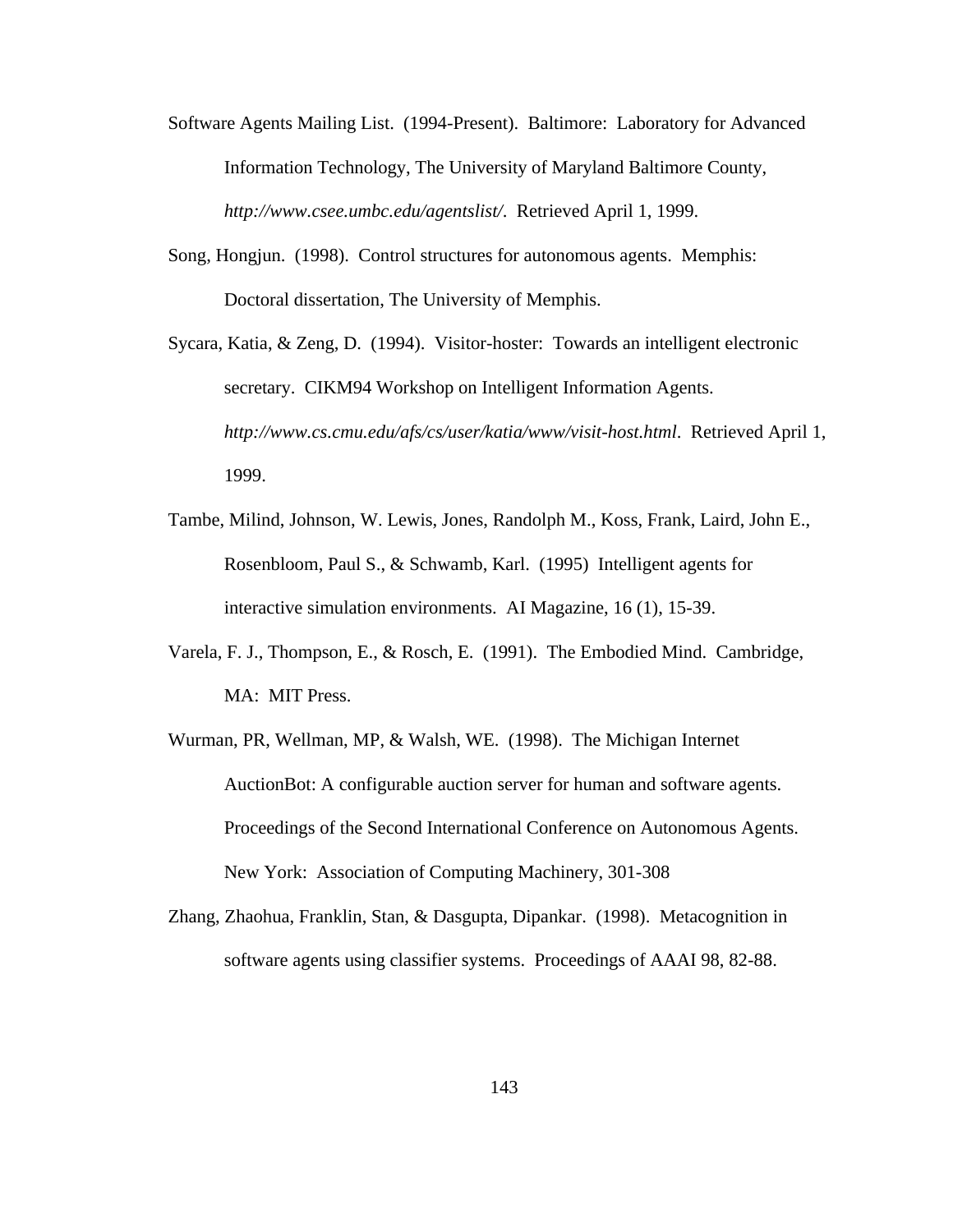Zhang, Zhaohua, Franklin, Stan, Olde, Brent, Wan, Yun, & Graesser, Arthur. (1998). Natural language sensing for autonomous agents. Proceedings of the IEEE Joint Symposia on Intelligence and Systems. Rockville, Maryland, 374-81.